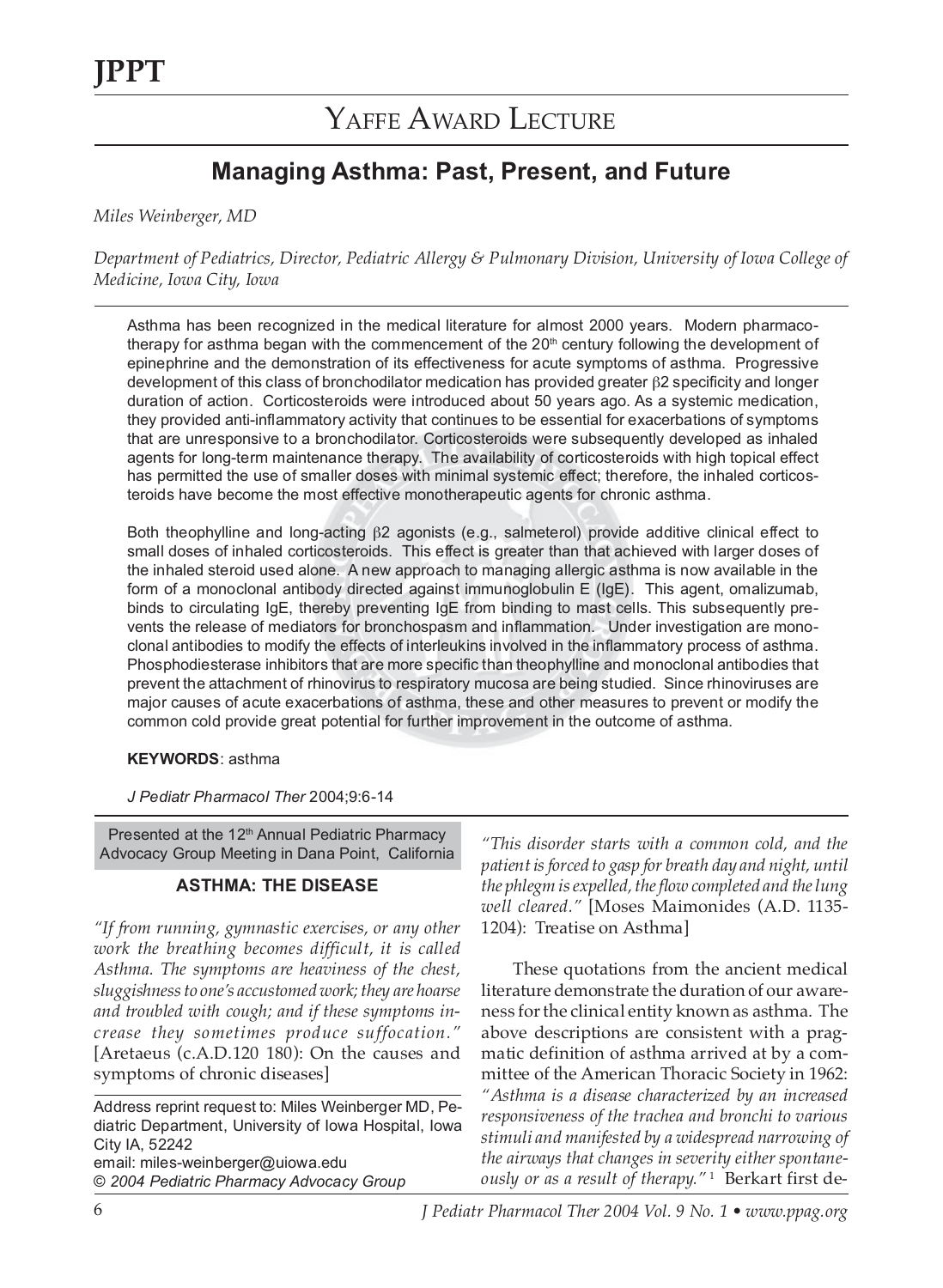scribed the importance of what we now recognize as the inflammatory component of asthma with the description *"The desquamation of the epithelium is followed by a copious emigration of leukocytes. In contact with the fibrinoplastic substances, which exude at the same time, the white corpuscles disintegrate.""*(Asthma: its pathology and treatment. London: Churchill, 1889).

### **EVOLUTION OF EFFECTIVE PHARMACOTHERAPY**

Modern treatment of asthma can be dated to the observations of Solis-Cohen who described an "adrenal substance" that provided benefit for asthma.2 Benefit from injected epinephrine was noted in 1903.<sup>3</sup> Ephedrine, an oral agent with epinephrine-like properties, was identified in 1925 as an active ingredient in the Chinese herb, Ma Huang.<sup>4</sup> Further development of this class of drugs led to agents with more specific β2 adrenergic effect and longer duration of action (Table). Although anecdotal descriptions of the benefit from coffee date back to at least the middle of the 19<sup>th</sup> century, the medical use of the most effective of the xanthines, theophylline, was not documented until 1937.<sup>5</sup> A subsequent publication three years later described the use of oral theophylline in combination with ephedrine.<sup>6</sup> That was followed by the marketing of multiple pharmaceutical preparations containing fixed dose combinations of ephedrine and theophylline; these formulations remained the most common medications used to treat asthma for the next 35 years.

The use of these combination products declined precipitously following controlled clinical trials demonstrating that ephedrine increased adverse effects without adding clinically impor-

**Table 1.** Development of Sympathomimetic Bronchodilator Medications Arranged Generally from the Oldest to the Most Recently Marketed

| <b>Parenteral and inhaled</b><br>Epinephrine (adrenalin)<br>Isoproterenol (isoprenaline)<br>Isoetharine<br>Metaproterenol (orciprenaline)<br><b>Bitolterol</b><br>Terbutaline<br>Pirbuterol<br>Albuterol (salbutamol)<br>Formoterol | Oral<br>Ephedrine<br>Metaprotenol (orciprenaline)<br>Terbutaline<br>Albuterol (salbutamol) |
|-------------------------------------------------------------------------------------------------------------------------------------------------------------------------------------------------------------------------------------|--------------------------------------------------------------------------------------------|
| Salmeterol                                                                                                                                                                                                                          |                                                                                            |

**Figure 1.** Number of symptomatic 8 hour patient observation periods. Twelve children with acute symptoms of asthma received five drug regimens in a randomized double-blind study. Each child received a week-long trial of: placebo (Intervention A); ephedrine and aminophylline in "small" dose combinations that were customary for the time (Intervention B); "large" dose ephedrine (Intervention C); "large" dose theophylline (Intervention D); and""large" dose ephedrine and theophylline (Intervention E). With or without ephedrine, "large" doses of theophylline that maintained serum theophylline concentrations between 10 and 20 µg/mL was highly effective. Conventional doses for the time were not more effective than placebo in these patients. Adverse effects differed from placebo only when ephedrine was added to the theophylline.7"





tant benefit.7,8 Theophylline alone in larger doses than had been used previously was highly effective in controlling symptoms of chronic asthma (Figure 1). These findings led to the use of theophylline as a maintenance preventative medication that was more effective than alternatives proposed for that purpose.<sup>9-11</sup>

However, the effective and safe use of theophylline required characterization of both its pharmacodynamics and its pharmacokinetics. The initial studies demonstrated that serum theophylline concentrations of 10–20 µg/mL provided optimal therapeutic benefit.<sup>7,8</sup> These findings were consistent with reports by others.12 The variable rate of elimination required individualization of dosage to attain those optimal concentrations.13-16 The rapid rate of absorption and elimination from plain tablets resulted in fluctuations in serum concentration. This variability in theophylline concentrations had the potential to cause unacceptable degrees of therapeutic effect. This led to the development of slow-release theophylline formulations that produced more stable serum concentrations and clinical effect with the advantage of twice daily dosing.17,18 Serum theophylline concentrations that exceeded 20  $\mu$ g/mL were associated with progressively increasing risk of toxicity;<sup>19</sup> however,

*J Pediatr Pharmacol Ther 2004 Vol. 9 No. 1 • www.ppag.org* 7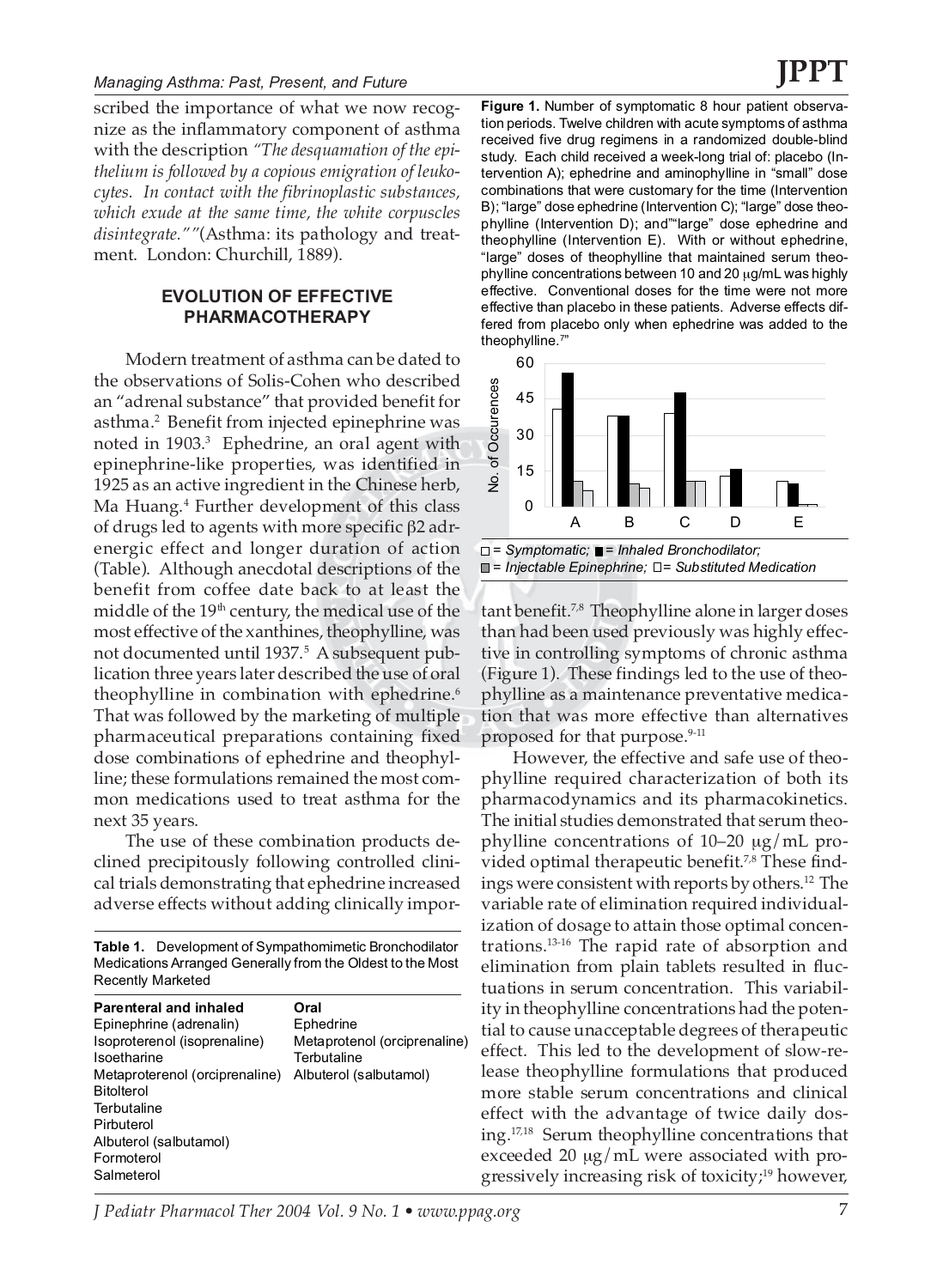doses that maintained the concentrations within the 10–20 µg/mL reference range were generally devoid of even concerns about behavior and learning effects.<sup>20,21</sup>

Adrenal corticosteroid hormones were demonstrated to be of value for asthma in the 1950s.<sup>22</sup> Although controversies concerning their use have persisted, the value of these agents, given orally or parenterally for acute exacerbations of asthma, is now well established.<sup>23,24</sup> However, doses that were safe and effective for the shortterm treatment of exacerbations were not safe for prolonged use. This led to the development of corticosteroids dosage strategies that were safe as maintenance therapy for the management of persistent symptoms. Alternate-morning use of prednisolone, prednisone (the inactive pro-drug of prednisolone), and methylprednisolone were used to control chronic asthma with acceptable safety.<sup>25</sup> Inhaled corticosteroids were introduced in the late 1970s. Inhalation therapy allowed the administration of medication with potent topical effect in sufficiently small enough doses to minimize systemic effects. A small degree of depressed hypothalamic-pituitary-adrenal axis function could be demonstrated for both the inhaled and alternate-morning oral regimen.<sup>25,26</sup> No difference in growth was apparent between these regimens. The inhaled corticosteroid appeared to be effective for those individuals who were not optimally controlled with the alternatemorning oral regimen.

Low doses of inhaled corticosteroids were somewhat more effective than theophylline for controlling chronic asthma.27,28 Moreover, they were easier to use because they didn't require serum concentration monitoring and had no po-

**Figure 2.** Percent of symptom free days and excessive inhaled bronchodilator usage among 21 children receiving theophylline or placebo as additive medication with inhaled corticosteroids. Theophylline added to an inhaled steroid was associated with significantly more symptom-free days and virtually eliminated days when excessive inhaled bronchodilator was used.<sup>29</sup>

tential for acute overdose. Nonetheless, theophylline continued to be useful as an additive agent to both alternate-morning prednisolone and inhaled corticosteroids (Figure 2).<sup>29,30</sup> Demonstration that theophylline had anti-inflammatory effects added to the continuing interest in using this medication. $31$  Likewise, the long-acting β2-agonist (e.g., salmeterol) has a similar additive effect to that noted with inhaled corticosteroids.32,33 Salmeterol is not only easy to use, but it is marketed as a combination inhaler with an inhaled corticosteroid. Unfortunately, these long-acting agents may down-regulation of the β2-receptor in a subset of patients. A consequence of down-regulation is the loss of bronchopro-tective effect of shorter-acting β2 agonists when used as rescue medications or to prevent exercise-induced bronchospasm (Figure 3).34

Other moieties with unique mechanisms of action have been introduced. Cromolyn sodium (disodium cromoglycate) and nedocromil pharmacologically act to inhibit the release of mediators from mast cells and basophils. However, their very modest degree of effect and 4-timesdaily administration have made them of little clinical interest when compared to alternative therapies. More recently, leukotriene modifiers have been introduced. These medications selectively bind to the cysteinyl leukotriene receptor

Figure 3. FEV<sub>4</sub> before and after 6 minutes of treadmill exercise at a speed and incline sufficient to maintain the heart rate at 85% of aerobic capacity in a 15-year-old male with severe chronic asthma and exercise intolerance.<sup>34</sup> The results are the mean of two tests performed on different days while the patient was being treated with salmeterol and high dose inhaled corticosteroids and two tests subsequent to stopping the salmeterol and adding theophylline to the same dose of inhaled corticosteroids. Each exercise test was preceded by 4 inhalations of pirbuterol (a therapeutic equivalent of albuterol) from a Maxair Autohaler. Despite the pre-exercise administration of the pirbuterol, the  $FEV<sub>4</sub>$  decreased by 40 and 60% on the two days while receiving salmeterol. Exercise-induced bronchospasm was completely blocked when sameterol was discontinued and theophylline was substituted.



8 *J Pediatr Pharmacol Ther 2004 Vol. 9 No. 1 • www.ppag.org*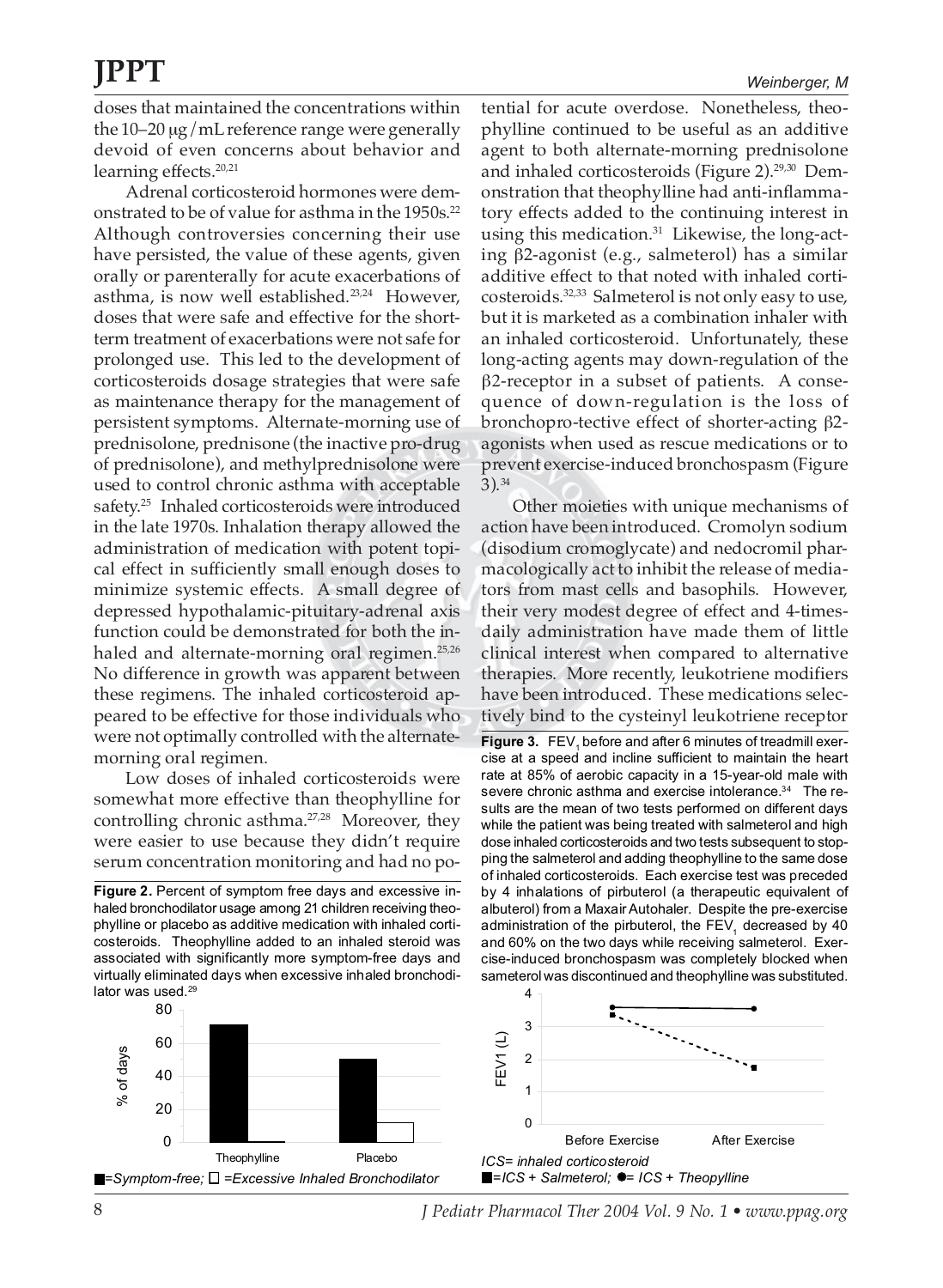to inhibit the action of leukotrienes released from mast cells. Montelukast has been the leading medication in this class. Controlled clinical trials have shown measurable benefit; however, the effect is generally small.

### **CURRENT STATE OF THE ART FOR PHARMACOTHERAPY FOR ASTHMA**

Currently available therapeutic options have the potential to minimize morbidity and provide normal functioning for most patients. Acute symptoms can generally be relieved by an inhaled β2 agonist administered via a metered dose inhaler (Figure 4). The progression of an acute exacerbation, most of which are triggered by vi-

Figure 4. Demonstration of inhaled medication from a metered dose inhaler (MDI) with a valved holding chamber in a pre-school age child (upper photo) and with a face mask in a toddler (lower photo). The MDI injects aerosol into the chamber with one way valves that permits inhalation of the medication from the chamber while exhalation is into the ambient air. Three to six actuations of albuterol (90 mg/acutation) in this manner with at least 3-4 breaths after each actuation to evacuate the chamber provides bronchodilator effectiveness equivalent to 2.5 mg of albuterol by open nebulizer. $61$ 



ral respiratory infections, can usually be stopped by the use of a short course of oral corticoster $oid.$ <sup>35,36</sup>

A small dose of inhaled corticosteroid is the most effective and safe monotherapeutic regimen for chronic asthma. The use of a combination of low dose inhaled corticosteroid with salmeterol is generally more effective than a larger dose of an inhaled steroid. For this reason, the combination of the two medications is the primary regimen of choice when low doses of inhaled corticosteroid have failed to control the disease. Alternatively, theophylline can be used as an additive agent in the sub-group of individuals who develop salmeterol-induced loss of response to the rescue or bronchoprotective effects of albuterol or pirbuterol.<sup>34</sup> Montelukast may be useful for very mild daily symptoms in young children where delivery of an inhaled medication is problematic.

The most common form of asthma in young children is an intermittent pattern characterized by exacerbations from viral respiratory infections.<sup>37</sup> Highly successful outcomes for this pattern of asthma are attained with intervention measures that include a systemic corticosteroid.38,39 Parents are given a limited supply of oral corticosteroid and instructions for its use. Because it can be given as soon as the response to bronchodilator therapy is incomplete, this type of self-management permits initiation of more prompt and effective treatment than is likely to occur when a patient must first go to a physician's office or emergency department. The addition of maintenance medication, including inhaled corticosteroids, does not prevent viralinduced exacerbations and is therefore not indicated for this pattern of asthma.<sup>40-42</sup>

Although all healthcare providers have access to the same medications, outcome varies greatly among different practitioners. Asthmaassociated hospitalization is a major component of morbidity. Unfortunately, there have been no signs of decreased hospitalization over the past 20 years despite the widespread distribution of the 1991 national guidelines for the management of asthma (Figure 5).<sup>43</sup> This continuing high hospitalization rate reflects the practice in the general medical community. Conversely, specialty programs have consistently had fewer emergency care visits and lower rates of hospitalization.39,44-46 This reflects more skilled decision

*J Pediatr Pharmacol Ther 2004 Vol. 9 No. 1 • www.ppag.org* 9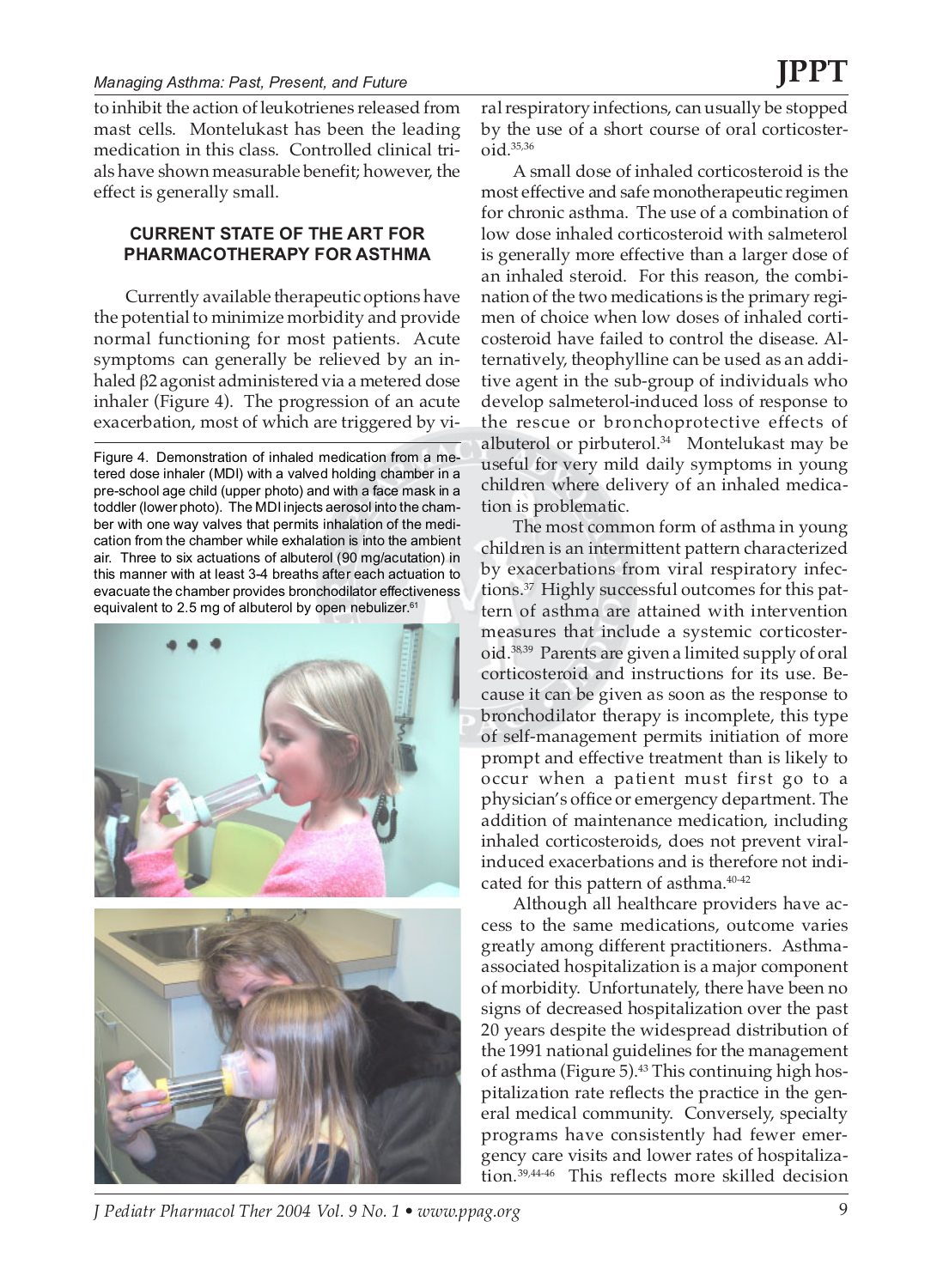making, closer follow-up with regularly scheduled visits, use of physiological measurements of lung function, and more time and effort spent on patient education.47

### **WHAT'S NEXT?**

The newest therapeutic modality with a unique mechanism of action is a monoclonal antibody that is directed against immunoglobulin E (IgE). This agent (omalizumab; Xolair) profoundly decreases the amount of the immunoglobulin class that contains specific antibody to inhalant allergens. It does this by adhering to the high affinity binding sites on the IgE molecule. Allergic respiratory symptoms occur when an IgE antibody, which is bound to the high-affinity receptor [Fc(epsilon)RI] on mast cells, interacts or cross-links with an allergen to cause the release of mediators. It is this IgE antibody high-affinity receptor cross-linking that interacts with an allergen to cause release of mediators that result in allergic respiratory symptoms.

The anti-IgE minimizes the potential for an allergen to cause mediator release by tying up the binding sites on the IgE molecule. Over time, this is associated with down regulation of the high-affinity receptors (Figure  $6$ ).<sup>48</sup> The use of this new agent is hampered by the availability of alternative medications, the very high cost of this medication, and its limitation to affect the allergic component of asthma. For these reasons, omalizumab is currently used in highly selective patients who have an identified major allergic

**Figure 5.** Hospitalization rate from the National Hospital Discharge Survey, National Center for Health Statistics, Center for Disease Control.<sup>43</sup> Pre-school age children with an annual rate of about one hospitalization per 200 children in that age group have twice the hospitalization rate for asthma of children 5–10 years of age and about 5 times the rate for children ages 11–17 years.



component to their disease and whose asthma is poorly controlled with conventional therapy.

Since multiple mediators are involved in the inflammatory component of asthma, the development of new therapeutic modalities has focused on antagonists to those mediators. Interleukin 4 (IL-4) appears to play an important role in the inflammatory component of asthma. Soluble recombinant human IL-4 receptor (IL-4R) inactivates human IL-4 without mediating cellular activation. An inhaled dose of this agent is reported to have pharmacodynamic or pharmacokinetic activity that is characterized by a serum half-life of about one week. Measurable antiasthmatic effect has been reported with the use of this agent.<sup>49,50</sup> A humanized monoclonal antibody directed against IL-4 has also been developed, and studies are planned.<sup>51</sup> Interleukin 5 (IL-5) appears to be essential for the formation

**Figure 6.** Effect of IgE on release of mediators of asthma from mast cells. The binding site on the IgE molecule binds to the high affinity receptor on the mast cell (Fc,RI). Bridging of the mast cell bound IgE by allergen results in release of the mediators (upper figure). Omalizumab binds to the Fc,RI binding site on the IgE molecule, thereby preventing it from binding to the high affinity receptor on the mast cell. Over time there is a decrease in the FcεRI mast cell binding sites.





10 *J Pediatr Pharmacol Ther 2004 Vol. 9 No. 1 • www.ppag.org*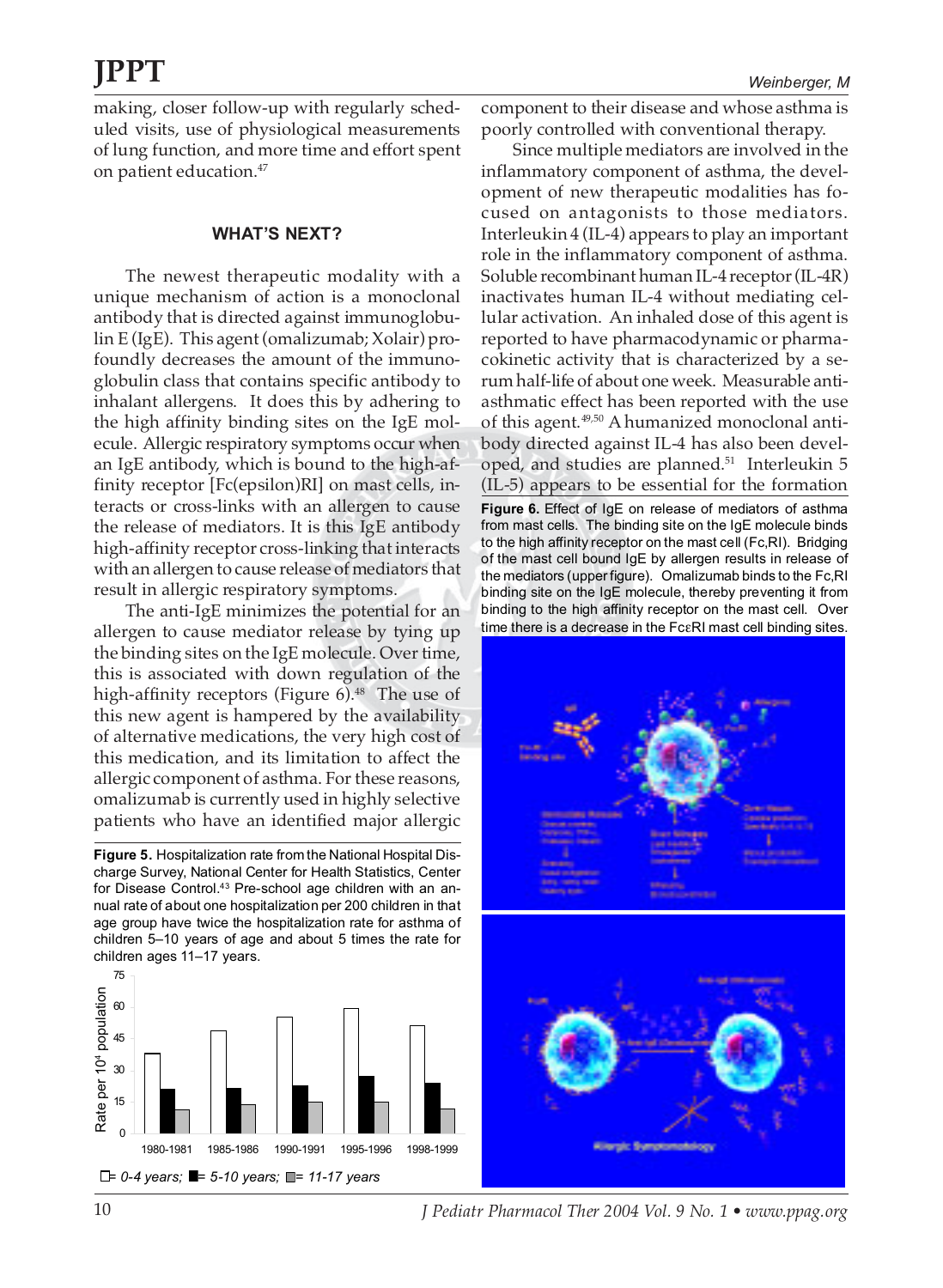### *Managing Asthma: Past, Present, and Future*

of eosinophils, which are thought to have a major role in the pathogenesis of asthma. A single dose of a monoclonal antibody to IL-5 decreases blood and sputum eosinophils for weeks. However, clinical efficacy has yet to be demonstrated.52,53

Recognition of the anti-inflammatory effects of theophylline, which is mediated through its effect on phosphodiesterase enzymes, has led to interest in more specific phosphodiesterase inhibitors that are associated with less potential for adverse effects than theophylline.<sup>54-58</sup> While further developments in this class continue, none have yet shown clinical advantage over theophylline.

Viral respiratory infections are a major cause for acute exacerbation of asthma. For this reason, the greatest need for future developments must focus on therapies that effectively deal with viral-associated exacerbations. An effective vaccine for respiratory syncytial virus (RSV) would potentially prevent the most common cause of hospitalization in infants beyond the neonatal period and the most common cause of recurrent asthmatic episodes in pre-school age children.<sup>37</sup> Since the rhinoviruses predominate as a major trigger for acute asthma, among school age children and adults, prevention or effective anti-viral treatment of the common cold could be invaluable in improving asthma control. Since the intercellular adhesion molecule-1 (ICAM-1) is the cell surface receptor for human rhinoviruses, use of recombinant soluble ICAM-1 as a preventative has been under study.<sup>59,60</sup>

### **CONCLUSIONS**

Managing asthma has progressed from the earliest days when treatment was focused on measures that provided short-term relief of symptoms. The introduction of corticosteroids enabled the inflammatory component of asthma to be modified. Pharmacological development of corticosteroids with high topical potency that could be given by inhalation overcame the toxic potential associated with prolonged oral use and largely replaced the role of theophylline as the major maintenance medication for chronic asthma. The addition of salmeterol or theophylline provides greater efficacy than larger doses of inhaled corticosteroids. A monoclonal antibody against IgE provides a new potential treat-

ment for selected patients. For the future, we may see successful application of agents that target specific mediators, but the data will have to be more impressive than has been seen with leukotriene modifiers. Investigations continue to identify more specific phosphodiesterase inhibitors in the hope of obtaining the efficacy and anti-inflammatory effect of theophylline without its narrow therapeutic range and potential for adverse effects. Perhaps the future will eventually provide an effective RSV vaccine and measures that can prevent the other viral respiratory infections that are the major triggers of acute exacerbations of asthma. While we await further advancements, including a cure for the common cold, the morbidity from asthma is already effectively minimized in specialized care programs utilizing the effective and safe medications currently available accompanied by patient education in the appropriate use of those agents.

**ACKNOWLEDGEMENTS** I thank my friend and colleague, Dr. Leslie Hendeles, for his many collaborative efforts that contribute to our knowledge of asthma management. I also recognize the contributions of his colleagues and former fellows of the Pediatric Allergy & Pulmonary Division who participated in many of our studies. And I am particularly in debt to the many patients that have contributed so much to my understanding of this complex and many-faceted disease.

**DISCLOSURE** The author declares no conflicts or financial interest in any product or service mentioned in the manuscript, including grants, equipment, medications, employment, gifts, and honoraria.

### **REFERENCES**

- 1. American Thoracic Society. Definitions and classification of chronic bronchitis, asthma, and pulmonary emphysema. Am Rev Respir Dis 1962.85:763-8.
- 2. Solis-Cohen S. The use of adrenal substance in the treatment of asthma. JAMA 1900;34:1164-6.
- 3. Bullowa & Kaplan. On the hypodermic use of adrenalin chloride in the treatment of asthmatic attacks. M News 1903;83:787-90.
- 4. Chen & Schmidt. The action of ephedrine, the active principle of the Chinese drug Ma Huang. J Pharmacol Exp Ther 1925;24:339- 57.
- 5. Herrmann G, Aynesworth MB. Successful treatment of persistent extreme dyspnea "status asthmaticus:" Use of theophylline ethylene diamine (aminophylline, U.S. P.)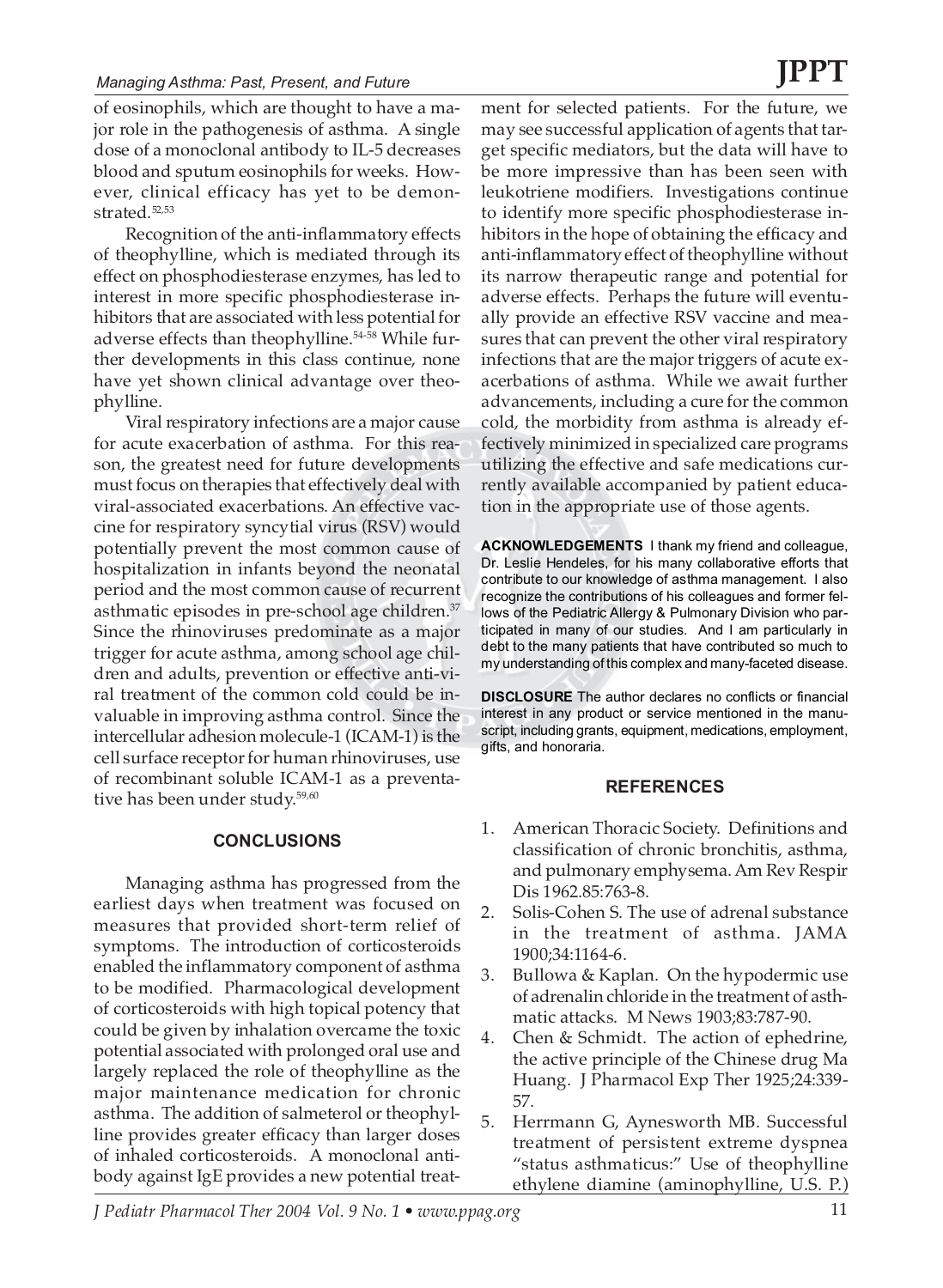intravenously. J Lab Clin Med 1937;23:135- 48.

- 6. Brown EA. New type of medication to be used in bronchial asthma and other allergic conditions. N Engl J Med 1940;223:843-6.
- 7. Weinberger MM, Bronsky EA. Evaluation of oral bronchodilator therapy in asthmatic children. J Pediatr 1974;84:421-7.
- 8. Weinberger MM, Bronsky EA. Interaction of ephedrine and theophylline. Clin Pharmacol Ther 1975;17:585-592.
- 9. Hambleton G, Weinberger M, Taylor J, Godfrey S, Cavanaugh M, Ginchansky E, et al. Comparison of cromoglycate (cromolyn) and theophylline in controlling symptoms of chronic asthma. Lancet 1977;1:381-385.
- 10. Dusdieker L, Green M, Smith GD, Ekwo EE, Weinberger M. Comparison of orally administered metaproterenol and theophylline in the control of chronic asthma. J Pediatr 1982;101:281-287.
- 11. Joad J, Ahrens RC, Lindgren SD, Weinberger MM. Relative efficacy of maintenance therapy with theophylline, inhaled albuterol, and the combination for chronic asthma. J Allergy Clin Immunol 1987;79:78-85.
- 12. Jenne JW, Wyze MS, Rood FS, MacDonald FM. Pharmacokinetics of theophylline: application to adjustment of the clinical dose of aminophylline. Clin Pharmacol Ther 1972;13:349-60.
- 13. Weinberger MM, Ginchansky E. Theophyllinization of the child with chronic asthma. Proceedings of the International Symposium on Clinical Pharmacy and Clinical Pharmacology. Elsevier/North Holland Biomedical Press,;1976:319-28.
- 14. Ginchansky E, Weinberger M. Relationship of theophylline clearance to oral dosage in children with chronic asthma. J Pediatr 1977;91:655-60.
- 15. Weinberger M, Ginchansky E. Dose-dependent kinetics of theophylline disposition in asthmatic children. J Pediatr 1977;91:820-4.
- 16. Hendeles L, Weinberger M, Wyatt R. Guide to oral theophylline therapy for the treatment of chronic asthma. Am J Dis Child 1978;132:876-80.
- 17. Weinberger M, Hendeles L, Bighley L. The relation of product formulation to absorption of oral theophylline. N Engl J Med 1978;299:852-7.
- 18. Weinberger MM, Hendeles L, Wong L. Relationship of formulation and dosing interval to fluctuation of serum theophylline concentration in children with chronic asthma. J Pediatr 1981;99:145-52.
- 19. Hendeles L, Bighley L, Richardson RH, Hepler CD, Carmichael J. Frequent toxicity from IV aminophylline infusions in critically ill patients. Drug Intell Clin Pharm 1977;11:12-8.
- 20. Lindgren S, Lokshin B, Stromquist A, Weinberger M, Nassif E, McCubbin M, Frasher R. Does asthma or its treatment with theophylline limit academic performance in children? N Eng J Med 1992;327:926-30.
- 21. Bender B, Milgrom H. Theophylline-induced behavior change in children: An objective evaluation of parents' perception. JAMA 1992;267:2621-4.
- 22. Medical Research Council. Controlled trial of effects of cortisone acetate in status asthmaticus: Report to the medical research council by the subcommittee on clinical trials in asthma. Lancet 1956;2:803-6.
- 23. Weinberger M. Corticosteroids for Exacerbations of asthma: Current status of the controversy. Pediatrics 1988;81:726-9.
- 24. Weinberger M. Corticosteroids for exacerbations of asthma: problems and solutions. J Pediatr 2000;136:276-8.
- 25. Wyatt R, Waschek J, Weinberger M, Sherman B. Effects of inhaled beclomethasone dipropionate and oral alternate-day prednisone on pituitary-adrenal function in children with chronic asthma. N Engl J Med 1978;299:1387-92.
- 26. Nassif EG, Weinberger M, Sherman B, Brown K. Extra-pulmonary effects of maintenance corticosteroid therapy with alternate-day prednisone and inhaled beclomethasone in children with chronic asthma. J Allergy Clin Immunol 1987;80:518-29.
- 27. Tinkelman DG, Reed CE, Nelson HS, Offord KP. Aerosol beclomethasone dipropionate compared with theophylline as primary treatment of chronic, mild to moderately severe asthma in children. Pediatrics 1993;92:64-77.
- 28. Reed CE, Offord KP, Nelson HS, Li JT, Tinkelman DG. Aerosol beclomethasone dipropionate spray compared with theophylline as primary treatment for chronic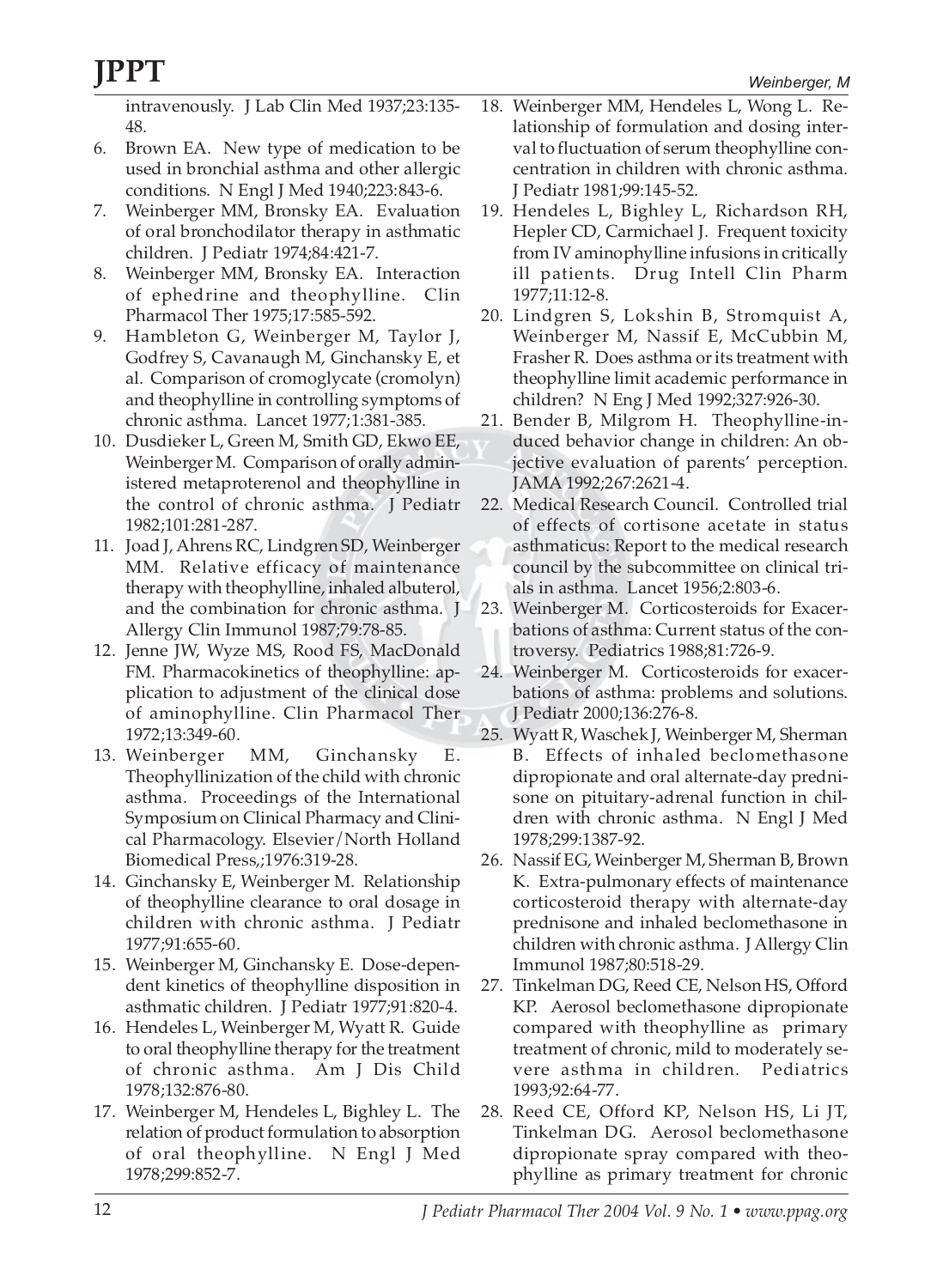mild-to-moderate asthma. J Allergy Clin Immunol 1998;101:14-23.

- 29. Nassif EG, Weinberger MM, Thompson R, Huntley W. The value of maintenance theophylline for steroid dependent asthma. N Engl J Med 1981;304:71-5.
- 30. Evans DJ, Taylor DA, Zetterstrom O, Chung KF, O'Connor BJ, Barnes PJ. A comparison of low dose inhaled budesonide plus theophylline and high dose inhaled budesonide for moderate asthma. N Engl J Med 1997;337:1412-8.
- 31. Weinberger M, Hendeles L. Theophylline in asthma. N Engl J Med 1996;334:1380-8.
- 32. Greening AP, Ind P, Northfield M, Shaw G. Added salmeterol versus higher-dose corticosteroid in asthma patients with symptoms on existing inhaled corticosteroid (Allen & Hanburys Limited UK Study Group). Lancet 1994;344:219-24.
- 33. Woolcock A, Lundback B, Ringdal N, Jacques LA. Comparison of addition of salmeterol to inhaled steroids with doubling of the dose of inhaled steroid. Am J Respir Crit Care Med 1996;153:1481-8.
- 34. Weinberger M. What are the clinical implications of  $\beta_2$ -adrenoreceptor polymorphisms for the treatment of asthma? J Pediatr Pharmacol Ther 2003;8:6-9.
- 35. Harris JB, Weinberger M, Nassif E, Smith G, Milavetz G, Stillerman A. Early intervention with short courses of prednisone to prevent progression of asthma in ambulatory patients incompletely responsive to bronchodilators. J Pediatr 1987;110:627-33.
- 36. Brunette MG, Lands L, Thibodeau LP. Childhood asthma: prevention of attacks with short-term corticosteroid treatment of upper respiratory tract infection. Pediatrics 1988;81:624-9.
- 37. Weinberger M. Clinical patterns and natural history of asthma. J Pediatr 2003;142(2 Suppl):S15-9.
- 38. Weinberger M. Treatment strategies for viral respiratory infection induced asthma. J Pediatr 2003 Feb;142(2 Suppl):S34-8.
- 39. Najada A, Abu-Hasan M, Weinberger M. Outcome of Asthma in Children and Adolescents at a Specialty Based Care Program. Ann Allergy Asthma Immunol 2001;87:335- 43.
- 40. Wilson N, Sloper K, Silverman M. Effect of

continuous treatment with topical corticosteroid on episodic viral wheeze in preschool children. Arch Dis Child 1995 72:317-20.

- 41. Doull IJM, Lampe FC, Smith S, Schreiber J, Freezer NJ, Holgate ST. Effect of inhaled corticosteroids on episodes of wheezing associated with viral infection in school-age children: randomized double-blind placebo-controlled trial. BMJ 1997;315:858-62.
- 42. McKean M, Ducharme F. Inhaled steroids for episodic viral wheeze of childhood (Cochrane Review). In: The Cochrane Library, Issue 2, 2003. Oxford: Update Software.
- 43. Akinbami LJ, Schoendorf KC. Trends in childhood asthma; prevalence, health care utilization, and mortality. Pediatrics 2002;110:315-22.
- 44. Bucknall CE, Robertson C, Moran F, Stevenson RD. Differences in hospital asthma management. Lancet 1988;1:748-50.
- 45. Mayo PH, Richman J, Harris HW. Results of a program to reduce admissions for adult asthma. Ann Int Med 1990;112:864-71.
- 46. Kelly CS, Morrow AL, Shults J, Nakas N, Strope GL, Adelman RD. Outcomes evaluation of a comprehensive intervention program for asthmatic children enrolled in Medicaid. Pediatrics 2000;105:1029-35.
- 47. Weinberger M. Managing asthma for patients and families. Virtual Children's Hospital 2003;http://www.vh.org/pediatric/ patient/pediatrics/asthma/. Accessed 1-11- 04.
- 48. MacGlashan DW, Bochner BS, Adelman DC, Jardieu PM, Togias A, McKenzie-White J, et al. Down-regulation of Fc(epsilon)RI expression on human basophils during in vivo treatment of atopic patients with anti-IgE antibody. J Immunol 1997;158:1438-45.
- 49. Borish LC, Nelson HS, Lanz JM, Claussen L, Whitmore JB, Agonsti JM, Garrison L. Interleukin-4 receptor in moderate atopic asthma. A phase I/II randomized, placebocontrolled trial. Am J Respir Crit Care Med 1999;160:1816-23.
- 50. Borish LC, Nelson HS, Corren J, Bensch G, Busse WW, Whitmore JB, Agosti JM. Efficacy of soluble IL-4 receptor for th etreatment of adults with asthma. J Allergy Clin Immunol 2001;107:963-70.
- 51. Hart TK, Blackburn MN, Brigham-Burke M,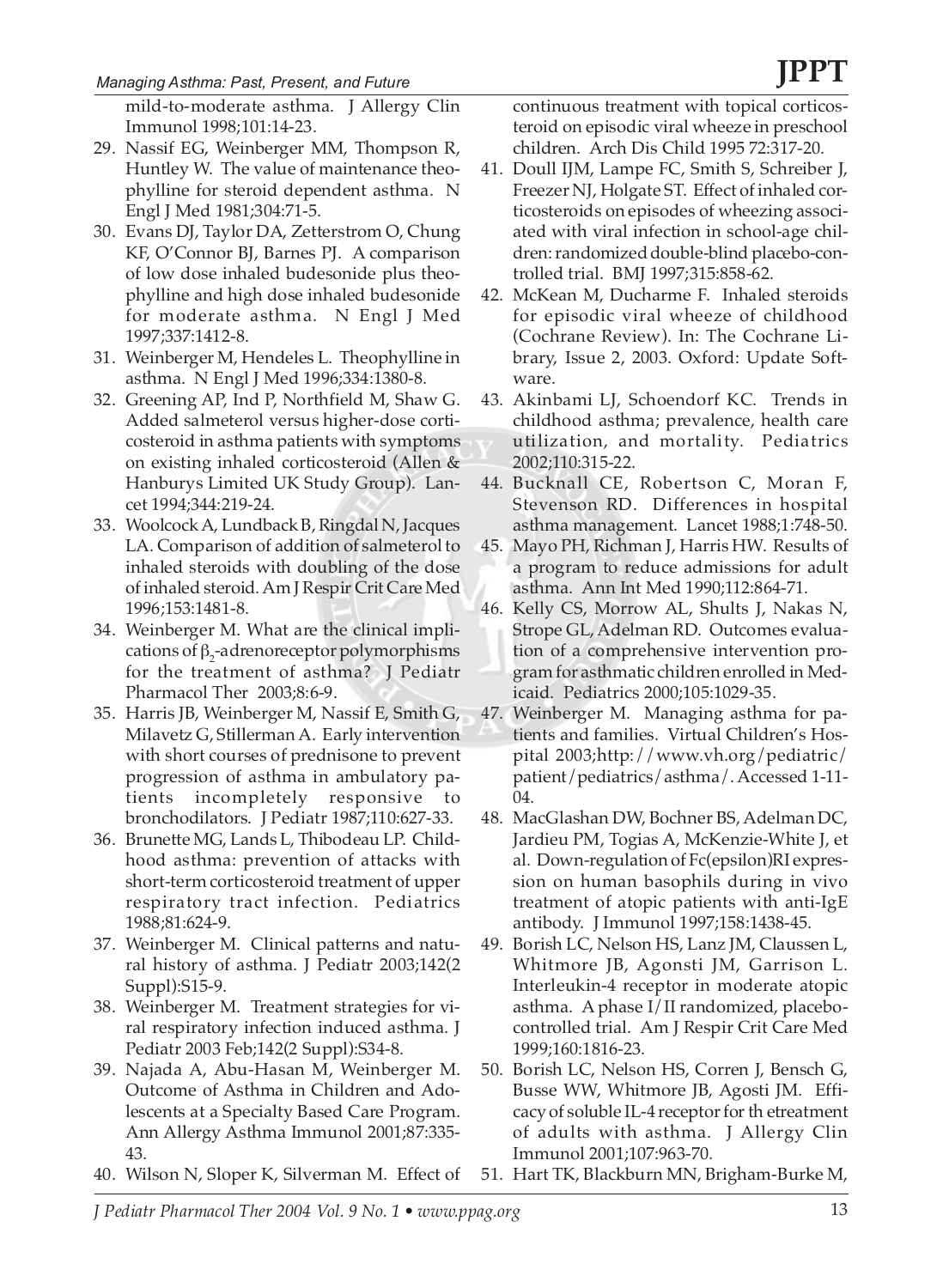Dede K, Al-Mahdi N, Zia-Amirhosseini P, Cook RM. Preclinical efficacy and safety of pascolizumab (SB 240683): a humanized antiinterleukin-4 antibody with therapeutic potential in asthma. Clin Exp Immunol 2002;130:93-100.

- 52. Leckie MJ, ten Brinke A, Khan J, Diamant Z, O'Connor BJ, Walls CM, et al. Effects of an interleukin-5 blocking monoclonal antibody on eosinophils, airway hyperresponsiveness, and the late asthmatic response. Lancet 2000;356:2144-8.
- 53. Kips JC, O'Connor BJ, Langley SJ, Woodcock A, Kerstjens HA, Postma DS, et al. Effect of SCH 55700, a humanized anti-human interleukin-5 antibody, in severe persistent asthma: a pilot study. Am J Respir Crit Care Med 2003;167:1655-9.
- 54. Banner KH, Page CP. Theophylline and selective phosphodiesterase inhibiotrs as antiinflammatory drugs in the treatment of bronchial asthma. Eur Respir J 1995;8:996-1000.
- 55. Harbinson PL, MacLeod D, Hawksworth R, O'Toole S, Sullivan PJ, Heath P, et al. The effect of a novel orally active selective PDE4 isoenzyme inhibitor (CDP840) on allergeninduced responses in asthmatic subjects. Eur Respir J 1997;10:1008-14.
- 56. Bardin PG, Dorward MA, Lampe FC, Franke B, Holgate ST. Effect of selective phosphodiesterase 3 inhibition on the early and late asthmatic responses to inhaled allergen. Br

J Clin Pharmacol 1998;45:387-91.

- 57. Myou S, Fujimura M, Kamio Y, Ishiura Y, Tachibana H, Hirose T, et al. Bronchodilator effect of inhaled olprinone, a phosphodiesterase 3 inhibitor, in asthmatic patients. Am J Respir Crit Care Med 1999;160:817-20.
- 58. Dal Piaz V, Giovannoni M. Phosphodiesterae 4 inhibitors, structurally unrelated to rolipram, as promising agents for the treatment of asthma and other pathologies. Eur J Med Chem 2000;35:463-80.
- 59. Huguenel ED, Cohn D, Dockum DP, Greve JM, Fournel MA, Hammond L, et al. Prevention of rhinovirus infection in chimpanzees by soluble intercellular adhesion molecule-1. Am J Respir Crit Care Med 1997;155:1206-10.
- 60. Turner RB, Wecker MT, Pohl G, Witek TJ, McNally E, St. George R, et al. Efficacy of tremacamra, a soluble intercellular adhesion molecule 1, for experimental rhinovirus infection: a randomized clinical trial. JAMA 1999;281:1797-804.
- 61. Delgado A, Chou KJ, Silver EJ, Crain EF. Nebulizer vs metered-dose inhaler with spacers for bronchodilator therapy to treat wheezing in children 2 to 24 months in a pediatric emergency department. Arch Pediatr Adolesc Med 2003;157:76-80.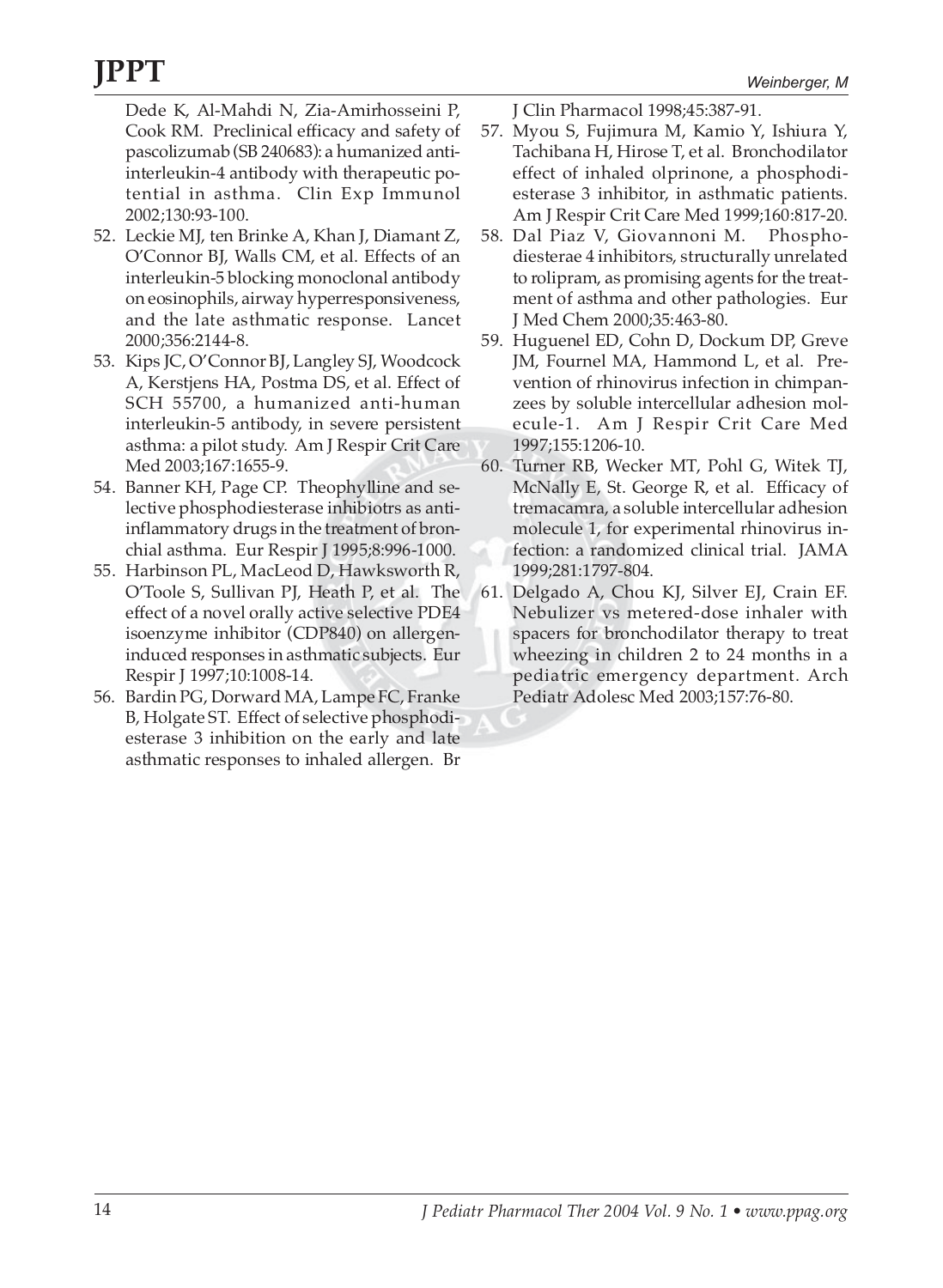## **REVIEW ARTICLE**

### **Type 2 Diabetes Mellitus in Children and Adolescents: The New Challenge**

*Michael L. Christensen, PharmD,1,2,4 Sahar M. Rashed, PharmD, PhD,1 Julie Sinclair, PharmD,1 Patricia A. Cowan, PhD,3 Pedro Velasquez-Mieyer, MD,2,4 and George A. Burghen, MD2,4*

*1 Department of Pharmacy, Pediatric Pharmacology Research Unit, Center for Pediatric Pharmacokinetics and Therapeutic, 2 Department of Pediatrics, 3 College of Nursing, University of Tennessee Health Science Center, 4 Children's Foundation Research Center, LeBonheur Children's Medical Center, Memphis, Tennessee*

The epidemic increase in the incidence of type 2 diabetes mellitus (T2DM) in children and adolescents is presenting enormous challenges to the medical profession. The combination of factors such as obesity, ethnicity, puberty, and genetic predisposition has contributed to the development of T2DM in younger ages. These factors affect the regulatory mechanism of insulin secretion, insulin action, and hepatic gluconeogenesis. In contrast to adults, children appear to have a shorter latency to disease, a more rapid development of symptoms, and an increased ketoacidosis. There are limited therapeutic options to prevent or manage T2DM in children. Although the role of diet and exercise (lifestyle intervention) has not been adequately evaluated in children, they will remain important adjuncts in the prevention and treatment of T2DM. Insulin and metformin are currently the only approved medications for the treatment of T2DM in children. Clinical trials involving other oral agents used in adults are currently being conducted to evaluate their safety and efficacy in children.

**KEYWORDS:** drug therapy, obesity, pediatrics, type 2 diabetes mellitus

*J Pediatr Pharmacol Ther* 2004;9:14-26

**ABBREVIATIONS:** DM, diabetes mellitus; GDM, gestational diabetes mellitus; GIP, glucose insulinotropic peptide; GLP-1, glucagon-like-peptide 1; NEFA, non-esterified fatty acids; PAI-1, plasminogen activator inhibitor-1; T1DM, type 1 diabetes; T2DM, type 2 diabetes mellitus; VLDL, very low-density lipoproteins; ADA, American Diabetes Association; DKA, diabetes ketoacidosis; FDA, Food and Drug Administration; LDL, low-density lipoprotein; HDL, high-density lipoprotein

### **INTRODUCTION**

Diabetes mellitus (DM) is a group of complex metabolic disorders characterized by hyperglycemia due to inadequate insulin secretion, peripheral insulin resistance, and increased hepatic gluconeogenesis. Depending upon which underlying impairment(s) are present, classifications of diabetes have emerged. Type 1 diabetes

Address reprint request to: Michael L. Christensen, PharmD, LeBonheur Children's Medical Center, 50 North Dunlap, Room 306, Memphis, TN 38103, email: mchristensen@utmem.edu

© *2004 Pediatric Pharmacy Advocacy Group*

(T1DM), the most common type of DM in children, is usually mediated by an autoimmune destruction of pancreatic b-cells, resulting in little to no insulin production. Type 2 diabetes mellitus (T2DM), traditionally viewed as an adult disease, is the result of a failure of pancreatic β-cells to secrete adequate amounts of insulin to compensate for the marked insulin resistance and increased hepatic gluconeogenesis.<sup>1</sup> The prevalence of T2DM is now increasing in children and adolescents, particularly in those genetically predisposed, and is paralleling the rise of obesity that is being fueled by sedentary lifestyle and dietary indiscretions.<sup>1-6</sup>

The increasing prevalence of T2DM in this younger population will significantly impact the medical, financial, and health of humans worldwide. A multidisciplinary team of physicians, nurses, nutritionists, pharmacists, and educators must be thoroughly trained to meet the challenges. The improved awareness of health care providers of the growing problem of T2DM in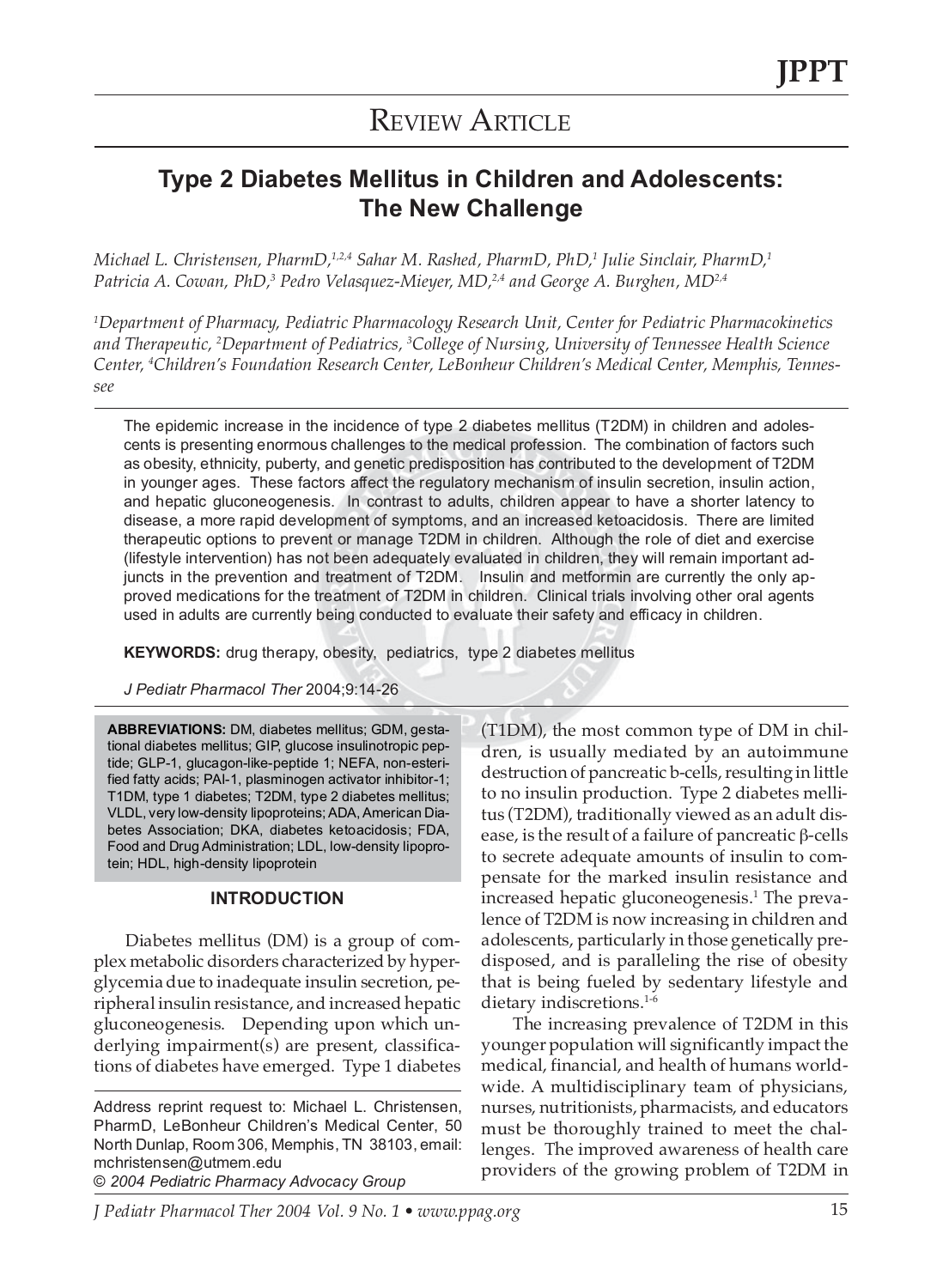children will enhance the identification of at-risk children, improve diagnostic criteria, and improve management. The earlier development of T2DM poses an enormous financial burden to the health care system, leads to a reduction in productivity associated with a chronic disease, and reduces life expectancy. The human element is self-evident in the lives of the children affected and their families, whose daily lives are fraught with profound psychosocial and physical comorbidities.

The goal of this paper is to review of epidemiology, pathophysiology, and complications of T2DM in children and adolescents and to focus on options for prevention and treatment.

### **EPIDEMIOLOGY**

Childhood T2DM is becoming a worldwide epidemic with increasing incidence reported in the United States (U.S.),<sup>3-9</sup> Canada,<sup>10,11</sup> Japan,<sup>2,12,13</sup> and Libya.14 The rise in the incidence of T2DM has paralleled the increasing rate of childhood obesity.20 In the U.S., T2DM in children was first reported in a Pima Indian population<sup>15</sup> and now predominates in certain ethnic groups including Asians,<sup>2,12,13</sup> Hispanics,<sup>16,17</sup> American-Indians,<sup>7,15</sup> and African-Americans.<sup>5,18</sup>

Pinhas-Hamiel reported a 4-fold increase in T2DM in the Greater-Cincinnati area, from 2–4% of new DM cases in 1982 to  $16\%$  in 1995.<sup>3</sup> The incidence was even higher (33%) for children between 10 and 19 years of age.<sup>3</sup> Among Mexican-American children, Neufeld reported that T2DM among Mexican-American children accounted for 31% of diabetes cases diagnosed between 1990 and 1994.17 In the Mid-South portion of the US, mainly in African-American children, Scott reported an increased incidence of T2DM from  $4\%$  of new cases in 1988 to  $34\%$  in 1995.<sup>4,5</sup> Burghen reported a five-fold increase in T2DM in the Greater-Memphis, Tennessee area between 1990 and 2000.18 The American Diabetes Association has stated that 8- 45% of children newly diagnosed with DM have T2DM.19

### **PATHOPHYSIOLOGY**

The pathogenesis of T2DM in children and adolescents is poorly understood. The pathogenic mechanisms involve derangements in blood glucose regulation, impaired insulin secre-

tion, insulin resistance, and increased hepatic gluconeogenesis. Risk factors for the development of T2DM include ethnicity, genetics, obesity, unhealthy lifestyle, gender, and puberty. Studies in minority children demonstrate more risk factors for the development of T2DM than those reported for their Caucasian counterparts. Differences in risk factors among African-American and Caucasian children include an increased βcell activity, higher insulin secretion, reduced insulin clearance, and lower insulin sensitivity among African-American children.20-23 African-American children with T2DM are more obese and have a more sedentary lifestyle, have a greater percentage of their caloric intake as fat, have lower resting energy expenditure, and lower rates of lipolysis. It is not clear if these factors associated with hyperinsulinemia are due to race-related intrinsic differences, lifestyle, or other biological factors, but these factors could easily explain the higher prevalence and incidence of children with T2DM in minorities.

T2DM is likely a polygenetic disease resulting from the interaction of multiple genes with environmental factors. The higher prevalence of T2DM in children of minority racial background, a history of macrosomia or underweight at birth, and a family history of DM suggest that genetic factors play an important role in the development of the disease.<sup>2-4,16-18,24</sup> However, many years are required for gene mutations to occur; therefore, the recent dramatic rise in the incidence of T2DM in children cannot be explained by a change in the genetic pool. Lifestyle changes in children with genetic risk predisposition are the most likely cause for the increased incidence of T2DM. The role of increased adiposity in the pathogenesis of T2DM has been demonstrated in the parallelism of both obesity and the T2DM epidemic and in the higher prevalence of T2DM among overweight and obese adolescents.19,25,26 The severity and the duration of obesity, as well as the distribution of fat, have an important role in the genesis of T2DM.27-32 Central obesity appears to have a greater influence on insulin sensitivity than peripheral obesity.<sup>28</sup> The relationship of excessive adipose tissue and the development of insulin resistance is not completely understood. Increased levels of non-esterified fatty acids associated with obesity may directly affect  $β$ -cell function, insulin secretion, and insulin resistance leading to glucose intolerance.<sup>33-35</sup> High plasma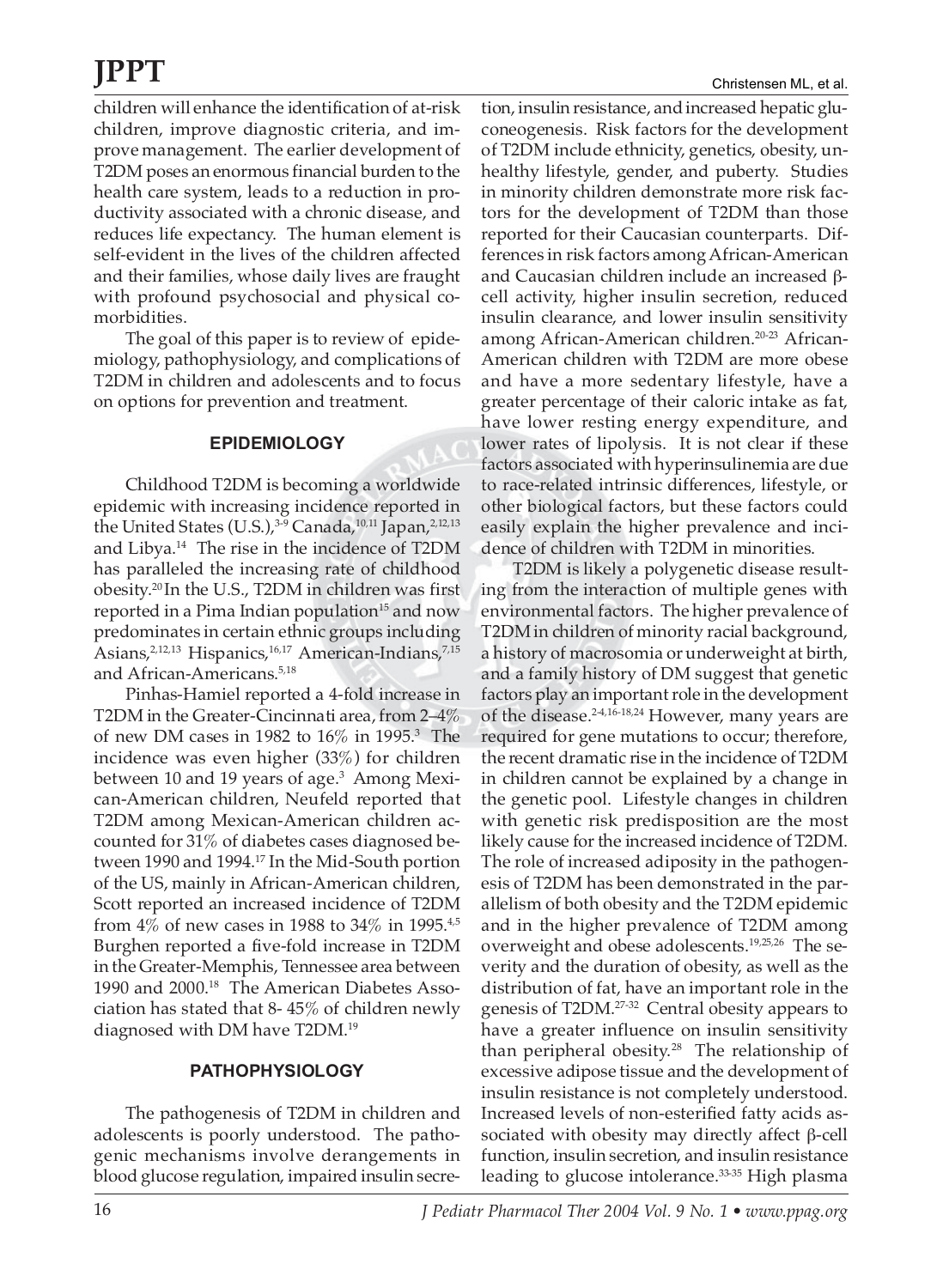non-esterified fatty acids concentrations may also impair the release of incretins. Incretins are major regulators of pancreatic insulin secretion that are released by intestinal cells in response to nutrient intake.<sup>36</sup> Two incretins, glucagon-likepeptide 1 (GLP-1) and glucose insulinotropic peptide and glucose-dependent insulinotropic peptide (GIP), are responsible for 80% and 20%, respectively, of the intestinal incretin effect on pancreatic insulin secretion.<sup>37</sup> Decreased GLP-1 and GIP responsiveness in obese subjects may be an important factor in the development of impaired glucose tolerance.<sup>38</sup>

Sedentary lifestyle is an independent risk factor in the pathogenesis of T2DM.39,40 Lower prevalence of T2DM has been found in subjects with increased levels of physical activity independent of the adiposity (i.e., Sumo wrestlers). Insulin sensitivity positively correlated with the maximum aerobic capacity in adult Pima Indian and Caucasian men with normal glucose tolerance.<sup>24</sup> Hyperinsulinemia has been associated with lower levels of physical activity in children.41 Increases in physical activity improve insulin action, indices of insulin resistance, and glucose metabolism in both lean and obese subjects with or without T2DM.<sup>42</sup>

Gender is another factor associated with the development of T2DM in children. The maleto-female ratio in adolescents with T2DM has ranged from 1:1.6 to  $1:2.8^{3,4,43}$  These data suggest that females are at greater risk than males for developing T2DM. The underlying cause for the greater prevalence of T2DM in adolescent females is unknown. However, girls gain more weight, have increased fat mass, decreased physical activity, and are more insulin resistant than boys during adolescence.<sup>44</sup>

Puberty is a peak time for the development of T2DM in children. Hormonal changes during puberty and increased secretion of growth hormone and sex hormones, antagonize insulin action, promoting insulin resistance and hyperinsulinism.45-49 Glucose disposal rates are lower during puberty compared with pre-puberty and post-puberty rates.46 Caucasian children compensate for the insulin resistance during puberty by secreting more insulin whereas compensation in African-American children may be reduced. These factors in conjunction with an increase in body fat (predominately in females) and a decrease in physical activity may explain the higher

incidence of T2DM in African-American females.<sup>43</sup>

Progression from normal glucose tolerance through impaired glucose tolerance to T2DM is affected by a number of complex factors, the degree and order of which has yet to be elucidated. It is imperative that well-designed studies be implemented to improve the understanding of the pathogenesis and natural course of this challenging problem.

### **CLINICAL PRESENTATION**

Children with T2DM are usually obese, from a minority group, and have a family history of diabetes. They may also have dyslipidemias, menstrual irregularities, hypertension, acanthosis nigricans, and microvascular changes.<sup>50</sup> Newly diagnosed children may present with mild to severe clinical symptoms. Approximately one third of these children present with glucosuria and hyperglycemia that may be detected during routine medical exam.<sup>23,27,42,44</sup> About 20-25% of children with T2DM may present with severe symptoms of polydipsia, weight loss, ketonuria, and ketoacidosis.13,45 Hyperglycemia, ketonuria, and metabolic acidosis are usually milder in children with T2DM than in T1DM patients. Plasma insulin and c-peptide concentrations are usually higher in T2DM than in T1DM, reflecting insulin resistance; however, levels may also be normal or low at the time of diagnosis.17 Children do not appear to have the long latency period seen in adults; rather, they develop symptomatic polyuria and nocturia early in the disease process.

The American Diabetes Association criteria for the diagnosis of diabetes is a fasting blood glucose ≥126 mg/dL (7 mmol/L), 2-hour blood glucose ≥200 mg/dL (11.1 mmol/L) following oral glucose tolerance test, or symptoms of DM and a random blood glucose ≥200 mg/dL  $(11.1)$ mmol/L). In the absence of symptoms, elevated fasting or random blood glucose should be confirmed on a separate day. Using the later parameters, screening for T2DM should be directed toward children at risk. Risk factors include severe obesity, minority ethnic background (Native Americans, Japanese/Pacific Islanders, Mexican-American, and African-American), acanthosis nigricans, hypertension, family history of T2DM, and children born to mothers with gestational DM (GDM). A high prevalence (>20%) of im-

*J Pediatr Pharmacol Ther 2004 Vol. 9 No. 1 • www.ppag.org* 17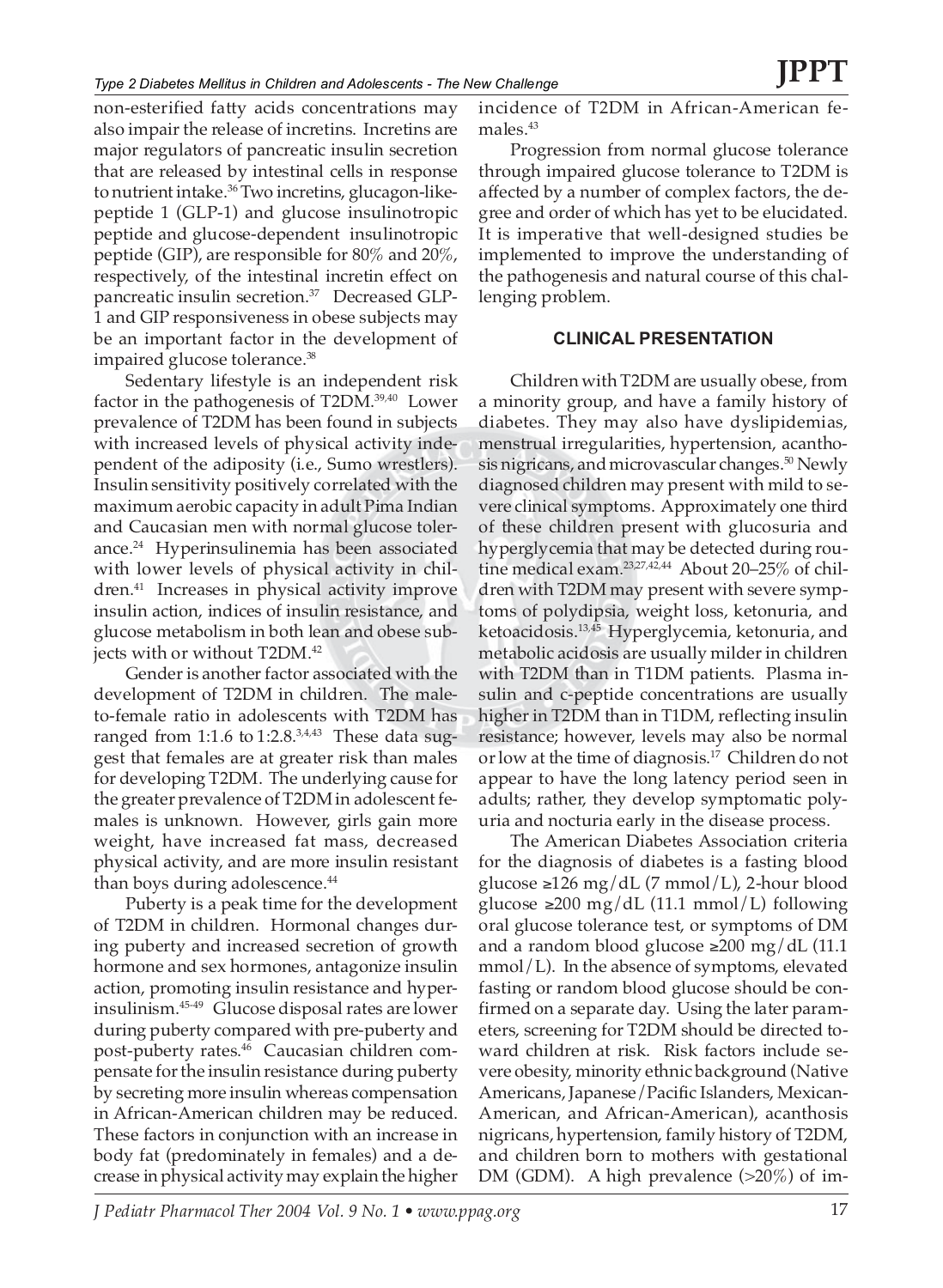paired glucose tolerance has been observed in a multiethnic group of obese children and adolescents, with obese African-American children having a 50% higher incidence of impaired glucose tolerance than obese Caucasian children.<sup>51</sup> Children of mothers with GDM have a higher incidence of T2DM compared to non-GDM, 19.3% versus 2.5%, respectively.52-54 High-risk children and adolescents should undergo formal testing to rule out diabetes every two years starting at age 10 years old, or at the onset of puberty, or as symptoms develop.

### **PREVENTION**

The benefits of lifestyle modifications in preventing or delaying the progression to T2DM in adults with glucose intolerance have been reported in several studies.<sup>55,56</sup> The Diabetes Prevention Program trial has shown that a comprehensive individualized lifestyle modification program (i.e., improvement of diet, increase in physical exercise, and smoking cessation) lowered the risk for development of T2DM by 58% compared with placebo and was equally beneficial to all patients, regardless of ethnicity, body mass index, sex, or level of glycemia.55 Treatment

with metformin was also effective but to a lesser extent than lifestyle modifications, resulting in a 31% reduction in risk of T2DM compared with placebo.55 Similarly, the Finnish Diabetes Prevention Study assessed the efficacy of an intensive diet and exercise program in preventing or delaying T2DM in overweight individuals with impaired glucose tolerance.<sup>56</sup> When individual dietary advice aimed at reducing weight, increasing dietary fiber, and decreasing intake of saturated fat was combined with individual guidance to increase level of physical activity, several positive indications resulted: significantly greater reductions in weight, 2-hour plasma glucose, fasting and 2-hour plasma insulin, systolic and diastolic blood pressure, and serum triglycerides than a control group who received general information regarding the benefits of weight reduction, physical activity, and healthy diet for the prevention of diabetes. These studies support the benefits of lifestyle modifications in preventing or delaying the onset of diabetes in high risk adults. Replication of the interventions with youth and their families are needed to determine whether the benefits achieved in adult populations are transferable to children.

| Table 1. Injectable Insulin Products         |              |             |                      |
|----------------------------------------------|--------------|-------------|----------------------|
| <b>GENERIC (Legend)</b>                      | ONSET (hr)   | PEAK (hr)   | <b>DURATION (hr)</b> |
| Lispro (Humalog)                             | $0.25 - 0.5$ | $0.5 - 1.5$ | $4 - 6$              |
| Aspart Insulin (Novolog)                     | $0.25 - 0.5$ | $1 - 3$     | $3 - 5$              |
| Regular Insulin (Humulin R, Novolin)         | $0.5 - 1$    | $2 - 3$     | $8 - 12$             |
| Isophane insulin (NPH; Novolin N, Humulin N) | $1 - 1.5$    | $4 - 12$    | 24                   |
| Insulin zinc (Humulin Lente)                 | $1 - 2.5$    | $8 - 12$    | $18 - 24$            |
| Prompt zinc insulin (PZI)                    | $4 - 8$      | $14 - 24$   | 36                   |
| Extended insulin zinc (Ultralente)           | $4 - 8$      | $16 - 18$   | >36                  |
| Insulin glargine (Lantus)                    | $1 - 2$      |             | 24                   |
| Insulin combinations:                        |              |             |                      |
| Humulin 70/30                                | $0.25 - 0.5$ | $2 - 12$    | 24                   |
| Humulin 50/50                                | $0.25 - 0.5$ | $2 - 12$    | $18 - 24$            |
| Novolin 70/30                                | 0.5          | $2 - 12$    | 24                   |
| Humalog 75/25                                | 0.25         | $1 - 6.5$   | $18 - 26$            |
| Novolog 70/30                                | $0.25 - 0.5$ | $0.5 - 6$   | $18 - 24$            |

18 *J Pediatr Pharmacol Ther 2004 Vol. 9 No. 1 • www.ppag.org*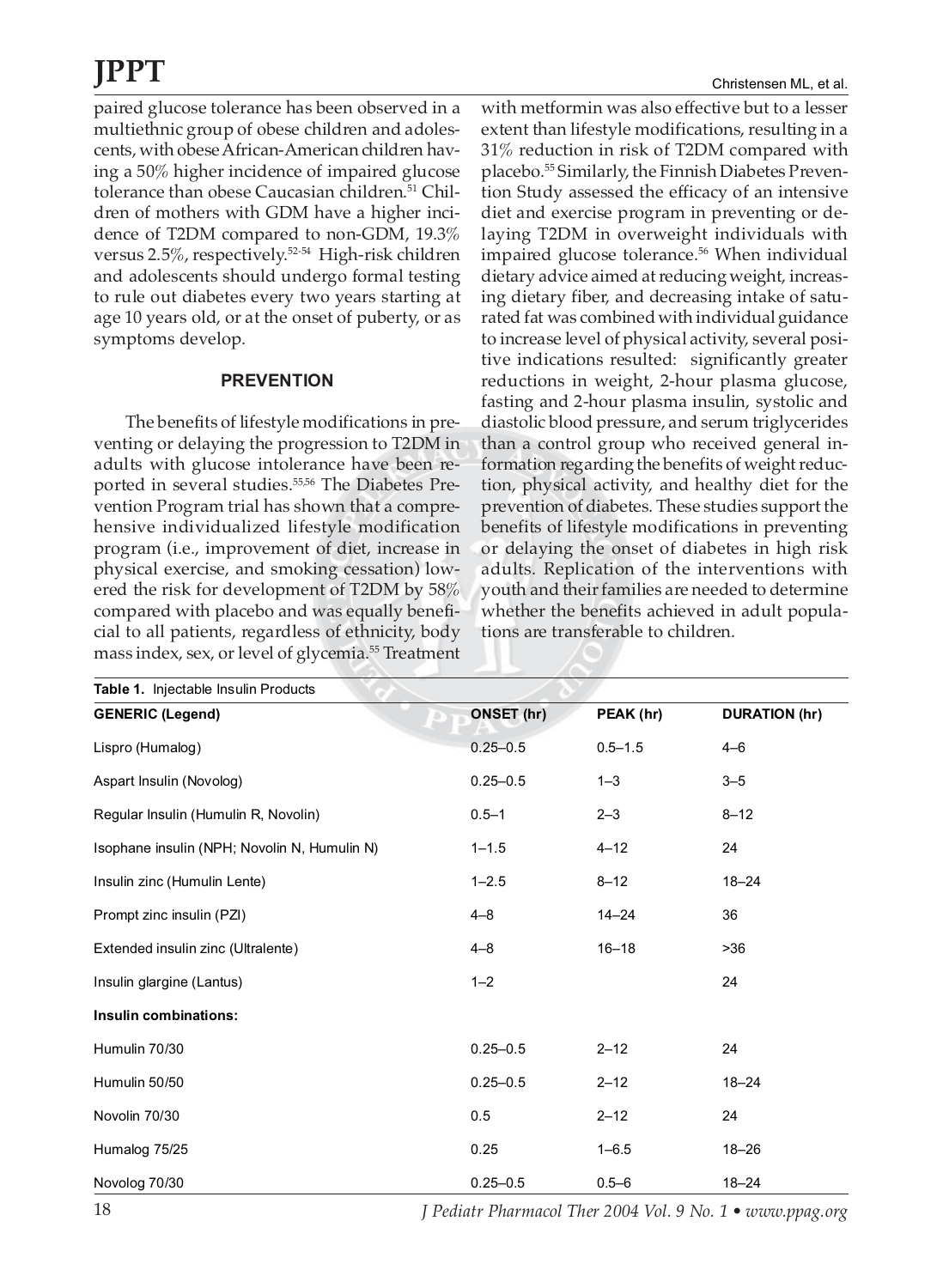### **THERAPEUTIC MANAGEMENT METHODS**

Diet, exercise, and weight loss are the cornerstone of any treatment regimen and must be reinforced throughout the entire course of the disease. Weight loss and exercise improve glycemic control in obese T2DM children by decreasing glucose production and increasing muscle sensitivity to insulin.<sup>57-61</sup> Unfortunately, as the sole method of treatment, diet and exercise have limited success in the long-term management of adults with T2DM and are likely to be no more effective in children and adolescents.<sup>62,63</sup> Nonetheless, investigations regarding the type and duration of exercise on the magnitude of glycemic control and insulin sensitivity are needed. Children appear to have a more overt disease course compared to the more insidious onset in adults. They have a shorter latency period and

have more acute symptoms at presentation (20– 25% with DKA or severe ketonuria), suggesting that children with T2DM have a more aggressive disease than that which occurs in adults. Therefore, pharmacological treatment is necessary in the majority of children diagnosed with T2DM. Effective pharmacological therapy may target insulin production, insulin action, hepatic gluconeogenesis, or a combination of these factors. Four classes of pharmacological agents are available for the treatment of T2DM (Tables 1 and 2). These agents include insulin, insulin-sensitizing agents, insulin-stimulating agents, and glucose absorption inhibitors. Each of these classes of agents possesses a different mechanism of action enabling the agents to be used either alone or in combination.<sup>64-66</sup>

*Insulins.* Insulin is approved for use in children with T2DM and, until recently, was the only

| <b>Drug</b>                                                         | <b>Usual Adult Dosage</b>                                                        | <b>Comments</b>                                                                                                                                      |
|---------------------------------------------------------------------|----------------------------------------------------------------------------------|------------------------------------------------------------------------------------------------------------------------------------------------------|
| <b>Insulin Sensitizing Agents</b>                                   |                                                                                  |                                                                                                                                                      |
| Metformin (Glucophage)<br>Metformin XR                              | 1500-2550 mg divided<br>1000-2000 mg once or twice daily                         | Approved for use 10 to 16 yr, begin 500<br>mg twice daily, use lowest dose that con-<br>trols blood glucose XR is not approve for<br>use in children |
| Pioglitazone (Actos)                                                | 15-45 mg once daily                                                              | Periodic Liver and kidney testing is re-                                                                                                             |
| Rosiglitazone (Avandia)                                             | 4-8 mg once daily or divided                                                     | quired. Caution if creatinine >1.4 in<br>women or $>1.5$ in men.                                                                                     |
| <b>Insulin Secretagogues</b>                                        |                                                                                  |                                                                                                                                                      |
| Chlorpropamide (Diabinese)                                          | 250-375 mg once daily                                                            | Weight gain and hypoglycemia are side                                                                                                                |
| Tolazamide (Tolinase)                                               | 250-500 mg once or twice daily                                                   | effects of all sulfonylureas, specifically                                                                                                           |
| Tobutamide                                                          | 1000-2000 mg divided                                                             | glyburide due to its receptor high affinity.                                                                                                         |
| Glimepiride (Amaryl)                                                | 1-4 mg once daily                                                                | Take 30 min. before meals. Glipizide                                                                                                                 |
| Glipizide (Glucotrol)<br>Glyburide (DiaBeta, Micronase,<br>Glynase) | 10-20 mg once daily or divided<br>5-50 mg once daily or divided                  | should be taken on empty stomach. Dis-<br>ulfiram-like syndrome. Syndrome of in-<br>appropriate secretion of antiduretic hor-                        |
| Nateglinide (Starlix)                                               | 60-120 mg three times daily before meals                                         | mone (SIADH). Periodic liver function                                                                                                                |
| Repaglinide (Prandin)                                               | 1-4 mg three times daily before meals                                            | testing is required. Caution with drugs<br>metabolized by CYP450. Caution heart<br>failure patients.                                                 |
| <b>Glucose Absorption Inhibitors</b>                                |                                                                                  |                                                                                                                                                      |
| Acarbose (Precose)<br>Miglitol (Glyset)                             | 50-100 mg three times daily with meals<br>50-100 mg three times daily with meals | Increase dose slowly to decrease GI ef-<br>fects. Dose based on weight. Caution                                                                      |
| <b>Combinations</b>                                                 |                                                                                  | with liver or kidney problems.                                                                                                                       |
| Metformin/glyburide (Glucovance)                                    | 250 mg/1.25 mg, 500 mg/2.5 mg,<br>500 mg/5 mg twice daily                        | See above comments for each drug Maxi-<br>mum dose is 2000 mg/20 mg divided                                                                          |
| Metformin/glypizide (Metaglip)                                      | 250 mg/2.5 mg, 250 mg/5 mg,<br>500 mg/5 mg twice daily                           | twice daily                                                                                                                                          |
| Metformin/rosiglitazone (Avandamet)                                 | 500 mg/1 mg, 500 mg/2 mg,<br>500mg/4 mg twice daily                              | Not for patients >80 years old.                                                                                                                      |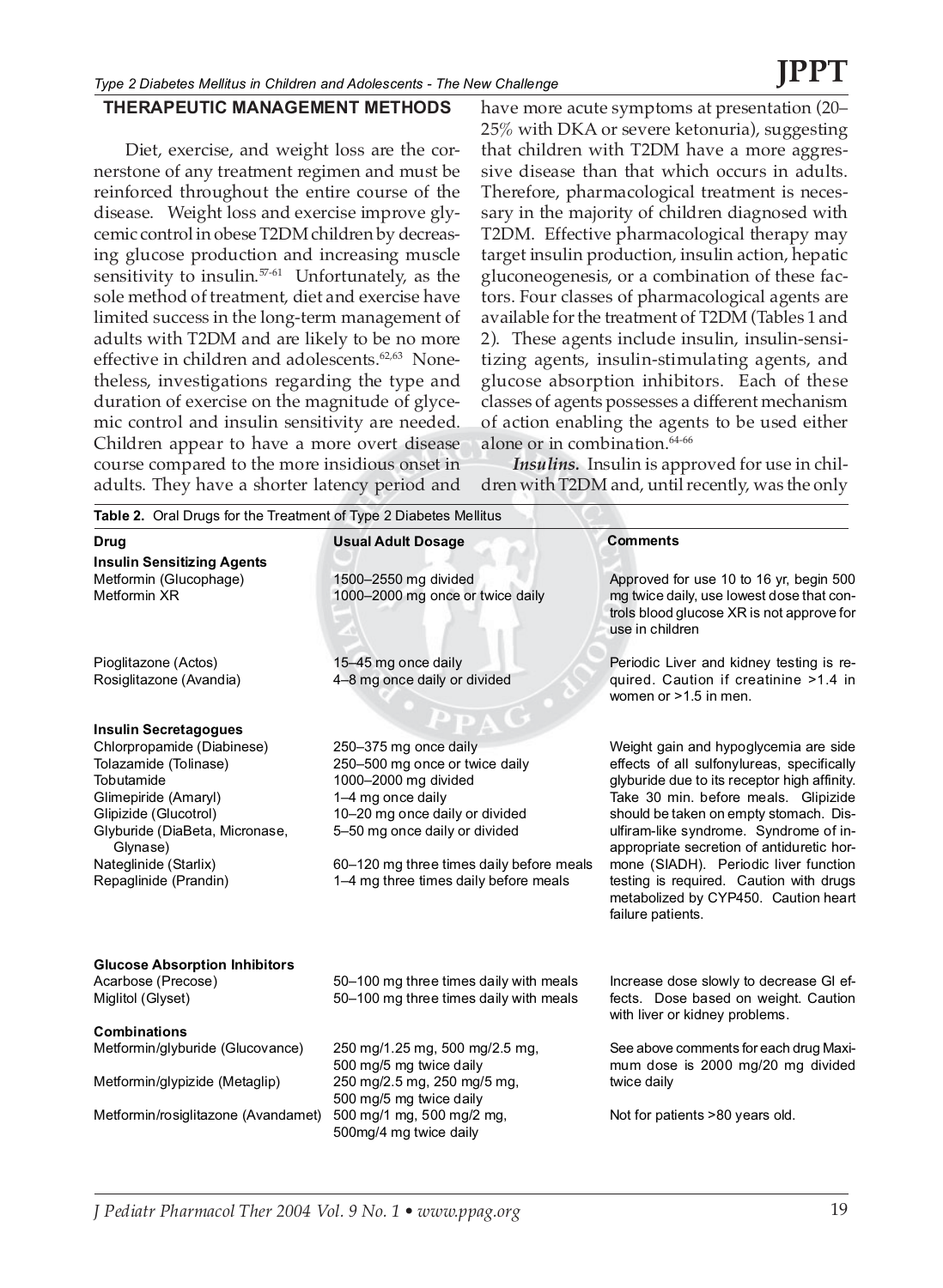agent approved for its treatment in children. The use of insulin has an important role in the early restoration of euglycemia in patients with new onset DM and who also have significant hyperglycemia. High glucose concentrations present a state of glucose toxicity to the pancreatic beta cells, resulting in decreased insulin production in the face of increasing insulin resistance and requirements. Short-term intensive insulin therapy to normalize blood glucose levels improves peripheral insulin sensitivity, restores pancreatic β-cell function, decreases hepatic gluconeogenesis, and can improve the subsequent response to oral antidiabetic therapy.67-69

Table 1 describes the rapid, short-acting, intermediate, and long-acting forms of insulin (including recombinant insulin analogs) with regard to the onset of action, peak, and duration of action. Commercial regular insulin exists as a hexamer (six molecule aggregates); after subcutaneous injection, the hexamer dissociates into dimers and monomers before significant absorption can occur. The short-acting insulins are derived from recombinant technology (Humolog, Novolog) or animal sources (Regular Ilente II) and is given 30 to 60 minutes before a meal to control the post-prandial glucose level.

The newer rapid acting insulins, lispro and aspart, differ from regular insulin by either transposing the amino acids at the 28 (proline) and 29 (lysine) positions on the insulin b chain (lispro) or by replacing proline at position 28 with aspartate (aspart). The modification in the β chain results in an insulin product that has fewer tendencies to self-associate into hexamers like regular insulin; therefore, the resulting insulin product is more rapidly absorbed into the bloodstream. The rapid-acting analogs just mentioned can be given within 15 minutes of a meal to control the post-prandial rise in blood glucose.

Intermediate-acting insulin is a suspension of zinc insulin crystals and protamine sulfate (isophane insulin, NPH and Lente). These insulins are usually given twice daily and are often given in combination with a rapid- or shortacting insulin. Long-acting insulins (extended insulin zinc suspension) are made by varying the concentration of zinc and protamine. The longacting insulins are slowly absorbed with a peak at 16–18 hours and provide a basal level of insulin in the blood in an attempt to approximate the amount of insulin circulating in the body when

not stimulated by glucose. A long-acting form of insulin has also been produced by modifying the  $\alpha$  chain, replacing glycine with asparagine at position 21, and adding arginine at positions 31 and 32 of the β chain (glargine). This modification increases the stability of the hexamer structure, causing slower dissociation into dimers and monomers which results in slower absorption of insulin from the injection site. For ease of administration, some fixed combinations of NPH and regular or rapid-acting insulin are available as 70/30, 50/50, and 75/25 mixes. Insulin types are usually chosen according to their ability to achieve the best blood glucose control possible based on home glucose monitoring. The most common side effects are hypoglycemia, injection site reactions, and weight gain.<sup>70</sup> Patient education is needed regarding injection technique and timing, rotation of injection sites to avoid lipodystrophy, mixture and storage of insulin, home glucose monitoring, and treatment of hypoglycemia.

*Insulin Stimulating Agents.* There are two types of insulin secretogogues, the sulfonylureas (of which there are two generations) and nonsulfonylureas, neither of which has been adequately tested in children. The first generation sulfonylureas include tolbutamide, chlorpropamide, and tolazamide; second generation sulfonylureas agents include glyburide, glipizide, and glimepiride.<sup>71</sup> The principle mechanism of action of the sulfonylureas is the stimulation of insulin secretion from the pancreatic β-cell in response to glucose.<sup>72</sup> These agents may also suppress hepatic gluconeogenesis by increasing portal insulin, which reduces fasting plasma glucose and improves peripheral tissue sensitivity to insulin.<sup>73,74</sup> An additional effect reported with glimepiride is the partial restoration of the first phase of insulin secretion, resulting in a more physiologic response.75,76

Most adverse events are mild and reversible upon drug withdrawal. Hypoglycemia is the most important adverse effect and occurs more commonly with the longer acting agents such as glyburide. Insulin stimulating agents also cause hyperinsulimemia, which is associated with microalbuminuria, arteriosclerosis, hypertension, and weight gain. These agents have no effect on plasma lipid levels.

Repaglinide and nateglinide are nonsulfonylurea agents that stimulate insulin secretion.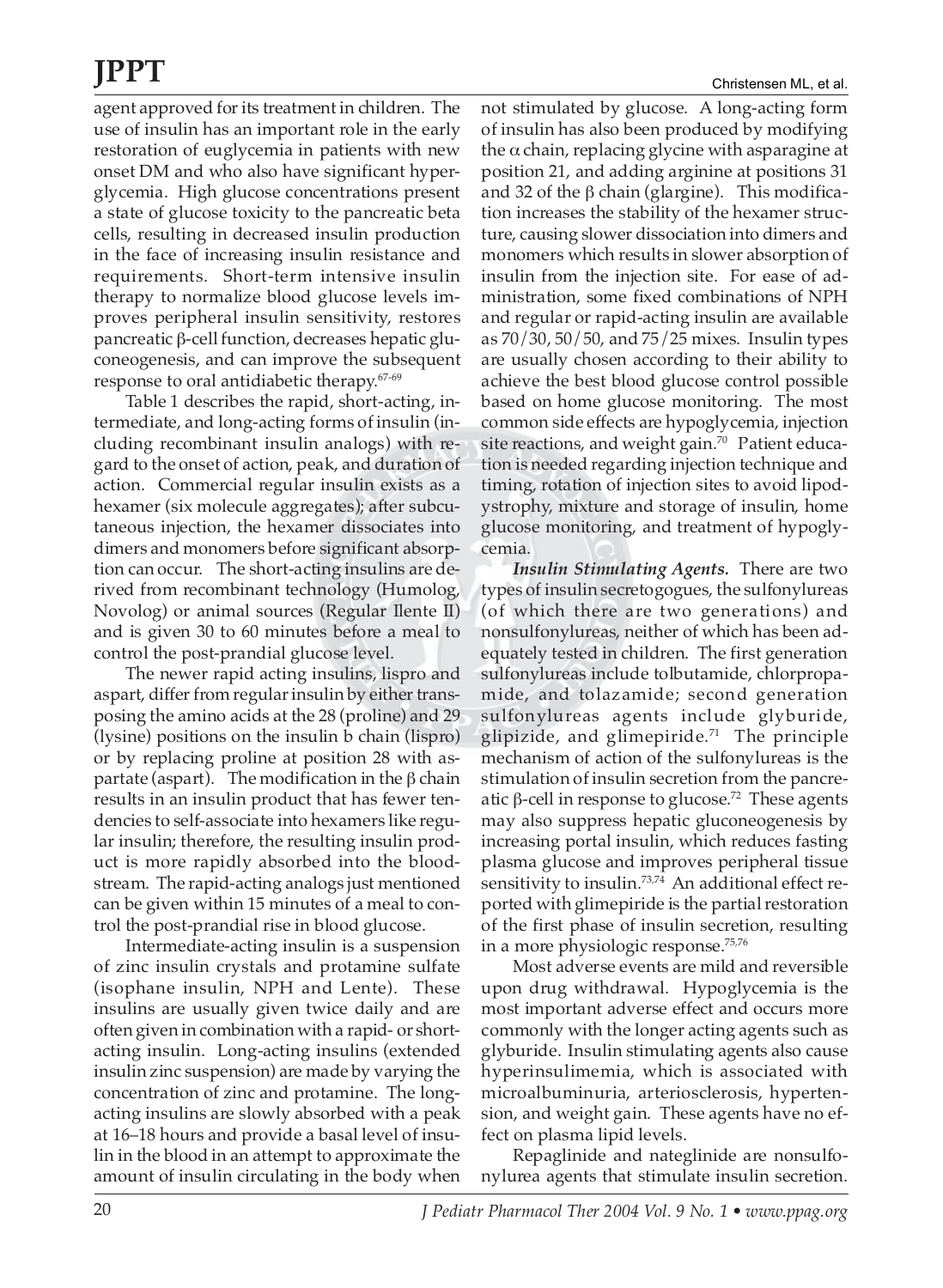In contrast to sulfonylureas, they cause a prompt short-lived burst of insulin that raises plasma insulin for 1 to 2 hours.<sup>77</sup> These agents are taken within 30 minutes before each meal. The drug is usually started at the smallest dose with dosage titration occurring at weekly intervals until the desired glycemic control or the maximum recommended dose is achieved. The major side effect is hypoglycemia. Repaglinide and nateglinide may also cause weight gain, though usually less than that observed with sulfonylureas. Similar to the sulfonylureas, these agents have no effect on plasma lipids.

*Insulin Sensitizing Agents.* The two major classes of insulin-sensitizing agents are the biguanides and the thiazolidinediones. Metformin is the only biguanide available for clinical use and has no effect on pancreatic β-cell insulin secretion.78 The mechanism of action by which metformin improves insulin sensitivity is not fully understood. Recent work suggests that metformin acts on the AMP protein kinase pathway to enhance GLUT4 translocation and glucose uptake in hepatic and peripheral tissue.79 Metformin decreases hepatic glucose production and likely inhibits hepatic glycogenolysis. $80,81$ Fasting and postprandial insulin levels decline as a normal pancreatic compensatory mechanism for improved tissue sensitivity to insulin. $80,81$ Metformin reduces cardiovascular risk factors by suppressing the release of fatty acids and lipid oxidation (which also enhances glycemic control) leading to a reduction in triglycerides, very lowdensity lipoprotein (VLDL), and total cholesterol, as well as a decrease in plasminogen activator inhibitor-1 (PAI-1) levels. Metformin, but not sulfonylurea therapy, was associated with a significant reduction in macrovascular complications, myocardial infarction, and stroke in the United Kingdom Progressive Disease Study.82 Metformin appears to be unique in promoting weight loss, whereas other oral glycemic agents and insulin promote weight gain. Metformin is the only oral agent in which there is appreciable experience in the treatment of children and adolescents with T2DM and is FDA approved for use in children greater than 10 years of age.<sup>83</sup> The usual starting dose of metformin is 500 mg twice a day, given with meals. Dosage increases should be made in increments of 500 mg weekly up to a maximum of 2000 mg per day, given in divided doses.

The most common side effects with metformin are gastrointestinal, including abdominal discomfort and diarrhea. These side effects tend to be transient and can be minimized by slow titration of the dose. Because metformin does not increase insulin secretion, hypoglycemia is a rare side effect. The most serious side effect is lactic acidosis, which occurs with a frequency of about 3 cases per 100,000 patient years. Avoiding metformin use in patients with other serious medical disorders including renal dysfunction, cardiogenic or septic shock, pulmonary insufficiency, and severe liver disease can reduce the risk for lactic acidosis.

The thiazolidinediones include rosiglitazone, pioglitazone, and troglitazone, the latter having been removed from the market because of hepatotoxicity. Most of our knowledge from this class of agents comes from the study of troglitazone. Thiazolidinediones improve tissue and liver sensitivity to insulin by binding to the peroxisome proliferator activated receptor (PPARg), a nuclear receptor whose highest level of expression is in adipocytes and intestinal cells and has very low levels of expression in other tissues, including muscle.84-89 These agents decrease free fatty acid concentrations, and pioglitazone lowers plasma triglyceride concentration.<sup>90</sup> Thiazolidinediones increase fat cell numbers, accounting for the weight gain reported with the use of these agents, which is even greater when used in combination with insulin or a sulfonylurea.<sup>91</sup> About 2% of diabetic patients treated with troglitazone had an increase in serum liver enzyme levels. Liver disease is under close scrutiny for both rosiglitazone and pioglitazone, but no studies have found the development of increased levels of liver enzymes to be different from placebo. Edema has been reported in 2-4% of patients treated with thiazolidinedione monotherapy, 4- 6% in patients on combination therapy with a sulfonylurea, and 10-15% in patients on combination therapy with insulin. This class of drugs should be avoided in patients with significant underlying heart disease.<sup>92</sup>

*Glucose Absorption Inhibitors.* The glucose absorption inhibitors are  $\alpha$ -glucosidase competitive inhibitors of the brush border enzymes (maltase, isomaltase, sucrase, and glucoamylase) that break down oligo- and disaccharides into monosaccharides.<sup>93,94</sup> The available agents acarbose, miglitol, and vaglibose delay digestion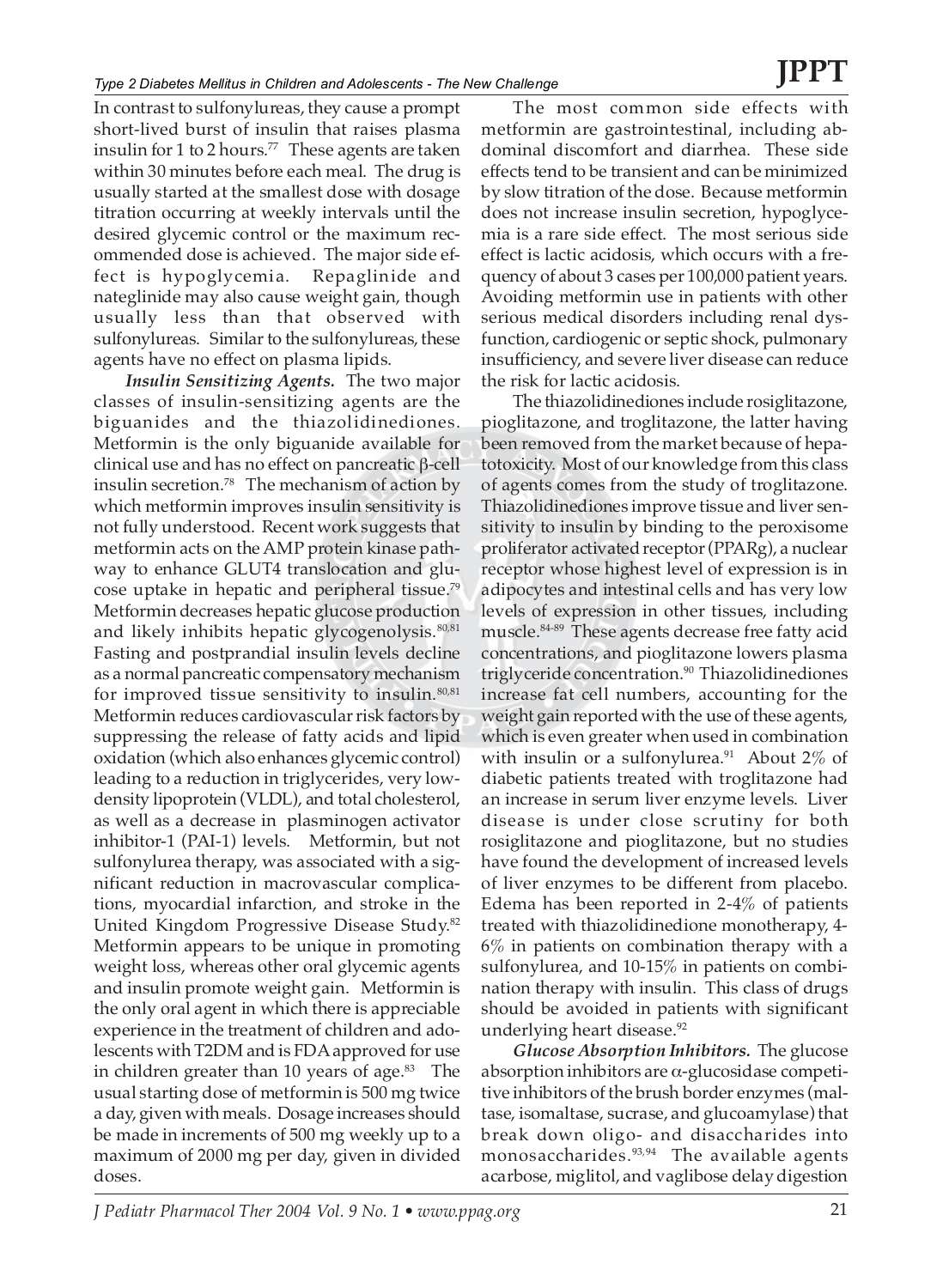of complex carbohydrates within the gastrointestinal tract, leading to reduced glucose absorption and the postprandial rise in blood glucose levels.<sup>93,94</sup> These agents do not cause carbohydrate malabsorption. Rather, they retard the entry of glucose into the systemic circulation, allowing the pancreatic β-cell more time to increase insulin secretion in response to the blunted rise in plasma glucose.  $\alpha$ -Glucosidase inhibitors appear to also improve insulin sensitivity by reducing the effect of glucose toxicity and cause a modest decline in plasma triglyceride levels without affecting LDL or HDL cholesterol.<sup>95,96</sup> No effect on weight has been observed. A limitation to the use of these agents is gastrointestinal side effects, including abdominal bloating, abdominal discomfort, diarrhea, and flatulence, which have been reported as high as  $80\%$ .<sup>97</sup> Starting with a small dose and slowly increasing the dose over several weeks can reduce gastrointestinal toxicity.

*Combination Therapy.* Only about 25% of adult diabetic patients achieve adequate glycemic control on monotherapy. In many patients, the use of two or more oral agents with differing mechanisms of action may result in additive effects. Furthermore, diabetes is a progressive disease, and the majority of patients will eventually require the addition of a second drug to achieve acceptable glycemic control. The additive glucose lowering effect has been seen with a number of combination therapies, including metformin/sulfonylurea, thiazolidinedione/sulfonylurea, and α-glucosidase inhibitor/ metformin or sulfonylurea. Commercially available combination products are listed in Table 2. If the combination of two oral agents is not effective, a third agent, bedtime NPH or glargine insulin, or multiple daily injections of insulin can be used to improve glycemic control.<sup>98</sup> Continuous subcutaneous insulin infusion (through the use of an external insulin pump) may also be prescribed under these circumstances.

### **SUMMARY**

T2DM constitutes an emerging epidemic in children, and it predominates in minority racial children. A number of intervening factors are contributing to the rise in the incidence of T2DM, including dietary and sedentary lifestyle habits that have lead to dramatic increase in the prevalence of obesity. There has been tremendous progress in the phamacologic management of adult T2DM with the introduction of a number of new classes of agents. Only recently have these newer agents undergone clinical testing in children. At the present time, only insulin and metformin are approved for use in children although many of the newer agents are currently undergoing clinical study in children. It will be important to understand which agent or combination of agents is optimal for children. The growing incidence of T2DM in children presents an enormous challenge to provide earlier diagnosis, methods of prevention, and effective treatment.

**ACKNOWLEDGEMENT** Supported in part by a grant from PHS U01 HD-31326, by a Center of Excellence grant from the State of Tennessee, and a grant from the LeBonheur Children's Medical Center. We would like to thank Dr. Sarah Stender for her review and thoughtful comments.

**DISCLOUSURE** Drs. Christensen, Burghen, and Velasquez-Meier have received research support from Aventis, Bristol Myers Squibb, GlaxoSmithKline, Novo Nordisk, and Takeda Pharmaceuticals. Dr. Christensen is a consultant for Takeda Pharmacetucials.

### **REFERENCES**

- 1. Harris MI, Flegal KM, Cowie CC, Eberhardt MS, Goldstein DE, Little RL, et al. Prevalence of diabetes, impaired fasting glucose, and impaired glucose tolerance in U.S. adults. Diabetes Care 1998;21:518-24.
- 2. Kitagawa T, Owada M, Urakami T, Yamauchi K. Increased incidence of non-insulin dependent diabetes mellitus among Japanese schoolchildren correlates with an increased intake of animal protein and fat. Clin Pediatr 1998;37:111-5.
- 3. Pinhas-Hamiel O, Dolan LM, Daniels SR, Standiford D, Khoury PR, Zeitler P. Increased incidence of non-insulin-dependant diabetes mellitus among adolescents*.* J Pediatr 1996;128:608-15.
- 4. Scott CR, Smith JM, Cradock MM, Pihoker C. Characteristics of youth-onset noninsulindependent diabetes mellitus and insulin-dependent diabetes mellitus at diagnosis. Pediatrics 1997;100:84-91.
- 5. Pihoker C, Scott CR, Lensing SY, Cradock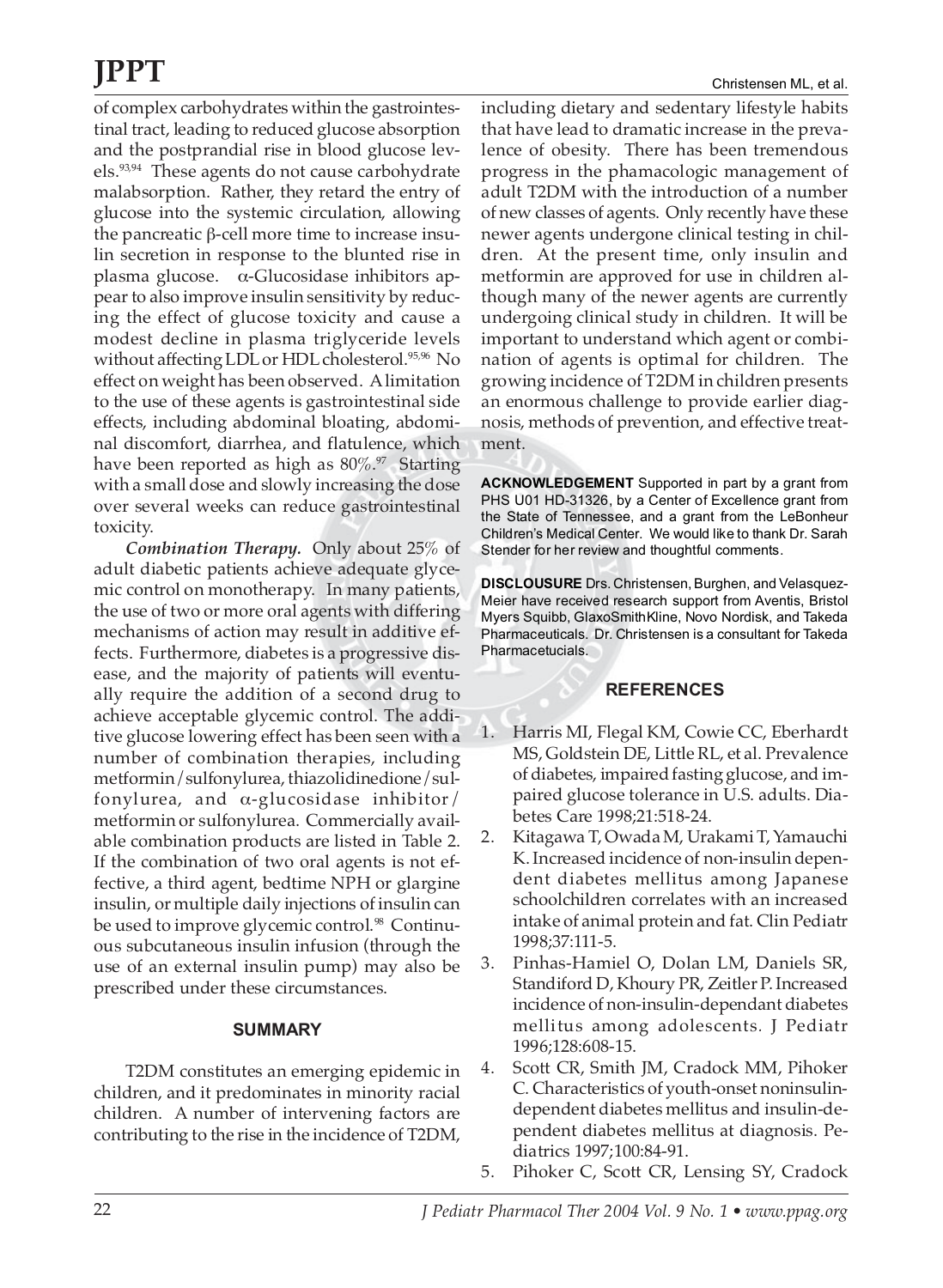### *Type 2 Diabetes Mellitus in Children and Adolescents - The New Challenge*

MM, Smith J. Non-insulin dependent diabetes mellitus in African-American youth of Arkansas. Clin Pediatr 1998;37:97-102.

- 6. Kaufman FR. T2DM mellitus in children and youth: a new epidemic. J Pediatr Endocrinol Metab 2002;15 suppl 2:737-44
- 7. Haffner SM, Hazuda HP, Mitchell BD, Patterson JK, Stern MP. Increased incidence of type II diabetes mellitus in Mexican Americans. Diabetes Care 1991;14:102-6.
- 8. Bogardus C, Lillioja S, Bennett PH. Pathogenesis of NIDDM in Pima Indians. Diabetes Care 1991;14:685-90.
- 9. Knowler WC, Bennett PH, Hamman RF, Miller M. Diabetes incidence and prevalence in Pima Indians: a 19-fold greater incidence than in Rochester, Minnesota. Am J Epidemiol 1978;108:497-505.
- 10. Dean HJ, Mundy RL, Moffatt M. Non-insulin-dependant diabetes mellitus in Indian children in Manitoba. Can Med Assoc J 1992;147:52-7.
- 11. Dean H. NIDDM-Y in First Nation Children in Canada. Clin Pediatr 1998;37:89-96.
- 12. Yokoyama, H, Okudaira M, Otani T, Takaike H, Miura J, Saeki A, et al. Existence of earlyonset NIDDM Japanese demonstrating severe diabetic complications. Diabetes Care 1997;20:844-7.
- 13. Owada M, Hanaoka Y, Tanimoto Y, Kitagawa T. Descriptive epidemiology of non-insulin dependent diabetes mellitus detected by urine glucose screening in school children in Japan. Acta Paediatr Jpn 1990;32:716-24.
- 14. Kadiki OA, Reddy MR, Mazouk AA. Incidence of insulin-dependent diabetes (IDDM) and non-insulin-dependent diabetes (NIDDM) (0-34 years at onset) in Benghazi, Libya. Diabetes Res Clin Pract 1996;32:165- 73.
- 15. Savage PJ, Bennett PH, Senter RG, Miller M. High Prevalence of diabetes in young Pima Indians. Diabetes 1979;28:937-42.
- 16. Trevino RP, Marshall RM, Hale DE, Rodriguez R, Baker G, Gomez J. Diabetes risk factors in low-income Mexican-American children. Diabetes Care 1999;22:202-7.
- 17. Neufeld ND, Raffel LJ, Landon C, Chen YDI, Vadheim CM. Early presentation of T2DM in Mexican-American youth. Diabetes Care 1998;21:80-6.
- 18. Burghen GA, Christensen ML, Kritchevsky

SB, West B, Rose S, Faulkner MS, et al. T2DM mellitus epidemic in African-American children. Pediatr Res 2000;47:126A.

- 19. Arslanian S. T2DM in children: clinical aspects and risk factors. Horm Res 2002;57 Suppl 1:19-28.
- 20. Arslanian S. Insulin secretion and sensitivity in healthy African-American vs American White Children. Clin Pediatr 1998;37:81- 8.
- 21. Svec F, Nastasi K, Hilton C, Bao W, Srinivasan SR, Berenson GS. Black-White contrast in insulin levels during pubertal development. Diabetes 1992;41:313-7.
- 22. Arslanian S, Suprasongsin C. Differences in the in vivo insulin secretion and sensitivity of healthy black versus white adolescents. J Pediatr 1996;129:440-3.
- 23. Jiang X, Srinivasan SR, Radhakrishnamurthy B, Dalferes ER, Berenson GS. Racial (Black-White) differences in insulin secretion and clearance in adolescents: The Bogalusa Heart Study. Pediatrics 1996;97:357-60.
- 24. Knowler WC, Pettitt DJ, Savage PJ, Bennett PH. Diabetes incidence in Pima Indians: contributions of obesity and parental diabetes. Amer J Epidemiol 1981;133:144-56.
- 25. Campaigne BN, Morrison JA, Schumann BC, Falkner F, Lakatos E, Sprecher D, et al. Indexed of obesity and comparisons with previous national survey data in 9- and 10-yearold black and white girls: The National Heart, Lung, and Blood Institute Growth and Health Study. J Pediatr 1994;124:675-80.
- 26. Gortmaker SL, Dietz WH, Sobol AM, Wehler CA. Increasing pediatric obesity in the United States. AJDC 1987;141:535-40.
- 27. Bogardus C, Lillioja S, Mott DM, Hollenbeck C, Reaven G. Relationship between degree of obesity and in vivo insulin action in man. Am J Physiol 1995;248:E286-91.
- 28. Sinaiko AR, Jacobs DR, Steinberger J, Moran A, Luepker R, Rocchini AP, et al. Insulin resistance syndrome in childhood: Associations of the euglycemic insulin clamp and fasting insulin with fatness and other risk factors. J Pediatr 2001;139:700-7.
- 29. Freedman DS, Srinivasan SR, Burke GL, Shear CL, Smoak CG, Harsha DW, et al. Relation of body fat distribution to hyperinsulinemia in children and adolescents: the Bogalusa Heart Study. Am J Clin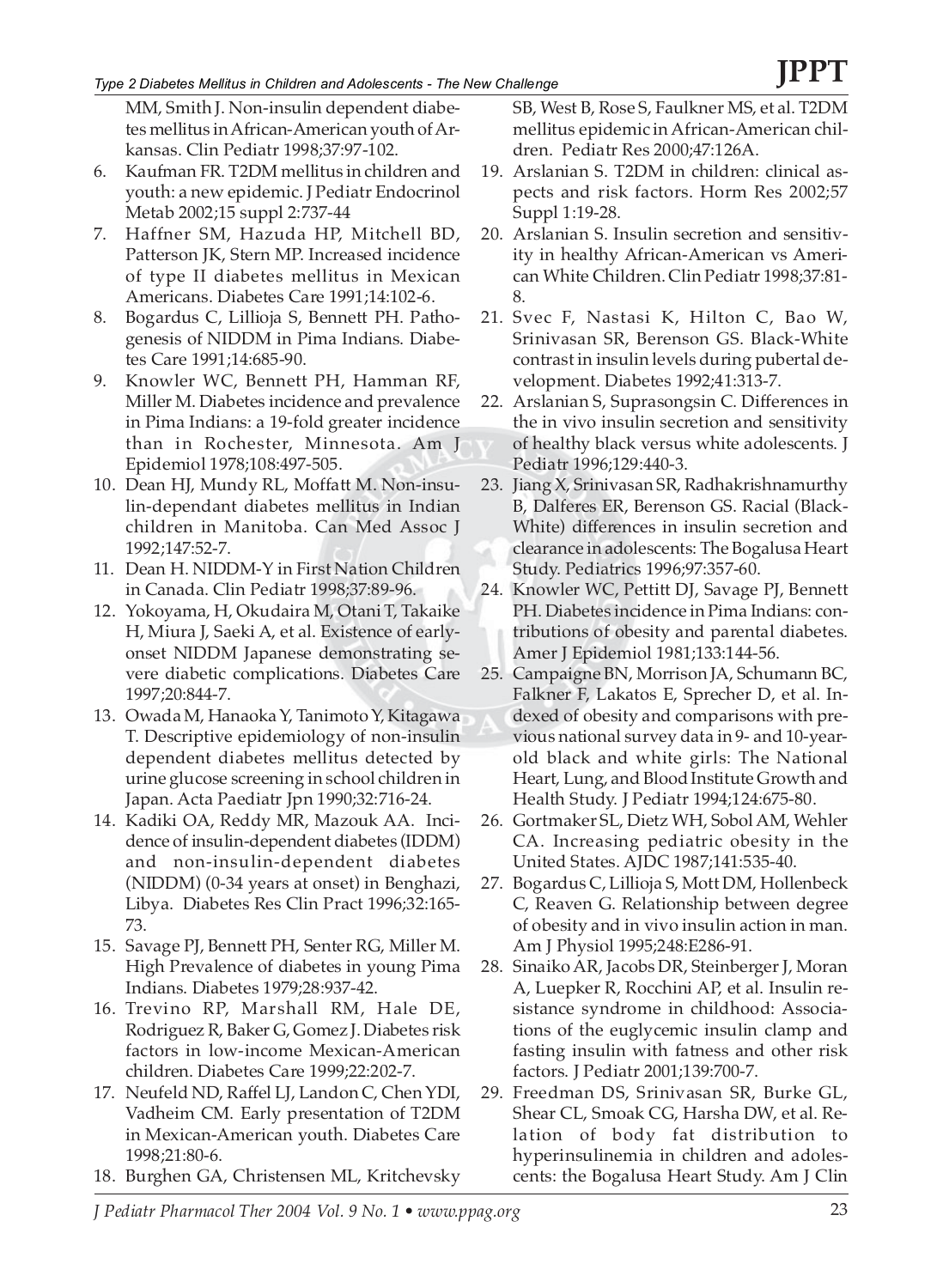Nutr 1987;46:403-10.

- 30. Jiang X, Srinivasan SR, Berenson GS. Relation of obesity to insulin secretion and clearance in adolescents: the Bogalusa Heart Study. Int J Obes Relat Metab Disord 1996;20:951-6.
- 31. Bogardus C. Insulin resistance in the pathogenesis of NIDDM in Pima Indians. Diabetes Care 1993;16:228-31.
- 32. Lillioja S, Mott DM, Spraul M, Ferraro R, Foley JE, Ravussin E, et al. Insulin resistance and insulin secretory dysfunction as precursors of non-insulin-dependent diabetes mellitus. Prospective studies of Pima Indians. N Engl J Med 1993;329:1988-92.
- 33. Howard BV. Dietary fatty acids, insulin resistance, and diabetes. Ann NY Acad Sci 1997;827:215-20.
- 34. Kraegen EW, Cooney GJ, Ye JM, Thompson Al, Furler SM. The role of lipids in the pathogenesis of muscle insulin resistance and beta cell failure in type II diabetes and obesity. Exp Clin Endocrinol Diabetes 2001;109(suppl 2):S189-201.
- 35. Zimmet P, Boyko EJ, Collier GR, de Courten M. Etiology of metabolic syndrome. Potential role of insulin resistance, leptin resistance and other players. Ann NY Acad Sci 1999;892:25-44.
- 36. Perfetti R, Brown TA, Velikina R, Busselen S. Control of glucose homeostasis by incretin hormones. Diabetes Technol Trends 1999;1:297-305.
- 37. Holst JJ. Glucagon-like peptide-1: a newly discovered GI hormone. Gastroenterology 1994;107:1848-55.
- 38. Ranganath LR, Beety JM, Morgan LM, Wright JW, Howland R, Marks V. Attenuated GLP-1 secretion in obesity: cause or consequence? GUT 1996;38:916-9.
- 39. Troiano RP. Physical inactivity among young people. N Eng J Med 2002;347:706-7.
- 40. Kimm SY, Glynn NW, Kriska AM, Barton BA, Kronsberg SS, Daniel SR, et al. Decline in physical activity in black girls and white girls during adolescence. N Engl J Med 2002;347:709-15.
- 41. Molnar D, Porszasz J: The effect of fasting hyperinsulinaemia on physical fitness in obese children. Eur J Pediatr 1990;149:570- 3.
- 42. Goodpaster BH, He J, Watkins S, Kelley DF.

Skeletal muscle lipid content and insulin resistance: Evidence for a paradox in endurance-trained athletes. J Clin Endocrinol Metab 2001;86:5755-61.

- 43. Burghen AG, Christensen ML, Kritchevsky SB, West B, Rose S, Faulkner MS, Parnell DI, Broome DC, Danish RK, Valasquez-Mieyer PA, Lustig RH. Characteristics of Type 1 and Type 2 new-onset diabetes in children. Pediatr Res 2000;47:126A.
- 44. Zhang J, Gao Y, Guo X, Dong A. Gender and insulin resistance and fat mass. Chinese J Intern Med 2002;41:221-3.
- 45. Bloch CA, Clemons P, Sperling MA. Puberty decreases insulin sensitivity. J Pediatr 1987;110:481-7.
- 46. Amiel SA, Sherwin RS, Simonson DC, Lauritano AA, Tamborlane WV. Impaired insulin action in puberty. N Engl J Med 1986;315:215-9.
- 47. Caprio S, Plewe G, Diamond MP, Simonson DC, Boulware SD, Sherwin RS, Tamborlane WV. Increased insulin secretion in puberty: a compensatory response to reductions in insulin sensitivity. J Pediatr 1998;114:963-7.
- 48. Goran MI, Gower BA. Longitudinal study on pubertal insulin resistance. Diabetes 2001;50:2444-50.
- 49. Moran A, Jacobs DR, Steinberger J, Hong CP, Prineas R, Luepker R, Sinaiko AR. Insulin resistance during puberty results from clamp studies in 357 children. Diabetes 1999;48:2039-40.
- 50. Matthews DR, Wallace TM. Children with T2DM: the risks of complications. Horm Res 2002;57(suppl 1):34-9.
- 51. Sinha R, Fisch G, Teague B, Tamberlane WV, Banyas B, Allen K, et al. Prevalence of impaired glucose tolerance among children and adolescents with marked obesity. N Engl J Med 2002;346:802-10.
- 52. Pettitt DJ, Bennett PH, Saad MF, Charles MA, Nelson RG. Abnormal glucose tolerance during pregnancy in Pima Indian women: long-term effects on offspring. Diabetes 1991;40:126-30.
- 53. Dabelea D, Hanson RL, Linday RS, Pettitt DJ, Imperatore G, Gabir MM, et al. Interuterine exposure to diabetes conveys risks for type 2 diabetes and obesity: a study of discordant sibships. Diabetes 2000;49;2208-11.
- 54. Silverman B, Rizzo T, Cho N, Metzger B.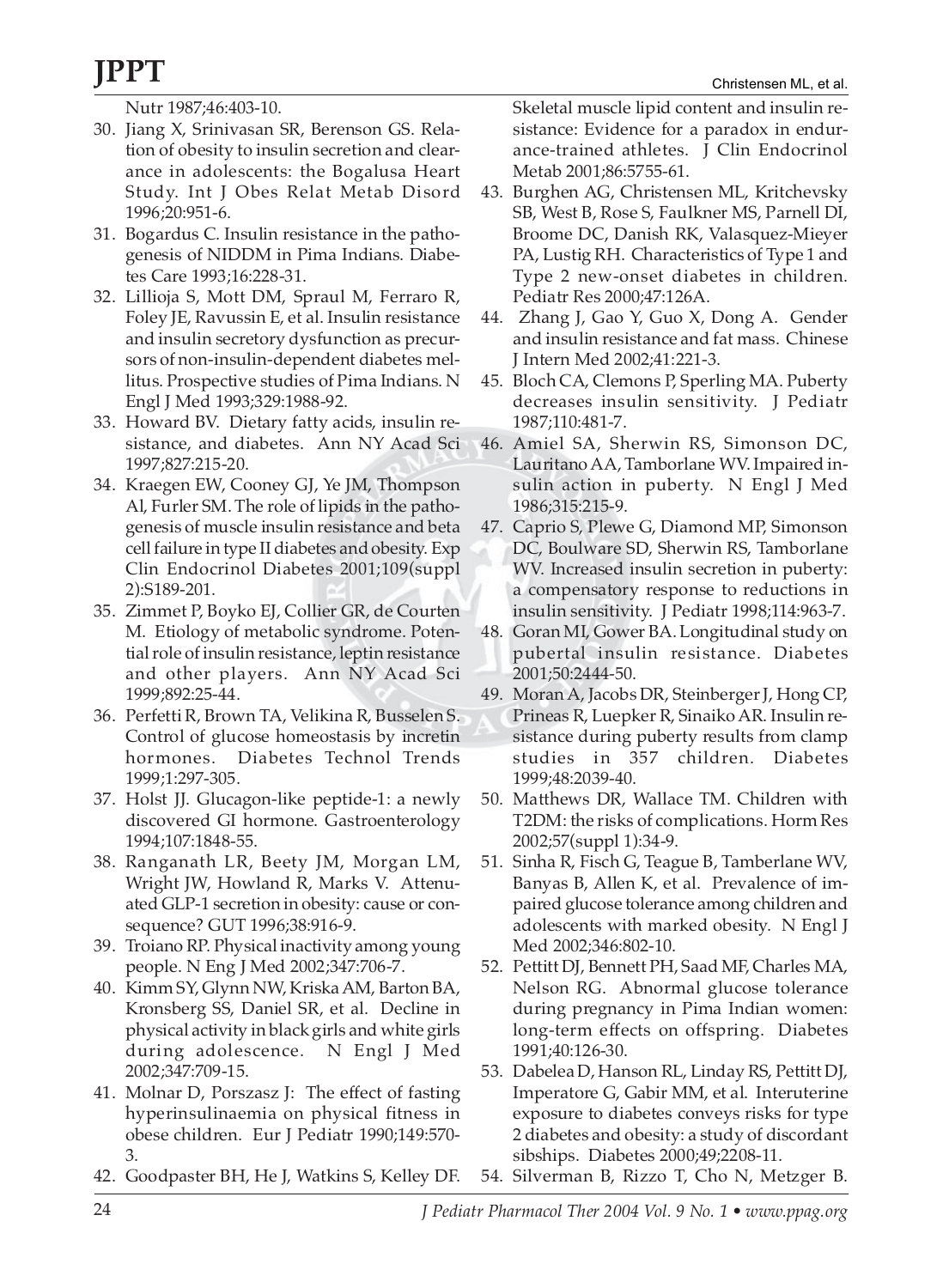Long-term effects of the intrauterine environment. Diabetes Care 1998;21:B142-9.

- 55. Knowler, WC, Barrett-Connor E.Reduction in the incidence of type 2 diabetes with lifestyle intervention or metformin. N Engl J Med 2002;346:393-403.
- 56. Uusitupa, M, Louheranta A, Lindstrom J,Valle T, Sundvall J, Eriksson J, et al. The Finnish Diabetes Prevention Study. Br J Nutr 2000;83(Suppl 1):S137-42.
- 57. American Diabetes Association. Nutrition recommendations and principles for people with diabetes mellitus. Diabetes Care 1994;17:519-22.
- 58. Henry R, Gumbiner B. Benefits and limitation of very low-calorie diet therapy in obese NIDDM. Diabetes Care 1991;14:802-23.
- 59. Henry R. Glucose control and insulin resistance in non-insulin-dependent diabetes mellitus. Ann Intern Med 1996;124:97-103.
- 60. Kelley DE. Effects of weight loss on glucose homesostasis in NIDDM. Diabetes Rev 1995;3:366-77.
- 61. Schneider SH, Morgado A. Effects of fitness and physical training on carbohydrate metabolism and associated cardiovascular risk factors in patients with diabetes. Diabetes Rev 1995;3:378-407.
- 62. Yanovski JA, Yanovski SZ. Treatment of pediatric and adolescent obesity. JAMA 2003;289:1851-3.
- 63. Campbell K, Waters E, O'Meara S, Kelly S, Summerbell C. Interventions for preventing obesity in children. Cochrane Database Syst Rev 2002;(2):CD001871.
- 64. Zuhir-Yafi MI, Brosnan PG, and Hardin DS. Treatment of T2DM mellitus in children and adolescents. J Pediatr Endocrinol Metab 2002;15(Suppl 1):541-6.
- 65. Castells S. Management of hyperglycemia in minority children with T2DM mellitus. J Pediatr Endocrinol Metab 2002;15(Suppl 1):531-40.
- 66. Rosenbloom AL. Increasing incidence of T2DM in children and adolescents; treatment considerations. Paediatr Drugs 2002;4:209- 21.
- 67. Scarlett JA, Gray RS, Griffin J, Olefsky JM, Kolterman OB. Insulin treatment reverses the insulin resistance of type II diabetes mellitus. Diabetes Care 1982;5:53-63.
- 68. Andrews WJ, Vasquez B, Nagulesparan M,

Klimes I, Foley J, Unger R, et al. Insulin therapy in obese non-insulin-dependent diabetes induces improvements in insulin action and secretion that are maintained for two weeks after insulin withdrawal. Diabetes 1984:33:634-42.

- 69. Henry RR, Gumbiner B, Ditzler T, Wallace F, Lyon R, Glauber HS. Intensive conventional insulin therapy for type II diabetes. Diabetes Care 1993;16:21-31.
- 70. American Diabetes Association. Position statement: insulin administration. Diabetes Care 2002;25:S112.
- 71. Prendergast BD. Glyburide and glipizide, second-generation oral sulfonylurea hypoglycemic agents. Clin Pharm 1984;3:473- 85.
- 72. Skillman TG, Feldman JM. The pharmacology of sulfonylureas. Am J Med 1981;70:361- 72.
- 73. Kolterman OG, Olesky JM. The impact of sulfonylurea treatment upon the mechanisms responsible for the insulin resistance in type II diabetes. Diabetes Care 1984;7:81- 8.
- 74. Beck-Nielson H, Holher-Nielsen O, Pedersen O. Mechanism of action of sulfonylureas with special reference to the extrapancreatic effects. Diabetes Med 1988;5:613-20.
- 75. Charpentier G, Fleury F, Kabir M, Vaur L, Halimi S. Improved glycaemic control by addition of glimepiride to metformin monotherapy in type 2 diabetic patients. Diabetes Med 2001;18:828-34.
- 76. McCall AL. Clinical review of glimepiride. Expert Opin Pharmacother 2001;2:699-713.
- 77. Fuhlendorff J, Rorsman P, Kofod H, Brand CL, Rolin B, MacKay P, et al. Stimulation of insulin release by repaglinide and glibenclamide involves both common and distinct pathways. Diabetes 1998;47:345-51.
- 78. Bailey CJ. Biguanides and NIDDM. Diabetes Care 1992;15:755-72.
- 79. Goodyear L. Exercise regulation of glucose uptake and insulin sensitivity in skeletal muscle. NIH: Interaction of Physical Activity and Nutrition: Biological Remodeling and Plasticity, December 8–10, 2002, Washington, D.C.
- 80. Bailey CJ, Path MRC, Turner RC. Metformin. N Engl J Med 1996; 334;574-9.
- 81. DeFronzo RA Barzilai N, Simonson DC.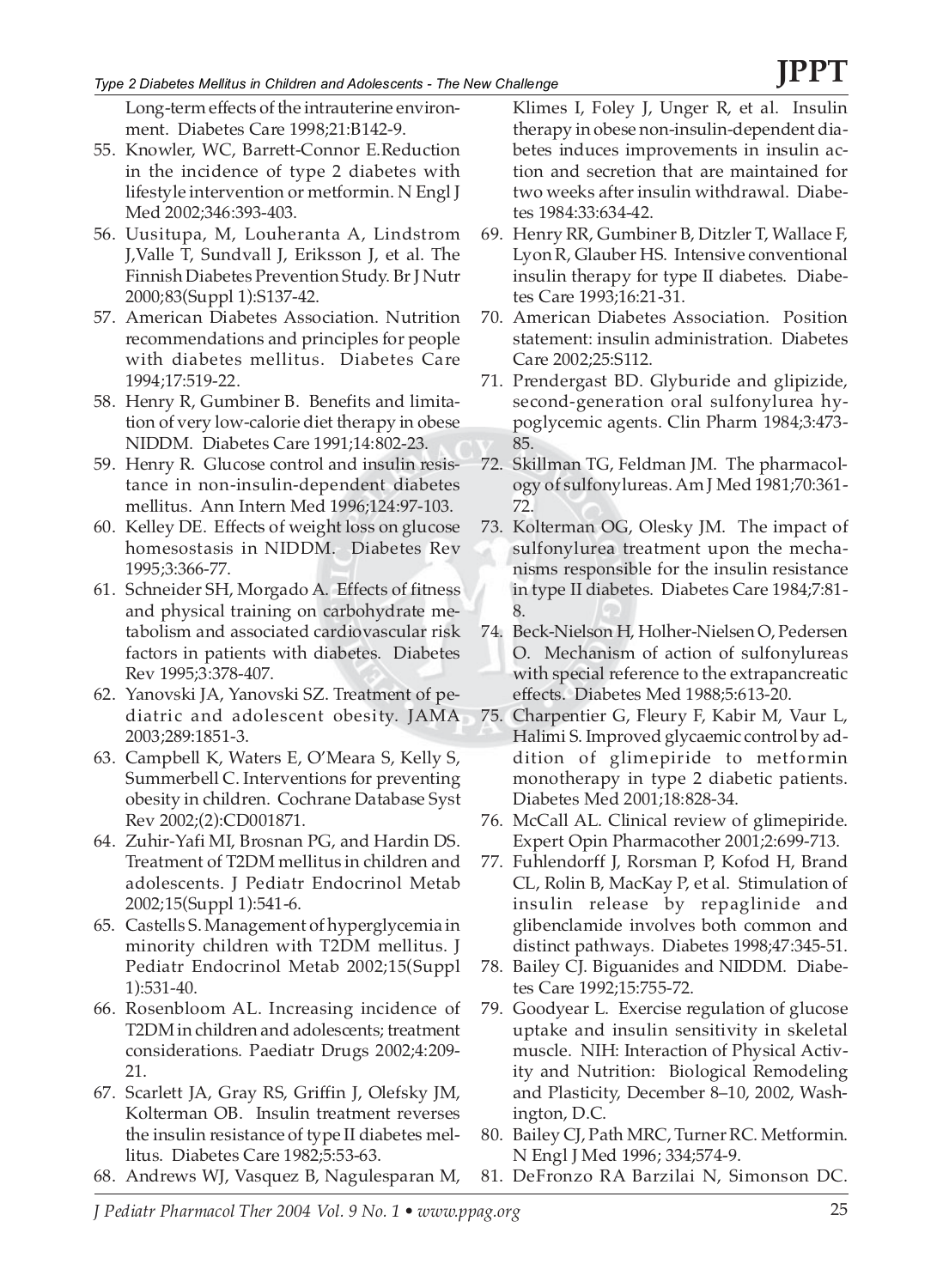Mechanism of metformin action in obese and lean noninsulin-dependent diabetic subjects. J Clin Endocrinol Metab 1991;73:1294-1301.

- 82. UK Prospective Diabetes Study Group. Effect of intensive blood-glucose control with metformin on complications in over-weight patient with T2DM (UKPDS 34) Lancet 1998;352:854-65.
- 83. Jones KL, Arslanian S, Peterokova VA, Park JS, Tomlinson MJ. Effect of metformin in pediatric patients with T2DM: a randomized controlled trial. Diabetes Care 2002;25:89-94.
- 84. Saltiel AR, Olefsky JM. Thiazolidinediones in the treatment of insulin resistance and type II diabetes. Diabetes 1996;45:1661-9.
- 85. Burant CF, Sreenan S, Hirano K, Tai TA, Lohmiller J, Lukens J, et al. Troglitazone action is independent of adipose tissue. J Clin Invest 1997;100:2900-8.
- 86. Spiegelman BM. PPAR-g adipogenic regulator and thiazolidinedione receptor. Diabetes 1998;47:507-14.
- 87. Flemmer M and Scott J. Mechanism of action of thiazolidinediones. Curr Opin Investig Drugs 2001;11:1564-7.
- 88. O'Moore-Sullivan TM, Prins JB. Thiazolidinediones and T2DM: New drugs for and old disease. Med J Aust 2002;176:381- 6.
- 89. Fajas L, Auboeuf D, Raspe E, Schoonjansk K, Lefebvre AM, Saladin R, et al. The organization, promoter analysis, and expression of the human PPAR gamma gene. J Biol Chem 1997;272:18779-89.
- 90. Egan J, Rubin C, Mathisen A, Pioglitazone 027 Study Group. Combination therapy with pioglitazone and metformin in patients with T2DM. Diabetes 1999;48:A117
- 91. Egan J, Rubin C, Mathisen A, Pioglitazone 027 Study Group. Adding pioglitazone to

metformin therapy improves the lipid profile in patients with T2DM. Diabetes 1999;48:A106.

- 92. Taylor JR. An overview and comparison of the thiazolidinediones. Drug Topics 2003;3:71-7.
- 93. Salvatore T, Giugliano D. Pharmacokineticpharmacodynamic relationships of Acarbose. Clin Pharmacokin 1996;30:94-106.
- 94. Bischoff H. Pharmacology of a-glucosidase inhibition. Eur J Clin Invest 1996;24(suppl 3):3-10.
- 95. Chiasson JL, Josse RG, Leiter L, Mihic M, Nathan DM, Palmason C, et al. The effect of acarbose on insulin sensitivity in subjects with impaired glucose tolerance. Diabetes Care 1996;19:1190-3.
- 96. Schnack C, Prager RJF, Winkler J, Klauser RM, Schneider BG, Schernthaner G. Effects of 8-wk a-glucosidase inhibition on metabolic control, C-peptide secretion, hepatic glucose output, and peripheral insulin sensitivity in poorly controlled type II diabetic patients. Diabetes Care 1989;12:537-43.
- 97. Clissold SP, Edwards C. Acarbose. A preliminary review of its pharmacodynamic and pharmacokinetic properties, and therapeutic potential. Drugs 1988;35:214-43.
- 98. Eldelman SV. Practice approach to combination therapy: daytime oral agent(s) and bedtime NPH insulin. Clinical Diabetes 1999;3:100-10.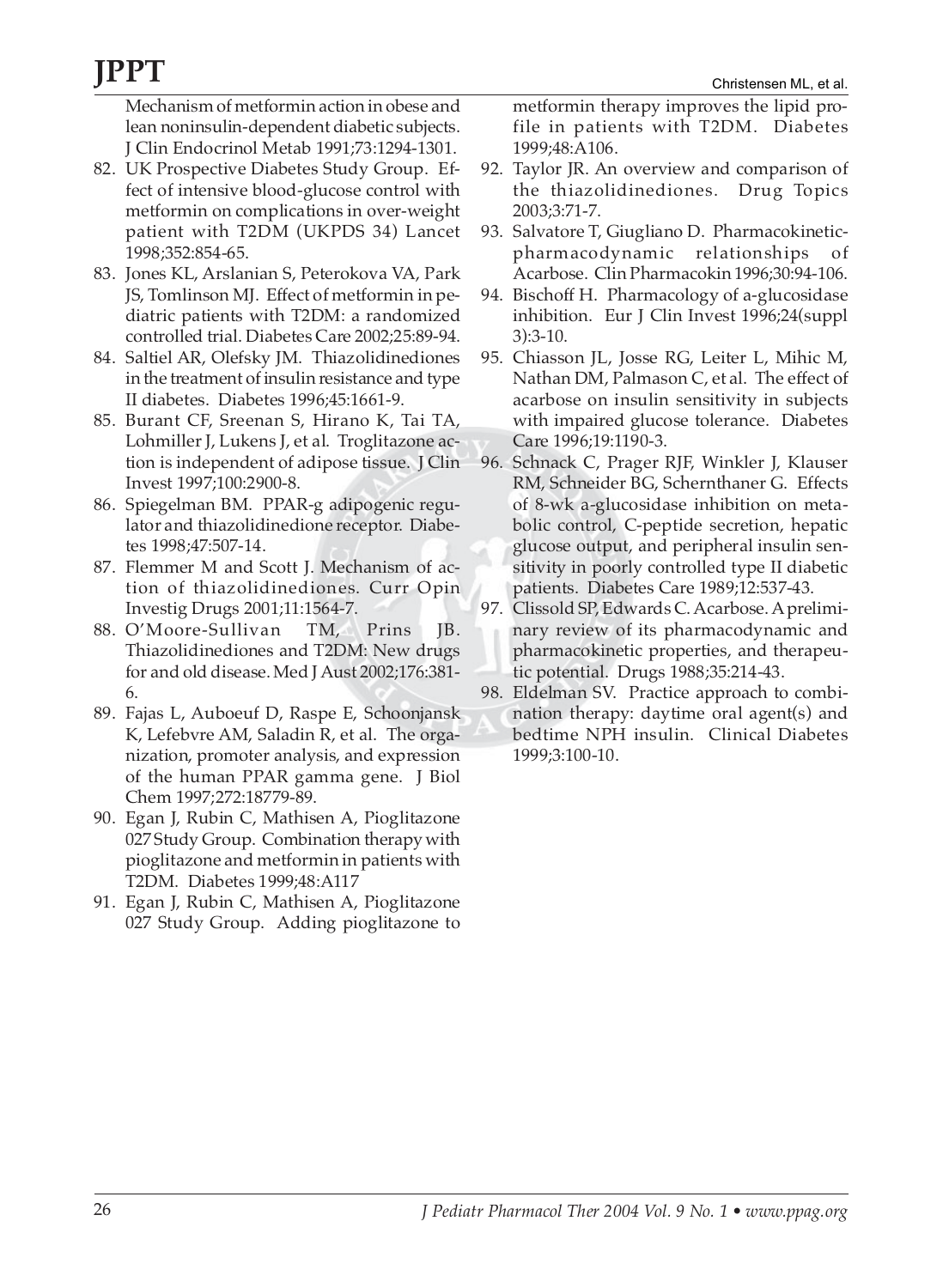## **REVIEW ARTICLE**

### **The Role of Pamidronate in Pediatric Patients with Severe Osteogenesis Imperfecta**

*Jennifer L. Tsuji PharmD and Katherine P. Smith, PharmD*

*Nevada College of Pharmacy, Las Vegas, Nevada*

Osteogenesis imperfecta (OI) is a heritable bone disorder with clinical features that include bone fragility, blue sclerae, and short stature. There are four main subtypes of OI, encompassing a wide range of clinical severity. The majority of patients have mutations in either the *COL1A1* or *COL1A2* gene that ultimately lead to an abnormal synthesis of or a decrease in the production of collagen. Bisphosphonates have been used effectively in adults and children to treat other bone disorders, since they have been proven to increase bone density through inhibition of bone resorption. Recent studies have demonstrated the advantages of pamidronate therapy in the treatment of children and adolescents with the more severe forms of OI. Pamidronate consistently increases bone mass, vertebral growth, and quality-of-life while decreasing the number of fractures in children with severe OI. Long-term effects are promising, and benefits of pamidronate therapy appear to outweigh the possible risks.

KEYWORDS: pamidronate, osteogenesis imperfecta, pediatrics

*J Pediatr Pharmacol Ther* 2004;9:27-36

**ABBREVIATIONS:** BMD, bone mineral density; COL1A1, proalpha1(I)-chain; COL1A2, proalpha2(I)-chain; hGH, Human growth hormone; NTX, N-telopeptide of type 1 collagen; OI, Osteogenesis imperfecta; Pi, serum inorganic phosphorus; PTH, parathyroid hormone; TRAcP, tartrateresistant acid phosphatase; 25-OHD, 25-hydroxyvitamin D; 1,25-(OH)<sub>2</sub>D, 1,25-dihydroxyvitamin

### **INTRODUCTION**

Osteogenesis imperfecta (OI) is a congenital disorder caused by abnormal synthesis of collagen.<sup>1,2</sup> OI is classified into four distinct types depending on severity and clinical features and is characterized primarily by bone fragility, but clinical features can also include blue sclerae, short stature, skeletal deformities, and dental abnormalities. Children with OI were often mistaken for victims of abuse due to multiple or recurrent fractures.<sup>3</sup> However, as the awareness of

Address reprint requests to Katherine P. Smith, PharmD, Nevada College of Pharmacy, 5740 S. Eastern Ave., Suite 240, Las Vegas, Nevada 89119, e-mail: ksmith@nvcp.edu © 2004 *Pediatric Pharmacy Advocacy Group*

options are available to treat OI, and previously, medical treatment had not been very effective in altering the course of the disease, especially in those patients with severe forms of OI.<sup>4</sup> Recent studies have shown bisphosphonates to be beneficial by increasing bone mass in children with OI. This review focuses on the role of pamidronate, an aminobisphosphonate, in the treatment of the more severe forms of OI (primarily types I, III, and IV) in pediatric patients.

OI has grown, so has the ability to differentiate between OI and child abuse. Very few treatment

### **EPIDEMIOLOGY**

OI occurs in all racial and ethnic groups. Its incidence in the United States is about one in 20,000 births, which includes children diagnosed up to 1 year of age.3 This number does not include those children with milder forms of the disease that are not diagnosed until later in life; therefore, the incidence could theoretically be much higher than reported.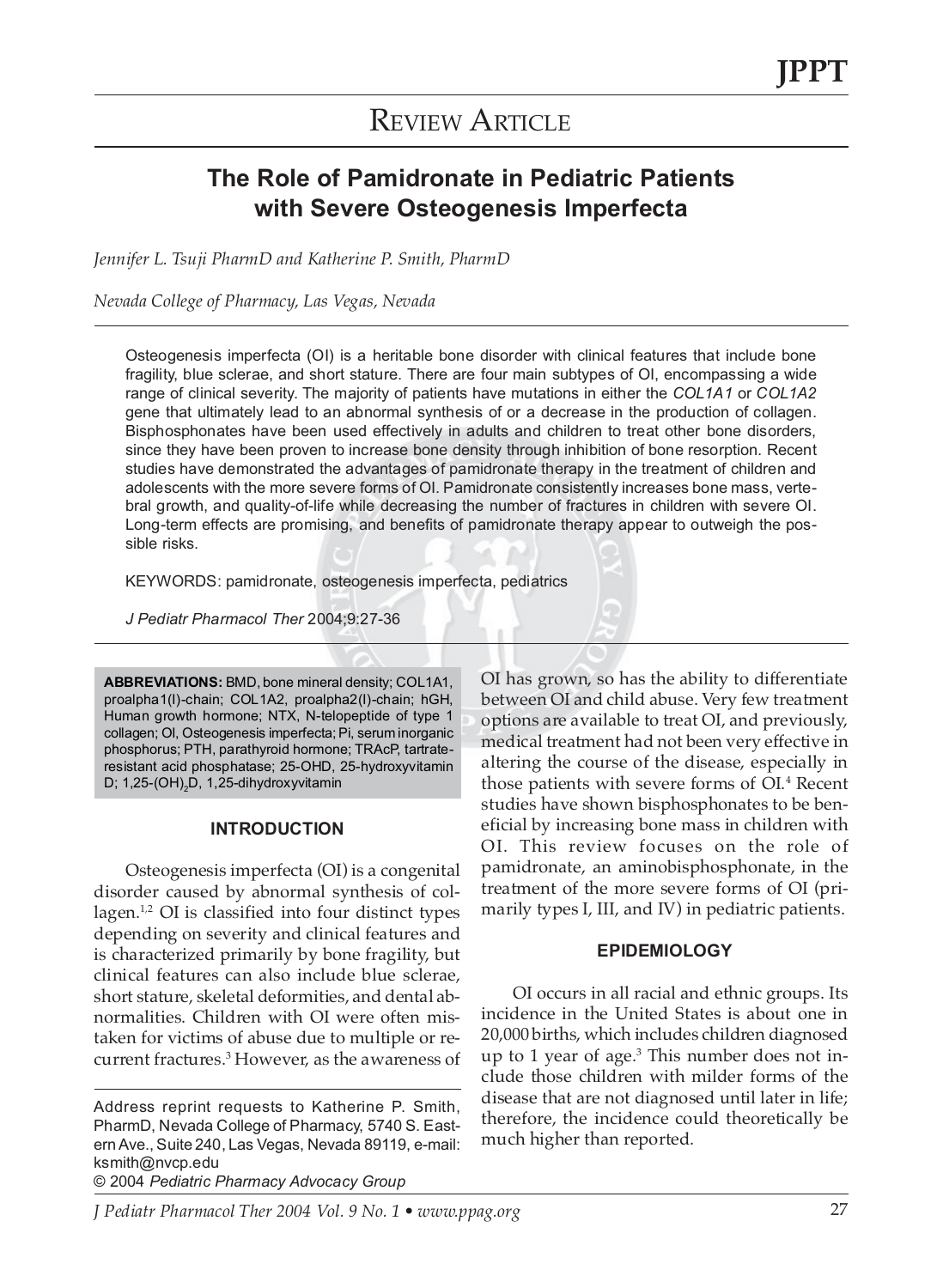### **CLASSIFICATION AND CLINICAL PRESENTATION**

Sillence et al. developed the classification system for OI that is most commonly used today.1,2 OI is divided into four subgroups depending on its clinical presentation (Table  $1$ ).<sup>5</sup> The severity of the disease can range from very mild to very severe. Type I is the most common form of OI and generally presents without any major deformities. Type II OI is always lethal in the perinatal period; therefore, studies pertaining to the treatment of this type of OI are not available. Children with types III and IV OI generally present with short stature, difficulty ambulating, and are more prone to deafness than those with type I; they also represent the group most commonly requiring medical and surgical treatment.

Since type IV OI includes patients who do not fit into any of the other categories, this group represents a heterogeneous group of patients.<sup>6-9</sup> Extensions of the current classification system were later proposed to include types V, VI, and VII; however, a universal classification system for these types has not been officially adopted due to the small number of patients afflicted. These patients were originally classified as having type IV OI, but they share unique characteristics that could distinguish them from other type IV patients. Types V and VI have clinical features different from patients with type IV and do not involve collagen type I mutations.<sup>6,7</sup> Type VII can

be distinguished from the other types based on the fact that it is an autosomal recessive disorder localized on a chromosome different from the loci for collagen type I.8,9 Other features of OI include increased bruising, hypercalciuria, nephrocalcinosis, skeletal fractures, scoliosis, ocular defects (keratoconus and retinal detachment), hydrocephalus, compression of the cervical spinal cord, peripheral weakness, and loss of bladder control.1,2,5 Osteoporosis progresses with age. Bone mineral density (BMD) T-scores range from –2.5 to –4 at the proximal femur or lumbar spine by dual-energy x-ray absorptiometry (DEXA).5

### **ETIOLOGY**

OI is caused by mutations in one of two genes, *COL1A1* and *COL1A2*, which code for the proalpha1(I)-chain and proalpha2(I)-chain, respectively, of procollagen type 1.<sup>5</sup> Procollagen type 1 is the precursor to collagen type 1, the major structural protein found in most connective tissues. Collagen type 1 is abundant in bone, tendon, and ligament, but it can also be found in the lungs, dentin, and sclerae.

OI presents as an autosomal dominant trait but sporadic mutations can also occur.<sup>1,2,5</sup> Mutations in the biosynthesis of collagen type 1 result in a decrease in the amount of collagen type 1 produced or an increase in the production of defective collagen.4,10 In type IA OI, only the normal *COL1A1* allele is expressed. The mutant

| <b>TYPE</b>    | <b>BONE FRAGILITY</b> | <b>CLINICAL FEATURES</b>                                                                                                                                                                                                                                                                                        | <b>SCLERAE</b> |
|----------------|-----------------------|-----------------------------------------------------------------------------------------------------------------------------------------------------------------------------------------------------------------------------------------------------------------------------------------------------------------|----------------|
| $1(50\%^*)$    | Mild to moderate      | Normal stature; onset of fractures after birth; no<br>IA<br>major skeletal deformities; presenile hearing<br>loss; compression of posterior fossa in 10%;<br>triangular facial shape with mandible narrowed<br>anteriorly<br>IB<br>Similar to IA but with dentogenesis imperfecta;<br>may be shorter in stature |                |
| $II(5\%^*)$    | Very severe           | Lethal in the perinatal period; multiple fractures at birth;<br>severely deformed                                                                                                                                                                                                                               | Dark blue      |
| $III (20\%^*)$ | Moderate to severe    | Extremely short stature; fractures at birth with<br>progressive deformity; not usually ambulatory; severe<br>osteoporosis; occasional deafness                                                                                                                                                                  | White to blue  |
| IV $(25\%^*)$  | Mild to severe        | IVA More severe than IA; variable stature; usually<br>ambulatory but with mechanical support;<br>patients who do not fit into any of the above<br>categories; occasional deafness<br>More severe than IB; similar to IVA but with<br>IVB.<br>dentogenesis imperfecta                                            | White to gray  |

**Table 1. Classification of Osteogenesis Imperfecta**1-3,5

*\* Frequency*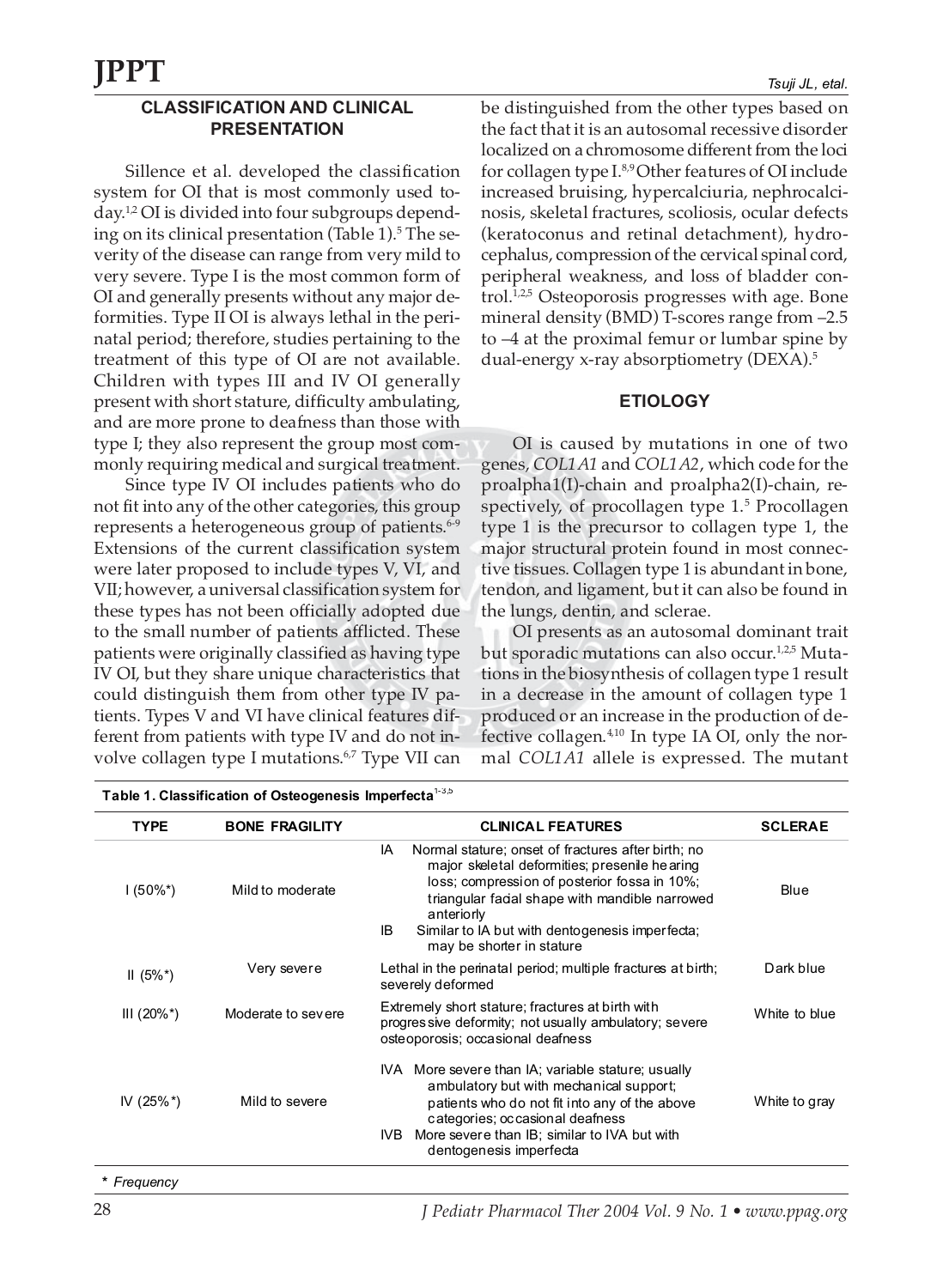*COL1A1* allele codes for premature termination codons but translation is stopped via a quality control process. The synthesis of collagen type 1 is reduced by approximately 50 percent, but otherwise normal proteins are produced. In the more severe forms of OI (types IB, II, III, and IV), expressed mutations in *COL1A1* or *COL1A2* give rise to a structural alteration of collagen type 1. The repeating amino acid sequence  $Gly-X -Y$ (where X and Y is any amino acid) of the triple helical domain of the collagen chain is often affected, most commonly by a substitution of the glycine component. Both types of mutations are detectable in approximately 80 to 90 percent of patients with OI.<sup>10</sup> The cause of OI in the remaining cases is unclear.

### *OI* **versus** *CHILD ABUSE*

Victims of child abuse often present with skeletal fractures.3 As many as 100,000 children under the age of five have been physically abused, approximately 30% of whom have presented with fractures.<sup>11</sup> For years, children with OI have been mistaken for victims of abuse; therefore, OI is now included in the differential diagnosis of child abuse. The two are distinguished from each other by characteristic physical features, family history, and fracture type. However, atypical findings may make it difficult to differentiate OI from abuse. Analysis of the synthesis of collagen from cultured dermal fibroblasts may be beneficial in identifying patients who could potentially have OI, even in milder forms of the disease. This test has been investigated as a means to distinguish cases of OI from suspected child abuse. One study found that many patients with other indicators of OI had normal collagen studies (15%) while a small percentage of patients with indicators suggesting abuse may present with abnormal collagen studies. Because of the implications associated with a false positive result (presumed OI when there may be abuse) or false negative result (presumed abuse), studies of collagen biosynthesis should only be conducted in those children whose physical and radiologic findings lead to an uncertain diagnosis. Once the diagnosis of OI is confirmed, the decision of what therapeutic option to pursue becomes very important.

### **TREATMENT WITH HUMAN GROWTH HORMONE**

The pharmacotherapeutic options for OI are limited to very few drugs. Human growth hormone (hGH) is believed to increase collagen type 1 synthesis by stimulating the expression of insulin-like growth factor I and insulin-like growth factor binding protein-3.12 Treatment with hGH may be beneficial in increasing bone density and growth velocity in children with mild type I disease. However, there is a possibility that the use of hGH in some patients may be associated with an increased risk of fractures.<sup>13</sup> Thus, alternate therapy may be needed to help those with more severe forms of OI.

### **MECHANISM OF ACTION AND SIDE EF-FECTS OF BISPHOSPHONATES**

Bisphosphonates have been used extensively to increase bone density and decrease bone resorption in adults, and are used to treat conditions such as osteoporosis and Paget's disease.14 Currently, the only FDA-approved indications for pamidronate are for the treatment of hypercalcemia of malignancy, osteolytic bone metastases of breast cancer, osteolytic lesions in multiple myeloma, and moderate to severe Paget's disease of bone.<sup>15</sup> While not FDA-approved for use in children, these compounds have also been used in pediatric patients to treat a number of other disorders with good results (Table 2).16

Bisphosphonates work by inhibiting normal and abnormal bone resorption. Bisphosphonates can be broken down into two groups —those that do not contain nitrogen (e.g., etidronate and clodronate) and those that do (e.g., alendronate, risedronate, and pamidronate).17 The mechanism of action for the non-nitrogen containing bisphosphonates is believed to involve the production of toxic analogs of adenosine triphosphate that lead to osteoclast apoptosis. Alternatively, nitrogen-containing bisphospho-nates inhibit the synthesis of farnesyl pyrophosphate in the mevalonate pathway.17,18 This potentially leads to the inhibition of protein isoprenylation, resulting in osteoclast apoptosis and inhibition of osteoclast-mediated bone resorption. However, since some studies suggest that osteoclast apoptosis does not occur, this aspect of the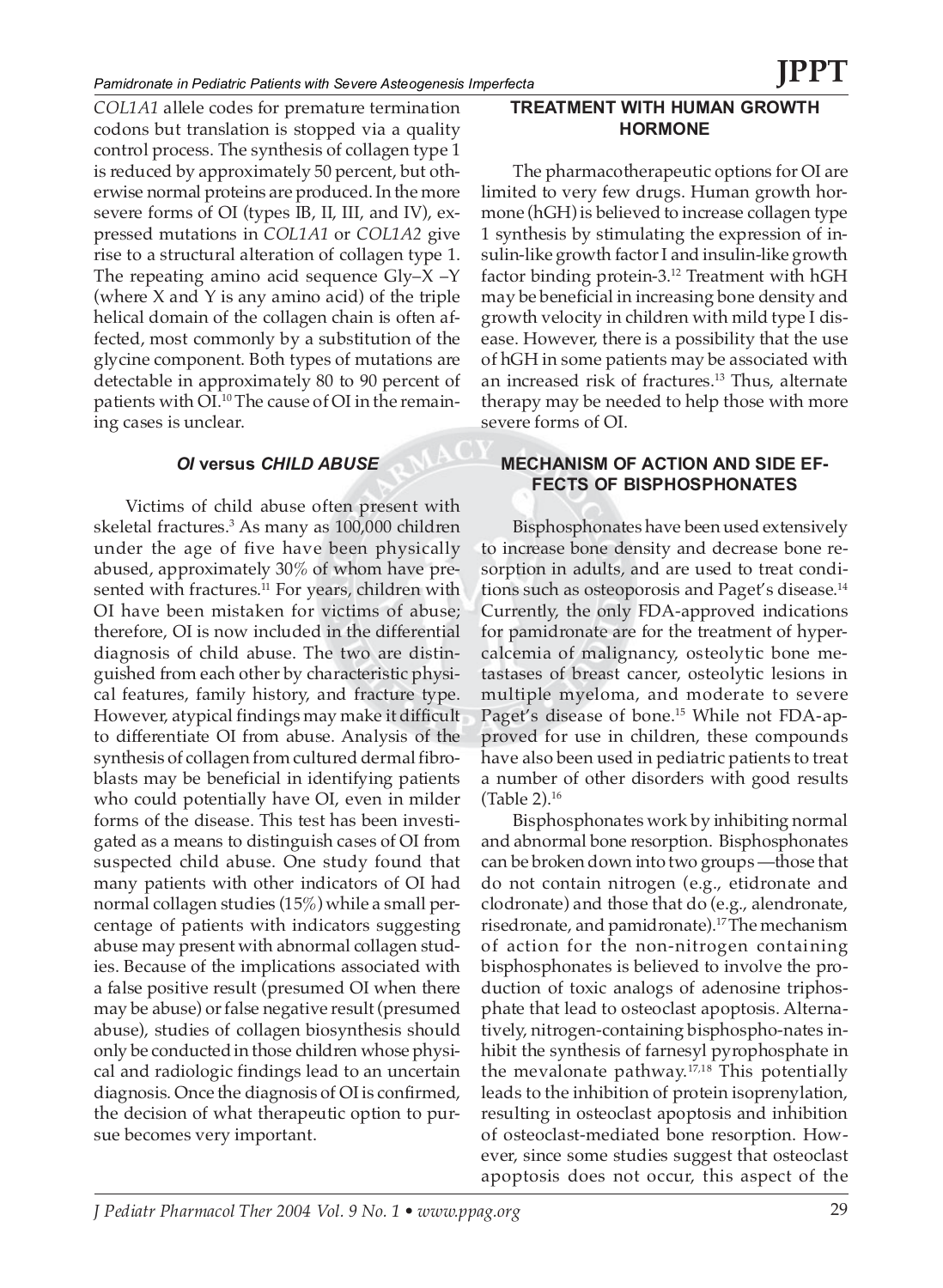mechanism of action remains controversial.<sup>19</sup>

An "acute-phase reaction" is commonly seen during the first cycle of intravenous bisphosphonate therapy.20 This reaction presents with an increase in body temperature and bone pain, but it does not seem to recur with subsequent infusions. Nausea and vomiting may also occur;15,21 some patients may benefit from pretreatment with ondansetron.<sup>22</sup>

### **USE OF PAMIDRONATE IN OI**

Several studies have demonstrated the advantages of using bisphosphonates in children and adolescents with OI, especially those afflicted with deforming types (types III and IV, and severe cases of type I). Glorieux et al. conducted a non-controlled, observational study that followed 30 children, ages three to 16 years (mean±SD; 9±4years), with severe OI (type III and IV).<sup>20</sup> Pamidronate (mean $\pm$ SD; 6.8 $\pm$ 1.1 mg/ kg/year) was administered over three successive days by slow, intravenous infusion at four to six month intervals for 1.3 to 5.0 years (mean=765 days).

Bone density, measured by DEXA of the lumbar spine, increased significantly by a mean of  $41.9\pm29\%$ .<sup>20</sup> The z-score, which corrects bone density measurements for age, improved from – 5.3±1.2 to –3.4±1.5 (P<0.001). Cortical width of the metacarpals increased significantly compared to pretreatment values and persisted for up to two years of treatment. The number of fractures decreased significantly (2.3±2.2 to 0.6±0.5 per year, P<0.001). Alkaline phosphatase, a measure of bone resorption and formation, decreased slightly but significantly from baseline

*Tsuji JL, etal.*

(mean±SD;  $13\pm8\%$  / year) while N-telopeptide of type 1 collagen (NTX), a marker of bone resorption, decreased to a greater degree (26±17 percent per year; P<0.001). The mean growth rates of the ten prepubertal children and the eleven children undergoing puberty increased following treatment but results were not statistically significant (P=0.16 and P=0.11, respectively). Pain and ambulation also showed improvement after pamidronate therapy but results were considered to be fairly subjective. An acute-phase reaction was seen in 26 of the patients but this reaction did not recur with repeated infusions. Although the study was non-controlled, the improvements seen in the patients were believed to be due to pamidronate therapy. However, long-term effects and the limits to the benefits of therapy are still unknown.

The previous study was extended to include children < $3$  years of age.<sup>23</sup> Nine patients ranging in age from 2.3 to 20.7 months (mean±SD;  $10.7\pm4.5$  months) with severe OI (type III and IV) were initially given pamidronate every four months. However, since infants experience a more rapid bone turnover and growth compared to older patients, the interval between treatments was decreased to six to eight weeks. Pamidronate was administered in a manner similar to the previous trial with cumulative doses averaging 12.4 mg/kg/year. The results were compared with six historical controls that also had severe OI but received no pamidronate therapy.

Where BMD z-score increased in the pamidronate group, a significant decrease in BMD was observed in the control group  $(P=0.02).<sup>23</sup>$  Other similar benefits to the previous study included decreased pain and improve-

| Table 2. Indications for the Use of Bisphosphonates in Children <sup>16</sup> |                                                  |  |  |  |
|-------------------------------------------------------------------------------|--------------------------------------------------|--|--|--|
| Fibrodysplasia ossificans                                                     | Myositis os sificans                             |  |  |  |
| Fibrous dysplasia                                                             | Oxalosis                                         |  |  |  |
| Gaucher type 3                                                                | Antenatal pamidronate for maternal hypercalcemia |  |  |  |
| Hypercalcemia                                                                 | Familial idiopathic hyperphosphatasia            |  |  |  |
| I diopathic infantile aortic calcifications                                   | Juvenile chronic arthritis                       |  |  |  |
| Juvenile osteoporosis                                                         | Calcinosis of dermatomyositis                    |  |  |  |
| O steogenesis imperfecta                                                      | Congenital neutropenia treated with GCSF         |  |  |  |
| Osteopenia (cerebral palsy, paraplegia)                                       | Steroid-induced osteoporosis                     |  |  |  |
| Adapted from reference 16 with permission                                     |                                                  |  |  |  |

*Adapted from reference 16 with permission*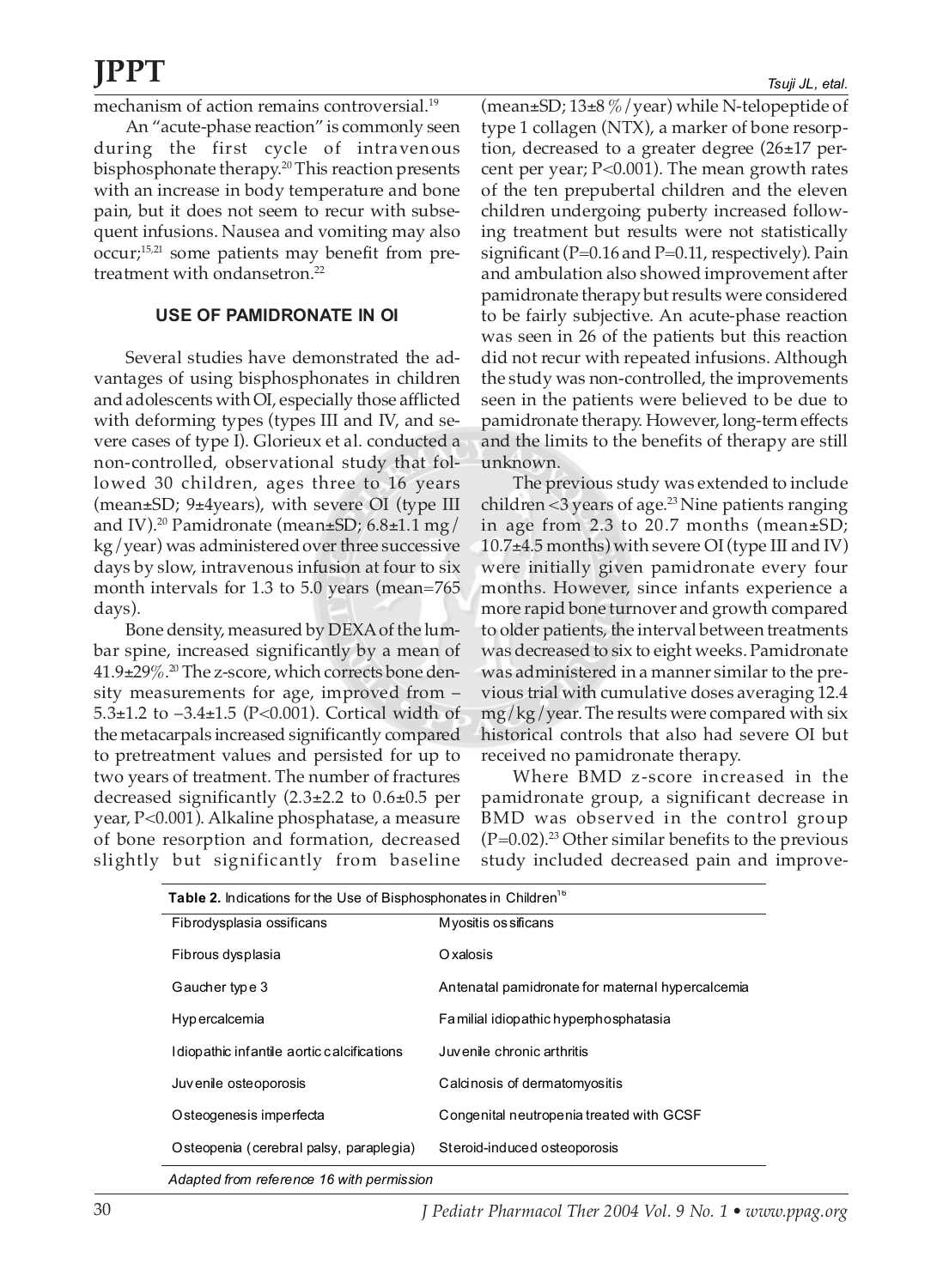ments from baseline in vertebral area and fracture rate  $(2.6\pm 2.5 \text{ vs. } 6.3\pm 1.6 \text{ per year in controls},$ P< 0.01) following 12 months of therapy. Side effects included transient hypocalcemia and hyperparathyroidism but the clinical significance of this remains unclear. Overall, children between 2 and 20 months of age with severe OI also experienced clinical and radiological improvements. However, the study did not evaluate the optimal length of treatment, and safety following long-term use remains undetermined.

In one of the few studies conducted in the United States, six children with OI received pamidronate according to the protocol described above by Glorieux et al. $24$  When compared to baseline values, patients experienced a mean improvement in BMD of 48% with an average increase in z-score of 1 (range: 0.5–1.4, P<0.03). The number of fractures and the improvement in functional status could not be systematically evaluated due to the fact that increased mobility often led to more injuries. This study independently confirmed the results of Glorieux et al. that cyclic administration of pamidronate is beneficial in increasing BMD and physical activity.

Rauch et al. also analyzed the effects of pamidronate therapy on the bone tissue of children and adolescents with more severe forms of OI (types I, III, and IV) in order to determine the histological basis for the increase in BMD in these patients.19 The study included 45 patients, ages 1.4 to 17.5 years (mean±SD; 8.4±4.3 years), who received pamidronate for one to four years. The dosing regimen was dependent on the age of the patient (Table 3). Iliac bone biopsies before and after approximately two years of treatment were obtained from alternate locations and then compared with those of two control groups: patients with OI who had not received any

bisphosphonate therapy, and patients with no metabolic bone disease.

Patients experienced comparable increases in BMD and decreases in markers of bone resorption (NTX) compared to similar studies.<sup>22</sup> Cortical width increased by  $88\%$  (P< 0.001) and cancellous bone volume increased by  $46\%$  (P=0.006), representing an increase in trabecular number compared to pretreatment values.19 Neither change was significantly associated with the duration of pamidronate therapy. Trabecular thickness did not significantly increase  $(P=0.10)$ . An important delay in bone mineralization lag time was demonstrated compared to pretreatment values ( $P=0.002$ ) and versus OI and healthy controls ( $P=0.002$  and  $P=0.001$ , respectively). Overall, mineral apposition rate was not significantly different among any of the three groups, and osteoid thickness and percentage of bone surface actually decreased following pamidronate therapy. This is in contrast to what has been observed with the first generation bisphosphonate, etidronate.17 The ratio of bone formation rate to bone surface decreased significantly in regions containing cancellous bone (P<0.001), indicating a decrease in cancellous bone remodeling.19 Since remodeling does cause a transient structural weakness of bone tissue, a decrease in bone turnover may be beneficial. The long-term consequences of these structural changes on bone stability remain unclear. Therefore, these investigators recommended that cyclic administration of pamidronate in children with OI be used when clinical benefits outweigh potential long-term risks.

Microdamage in the tissue may accumulate over time, causing potential future problems. This was the case documented in a 12-year-old boy with pamidronate-induced osteopetrosis

| AGE*<br>(yrs) | <b>CYCLE</b><br><b>LENGTH</b> | <b>CYCLE</b><br><b>FREQUENCY</b> | DOSE OF FIRST CYCLE<br>(mg/kg/d) | DOSE OF SUBSEQUENT<br>CYCLES (mg/kg/d) |
|---------------|-------------------------------|----------------------------------|----------------------------------|----------------------------------------|
| $\leq$ 2      | 3 days†                       | g 2 mo                           | Day 1=0.25<br>Days 2 and 3=0.5   | $0.5$ for $3$ days                     |
| $2 - 3$       | 3 dayst                       | q 3 mo                           | Day 1=0.38<br>Days 2, 3=0.75     | $0.75$ for 3 days                      |
| >3            | 3 dayst                       | g 4 mo                           | Day 1=0.5<br>Days 2, 3=1         | 1 for 3 days                           |

*\* all patients received adequate calcium and vitamin D intake according to the recommended daily allowance † consecutive days*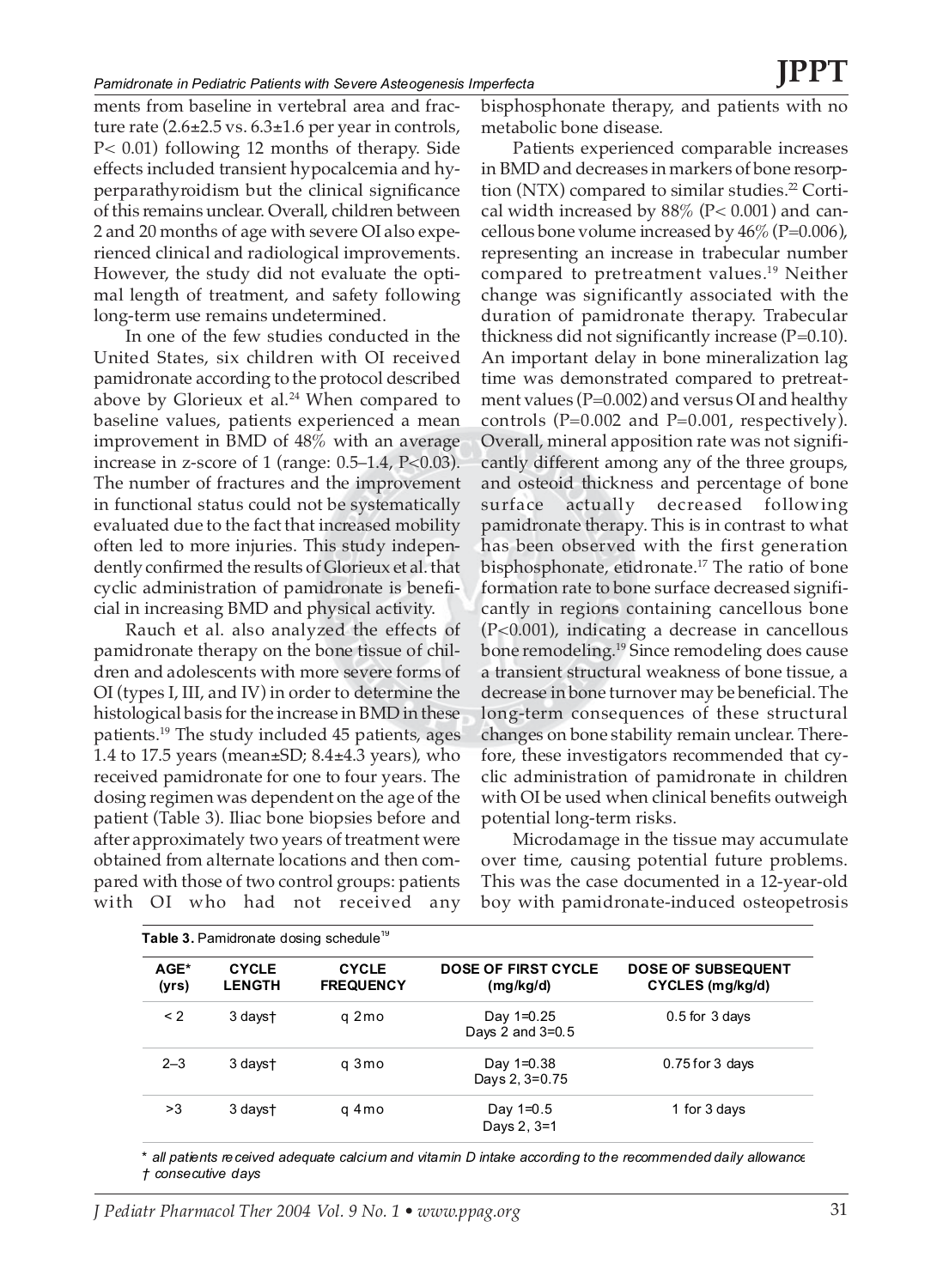(marble bone disease).25 This patient did not have osteogenesis imperfecta, but had unexplained bone pain, fractures, idiopathic hyperphosphatasia, and thrombocytopenia. Following 2.75 years of treatment with pamidronate (>4 times the normal doses used in OI), this patient had evidence of osteopetrosis which included club-shaped metaphyses due to defective osteoclast activity, increased bone densiometry, elevated creatine kinase of the isoenzyme derived from bone cells (BB-CK), and elevated serum alkaline phosphatase (bone isoenzyme). Bone remodeling defects persisted in this patient for at least two years following the discontinuation of pamidronate therapy. Therefore, because of concerns related to impaired bone remodeling following large-dose pamidronate therapy, close monitoring of biochemical markers of bone remodeling is recommended in patients receiving long-term pamidronate therapy.

Rauch et al. also conducted another study of 165 patients (ages 2 weeks to 17.9 years) with severe OI (types I, III, and IV).<sup>26</sup> This study only focused on the effect of pamidronate on bone and mineral metabolism; it did not evaluate any beneficial effects that pamidronate may have on bone stability. The dosing regimen was identical to that of the authors' previous trial (Table 3). The study population was stratified into three groups according to age. The first group included children less than two years of age, the second group included children between the ages of two and three years, and the last group included children older than three years of age. Biochemical measurements included serum inorganic phosphorus (Pi), alkaline phosphatase, ionized calcium  $(Ca<sup>2+</sup>)$ , parathyroid hormone (PTH), tartrate-resistant acid phosphatase (TRAcP, an osteoclast enzyme), 25-hydroxyvitamin D (25-OHD), and 1,25-dihydroxyvitamin D  $[1,25\text{-}(\text{OH})_{2}\text{D}]$ . They also measured creatinine (uCr), calcium (uCa) and NTX urine concentrations.

During the first three days of pamidronate therapy, serum Pi and  $Ca^{2+}$  decreased significantly from baseline in all age groups.<sup>26</sup> The decrease in  $Ca^{2+}$  did not cause clinical signs or symptoms of hypocalcemia in any of the patients, and  $Ca<sup>2+</sup>$  levels returned to pretreatment results before the second treatment cycle. PTH levels increased considerably and were still significantly above baseline before the second cycle in patients less than two years of age  $(P<0.01)$ . Serum concentrations of 25-OHD did not change during the three days of therapy, whereas 1,25-  $(OH)_{2}D$  levels doubled but returned to pretreatment values before the start of the second cycle. Urine calcium decreased significantly and was undetectable in 54 patients (35%) on the third day of the infusion cycle. All age groups experienced a significant decrease in uCa/uCr ratio after three days of treatment. Patients over three years of age still had a uCa/uCr ratio significantly below baseline before the second cycle (P<0.05). All age groups had a decrease in uNTX/uCr ratio (P<0.001), which remained significantly lower than baseline in all age groups at the start of the next cycle. The decrease in TRAcP was only significant in the oldest age group (P<0.001). The decrease in alkaline phosphatase was significant in all age groups (P<0.001) and continued to be lower than baseline before the start of the second cycle.

A subgroup analysis evaluated long-term effects in 40 patients who had started pamidronate therapy between 3–18 years of age and who were treated for at least four years.<sup>26</sup> Serum  $Ca^{2+}$  values did not change significantly over four years, but serum Pi decreased with time (P<0.05). PTH increased after two years  $(P<0.01)$  but remained stable and within reference ranges for the next two years. Serum levels of 25-OHD increased after the first year of therapy (P<0.001) but decreased steadily thereafter, whereas  $1,25$ - $\mathrm{(OH)}_{2}\mathrm{D}$ levels did not change. The uCa/uCr ratio decreased after two years of therapy but then stabilized. The uNTX/uCr ratio decreased during the first year (P<0.001) and continued to decrease slowly over the next three years. Serum TRAcP increased during the first two years (P<0.05) but returned to baseline values. Alkaline phosphatase values continued to decline steadily throughout the entire treatment period.

The most significant short-term effect of pamidronate therapy is the decrease in serum  $Ca<sup>2+</sup>$  levels.<sup>26</sup> The authors recommended that patients maintain an adequate calcium intake to prevent serious effects of hypocalcemia, especially during the first infusion cycle. However, long-term  $Ca^{2+}$  concentrations remained unchanged. Because the uNTX/uCr ratio continued to decrease with long-term treatment with pamidronate, caution must be used because the effects of chronically low bone turnover in children are still unknown.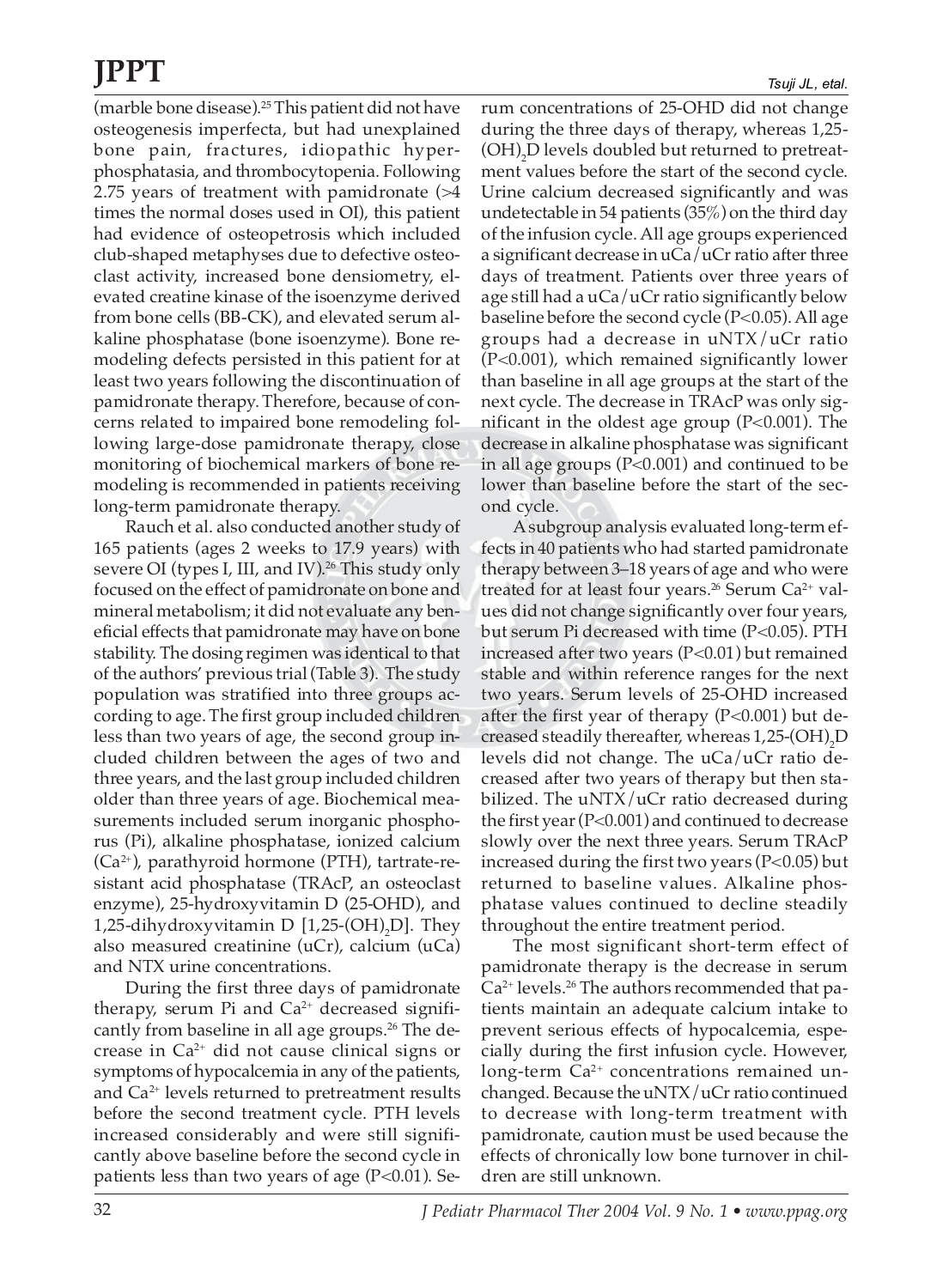Zeitlin et al. analyzed both short- and longterm effects of cyclic intraveneous pamidronate on height and weight in a large group of children with severe forms of OI types I, III, and IV.27 Patients received pamidronate as described in the previous trials.20,23 Of the 125 eligible patients (0.04–15.6 years of age at baseline), 116 children were evaluated after one year of therapy and 41 children were evaluated after four years.<sup>27</sup> Rather than comparing patients with OI to healthy controls, the researchers used a regression analysis to determine the expected heights and weights for untreated patients with OI. Although there were few statistically significant changes in healthy population-based z-scores for height and weight in patients with OI ( $P=0.04$ , OI type III height only, P=0.01, OI type I weight only), all results were statistically significant (P<0.02) for height and weight when the percent change based on expected values were compared to baseline values after four years.<sup>27</sup> The only exception to this was the percent change in weight after four years for patients with OI type IV (P=0.05). An additional eight patients who achieved their final adult height during the study period also experienced a significant change in expected height compared to baseline when compared to predictions based on untreated patients (P=0.04). In conclusion, long-term cyclic pamidronate therapy has beneficial effects on height and weight based on expected growth patterns in untreated patients with similar types of OI.

Zacharin et al. conducted an open, observational study of 18 children (1.4–14.5 years) with types III and IV OI over a two year period.<sup>28</sup> This study not only investigated the effects of pamidronate, but it also evaluated the correlation between severity of the disease, age at onset of treatment, type of collagen mutation, and response to treatment. Similar to previous studies, treatment with pamidronate was effective in increasing BMD (124.7±75.7%) and vertebral height (68.5%) while decreasing the number of fractures. Although difficult to analyze statistically due to the heterogeneity of the population studied, all but two of the twelve patients with baseline disabilities who completed the studied experienced an increase in their mobility score (0 – bed or wheelchair bound, 4 – independent walking). All patients experienced a decrease in the number of fractures; however, the overall change in frac-

ture rate could not be quantified. No significant correlation was found between the age at start of treatment and the response to treatment  $(r^2=0.14)$ , most likely because the greatest benefits of pamidronate therapy on BMD were seen with the most severely affected patients. Side effects were minimal, although eight children experienced an acute-phase reaction. This study also found pamidronate to be safe and effective in treating children with severe OI, but long-term effects were not evaluated.

In one of the few long-term studies, 28 patients (0.6–18 years of age) with mild to severe OI received monthly infusions of pamidronate (10–40 mg/m<sup>2</sup>) for two to nine years.<sup>14</sup> No adverse effects were noted with the exception of acute-phase reactions in five of the patients. The benefits of pamidronate therapy were consistent with findings from the other studies. Pamidronate may therefore be considered relatively safe and effective for long-term use for the treatment of OI.

Five separate case studies involving a total of 22 children have also concluded that cyclic pamidronate therapy is beneficial in patients with severe OI.<sup>22,29-32</sup> Nineteen patients received intravenous pamidronate in doses ranging from 2–14.4 mg/kg/year divided every six months to monthly, and three patients received 120–360 mg/m2 /year in monthly intervals. Two case series evaluated the benefits of oral pamidronate for the treatment of OI. One patient received oral pamidronate, 250 mg daily, for two months alternating with a two-month drug free interval.<sup>33</sup> Three boys (ages 1, 1.7 and 6 years) with OI type III received either 5 mg or 10 mg of oral olpadronate (a European name for pamidronate) per day.34All of the patients in these studies were treated for one to seven years. Significant increases in BMD, decreases in number of fractures and pain, and a relatively safe short-term side effect profile were consistently seen in each of the studies. There is a possibility that pamidronate is more effective in younger patients, but there is not enough data to support this since the study population was very small.<sup>29</sup> Also, the rate of fractures decreased less dramatically in one of the studies, possibly because the researchers used a dose smaller than previously studied.34 The limited data available using oral pamidronate therapy suggest that patients unable to receive or tolerate parenteral therapy may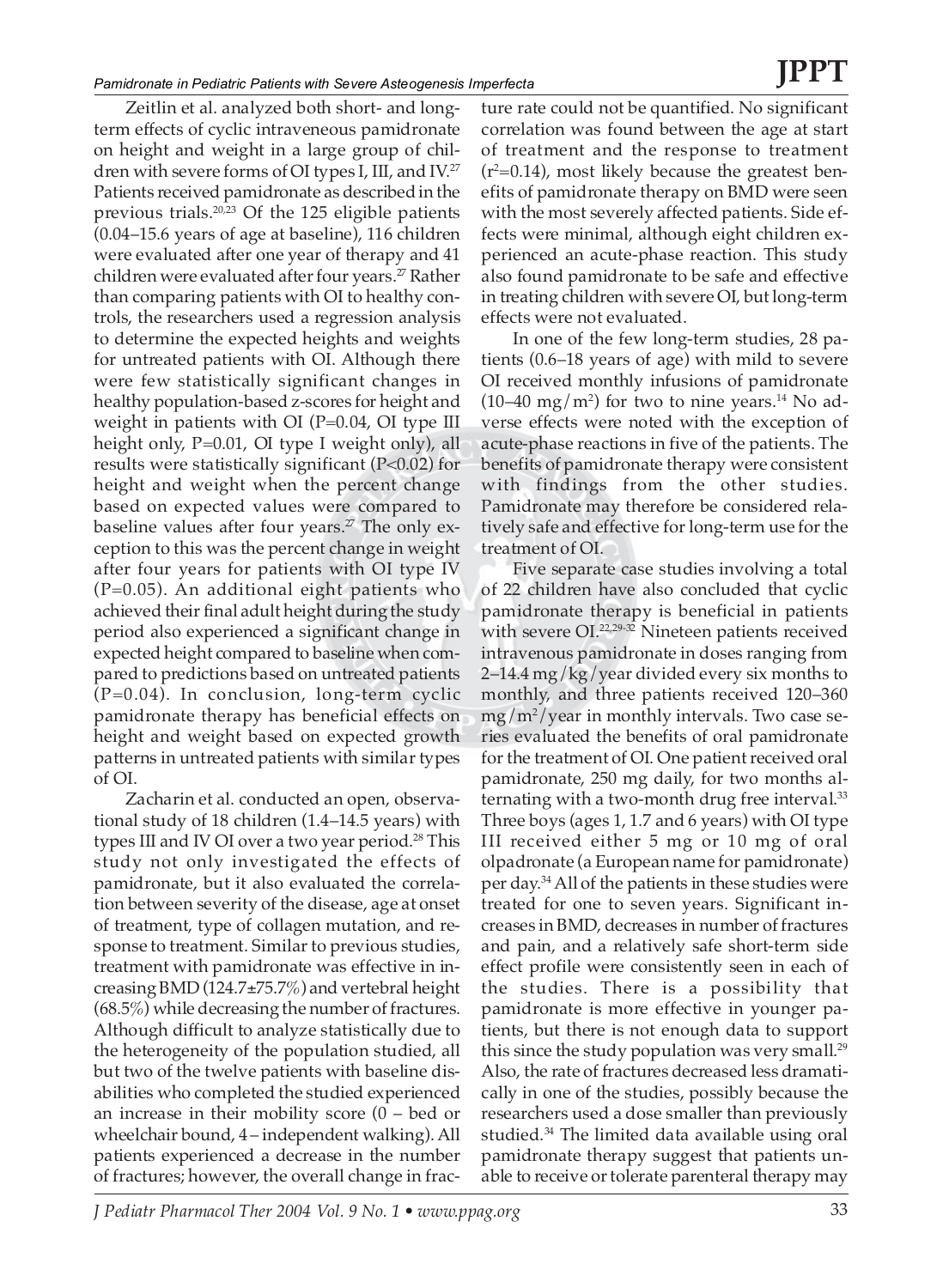respond to oral therapy. Caution should be exercised, however, because the optimal oral dosing regimen has yet to be determined.

Other potential, yet unproven, benefits of pamidronate therapy include as increase in the success of surgical disease management.<sup>28</sup> In one study, surgeons reported decreased complications (delayed bone union, rod dislodgement) following intramedullary rodding in patients receiving pamidronate. Patients also reported less perioperative pain compared with previous procedures but this also has not been systematically evaluated.

### **SUMMARY**

Children with the more severe forms of OI (mainly types III and IV) need prompt initiation of therapy to prevent further disabilities. Although treatment options are limited, the use of bisphosphonates such as pamidronate has proven to be beneficial. Pamidronate is recommended in children with severe OI because it has consistently been shown to increase bone mass, vertebral growth, mobility, and quality of life while decreasing the incidence of fractures. While there is a potential for impairment of bone remodeling when used at high doses, overall, longterm effects of pamidronate are promising, and the benefits of its use in children with moderate to severe disabling as a result of OI outweigh the possible risks.

**DISCLOSURE** The authors declare no conflicts or financial interest in any product or service mentioned in the manuscript, including grants, equipment, medications, employment, gifts, and honoraria.

### **REFERENCES**

- 1. Sillence DO, Rimion DL, Danks DM. Clinical variability in osteogenesis imperfecta – variable expressivity or genetic heterogeneity. Birth Defects 1979;15:113-29.
- 2. Sillence DO, Senn A, Danks DM. Genetic heterogeneity in osteogenesis imperfecta. J Med Genet 1979;16:101-16.
- 3. McQuillen KK. Musculoskeletal disorders. In: Marx JA, ed. Rosen's Emergency Medicine: Concepts and Clinical Practice.  $5<sup>th</sup>$  ed. St Louis, MO: Mosby; 2002:2379-80.
- 4. Byers PH. Osteogenesis imperfecta: perspectives and opportunities. Curr Opin Pediatr

2000;12:603-9.

- 5. Shapiro JR. Heritable disorders of structural proteins. In: Ruddy S, Harris ED, Sledge CB, eds.. Kelley's Textbook of Rheumatology. 6<sup>th</sup> ed. Philadelphia, PA: W.B. Saunders Co.; 2001:1439.
- 6. Glorieux FH, Rauch F, Plotkin H, Ward L, Travers R, Roughley P, et al. Type V osteogenesis imperfecta: a new form of brittle bone disease. J Bone Miner Res 2000;15: 1650- 8.
- 7. Glorieux FH, Ward LM, Rauch F, Lalic L, Roughly PJ, Travers R. Osteogenesis imperfecta type VI: a form of brittle bone disease with a mineralization defect. J Bone Miner Res 2002;17:30-8.
- 8. Ward LM, Rauch F, Travers R, Chabot G, Azouz EM, Roughley PJ, et al. Osteogenesis imperfecta type VII: an autosomal recessive form of brittle bone disease. Bone 2002; 31:12-8.
- 9. Labuda M, Morissette J, Ward LM, Rauch F, Lalic L, Roughley PJ, et al. Osteogenesis imperfecta type VII maps to the short arm of chromosome 3. Bone 2002;31:19-25.
- 10. Cole WG. Advances in osteogenesis imperfecta. Clin Orthop 2002;401:6-16.
- 11. Steiner RD, Pepin M, Byers PH. Studies of collagen synthesis and structure in the differentiation of child abuse from osteogenesis imperfecta. *J Pediatr* 1996;128:542-7.
- 12. Antoniazzi F, Bertoldo F, Mottes M, Valli M, Sirpresi S, Zamboni G, et al. Growth hormone treatment in osteogenesis imperfecta with quantitative defect of type I collagen synthesis. *J Pediatr* 1996;129:432-9.
- 13. Kodama H, Kubota H, Tosbiaki A. Osteogenesis imperfecta: are fractures and growth hormone treatment linked [letter]? J Pediatr 1998;132:559-60.
- 14. Astrom E, Soderhall S. Beneficial effect of long term intravenous bisphosphonate treatment of osteogenesis imperfecta. Arch Dis Child 2002;86:356-64.
- 15. Drug Facts and Comparisons. Bisphosphonates. 57<sup>th</sup> ed. St. Louis, MO: Facts & Comparisons; 2003:336-49.
- 16. Lteif AN, Zimmerman D. Bisphosphonates for treatment of childhood hypercalcemia. Pediatrics 1998;102:990-3.
- 17. Watts NB. Bisphosphonate treatment of osteoporosis. Clin Geriatr Med 2003;19:35.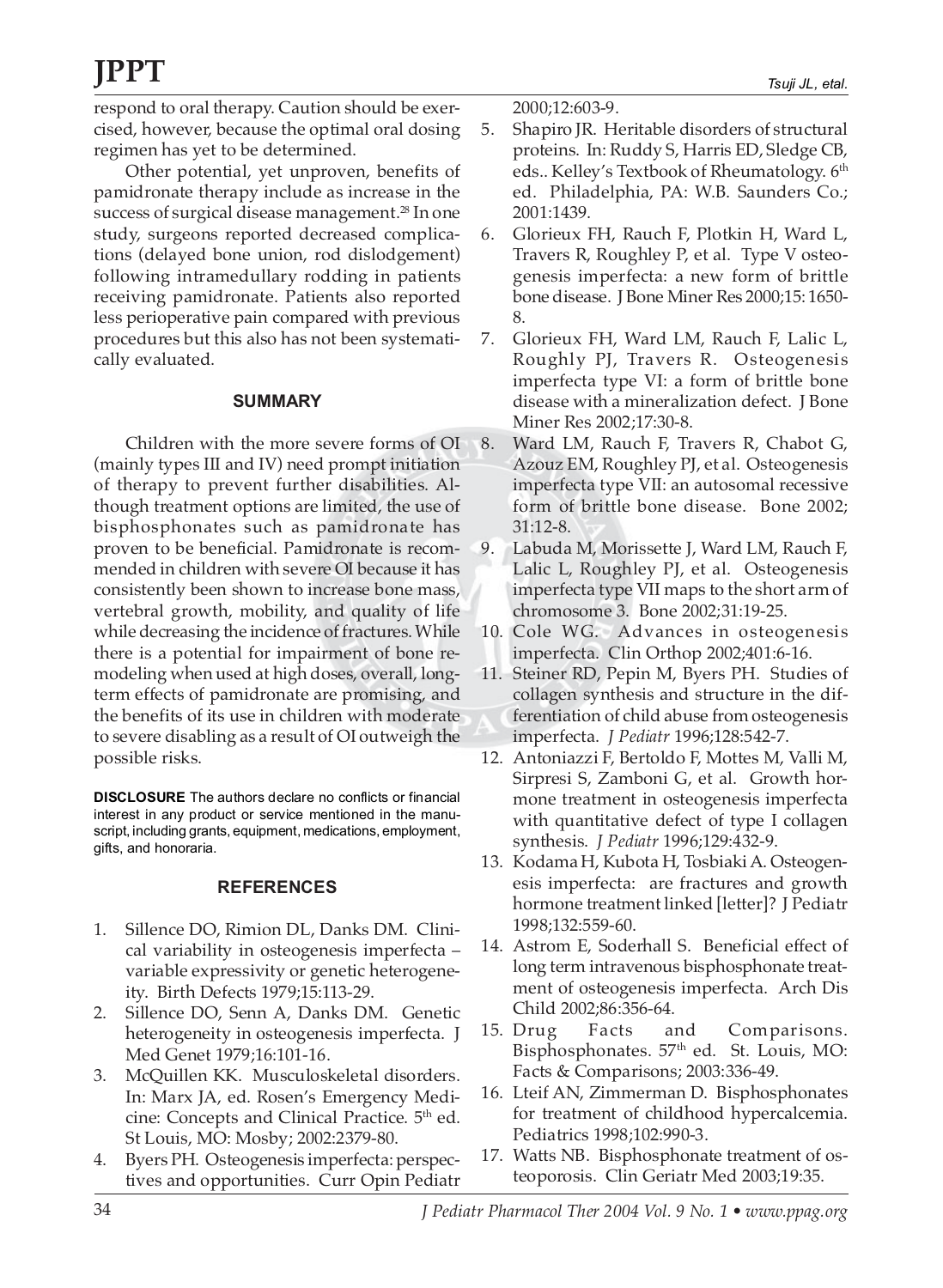- 18. Lindsay R. Modeling the benefits of pamidronate in children with osteogenesis imperfecta [comments]. J Clin Invest 2002;110:1239-41.
- 19. Rauch F, Travers R, Plotkin H, Glorieux FH. The effects of intravenous pamidronate on the bone tissue of children and adolescents with osteogenesis imperfecta. J Clin Invest 2002;110:1293-99.
- 20. Glorieux FH, Bishop NJ, Plotkin H, Chabot G, Lanoue G, Travers R. Cyclic administration of pamidronate in children with severe osteogenesis imperfecta. N Engl J Med 1998;339:947-52.
- 21. Lacy CF, Armstrong LL, Goldman MP, Lance LL. Drug Information Handbook. 10<sup>th</sup> ed. Hudson, OH: Lexi-Comp Inc.; 2002.
- 22. Gonzalez E, Pavia C, Ros J, Villaronga M, Valls C, Escola J. Efficacy of low dose schedule pamidronate infusion in children with osteogenesis imperfecta. J Pediatr Endocrinol Metab 2001;14:529-33.
- 23. Plotkin H, Rauch F, Bishop NJ, Montpetit K, Ruck-Gibis J, Travers R, et al. Pamidronate treatment of severe osteogenesis imperfecta in children under three years of age. J Clin Endocrinol Metab 2000;85:1846-50.
- 24. Falk MJ, Heeger S, Lynch KA, DeCaro KR, Bohach D, Gibson KS et al. Intravenous bisphosphanate therapy in children with osteogenesis imperfecta. Pediatr 2003;111:573- 8.
- 25. Whyte MP, Wenkert D, Clements KL, McAlister WH, Mumm S. Bisphosphanateinduced osteopetrosis. NEJM 2003;349:457- 63.
- 26. Rauch F, Plotkin H, Travers R, Zeitlin L, Glorieux FH. Osteogenesis imperfecta types I, III, and IV: effect of pamidronate therapy on bone and mineral metabolism. J Clin Endocrinol Metab 2003;88:986-992.
- 27. Zeitlin L, Rauch F, Plotkin H, Glorieux FH. Height and weight development during four

years of therapy with cyclical intravenous pamidronate in children and adolescents with osteogenesis imperfecta types I, III, and IV. Pediatrics 2003;111:1030-6.

- 28. Zacharin M, Bateman J. Pamidronate treatment of osteogenesis imperfecta – lack of correlation between clinical severity, age at onset of treatment, predicted collagen mutation and treatment response. J Pediatr Endocrinol Metab 2002;15:163-74.
- 29. Astrom E, Soderhall S. Beneficial effect of bisphosphonate during five years of treatment of severe osteogenesis imperfecta. Acta Paediatr 1998;87:64-8.
- 30. Banerjee I, Shortland GJ, Evans WD, Gregory JW. Osteogenesis imperfecta and intravenous pamidronate. *Arch Dis Child* 2002;87:562-3.
- *31.* Fujiwara I, Ogawa E, Igarashi Y, Ohba M, Asanuma A. Intravenous pamidronate treatment in osteogenesis imperfecta. Eur J Pediatr 1998;157:261-2.
- 32. Lee YS, Low SL, Lim LA, Loke KY. Cyclic pamidronate infusion improves bone mineralisation and reduces fracture incidence in osteogenesis imperfecta. Eur J Pediatr 2001;160:641-4.
- 33. Devogelear JP, Malghem J, Maldague B, Nagant de Deuxchaisnes C. Radiological manifestations of bisphosphonate treatment with APD in a child suffering from osteogenesis imperfecta. Skeletal Radiol 1987;16:360- 3.
- 34. Landsmeer-Beker EA, Massa GG, Maaswinkel-Mooy PD, van de Kamp JJ, Papapoulos SE. Treatment of osteogenesis imperfecta with the bisphosphonate olpadronate (dimethylamino hydroxypropylidene bisphosphonate). Eur J Pediatr 1997;156:792-4.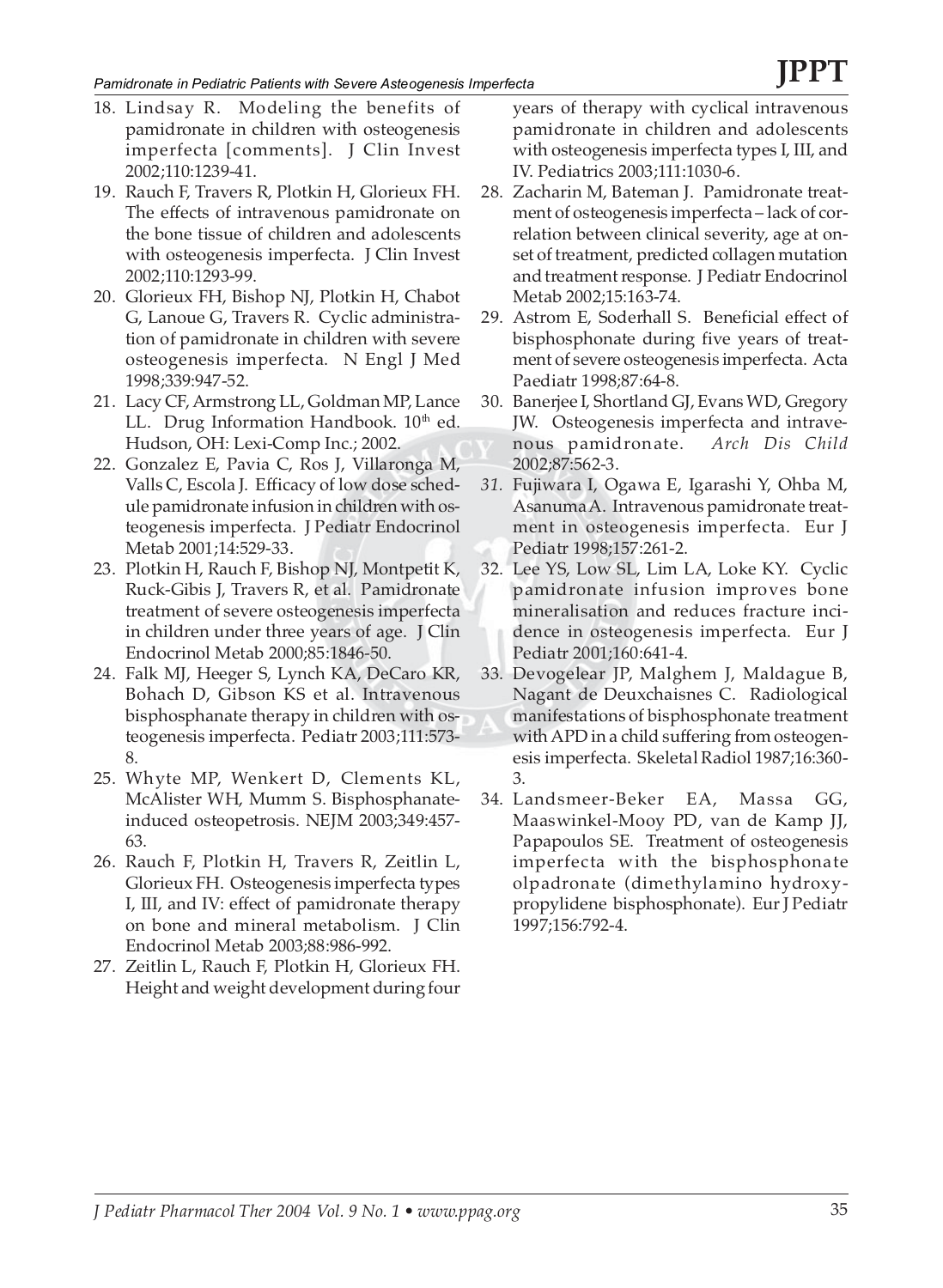## CLINICAL INVESTIGATION

### **Intraventricular Vancomycin In Pediatric Patients With Cerebrospinal Fluid Shunt Infections**

*Majed Al-Jeraisy, PharmD,1 Stephanie J. Phelps, PharmD,1,2 Michael L. Christensen, PharmD,1,2 and Stephanie Einhaus, MD3*

*Departments of 1 Pharmacy, 2 Pediatrics, and 3 Neurosurgery, The University of Tennessee Health Science Center, Memphis, Tennessee*

**OBJECTIVES** To determine: 1) the range and magnitude of vancomycin trough cerebrospinal fluid (CSF) concentrations following intraventricular (IVT) vancomycin; 2) any correlation between patient demographic and CSF vancomycin concentrations; and 3) eradication and complications rates following IVT vancomycin.

**METHODS** Medical records of pediatric patients with shunt infection who received IVT vancomycin during a 12 month period were reviewed. Demographic, microbiological data, IVT/intravenous (IV) vancomycin dosing, concomitant antibiotics, CSF and serum vancomycin concentrations, and CSF drainage output were recorded.

**RESULTS** Seventeen patients ages 4 months to 17 years were hospitalized for shunt infection. *Staphylococcus epidermidis* (n=12) was the predominant organism. Sixteen patients received 10 mg, and one patient received 5 mg of IVT vancomycin for 3–23 days. All but one received concurrent IV vancomycin. The mean maximum trough CSF vancomycin concentration noted for 16 patients who recieved 10 mg of IVT vancomycin was  $18.4 \pm 21.8$   $\mu$ g/mL (range: between 0.4 to 187.3  $\mu$ g/mL). All four adolescents ≥25 kg had CSF vancomycin concentrations ≤5 µg/mL, three of four infants/ children between 10.1 and 24.9 kg had trough CSF vancomycin concentrations between 10–20 µg/ mL, and five of nine infants <10 kg had CSF concentrations >20 µg/mL. All organisms were successfully eradicated. One patient developed chronic eosinophilia presumed related to elevated CSF vancomycin concentrations (187 µg/mL).

**CONCLUSIONS –**The combination of IVT and IV vancomycin effectively eradicated CSF shunt infections. CSF vancomycin concentrations are highly variable and poorly correlated with age and CSF output. Following a 10 mg IVT vancomycin dose, CSF concentrations appear to be lower in older children and elevated in infants/young children. One infant experienced a complication related to an elevated CSF vancomycin concentration; hence, therapy must be individualized, using CSF trough vancomycin concentrations.

**KEYWORDS:** intraventricular, shunt infection, vancomycin

*J Pediatr Pharmacol Ther* 2004;9:36-42

### **INTRODUCTION**

The preferred method for shunting cerebrospinal fluid (CSF) from the ventricles is via a ventriculoperitoneal (VP) or ventriculoatrial (VA) shunt. Infection is a major cause of shunt fail-

Address reprint request to Stephanie J. Phelps, PharmD, The University of Tennessee Health Science Center, 847 Monroe Avenue, 208D, Memphis, Tennessee. e-mail: sphelps@utmem.edu © *2004 Pediatric Pharmacy Advocacy Group*

ure, which places the patient at risk of intellectual impairment, the development of loculated CSF compartments, and death. Although the incidence of post-operative CSF shunt infections varies considerably among centers, ranging from  $1\%$  to  $39\%$ ,<sup>1</sup> most report infection rates of about 5%.<sup>2</sup> The most common causative pathogens include *Staphylococcus epidermidis* and *Staphylococcus aureus*. Recently, the emergence of methicillin-resistant strains of Staphylococcus has made vancomycin the antibiotic of choice for this infection.3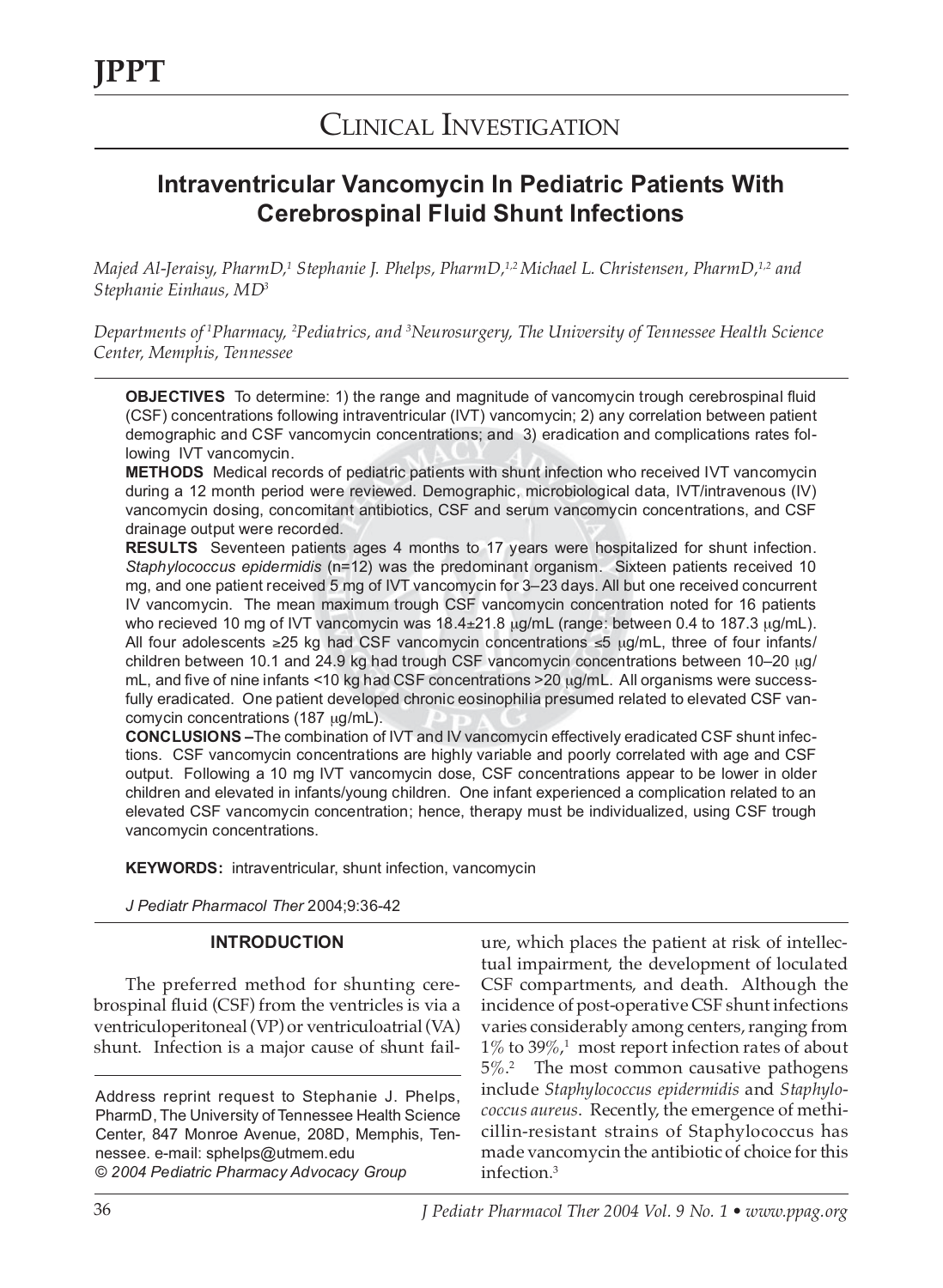While human data are lacking, animal data suggests that the central nervous system (CNS) lacks an active transport mechanism for vancomycin.4 Also, researchers have reported that in the presence of meningeal inflammation, vancomycin penetration into the CNS is unreliable.<sup>5</sup> Although therapeutic CSF vancomycin concentrations and successful treatment of shunt infections have been reported following intravenous  $(IV)$  vancomycin alone,  $6-8$  the poor CSF penetration following systemic administration may result in failure to eradicate infection.<sup>7-10</sup> Additionally, the bactericidal and bacteriostatic activities, calculated as the ratios of the minimum bactericidal concentration and minimum inhibitory concentration to the CSF vancomycin concentration, were inadequate after three doses  $(15 \,\text{mg/kg})$  q 6 hours) of vancomycin.<sup>11</sup> Therefore, direct instillation of the drug into the CNS may be necessary to achieve CSF concentrations capable of successfully eradicating an organism.<sup>12-16</sup>

The purpose of this retrospective study was to evaluate the treatment and outcomes of patients with culture proven CSF shunt infections who were treated with IV and IVT (intraventricular) vancomycin. The objectives were to determine: 1) the range and magnitude of vancomycin trough CSF concentrations following IVT vancomycin; 2) any correlation between patient demographics and CSF vancomycin concentration; and 3) eradication and complications rates following the administration of IVT vancomycin.

#### **METHODS**

In order to identify potential patients, medical record discharge codes for shunt infections and neurosurgery records for patients with shunt infections were reviewed for all admissions between June 1999 and June 2000. Patients were included if they were between 0 and 18 years of age and had a VP or VA culture positive shunt infection that was treated with IVT vancomycin (5 or 10 mg) with or without systemic vancomycin (10–15 mg/kg/dose q 6 hours). The shunt was externalized if the patient had signs of peritonitis, evidence of tunnel track infection, septicemia, cor pulmonale, or if the shunt was malfunctioning.

An aspirate of CSF was obtained from the shunt and gram-stain: WBC with differential count, RBC, protein and glucose were determined. A neurosurgeon administered the IVT vancomycin over <2 minutes into the shunt or via the externalized shunt at a concentration of 5 mg/mL and the shunt was clamped for 1 hour. Depending on the particular neurosurgeon and infectious diseases service recommendations, IV vancomycin at dosages of 10–15 mg/kg/dose q 6 hours (maximum 2 gm/day) was given concurrent with IVT vancomycin. The following day, a CSF sample was collected and analyzed for WBC with differential count, RBC, protein, and glucose, and a trough vancomycin CSF concentration was obtained prior to the next dose. The clinical laboratory of our institution determined

|                | <b>Table 1. Patient Demographics</b> |          |      |                       |                               |            |  |
|----------------|--------------------------------------|----------|------|-----------------------|-------------------------------|------------|--|
| Patient        | Gender                               | Age (yr) |      | Weight (kg) ShuntType | <b>Underlying Pathologies</b> | Organism   |  |
| 1              | F                                    | 14       | 61   | VP                    | Spina bifida                  | SE         |  |
| $\overline{2}$ | F                                    | 15       | 67   | VP                    | Spina bifida                  | SE         |  |
| 3              | M                                    | 16       | 117  | VP                    | Paraencephalic cyst           | <b>GBS</b> |  |
| 4              | M                                    | 6        | 19   | VP                    | Intracranial tumor            | SA         |  |
| 5              | M                                    | 7        | 25   | VP                    | Head trauma                   | <b>SE</b>  |  |
| 6              | F                                    | 0.42     | 3.4  | VP                    | Craniosynostosis              | <b>SE</b>  |  |
| 7              | F                                    | 3        | 12.8 | VP                    | Unknown                       | <b>SE</b>  |  |
| 8              | F                                    | 1.66     | 10   | VP                    | <b>IVH</b>                    | SE         |  |
| 9              | M                                    | 4        | 18   | VP                    | Intracranial tumor            | SA         |  |
| 10             | F                                    | 1.58     | 10   | VP                    | Aqueduct stenosis             | SE         |  |
| 11             | F                                    | 1.33     | 9.25 | VP                    | IVH.                          | SE         |  |
| 12             | F                                    | 17       | 10   | VP                    | <b>IVH</b>                    | SE         |  |
| 13             | F                                    | 0.42     | 5.5  | VP                    | Unknown                       | <b>SE</b>  |  |
| 14             | М                                    | 0.33     | 3.3  | VP                    | IVH.                          | <b>SE</b>  |  |
| 15             | F                                    | 4        | 15   | VA                    | Anoxic brain injury           | <b>SE</b>  |  |
| 16             | M                                    | 0.75     | 6    | VP                    | Fronto-nasal encephalocele    | <b>BS</b>  |  |
| 17             | М                                    | 0.8      | 9.6  | VP                    | Congenital hydrocephalus      | <b>SA</b>  |  |

VP, ventriculo-peritoneal; VA, ventriculo-atrium; IVH, intraventricular hemorrhage;

SE, *Staphylococcus epidermedis;* GBS, *Group B streptococcus;* SA, *Staphylococcus aureus;* BS, *Bacillus species*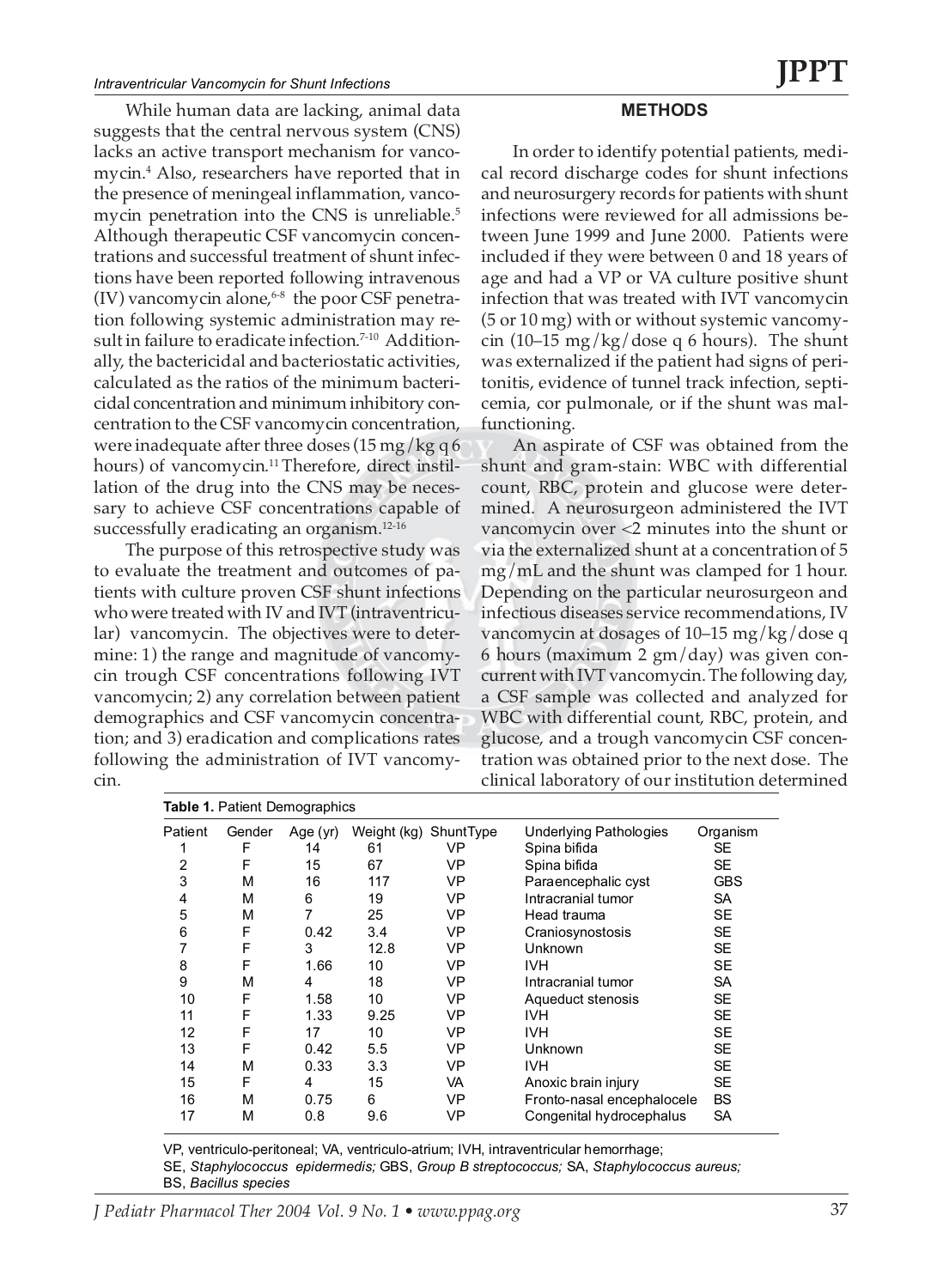CSF vancomycin concentrations using a fluorescence polarization immunoassay (FPIA-AxSYM, Abbott Laboratories).

Although sterilization of the CSF has been achieved with a variety of CSF vancomycin concentrations, a concentration of  $5 \mu g/mL$  showed slightly lower activity (not statistically significant) than concentrations of 10, 100, 300  $\mu$ g/mL,<sup>12</sup> and a concentration of  $2 \mu g / mL$  was significantly less bactericidal than a concentration of  $5 \mu g$ / mL.<sup>12</sup> These authors contend that time-dose regimens that provide trough CSF vancomycin concentrations of 5–10  $\mu$ g/mL provide maximal effectiveness. The above studies are the basis for our neurosurgeons' practice and are the reason we used of a trough CSF vancomycin concentration between 5 and 10 µg/mL in this study.

Each CSF vancomycin concentration was reviewed by the neurosurgeon, and the IVT dosage was adjusted as needed. If the trough vancomycin concentration was  $\langle 20 \mu g / m L$ , the same dose of IVT vancomycin was injected the next day into the shunt or via the externalized shunt. If the concentration was  $>20 \mu g/mL$ , the IVT vancomycin was held, and another CSF sample was obtained in 24 hours. Fluid was extracted from the shunt each day and sent to the laboratory for microbiological assessment. Once three consecutive negative CSF cultures were reported, the patient's shunt was replaced or revised, and IVT and IV vancomycin were continued for an additional two days.

Patient demographic data including age, weight, gender, shunt type, and diagnosis requiring initial shunt placement were noted. Likewise, microbiological data, IVT/IV vancomycin doses, concomitant antibiotics, CSF and serum vancomycin concentrations, and CSF drainage output were recorded. Pearson correlation was used to assess the relationship between vancomycin CSF concentration and both age and CSF output. Statistical significance was set *a priori* at P ≤0.05, and all data are presented as mean±SD. Statistical analysis was performed using the MINITAB 13 statistical software (Release 13. Minitab, Inc.). The study was approved by the Institutional Review Boards of The University of Tennessee Health Science Center and Le Bonheur Children's Medical Center, and informed consent was deemed unnecessary.

### **RESULTS**

Patient demographics are depicted in Table 1. Seventeen patients (10 females), mean age of 5.5±6.1 years (range: 4 months–17 years), weight of 23.6 ± 30.3 kg (range: 3.3–117 kg), were hospitalized for shunt infections. Sixteen patients had VP shunts, and the remaining one had a VA shunt. Underlying pathologies that required initial shunt placement varied; however, intraventricular hemorrhage, tumor, and spina bifida were the most predominant causes (Table 1). All patients had positive CSF cultures for *S. epidermidis* (n=12), *S. aureus* (n=3), *group B streptococci* (n=1) and *Bacillus species* (n=1) (Table1). Ninety-five percent of shunt catheters were externalized during IVT vancomycin therapy.

Sixteen patients received 10 mg/day of IVT vancomycin, while one patient (# 17) received 5 mg/day. The mean duration of IVT vancomycin therapy was 10.9±4.9 days but ranged from 3 to 23 days. The mean number of doses given during this time was 8.5±4.1 (range: 2–16). Trough CSF vancomycin concentrations were obtained prior to a dose in 17 patients across the duration of therapy and ranged from 0.4 to 187.3 µg/mL. If one excludes patient 17 whose vancomycin concentration was 187.3  $\mu$ g/mL, the mean maximum CSF trough concentration was 18.4±21.8 µg/mL. All four adolescents  $≥25$  kg had CSF vancomycin concentrations ≤5 µg/mL (2±1.4; range: $0.4-3.8 \mu g/mL$ , three of four infants/children between 10.1 and 24.9 kg had trough CSF vancomycin concentration between 10–20 µg/ mL (13.5±7.7; range: 2–18.5–mg/L), and five of nine infants ≤10 kg had CSF vancomycin con-



**Figure.** Maximum CSF vancomycin concentration for each of the 17 patients.

*Patient 17 not shown in this figure. Because the graph stops at 80* µ*g/mL, the actual concentration for patient 17 was 187.3* µg/mL.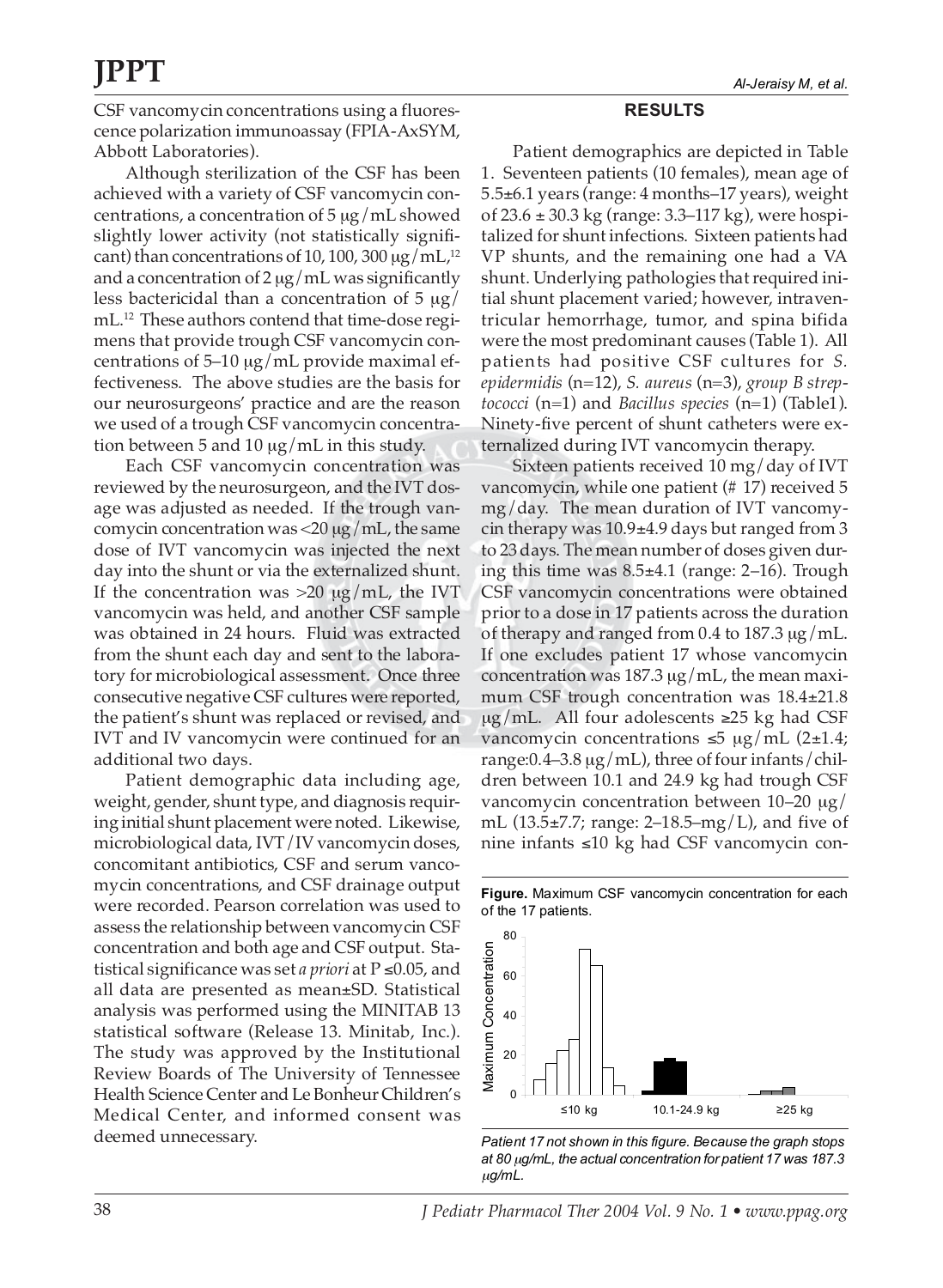centration >  $20 \mu g/mL$  (29.1 ± 26.3; range: 4.8–73.8 µg/mL) (Figure). Because patient 17 had an unusually high concentration (187.3µg/mL), which unduly influenced the ≤10 kg group, he was excluded from the above mean data. Daily CSF drainage outputs were available in fourteen patients and were averaged for the duration of their hospitalization (Table 2). Mean  $\pm$  SD was 374.5  $\pm$ 246.23 mL/day (range: 44–1054 mL/day). Although there was a poor and non-statistically significant correlation between age (r $^{2}{=}0.14;$ P=0.135) and maximum CSF trough concentration, there was a poor, but statistically significant correlation between CSF output and maximum CSF trough concentration (r<sup>2</sup>=0.68; P=0.01). Hence, neither age nor CSF output could be used to predict trough CSF vancomycin concentration. These data are limited by the small sample size of our study.

Table 2. Treatment Outcomes

Sixteen patients received concomitant IV vancomycin. Infants and children received a mean IV vancomycin dose of  $54.6\pm9.1$  mg/kg/ day (range:  $40-70$  mg/kg/day), while adolescents received 2–3 g/day (Table 2). Eleven patients had trough serum vancomycin concentrations monitored, which ranged from 3.6 and 76.3 µg/mL. Patients 9 and 14 had elevated systemic vancomycin concentrations secondary to varying degrees of renal failure.

All organisms were successfully eradicated as evidenced by CSF cultures becoming sterile by a median of four days (range: 2–10 days). There were no complications from the administration of IVT vancomycin except for patient 17 who developed chronic CSF eosinophilia that was presumed related to a high CSF vancomycin concentration of 187.3  $\mu$ g/mL.

|                | Table 2. Il califierit Outwrites            |                                               |                                           |                                  |                                          |                           |                                                        |
|----------------|---------------------------------------------|-----------------------------------------------|-------------------------------------------|----------------------------------|------------------------------------------|---------------------------|--------------------------------------------------------|
| Pt             | Days of IVT<br><b>VAN</b><br>(No. of doses) | <b>CSF VAN-T</b><br>Concentration*<br>(Range) | Average<br><b>CSF</b><br>Output<br>(mL/d) | <b>IV VAN</b><br>Doset<br>(days) | Serum VAN-T<br>Concentration*<br>(Range) | Concurrent<br>Antibiotics | <b>Negative CSF</b><br>Culture<br>(Days <sup>T</sup> ) |
| 1              | 15(9)                                       | $0.4^{\$}$                                    | 259.2                                     | 2 g/day (21)                     | 3.6                                      | <b>IPM</b>                | 8                                                      |
| 2              | 13(13)                                      | $(1.1 - 2.0)$                                 | 296.4                                     | 2 g/day (14)                     | 8.7                                      | <b>NIT</b>                | $\overline{7}$                                         |
| 3              | 11(7)                                       | $1.9^{\$}$                                    | 413.1                                     | 3(1)                             | <b>NA</b>                                | AMP/GEN                   | 4                                                      |
| 4              | 6(5)                                        | $2^{\S}$                                      | 457.2                                     | 42(3)                            | <b>NA</b>                                | CAZ                       | 4                                                      |
| 5              | 11(9)                                       | $(1.2 - 3.8)$                                 | 578.8                                     | 60(10)                           | 14.7                                     | None                      | 3                                                      |
| 6              | 10(9)                                       | $(0.5 - 4.8)$                                 | N/A                                       | 70(5)                            | <b>NA</b>                                | CAZ                       | 4                                                      |
| $\overline{7}$ | 9(9)                                        | $(0.6 - 16.7)$                                | 185                                       | 60(3)                            | <b>NA</b>                                | None                      | 6                                                      |
| 8              | 13(10)                                      | $(2.4 - 7.7)$                                 | 283.3                                     | 48(7)                            | 6.2                                      | NAF/RIF                   | 3                                                      |
| 9              | 23(15)                                      | $(3.9 - 18.5)$                                | 467                                       | 60 (27)                          | $(9.6 - 76.3)$                           | CTX/TOB                   | 4                                                      |
| 10             | 16 (16)                                     | $(7.7-15.8)$                                  | N/A                                       | 60 (15)                          | 6.5                                      | None                      | 10                                                     |
| 11             | 10(6)                                       | $(9.0 - 14)$                                  | 272.2                                     | 60 (10)                          | 10.7                                     | CTX/FLG                   | 4                                                      |
| 12             | 10(7)                                       | $22.1^{\$}$                                   | 123.3                                     | 60(16)                           | 10.3                                     | <b>CTX</b>                | 8                                                      |
| 13             | 11(7)                                       | $(43.8 - 65.8)$                               | N/A                                       | 60(5)                            | 15.3                                     | None                      | 5                                                      |
| 14             | 3(2)                                        | $(54.8 - 73.8)$                               | 44                                        | 51(14)                           | $(4.2 - 54.8)$                           | None                      | 3                                                      |
| 15             | 6(4)                                        | $(5.6 - 16.7)$                                | 306                                       | 40(5)                            | $(10.8 - 12.9)$                          | None                      | 5                                                      |
| 16             | 4(3)                                        | $(9.9 - 28.4)$                                | 504                                       | 54 (7)                           | <b>NA</b>                                | GEN/FLG/<br>CAZ           | $\overline{2}$                                         |
| 17             | 15(14)                                      | $(1.0 - 187.3)$                               | 1054                                      | 40(5)                            | <b>NA</b>                                | AMP/CTX/<br><b>NAF</b>    | 9                                                      |

 $* =$   $mq/mL$ 

† = *all dose in mg/kg/d unless otherwise noted*

‡= *the first day the culture was negative on vancomycin*

§ = *patient only had one CSF vancomycin concentration drawn*

*J Pediatr Pharmacol Ther 2004 Vol. 9 No. 1 • www.ppag.org* 39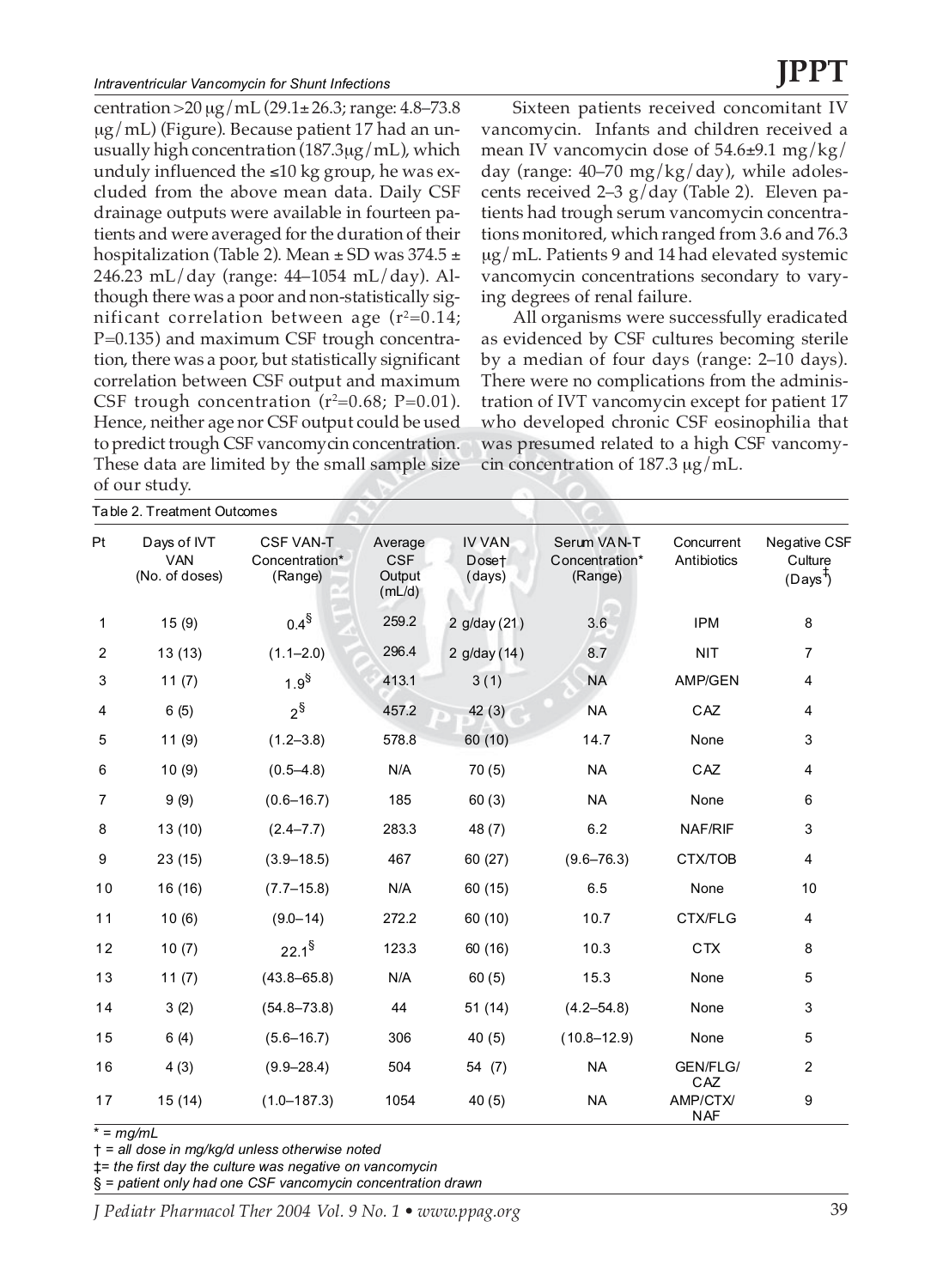### **DISCUSSION**

Ninety percent of organisms infecting CSF shunting devices are *Staphylococcus* and *Streptococcus species*. <sup>17</sup> Several series have reported that staphylococcal organisms (i.e., *S. epidermidis* or *S. aureus*) account for 50% to 60% of shunt infections, with the remainder being caused by *Streptococcus* species, *Cornebacterium* species, gramnegative bacillus, diptheroids, and micrococcus species. These numbers are consistent with the organism profile noted in our series of patients with 70.5% of infections caused by *S. epidermidis* and 17.6% caused by *S. aureus*.

Although these infections can be associated with significant morbidity and mortality, a standardized therapeutic approach has not been universally accepted.Empiric IVT vancomycin doses (i.e., 5, 10, 20 mg/day) have resulted in unpredictable CSF vancomycin trough concentrations. In our series, all patients except one received an IVT dose of 10 mg in conjunction with IV vancomycin. The 10 mg IVT dose is larger than that suggested by Gump, who advocates that the IVT vancomycin dose should not exceed 5 mg/day unless CSF concentrations are inadequate.18 However, our doses are lower than the 20 mg/day dose in children and are equal to the 10 mg/day dose in newborns that McLaurin and colleagues recommended*.* <sup>19</sup> Based on results from a small series of patients, Pfausler et al. also recommended that a 10 mg IVT dose of vancomycin would achieve mean trough CSF vancomycin concentrations between 5–10 µg/mL in shunt-associated ventriculitis.<sup>20</sup>

The magnitude and range of vancomycin trough CSF concentrations following a 10 mg dose of IVT vancomycin was extremely variable in our study. Patients had resultant trough CSF vancomycin concentrations ranging from 0.4 to 187.3 µg/mL. The varibility is similar to that noted by Bayston et al. who reported that CSF vancomycin concentrations ranged from 5 to 236  $\mu$ g/mL $^1$  The mean maximum CSF concentration noted in our study was higher  $(18.4\pm 21.8 \,\mu g)$ mL; range  $0.4$ -187.3  $\mu$ g/mL) than that noted by others.19,20 Likewise, concentrations resulting from a 10 mg IVT dose were higher in infants than what was suggested by McLaurin*.* 19 Fiftyfive percent of our infants ≤10 kg had a CSF trough vancomycin concentration  $>20 \mu g/mL$ . All four adolescents in our series ≥25 kg had CSF

vancomycin concentrations ≤5 µg/mL. These finding are consistent with Bayston et al. who reported that larger doses (i.e., 20 mg/day) should be administered to adults based on larger ventricular size and volume.<sup>1</sup>

CNS volume of distribution (Vd) and clearance of vancomycin may be altered in patients with shunt infections. Normally, CSF is completely exchanged  $3-4$  times per day,<sup>21</sup> thereby influencing drug clearance from the CSF. In addition, most patients with ventriculitis whose shunts are externalized have abnormal CSF circulation. Likewise, diseases such as hydrocephalus and ventriculitis may also alter the dynamics of the CSF.<sup>4</sup> The majority of drug clearance occurs by bulk flow of CSF across the arachnoid villi.<sup>22</sup> Patients with ventriculitis may have decreased clearance of vancomycin secondary to a fall in CSF production.<sup>23</sup> A significant decrease in the rate of CSF formation has been reported using a rabbit model of acute ventriculitis.<sup>24</sup> In this model, CSF formation decreased by 48%– 53% (culture-proven infection) and 56%–66% (clinical signs of infection) when compared to controls without CNS infection.

On the other hand, Haworth et al. noted that the clearance of vancomycin following a 3 mg dose was not significantly changed in rabbits with ventriculitis when compared to controls.<sup>24</sup> Conversely, rabbits that received a larger dose of vancomycin (120 mg) had slower elimination rates.<sup>24</sup> These findings imply that the CSF clearance of vancomycin may display a dose-dependent saturable characteristic. An 82-year-old male who received 50 mg IVT vancomycin was noted to have a stable Vd that reflected the physiologic CSF volume  $(0.25 \text{ L})$ .<sup>25</sup> These authors also noted that the elimination half-life doubled after 24 hours of therapy (9.3 hours vs. 20.5 hours). Accumulation of vancomycin following IVT administration has also been reported by other investigators.3,19,21

Bayston et al. did not find any correlation between age and vancomycin CSF concentration.1 Similar to Bayston et al., we did not find a significant correlation between age and CSF vancomycin trough concentrations. Based on retrospective data, Bayston and colleagues also suggested that the dose of IVT vancomycin should be based on ventricular volume.<sup>1</sup> They recommended that patients with ventricular size equal to or larger than those of an average adult be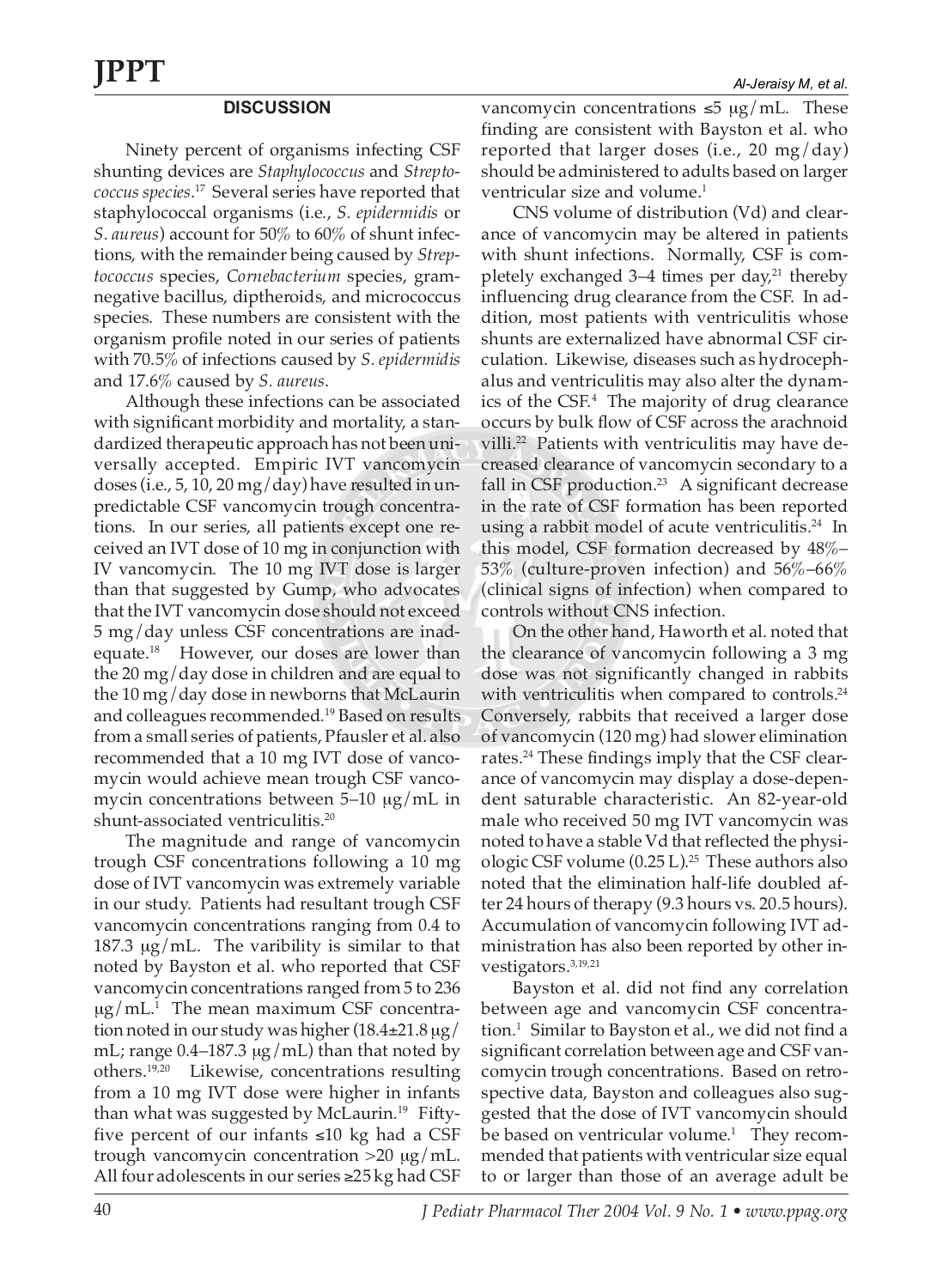#### *Intraventricular Vancomycin for Shunt Infections*

given 20 mg/day of IVT vancomycin.<sup>1</sup> This is inconsistent with LeRoux who reported that ventricular volume did not correlate with CSF vancomycin concentrations.<sup>26</sup> Because our study was retrospective, we did not assess ventricular volume using MRI; however, we found no correlation between the daily output of CSF and CSF trough vancomycin concentrations

While there is no clear reference range for vancomycin in the CSF, several authors have suggested "desired concentrations" based on individual experiences and have attempted to associate this with a specific dose. Theoretically, CSF vancomycin concentration  $\langle 5 \mu g / mL \rangle$  and  $>10 \mu g/mL$  are not warranted. This is supported by Nagal et al. who prospectively studied the bactericidal activity of vancomycin in CSF.12 They examined the *invitro* activity of vancomycin at high concentrations against *S. aureus* and *S. epidermidis* in human CSF samples. They found equal efficacies for concentrations of 10, 100, and 300 µg/mL. A concentration of 5 µg/mL showed slightly lower activity, but this difference was not significant, whereas a concentration of  $2 \mu g/mL$ was significantly less bactericidal. All patients in our study had microbiological and clinical cures. These cure rates are suprising because 35% of patients did not achieve CSF trough vancomycin concentrations  $>5 \mu g/mL$ . Although higher CSF vancomycin concentrations occurred over the dosing interval and may have been adequate to treat most CSF infections, it is the trough concentrations that have been monitored and associated with outcome.<sup>12</sup>

One patient in our study developed chronic eosinophilia in the CNS, which was assumed to be associated with an elevated CSF vancomycin concentration (187.3 mg/mL. Although other factors can contribute to CSF eosinophilia (e.g., the shunt as a foreign body), this side effect is consistent with two case reports previously described.<sup>27</sup> In order to reduce the potential for toxicity, Pau et al. adjusted vancomycin dosages to maintain CSF trough concentrations below 20  $\mu$ g/mL.<sup>3</sup>

### **CONCLUSIONS**

Although CSF trough vancomycin concentrations are highly variable following the administration of a 10 mg IVT dose of vancomycin, we recommend beginning with 10 mg/day of IVT

vancomycin in conjunction with age-appropriate IV vancomycin dosing for CNS infections. The variability in CSF concentration after this dosage requires practitioners to monitor trough CSF vancomycin concentrations and calculate the pharmacokinetic parameters (e.g., volume of distribution, CSF elimination half-life) after initial dosing.28 Our series of patients suggests that concentrations appear to be lower in older children  $(i.e., <5 \mu g/mL)$  and elevated in younger patients  $<$ 10 kg (i.e.,  $>$ 20 µg/mL). This may require doses of 20 mg/day of IVT vancomycin in adolescents or in patients who are unresponsive to initial doses.25,28 Likewise, if CSF trough concentrations are elevated in infants or in patients experiencing non-linear clearance from the CSF, doses of 5 mg/day may be indicated. Because dosing recommendations for IVT vancomycin are debatable and guidelines that reflect a CSF vancomycin dose-concentration relationship are unavailable, there is a need for well-designed prospective studies to determine the optimal therapy of IVT vancomycin that would insure success while avoiding toxicity.

**ACKNOWLEDGMENTS** Funded in part by a Center of Excellence grant in Pediatric Pharmacokinetic Therapeutics from the State of Tennessee and in part by a grant from PHS U01 HD-31326, Pediatric Pharmacology Research Unit.

**DISCLOSURE** The authors declare no conflicts or financial interest in any product or service mentioned in the manuscript, including grants, equipment, medications, employment, gifts, and honoraria.

### **REFERENCES**

- 1. Bayston R, Hart CA, Barnicoat M. Intraventricular vancomycin in the treatment of ventriculitis associated with cerebrospinal fluid shunting and drainage*.* J Neurol Neurosurg Psychiatry 1987;50:1419-23.
- 2. Ronan A, Hogg GG, Klug GL. Cerebral fluid shunt infections in children. Pediatr Infect Dis J 1995;14:782-6.
- 3. Pau A, Smego R, Fisher M. Intraventricular vancomycin: observations of tolerance and pharmacokinetics in two infants with ventricular shunt infections. Pediatr Infect Dis J 1986;5:93-6.
- 4. Luer MS, Hatton J. Vancomycin administration into the cerebrospinal fluid: A review. Ann Pharmacother 1993;27:912-21.
- 5. Swayne R, Rampling A, Newsom B. Intra-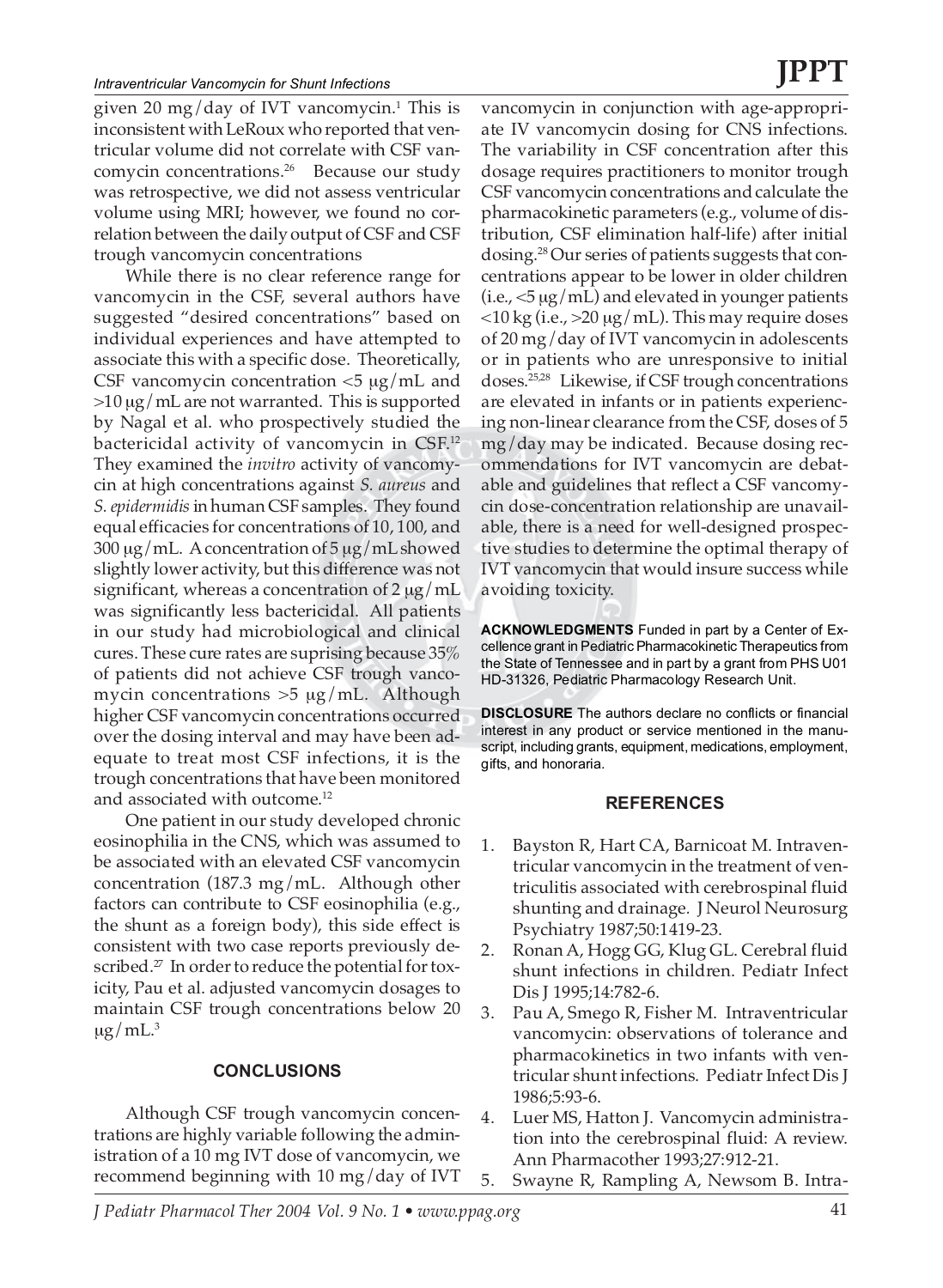ventricular vancomycin for treatment of shunt-associated ventriculitis. J Antimicrob Chemother 1987;19:249-53.

- 6. Schadd UB, McCracken GH, Nelson JD. Clinical pharmacology and efficacy of vancomycin in pediatric patients. J Pediatr 1980;96:119-26.
- 7. Schadd UB, Nelson JD, McCracken GH. Pharmacology and efficacy of vancomycin for staphylococcal infections in children. Rev Infect Dis 1981;3:S82-8.
- 8. Congeni BL, Tan J, Salstrom SJ, Weinstein L. Kinetics of vancomycin after intraventricular and intravenous administration. Pediatr Res 1979;13:459. (abstract)
- 9. McGee S, Kaplan S, Mason E. Ventricular fluid concentrations of vancomycin after intravenous and intraventricular administration. Pediatr Infect Dis J 1990;9:138-9.
- 10. Hawley HB, Gump DW. Vancomycin therapy of bacterial meningitis. Am J Dis Child 1973;126:261-4.
- 11. Fan-Havard P, Nahata MC, Bartkowski M, Barson WJ, Kosnik EJ. Pharmacokinetics and cerebrospinal fluid (CSF) concentrations of vancomycin in pediatric patients undergoing CSF shunt placement. Chemotherapy 1990;36:103-8.
- 12. Nagl M, Neher C, Hager J, Pfausler B, Schmutzhard E, Allerberger F. Bactericidal activity of vancomycin in cerebrospinal fluid. Antimicrob Agents Chemother 1999;43:1932- 4.
- 13. Katz MD, Rapp RP, Walsh JW. Infection in a functioning ventriculoperitoneal shunt treated with intraventricular gentamicin. Am J Hosp Pharm 1980;37:268-71.
- 14. O'Brien M, Parent A, Davis G. Management of ventricular shunt infections. Childs Brain 1979;5:304-9.
- 15. Shurtleff DB, Christie D, Foltz EL. Ventriculoauriculostomy-associated infection. A 12-year study. J Neurosurg 1971;35:686-94.
- 16. Wald SL, McLaurin RL. Cerebrospinal fluid antibiotic levels during treatment of shunt infections. J Neurosurg 1980;52:41-6.
- 17. Bell WO. Management of infected cerebrospinal fluid shunts in children. Contemp Neurosurg 1992;14:1-6.
- 18. Gump D. Vancomycin for treatment of bacterial meningitis. Rev Infect Dis 1981; S289- 92.
- 19. McLaurin R, Frame P. Treatment of infections of cerebrospinal fluid shunts*.* Rev Infect Dis 1987;9:595-603.
- 20. Pfausler B, Haring H, Wissel K. Cerebrospinal fluid pharmacokinetics of intraventricular vancomycin in patients with staphylococcal ventriculitis associated with CSF drainage. Clin Infect Dis 1997;25:733-5.
- 21. Arroyo J, Quindlen E. Accumulation of vancomycin after intraventricular infusions. South Med J 1983;76:1554-5.
- 22. Scheld WM. Drug delivery to the central nervous system: general principles and relevance to therapy for infections of the central nervous system. Rev Infect Dis 1989;11(Suppl 7):S1669-90.
- 23. Breeze RE, McComb JG, Hyman S, Gilles FH. CSF production in acute ventriculitis. J Neurosurg 1989;70:619-22.
- 24. Haworth CS, Sobieski MW, Scheld WM, Park TS. Staphylococcus aureus ventriculitis treated with single-dose intraventricular vancomycin or daptomycin (LY 146032): bacterial and antibiotic kinetics in hydrocephalic rabbits. Antimicrob Agents Chemother 1990;34:245-51.
- 25. Reesor C, Chow A, Kureishi A, Jewesson P. Kinetics of intraventricular vancomycin in infections of cerebrospinal fluid shunts*.* J Infect Dis 1988;158:1142-3.
- 26. LeRoux P, Howard MA, Winn HR. Vancomycin pharmacokinetics in hydrocephalic shunt prophylaxis and relationship to ventricular volume. Surg Neurol 1990;34:366- 72.
- 27. Grabb P, Albright L. Intraventricular vancomycin-induced cerebrospinal fluid eosinophilia: Report of two patients. Neurosurgery 1992;30:630-5.
- 28. Visconti E, Peter G. Vancomycin treatment of cerebrospinal fluid shunt infections. J Neurosurg 1979;51:245-6.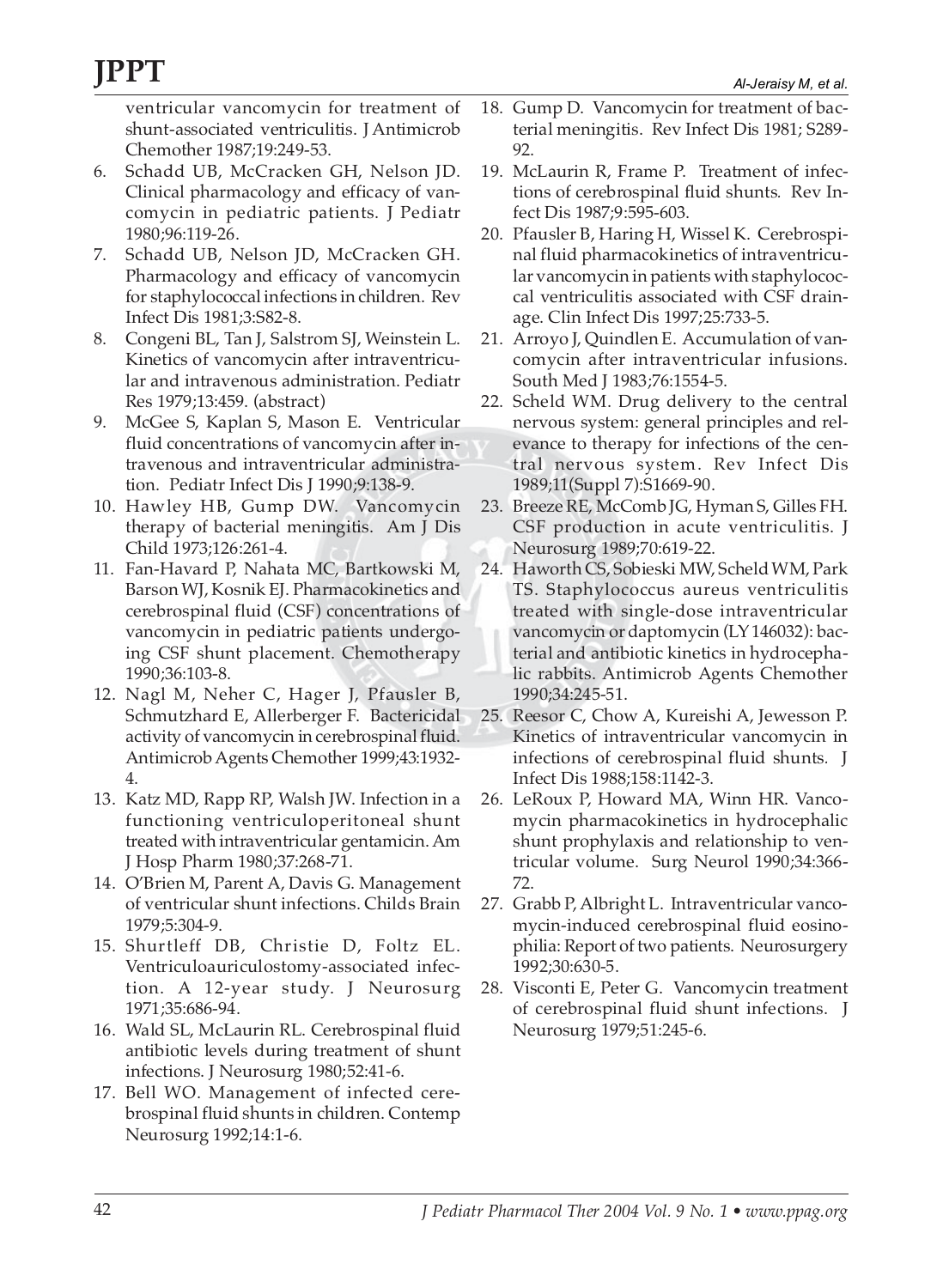## CLINICAL INVESTIGATION

### **Plasma Concentrations Following Application of Whole versus Cut Transdermal Clonidine Patches To Critically Ill Children**

*Athena F. Zuppa, MD,1 Shamim M. Tejani, PharmD,2 Edward J. Cullen, Jr., DO,3 and Vinay M. Nadkarni, MD1*

*1 Department of Anesthesia and Critical Care, Division of Critical Care, The Children's Hospital of Philadelphia,2 Department of Pharmacy A.I. duPont Hospital for Children, Nemours Foundation, 3 Department of Anesthesia and Critical Care, A.I. duPont Hospital for Children, Philadelphia, Pennsylvania*

Clonidine is used for hypertension and narcotic withdrawal prophylaxis in adults and children. This study described plasma absorption of clonidine from whole and cut transdermal clonidine patches. This was a retrospective descriptive study in an 18 bed multidisciplinary pediatric intensive care unit, evaluating 15 critically ill children with a median age of 1.1 years (range 0.3–11 years) treated with transdermal clonidine for narcotic withdrawal prophylaxis, and who had plasma clonidine concentrations measured**.** An assessment of the relationship between clonidine dose and patch integrity (whole vs. cut) with plasma concentrations was performed, with further analysis by Spearman Correlation Coefficient. Clonidine doses averaged 7.5±4.2 µg/kg/day (range 2.3–20 µg/kg/day) for 9.8±4.3 days (range 4–20 days). There were 9 cut patches and 6 whole patches. The average prescribed dose delivered by cut patches was  $6.4\pm 3$  µg/kg/day, resulting in a mean plasma concentration of 1 $\pm$ 1.1 ng/ mL (range <0.05-3.3 ng/mL). The average prescribed dose delivered by whole patches was 7±1.7 µg/kg/day, resulting in a mean plasma concentration of 0.55±0.3 ng/mL (range 0.13–1.5 ng/mL). The Spearman Correlation Coefficient was calculated to evaluate the correlation between dose and concentration. For whole and cut patches the correlation coefficient was 0.94 (P=0.005) and 0.72 (P=0.002), respectively. Doses ranging from 1.7 to 20 µg/kg/day using whole patches resulted in no plasma concentrations >2 ng/mL.However, a plasma concentration >2 ng/mL was achieved with a dose of 8.8 µg/kg/day delivered by a cut patch. In addition, the 2 samples that resulted in undetectable concentrations were taken from patients who were treated with cut patches. The results from this pilot study suggest that critically ill children absorb clonidine from transdermal patches, but the rate and extent of absorption appears to be more predictable with the use of whole patches compared to patches that have been cut.

**KEYWORDS:** clonidine, patch, transdermal

*J Pediatr Pharmacol Ther* 2004;9:43-8

### **INTRODUCTION**

Children who require mechanical ventilation commonly receive prolonged intravenous analgesia and sedation. The use of opiates and sedatives for more than five days often results in narcotic and benzodiazepine tolerance and depen-

Address reprint request to Athena F. Zuppa, MD, Division of Pediatric Critical CareDepartment of Anesthesia and Critical Care Medicine, The Children's Hospital of Philadelphia 34<sup>th</sup> and Civic Center Blvd, Philadelphia PA 19104. e-mail: zuppa@email.chop.edu © *2004 Pediatric Pharmacy Advocacy Group*

dence.1-4 The management of withdrawal symptoms is a challenge frequently faced in the pediatric intensive care unit (PICU) setting. Few guidelines exist to treat or prevent withdrawal symptoms in pediatric patients.<sup>5-7</sup> A medication with minimal side effects that provides adequate prophylaxis against withdrawal is desirable in this setting.

Clonidine, widely used as an antihypertensive medication, is an alpha-2 adrenergic receptor agonist that centrally inhibits presynaptic sympathetic nervous system outflow. Clonidine's mechanism of action results in a decrease in cir-

*J Pediatr Pharmacol Ther 2004 Vol. 9 No. 1 • www.ppag.org* 43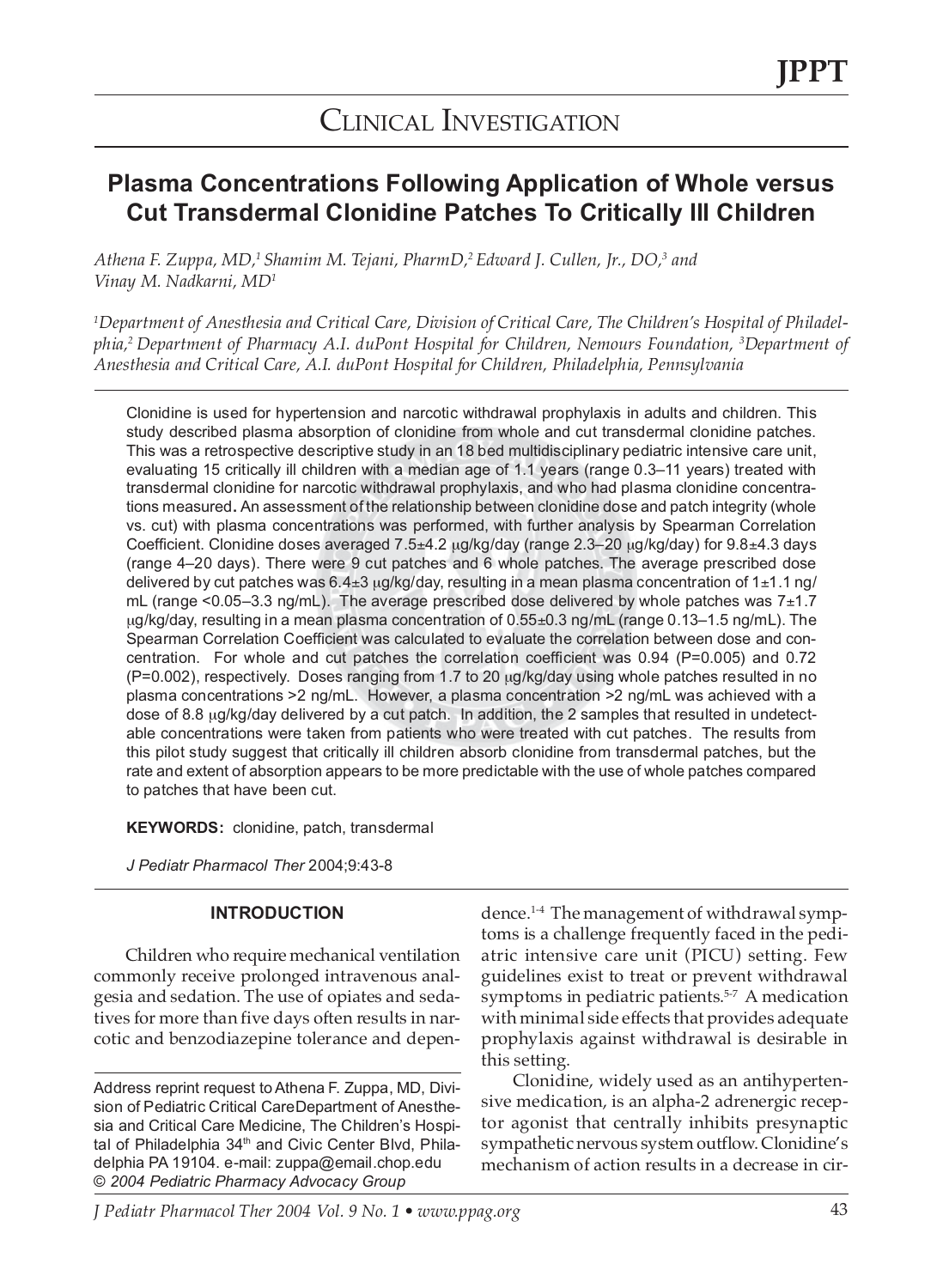culating blood levels of epinephrine and norepinephrine. This action can prevent the symptoms of excessive catecholamine release, which occurs during opiate withdrawal.<sup>8,9</sup> Clonidine reduces opiate withdrawal symptoms when used in adults<sup>8,10-13</sup> but data is limited in critically ill children.2,14

Oral clonidine may reduce narcotic abstinence symptoms in neonates exposed to methadone *in utero*. <sup>15</sup> The utility of clonidine as a treatment for opiate withdrawal was first documented in 1978.<sup>10</sup> Several studies have been published since then describing its use in the management of narcotic withdrawal. These studies document oral clonidine doses of  $5 \mu g/kg/day$ , and other regimens that start with  $100 \mu g/day$ orally with dose increases titrated to achieve the desired clinical effect.11,13,16-18 The use of clonidine for treatment of neonatal narcotic abstinence syndrome was well documented in 1984 using doses of 0.5 to  $4 \mu g/kg/day.^{19}$  A single case series suggests the utility of transdermal clonidine in the prevention of opioid withdrawal symptoms following laryngotracheal reconstruction in PICU patients.14 However, clonidine plasma concentrations and pharmacokinetics were not assessed in this case series. Although a literature search did not reveal any studies correlating plasma concentrations with efficacy in the treatment of narcotic withdrawal, plasma concentrations >2 ng/mL resulted in an increased occurrence of side effects<sup>20</sup> including dry mouth, bradycardia and sedation.<sup>13,16,17</sup> There currently is no established reference range for plasma clonidine concentrations in the treatment of pediatric narcotic withdrawal.

Clonidine is available for use in tablet form,

epidural and IV use, rectal use, and as a transdermal patch. Oral delivery is not practical for all critically ill children. Epidural administration is invasive and requires extensive monitoring. The transdermal approach is a rational route of drug administration in the PICU setting. Transdermal clonidine (Catapres-TTS, Transdermal Therapeutic System - Boehringer Ingelheim, Ridgefield CT) is a multi-layered unit that releases drug at a constant rate when applied to intact skin (Figure 1). The system includes a 4-layer laminate consisting of an occlusive protective backing that maintains proper skin hydration for drug delivery, a gelled reservoir of active drug dispersed within a highly drug-permeable matrix, a microporous membrane that controls the constant dosage rate, and an adhesive coating that attaches and primes the skin surface with drug. Prior to use, a protective slit release liner of polyester that covers the adhesive layer is removed. Following application to intact skin, the clonidine contained in the adhesive layer saturates the skin site below. Clonidine in the drug reservoir then begins to flow through the rate-controlling membrane and adhesive layer into the systemic circulation via the capillaries within the skin. $21$  The amount of drug delivered is proportionate to the surface area of the patch. The 3.5, 7 and  $10.5 \text{ cm}^2 \text{ sys}$ tems deliver 100, 200 and 300 µg/day, respectively.<sup>22</sup> In adults, steady state is attained within two to three days after whole patch application, and consistent clonidine concentrations are maintained without the peaks and troughs associated with conventional oral therapy.<sup>20</sup> In clinical practice, especially when caring for pediatric patients, doses less than 100 µg/day may be desired. If a



44 *J Pediatr Pharmacol Ther 2004 Vol. 9 No. 1 • www.ppag.org*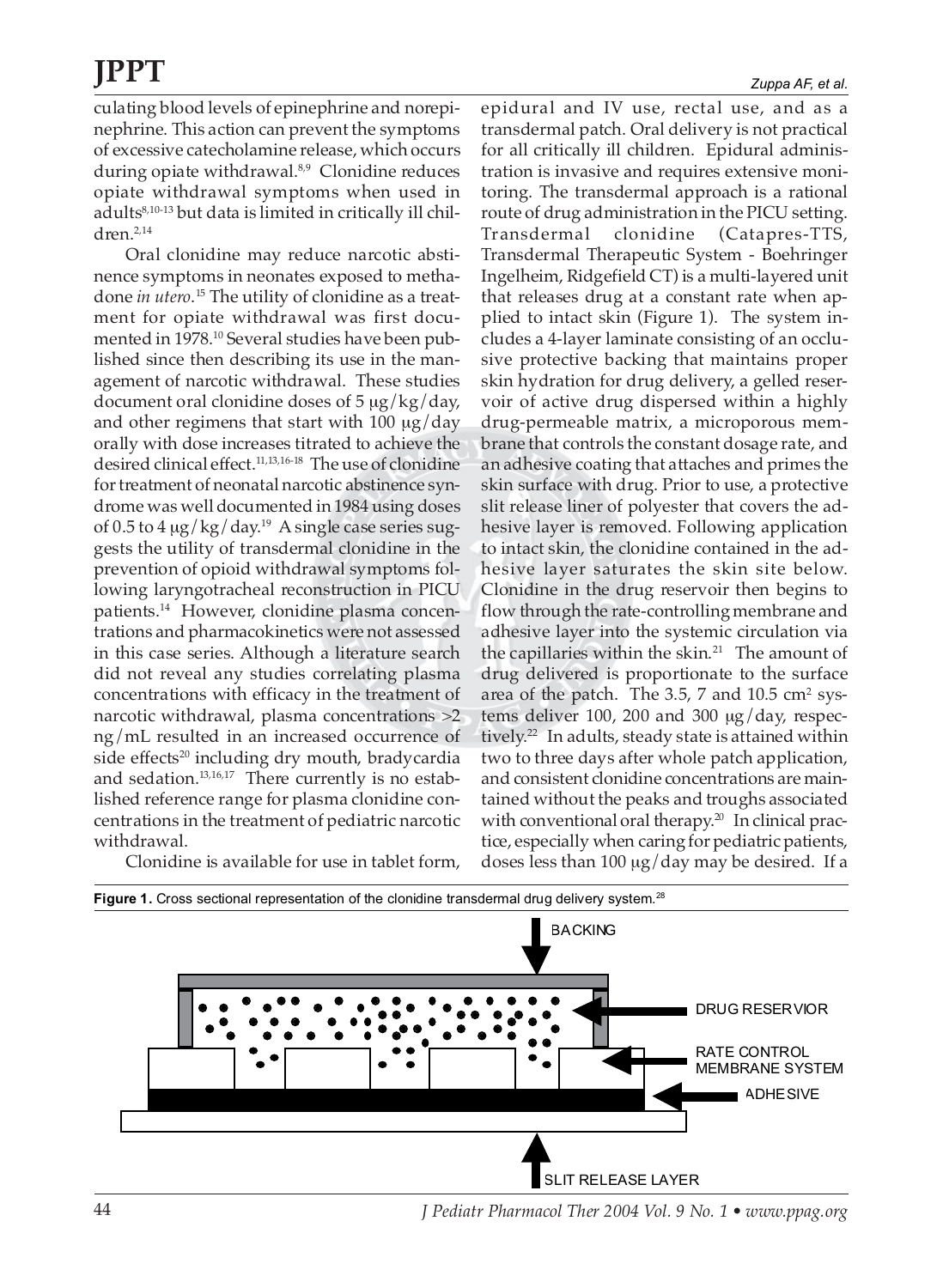physician prescribed a dose of 50 µg/day, half of a 3.5 cm² patch would be applied to the patient. At our institution, it is standard for the patches to be cut in the pharmacy. Theoretically, cutting clonidine patches in half or quarters could provide accurate dosing, but it is speculated that cutting the patch may alter the drug release properties of the dosage form. Unfortunately, there is little published data regarding the effect of cutting clonidine transdermal patches on the reliability of absorption.<sup>23</sup> The purpose of this pilot study was to describe the impact physically cutting clonidine transdermal patches has on systemic absorption by pediatric patients.

### **MATERIALS AND METHODS**

After obtaining Institutional Review Board approval, the charts of 15 critically ill children treated with transdermal clonidine for narcotic withdrawal and who had a plasma clonidine concentration measured within four days of patch placement were available for review. All plasma concentrations were drawn after the placement of the first patch. Collected data included patient age, diagnosis, dose and duration

**Table:** Results

of narcotic infusion, dose and duration of transdermal clonidine, patch integrity (cut or whole), and the time after patch placement when the blood was collected for plasma concentration measurement. During the time period reviewed, there were no predetermined criteria mandating the assessment of plasma clonidine concentration in these patients. However, it was common practice at this institution for clinicians to measure plasma clonidine concentrations to assess absorption or potential association with non-specific symptoms of withdrawal or toxicity.

Plasma samples were sent to SmithKline Beecham Clinical Laboratories (Willow Grove, PA) and analyzed by high performance liquid chromatography/tandem mass spectrometry. The interday and intraday coefficient of variation for the clonidine assay were 10% and the lower limit of detection was 0.05 ng/mL.

### **RESULTS**

The medical records of fifteen critically ill children with a median age of 1.1 years (range 0.3–11 years) who received prolonged (>3 days) continuous morphine or fentanyl infusions and

| Pt             | Age            | Wt   | <b>Diganosis</b>                                            | Patch      | <b>Dose</b> | <b>Duration</b> | Concentration           |           |
|----------------|----------------|------|-------------------------------------------------------------|------------|-------------|-----------------|-------------------------|-----------|
|                | (years)        | (kg) |                                                             | Inte grity | (mcg/kg/d)  | (d)             | Day<br><b>Collected</b> | Value     |
| 1              | 0.3            | 4.7  | bronchiolitis                                               | Cut        | 5           | $\overline{6}$  | 4                       | $ND^*$    |
| $\overline{2}$ | 0.6            | 6.6  | BPD, tracheomalacia                                         | Cut        | 5           | 20              | 3                       | 1.2       |
| 3              | 0.6            | 10.8 | subglottic stenosis<br>status post cricoid split            | Cut        | 4           | 7               | 4                       | <b>ND</b> |
| 4              | 1.1            | 22   | pneumonia; septic shock;<br><b>ARDS</b>                     | Whole      | 20          | 10              | 3                       | 1.5       |
| 5              | 4              | 11.8 | pneumonia;<br>toxic shock syndrome                          | Cut        | 2.3         | 13              | 3                       | 0.4       |
| 6              | 2              | 5.7  | subglottic stenosis; status<br>post tracheal reconstruction | Whole      | 8.4         | 7               | 4                       | 1         |
| 7              | 0.3            | 2.3  | bronchiolitis                                               | Cut        | 8.8         | 14              | 3                       | 3.3       |
| 8              | 0.3            | 12   | subglottic stenosis<br>status post cricoid split            | Cut        | 10.9        | 7               | $\overline{4}$          | 1.8       |
| 9              | $\overline{2}$ | 10   | craniopharyngioma<br>resection                              | Whole      | 8.3         | 7               | 3                       | 0.68      |
| 10             | 1.4            | 12.6 | nephrectomy;<br>pancreatic resection                        | Cut        | 5           | $\overline{7}$  | 3                       | 0.38      |
| 11             | 1.3            | 38   | epilepsy requiring intubation                               | Whole      | 7.9         | $\overline{7}$  | 4                       | 0.64      |
| 12             | 11             | 3    | subdural abscess:<br>sepsis syndrome                        | Whole      | 5.3         | 13              | 4                       | 0.13      |
| 13             | 0.6            | 7.4  | BPD; tracheomalacia                                         | Cut        | 10          | $\overline{4}$  | 3                       | 1.3       |
| 14             | 0.6            | 20   | <b>BPD, ARDS</b>                                            | Cut        | 6.8         | 14              | 4                       | 0.79      |
| 15             | 6              | 4.7  | epilpesy status post trauma                                 | Whole      | 5           | 11              | 3                       | 0.32      |

*ARDS, acute respitatory syndrome; BPD, bronchopulmonary dysplasia; ND, not detected*

*J Pediatr Pharmacol Ther 2004 Vol. 9 No. 1 • www.ppag.org* 45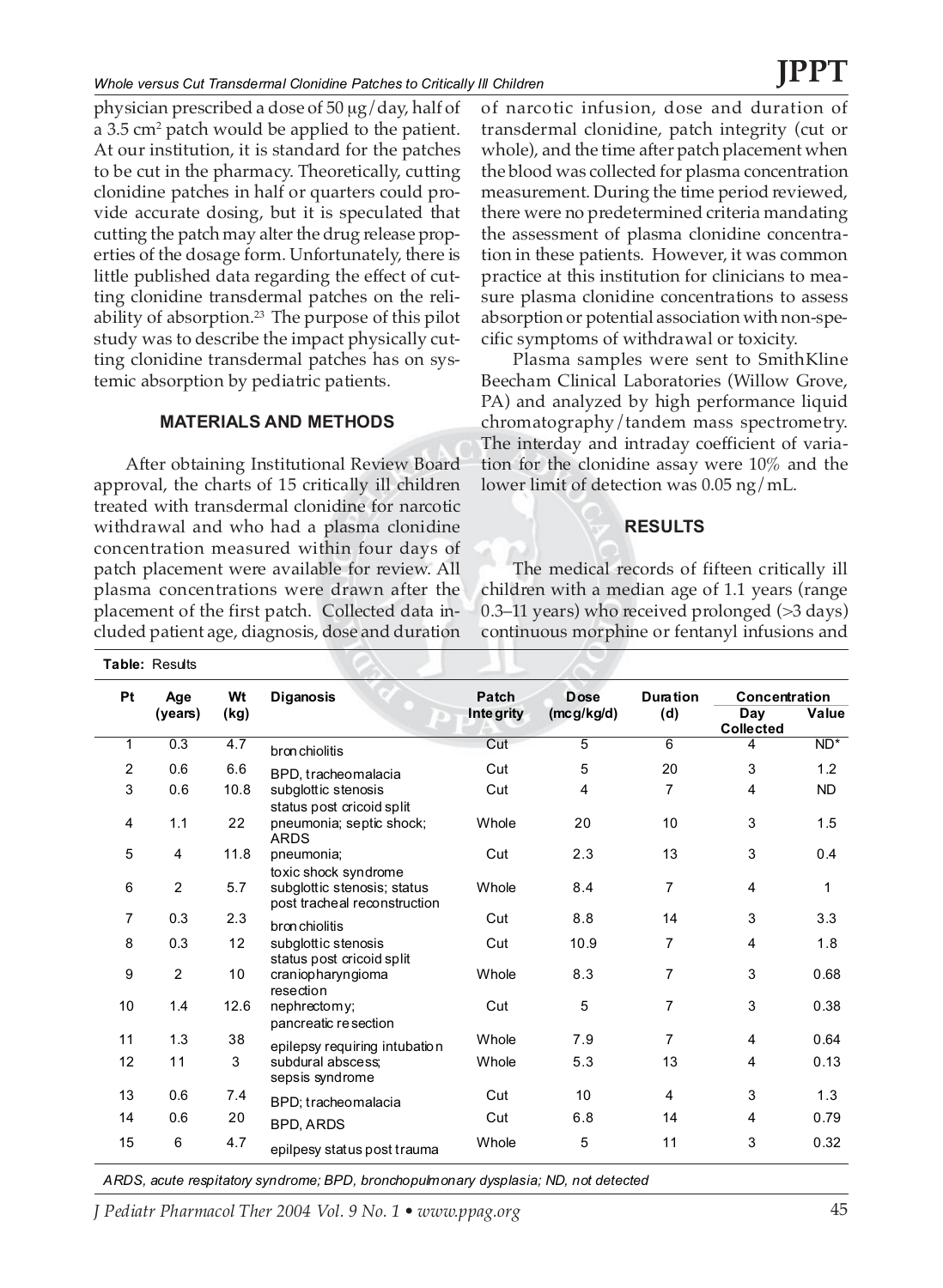



subsequent treatment with transdermal clonidine were reviewed.

Results are reported in the Table. Clonidine doses averaged 7.5±4.2 µg/kg/day (range 2.3– 20 µg/kg/day) for 9.8±4.3 days (range 4–20 days) for all patients. There were 9 cut patches and 6 whole patches. Clonidine plasma concentrations were drawn 3 days after patch placement for 8 patients (5 cut and 3 whole) and 4 days after patch placement for 7 patients (4 cut and 3 whole). Since plasma steady-state concentrations are achieved within two to three days after patch application, it was assumed that all measured plasma concentrations were at steady-state.

The plasma concentrations achieved as a function of dose are depicted in Figure 2. The average prescribed dose using cut patches was 6.4±3 µg/kg/day resulting in a mean plasma concentration of  $1\pm1.1$  ng/mL (range <0.05–3.3 ng/ mL). The average prescribed dose using whole patches was  $7\pm1.7$   $\mu$ g/kg/day resulting in a mean plasma concentration of  $0.55\pm0.3$  ng/mL (range 0.13–1.5 ng/mL). The Spearman Correlation Coefficient was calculated to evaluate the correlation between dose and concentration. For whole and cut patches the correlation coefficient  $(r)$  was 0.94 (P=0.005) and 0.72 (P=0.002), respectively. Doses ranging from 1.7 to 20 µg/kg/day using whole patches resulted in no plasma concentrations >2 ng/mL.However, a plasma concentration >2 ng/mL was achieved with a dose of 8.8 µg/kg/day delivered by a cut patch. Both samples that resulted in undetectable concentrations were taken from patients who were treated with cut patches (Table 1).

### **DISCUSSION**

The results from this pilot study suggest that plasma clonidine concentrations resulting from placement of a cut patch are more variable than those from a whole patch. The impact of cutting transdermal patches on drug delivery is not well documented. One case report describes the use of a cut fentanyl patch in a 22-year-old male suffering from neuropathic pain in his right leg. One-fourth of a fentanyl patch (50 mcg/hour) was applied. Sixty minutes after applying onefourth of a fentanyl patch (50 mcg/hour) the patient developed signs of opioid intoxication The patient recovered after the patch was removed.<sup>24</sup>

There currently is no established reference range for plasma clonidine concentrations in the treatment of pediatric hypertension or narcotic withdrawal. In adults, the antihypertensive effects correlate with plasma concentrations between 0.2 and 2 ng/mL and are dose-dependent.20 The pharmacokinetics of clonidine have been described in adults and children. In adults, the peak plasma concentration was 1 ng/mL approximately 2 hours after an oral 300 µg dose. The elimination half-life was  $8$  to  $14$  hours.<sup>20</sup> Following a single intravenous dose in children, the half-life was 5.5 hours and volume of distribu-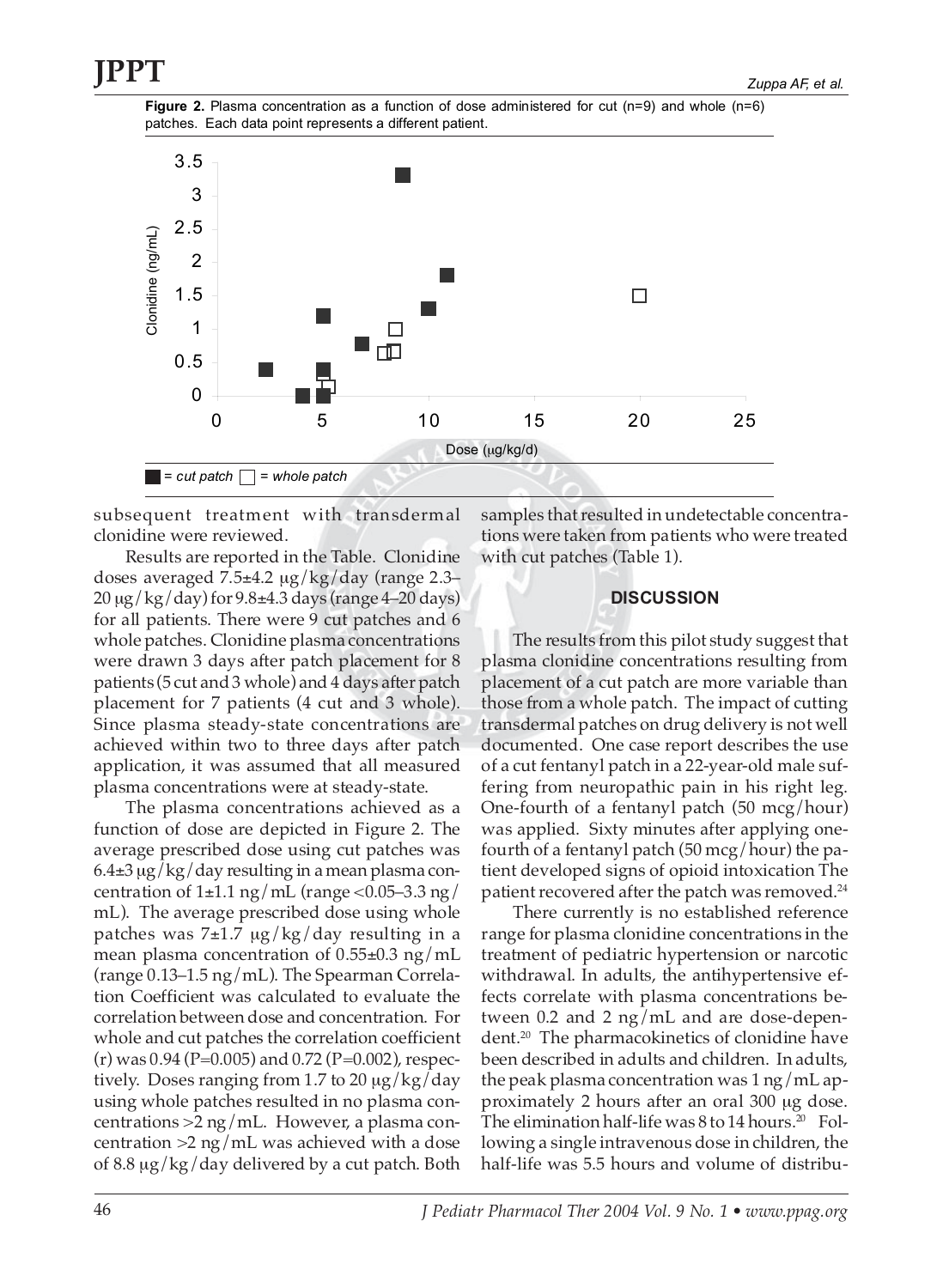tion was  $0.96$  L/kg.<sup>25</sup> Rectal administration of 2.5 µg/kg in children achieved an average maximal concentration of 0.77 ng/mL in approximately 52 minutes, with a terminal half-life of  $12.5$  hours.<sup>26</sup>

The pharmacokinetics of transdermal clonidine have been described in adults but not in critically ill infants and children. In adults, the intact transdermal system results in plasma clonidine concentrations comparable to those achieved with oral administration, without large fluctuations in plasma concentrations.<sup>20</sup> After the application of increasing sizes of transdermal clonidine systems (0.1, 0.2, and 0.3 mg) to the upper outer arm of six adult subjects, the mean steady-state plasma concentrations were 0.39, 0.84, and 1.12 ng/mL, respectively. Plasma concentrations within the reference range were achieved by two to three days after patch placement. The half-life ranged from 14 to 16 hours. No significant decline in plasma concentrations was noted until the tenth day of wear. In addition, there were no significant increases or decreases of plasma concentrations following patch change.<sup>27</sup>

This study was limited by a retrospective design that included a small sample of patients, lack of standardization of anatomic location of patch placement, lack of predetermined criteria for obtaining a plasma clonidine concentration, and a lack of consistent timing of samples after patch placement. This study included patients with a wide age range, introducing variability in terms of age-related clearance of clonidine. In addition, since the study was performed retrospectively, cutting of the patches was not standardized. There are no institutional guidelines that direct dosing, cutting or placement of the patch. Drug interactions and organ system failures that may have impacted on plasma concentrations in these critically ill patients cannot be excluded. Since data on withdrawal symptoms was inconsistently available, the therapeutic range for narcotic withdrawal treatment cannot be estimated. Serial pharmacokinetic sampling on individual patients is necessary to better describe the relationship between plasma concentration and the ability to manage narcotic withdrawal, and should include the measurement of catecholamine concentrations.

### **CONCLUSION**

Critically ill children absorb clonidine from transdermal patches, but the rate and extent of absorption appears to be more predictable with the use of whole patches compared to patches that have been cut. A larger, prospective study is warranted to determine the pharmacokinetic profile, safety and efficacy of transdermal clonidine for the management of narcotic withdrawal prophylaxis in critically ill children.

**ACKNOWLEDGMENTS** We would like to thank Dr. Mark Helfaer for his editorial support and the nursing staff in the pediatric intensive care unit at A.I. Dupont Hospital for Children for their patience, cooperation and excellent care.

**DISCLOSURE** The authors declare no conflicts or financial interest in any product or service mentioned in the manuscript, including grants, equipment, medications, employment, gifts, and honoraria.

### **REFERENCES**

- 1. Katz R, Kelly HW, Hsi A. Prospective study on the occurrence of withdrawal in critically ill children who receive fentanyl by continuous infusion. Crit Care Med 1994;22:763-7.
- 2. Carr DB, Todres ID. Fentanyl infusion and weaning in the pediatric intensive care unit: toward science-based practice. Crit Care Med 1994;22:725-7.
- 3. Arnold JH, Truog RD, Orav EJ, Scavone JM, Hershenson MB. Tolerance and dependence in neonates sedated with fentanyl during extracorporeal membrane oxygenation. Anesthesiology 1990;73:1136-40.
- 4. Fonsmark L, Rasmussen YH, Carl P. Occurrence of withdrawal in critically ill sedated children. Crit Care Med 1999;27:196-9.
- 5. Tobias JD, Schleien CL, Haun SE. Methadone as treatment for iatrogenic narcotic dependency in pediatric intensive care unit patients. Crit Care Med 1990;18:1292-3.
- 6. Robertson RC ED, Fortenberry JD, Peetigano R, Hartley G. Evaluation of an opiate-weaning protocol using methadone in pediatric intensive care units. Pediatric Critical Care 2000;1:199-123.
- 7. Anand KJ, Arnold JH. Opioid tolerance and dependence in infants and children. Crit Care Med 1994;22:334-42.
- 8. Gold MS, Redmond DE, Jr., Kleber HD. No-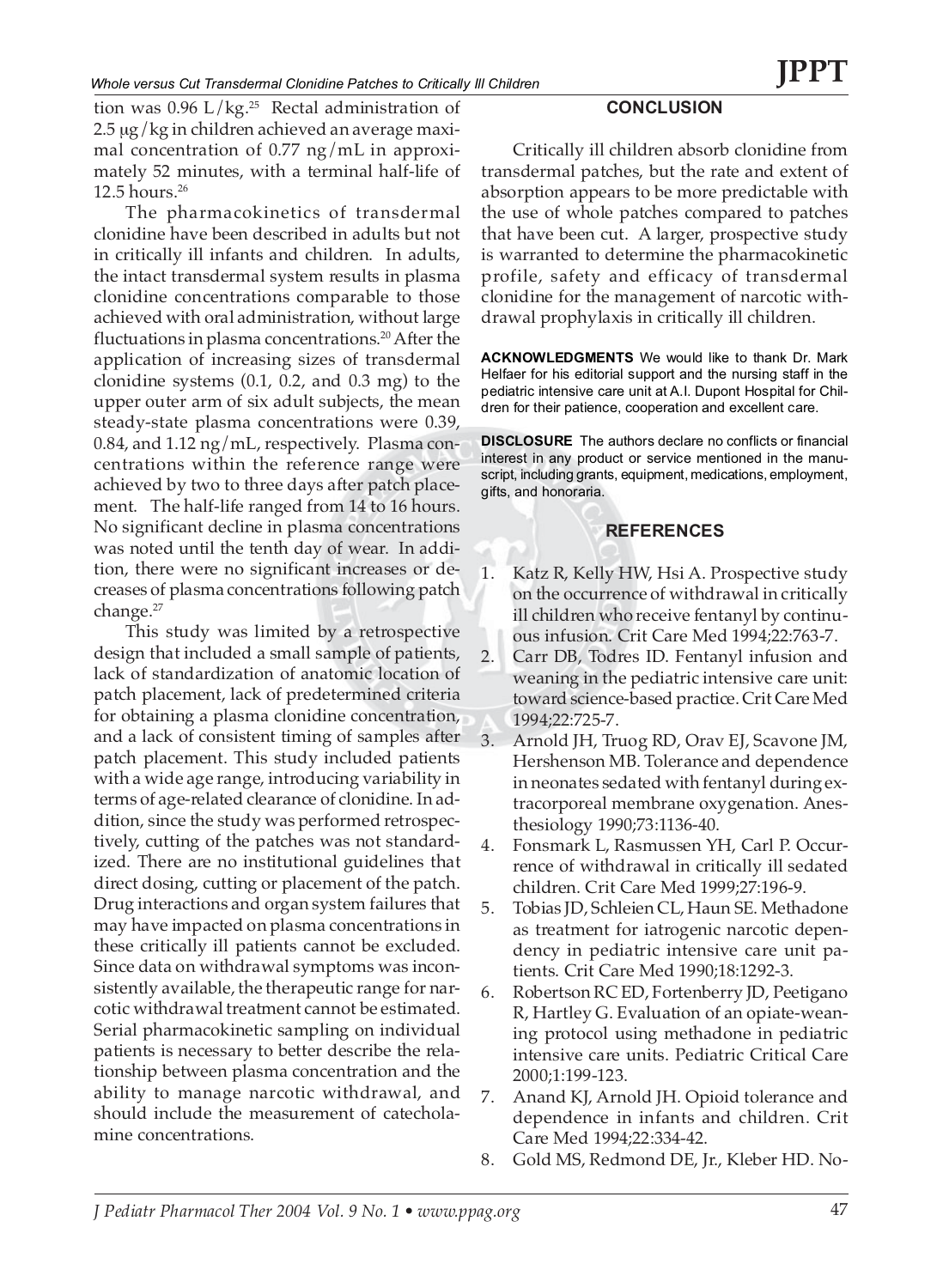radrenergic hyperactivity in opiate withdrawal supported by clonidine reversal of opiate withdrawal. Am J Psychiatry 1979;136:100-2.

- 9. Franz DN, Hare DB, McCloskey KL. Spinal sympathetic neurons: possible sites of opiate-withdrawal suppression by clonidine. Science 1982;215(4540):1643-5.
- 10. Gold MS, Redmond DE, Jr., Kleber HD. Clonidine blocks acute opiate-withdrawal symptoms. Lancet 1978;2(8090):599-602.
- 11. Gold MS, Pottash AC, Sweeney DR, Kleber HD. Opiate withdrawal using clonidine. A safe, effective, and rapid nonopiate treatment. JAMA 1980;243:343-6.
- 12. O'Connor PG, Carroll KM, Shi JM, Schottenfeld RS, Kosten TR, Rounsaville BJ. Three methods of opioid detoxification in a primary care setting. A randomized trial. Ann Intern Med 1997;127:526-30.
- 13. Spencer L, Gregory M. Clonidine transdermal patches for use in outpatient opiate withdrawal. J Subst Abuse Treat 1989;6:113-7.
- 14. Deutsch ES, Nadkarni VM. Clonidine prophylaxis for narcotic and sedative withdrawal syndrome following laryngotracheal reconstruction. Arch Otolaryngol Head Neck Surg 1996;122:1234-8.
- 15. Hoder EL, Leckman JF, Ehrenkranz R, Kleber H, Cohen DJ, Poulsen JA. Clonidine in neonatal narcotic-abstinence syndrome. N Engl J Med 1981;305(21):1284.
- 16. Washton AM, Resnick RB. Outpatient opiate detoxification with clonidine. J Clin Psychiatry 1982;43(6 Pt 2):39-41.
- 17. Charney DS, Heninger GR, Kleber HD. The combined use of clonidine and naltrexone as a rapid, safe, and effective treatment of abrupt withdrawal from methadone. Am J Psychiatry 1986;143:831-7.
- 18. Wilson RS, DiGeorge WS. Methadone combined with clonidine versus clonidine alone in opiate detoxification. J Subst Abuse Treat 1993;10:529-35.
- 19. Hoder EL, Leckman JF, Poulsen J, Caruso KA, Ehrenkranz RA, Kleber HD, et al. Clonidine treatment of neonatal narcotic abstinence syndrome. Psychiatry Res 1984;13:243-51.
- 20. Lowenthal DT, Matzek KM, MacGregor TR. Clinical pharmacokinetics of clonidine. Clin Pharmacokinet 1988;14:287-310.
- 21. Physican's Desk Reference [serial on line] Catapres-TTS. In: Boehringer Ingelheim; 2003
- 22. Shaw JE. Pharmacokinetics of nitroglycerin and clonidine delivered by the transdermal route. Am Heart J 1984;108:217-23.
- 23. Lee HA, Anderson PO. Giving partial doses of transdermal patches. Am J Health Syst Pharm 1997;54:1759-60.
- 24. Klockgether-Radke A, Hildebrandt J. Opioid intoxication. Inappropriate administration of transdermal fentanyl. Anaesthesist 1997;46:428-9.
- 25. Lonnqvist PA, Bergendahl HTG. Pharmacokinetics and haemodynamic response after an intravenous bolus injection of clonidine in children. Paediatric Anaesthesia 1992;3:359-63.
- 26. Lonnqvist PA, Bergendahl HT, Eksborg S. Pharmacokinetics of clonidine after rectal administration in children. Anesthesiology 1994;81:1097-101.
- 27. MacGregor TR, Matzek KM, Keirns JJ, van Wayjen RG, van den Ende A, van Tol RG. Pharmacokinetics of transdermally delivered clonidine. Clin Pharmacol Ther 1985;38:278- 84.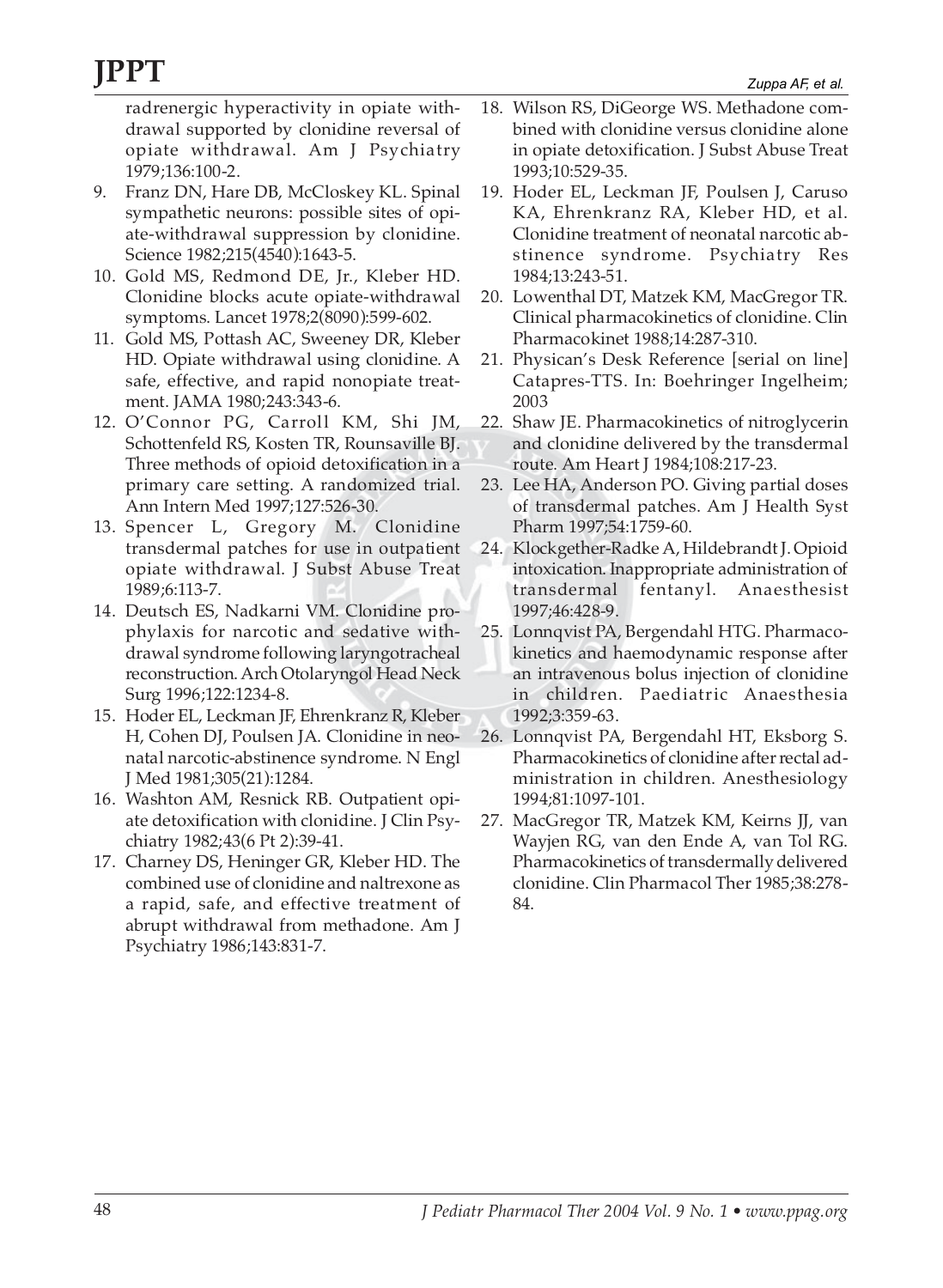## CASE REPORT

### **Methemoglobinemia Associated with Metoclopramide Therapy in a Neonate**

*Kristine G. Palmer, MD and Laura P. James, MD*

*University of Arkansas for Medical Sciences, Little Rock, Arkansas*

With the removal of cisapride from the U.S. market, practitioners have increasingly used other medications, such as metoclopramide, to treat gastroesophageal reflux in pediatric patients. We describe the case of a neonate who developed methemoglobinemia after receiving metoclopramide at doses slightly above the recommended age-appropriate dosage. Health care providers should be aware of this potentially serious side effect in young infants who receive this medication.

**KEYWORDS:** methemoglobinemia, metoclopramide, neonate

*J Pediatr Pharmacol Ther* 2003;9:49-54

#### **INTRODUCTION**

Cisapride (Prepulsid, Janssen Pharmaceutica, Titusville, NJ) was removed from the U.S. market in July of 2000 following continuing reports of heart rhythm disorders and deaths. Although it is still available for patients with unusual, debilitating problems for whom there is no alternative therapy, the majority of pediatric patients must use alternative medications for the treatment of gastroesophageal reflux disease. One such drug that is frequently being prescribed is metoclopramide (Reglan, Wyeth Pharmaceuticals, Collegeville, PA). Like many medications used in the pediatric arena, metoclopramide is not approved by the Food and Drug Administration for use in those <18 years of age. Although pharmacokinetic and pharmacodynamic studies of metoclopramide have been performed in the pediatric population, $1$  particularly in neonates, $2,3$  the available information is limited. Therefore, neonates may be at increased risk for the development of adverse effects associated with metoclopramide, including lethargy, irritability, diarrhea, extrapyramidal symptoms, and seizures.<sup>2-4</sup>

An increased risk of methemoglobinemia in metoclopramide-exposed infants has been re-

Address reprint request to: Kristine Palmer, MD, 4301 W. Markham Slot 512-B, Little Rock, AR 72205 e-mail: palmerkristineg@uams.edu © *2004 Pediatric Pharmacy Advocacy Group*

ported.<sup>5-7</sup> Case reports have been limited to patients receiving large doses, to those given the parenteral formulations of the drug, or to patients with concomitant diarrheal illness.<sup>5-7</sup> We describe the case of a neonate who developed methemoglobinemia after receiving metoclopramide at 0.33 mg/kg/dose orally every 6 hours.

### **CASE REPORT**

A 10-day-old 3 kg neonate was seen by her pediatrician for the complaint of excessive crying for 5–10 minutes after breastfeeding. Feeds were not associated with emesis. The pregnancy history was remarkable for two previous maternal spontaneous abortions and vaginal bleeding during the first trimester with this pregnancy. The full-term newborn was delivered at a birth weight of 2.98 kg by spontaneous vaginal delivery. No problems were noted after birth, and the infant was discharged home at two days of age. The social history was significant for tobacco exposure in the home, and the family history was negative.

Based on the above history, the 11-day-old was prescribed ranitidine 15 mg by mouth twice daily (10 mg/kg/day) and metoclopramide 0.6 mg by mouth every 6 hours (0.2 mg/kg/dose) for presumed esophagitis with gastroesophageal reflux. One day after beginning the medication, the mother noticed that the baby appeared "dusky" despite feeding well. She also had

*J Pediatr Pharmacol Ther 2004 Vol. 9 No. 1 • www.ppag.org* 49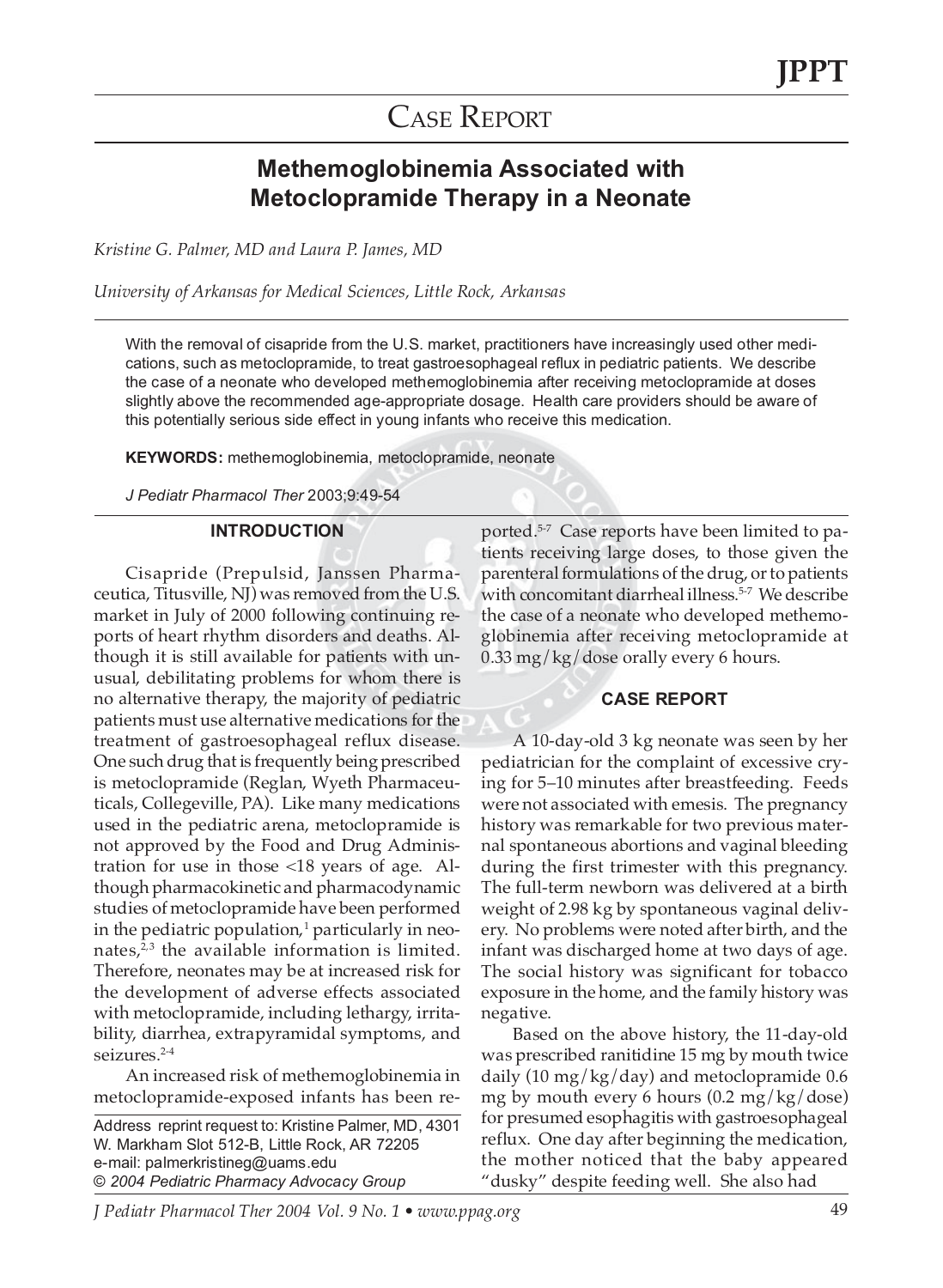several loose stools but did not have an increased frequency of stools. The mother noted that the baby had a brief period of apnea during a feed; however, the apnea responded to stimulation. The baby continued to breastfeed well for a minimum of 30 minutes every three hours. Over the following 24 hours, the mother and grandmother noted a worsening "dusky" color and an increasing frequency of apneic episodes; these episodes were of several seconds duration and occurred 2 to 3 times. The apnea responded to stimulation and at times was associated with emesis.

At 13 days of age, the infant was evaluated in the emergency department of the referring hospital where she was noted to have blue-grey discoloration of the skin and lips. She also had 5 to 6 episodes of brief "apnea" of 5 to 10 seconds each, but an otherwise normal physical examination. The respiratory rate was 35 breaths per minute, and the Sp $\mathrm{O}_2$  on room air was 90%. An arterial blood gas was  $pH 7.51$ ,  $pCO$ ,  $23$ ,  $pO$ ,  $141$ ,  $HCO<sub>3</sub>$  18 and the calculated saturation was 99%. She was placed on nasal cannula oxygen and transported to Arkansas Children's Hospital.

On admission, the history was also notable for mother's report that the infant had been receiving ranitidine 15 mg twice daily. Instead of receiving the prescribed 0.6 mg every 6 hours of metoclopramide, the newborn had been given 1 mg every 6 hours (0.33 mg/kg/dose). Due to an error in administration, the baby had received a larger-than-prescribed dose of metoclopramide since starting the medication for a total of 10 doses. The physical examination revealed a 3 kg baby (20 grams above the birth weight) who was alert, fussy but consolable, with a'"dusky" grey color on nasal cannula oxygen. The vital signs were as follows: temperature  $36.5$  °C, pulse  $136$ beats per minute, respiratory rate 28 breaths per minute, and blood pressure 103/72 mm Hg. The oxygen saturation by pulse oximetry was 91% on 1.5 L/min of oxygen by nasal cannula (100%  $FiO<sub>2</sub>$ ). The remainder of the physical examination was normal. The infant had normal skin turgor, moist mucous membranes, and no respiratory distress.

The laboratory evaluation included cultures of blood, urine, and spinal fluid. Electrolytes and complete blood count were normal. There was a discrepancy between the calculated saturation by the arterial blood gas (99%) and the oxygen saturation by pulse oximetry (90%) from the referral hospital. The patient also continued to be cyanotic despite a normal Pa $O<sub>2</sub>$  hence, an arterial blood gas with co-oximetry and methemoglobin level was obtained:  $pH$  7.43,  $pCO$ , 29,  $pO$ , 140,  $HCO<sub>3</sub>19$ , and base excess –2.9. The initial methemoglobin level was 16%, and measured oxygen saturation was 52.6%.

Metoclopramide and ranitidine were discontinued. The infant was treated empirically with ampicillin and cefuroxime for potential infection. Approximately four hours after admission, the patient had a brief apneic episode that responded to gentle stimulation. Five hours later, she had prolonged apnea (>20 sec), which responded to positive pressure ventilation. A repeat methemoglobin level at this time was 27.5%. She received 5 mg of methylene blue (1.67 mg/kg) intravenously over 5 minutes. The methemoglobin level one hour later was 1.1%. She had no apnea for the subsequent 24 hours, but apneic events recurred and were associated with oxygen desaturation by pulse oximetry. A repeat methemoglobin level at this time was again 1.1%. The patient was transferred to the Pediatric Intensive Care Unit for observation.

Further evaluation the following day included an electroencephalogram and a head ultrasound, which were both normal. An upper GI was significant for reflux to the thoracic inlet. A simultaneous sleep evaluation (including thermistry, chest wall impedance,  $SpO<sub>2</sub>$  and heart rate recordings) and pH probe were completed on the fifth day of hospitalization. The pH probe revealed increased frequency as well as prolonged duration of reflux episodes. The sleep evaluation revealed excessive episodes of periodic breathing, which did not correlate with the reflux episodes. The blood, urine, and spinal fluid cultures were negative at 72 hours, and antibiotics were discontinued. The hemoglobin electrophoresis was normal.

Therapy for gastroesophageal reflux was initiated with oral ranitidine (2 mg/kg/dose twice daily) and bethanechol (0.2 mg/kg/dose three times daily). Oxygen was weaned to 1/8 lpm  $(100\%$  FiO<sub>2</sub>) with feeding and sleeping only. On this regimen, the patient had no further apneic events for 48 hours and was discharged home on oxygen, an apnea monitor, and a pulse oximeter. The patient's primary care physician weaned the oxygen over the next few weeks. No further episodes of cyanosis were reported.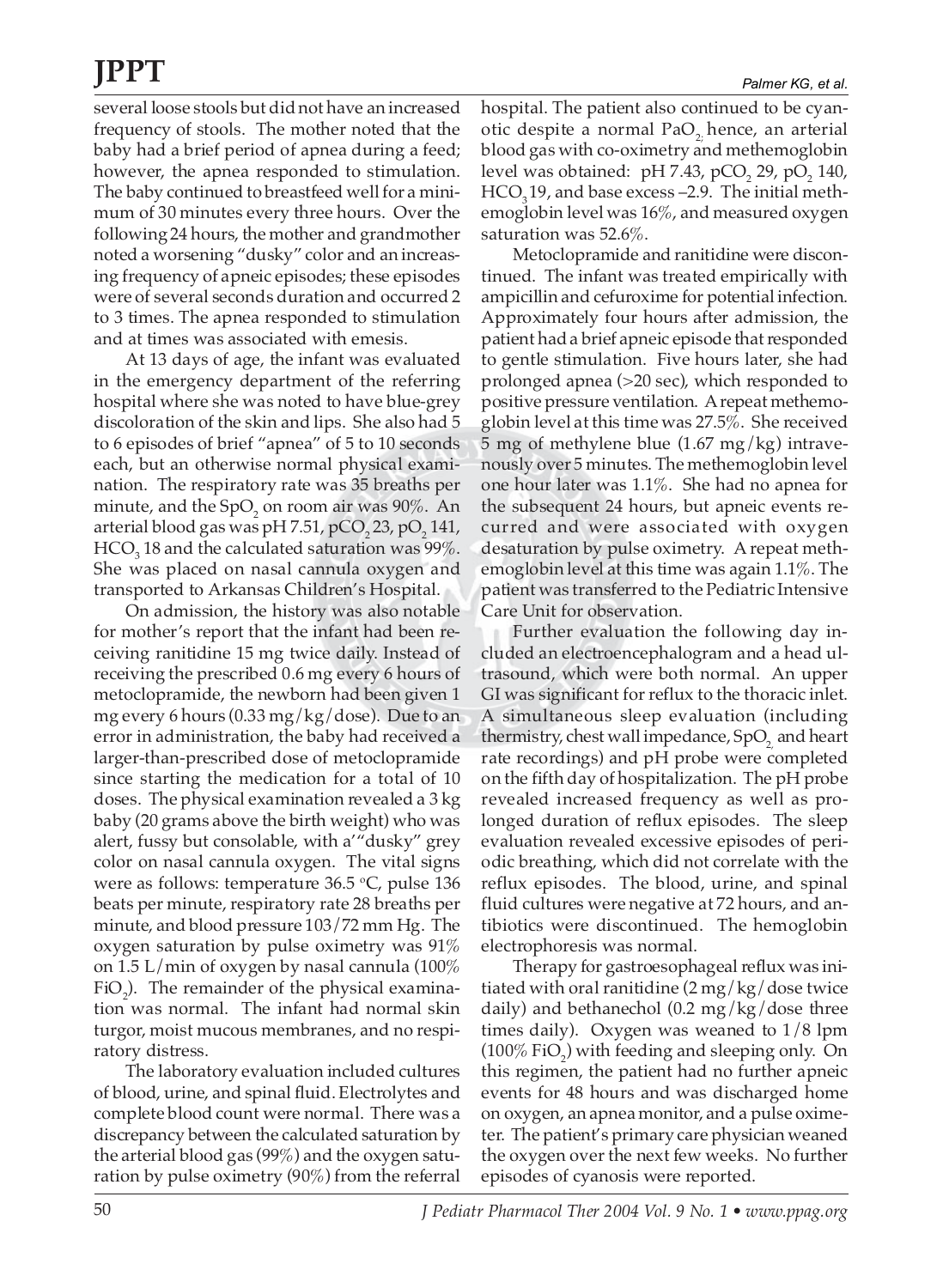### Methemoglobinemia has been described as an adverse effect of metoclopramide.<sup>7,8</sup> A limited number of case reports have addressed the occurrence of methemoglobinemia in infants exposed to metoclopramide.<sup>5-7</sup> Due to the increased frequency of metoclopramide use in recent years, it is important for health care providers to be aware of this potential adverse effect. The patient described here presented with clinical cyanosis and apnea in the absence of respiratory distress. The cyanosis resolved after treatment with methylene blue and discontinuation of metoclopramide. Although diarrheal illness with acidosis has been associated with methemoglobinemia in infants, $9,10$  the neonate in the current report did not experience significant diarrhea or

acidosis. Methemoglobin is formed when the hemoglobin molecule is oxidized from the normal ferrous (Fe<sup>2+</sup>) to the ferric (Fe<sup>3+</sup>) state. In normal individuals, the level of methemoglobin is maintained at less than 0.6% by cytochrome  $b_5$  reductase (NADH-dependent methemoglobin reductase).10 If low levels of this enzyme are present, or if the red blood cells are under excessive oxidative stress, methemoglobin levels may rise.<sup>10,</sup> <sup>11-12</sup> Metoclopramide or its metabolites have been postulated to have a direct oxidizing effect on erythrocytes.

Neonatal methemoglobinemia may be congenital or acquired. Congenital methemoglobinemia is due either to a defect in the cytochrome b5 reductase system (autosomal recessive form) or to inheritance of one of the M hemoglobins that binds ferric iron preferentially (autosomal dominant form).10 Our patient's hemoglobin electrophoresis was normal, thus eliminating abnormal hemoglobin (hemoglobin M) as a potential cause of the methemoglobinemia. After discharge, a NADH-methemoglobin reductase level was to be obtained by the primary care physician, but the infant was lost to follow-up.

The acquired form of methemoglobinemia may be due to exposure to agents such nitratecontaminated water,<sup>12</sup> nitrate-contaminated foods (e.g. vegetables), $13,14$  inhaled nitric oxide, $15$ metoclopramide,<sup>5,6</sup> topical anesthetics (benzocaine, prilocaine, and lidocaine/prilocaine cream  $(EMLA)$ ,<sup>16</sup> and other medications or environmental exposures.<sup>16</sup> The infant did not have exposure to other drugs associated with methemoglobinemia.11 Transient methemoglobinemia associated with acute diarrheal illness and acidosis has also been reported, although the mechanism for this association is not clear.<sup>9</sup>

Metoclopramide, a derivative of orthoprocainamide, is primarily metabolized (at the first pass through the gut wall or liver) to metoclopramide N-4-sulfate, but as much as 25– 40% of the parent compound may undergo renal clearance.17 In addition, CYP2D6 may also be involved in the metabolism of metoclopramide.<sup>18</sup> In neonates, developmentally determined changes in hepatic metabolism and renal clearance may significantly alter the pharmacokinetics of metoclopramide, thereby increasing the risk of side effects.

Two pharmacokinetic studies have been performed in infants, with a total of 16 infants included. $2,3$  The first study included 6 full-term infants  $(0.9-5.4 \text{ months})$ .<sup>2</sup> One dose of metoclopramide in this populationcleared at a mean of 0.66 L/hr/kg (range: 0.15 to 1.29 L/hr/ kg). The youngest subject was 3.5 weeks of age. Based on a first-dose pharmacokinetics study, this infant had a markedly prolonged elimination half-life (23.1 hours), which decreased to 10.3 hours at steady state. A wide variation in the clearance of a single dose of oral metoclopramide was reported (Cl=0.15 to 2.43  $L/hr/kg$ ) in a follow-up study involving premature infants with a mean gestational age of 31.2±3.2 weeks.<sup>3</sup> Three of ten infants had elimination half-lives in excess of 10 hours.<sup>3</sup>

Previously reported values for the clearance of metoclopramide in adults were 0.53±0.19 L/  $hr/kg^{19}$  and  $0.55\pm0.12$  L/hr/kg.<sup>20</sup> In a pharmacokinetic study of 9 older children (7–14 years of age) receiving metoclopramide for cytotoxic drug induced vomiting, clearance values appeared to be more comparable to adults with less variability than that reported in infants  $(0.56 \pm 0.1 \text{ L/kg})$ hr).<sup>21</sup> In addition, normal pharmacogenetic variability in sulfotransferase isoforms and CYP2D6 may also contribute to variability in metabolism between individuals.<sup>2,22</sup>

Two other mechanisms may account for the increased rate of methemoglobinemia in young infants exposed to metoclopramide. First, the erythrocyte activity of cytochrome  $\mathsf{b}_\mathsf{s}$  reductase, which is responsible for reducing methemoglobin, is age-dependent; therefore, newborns and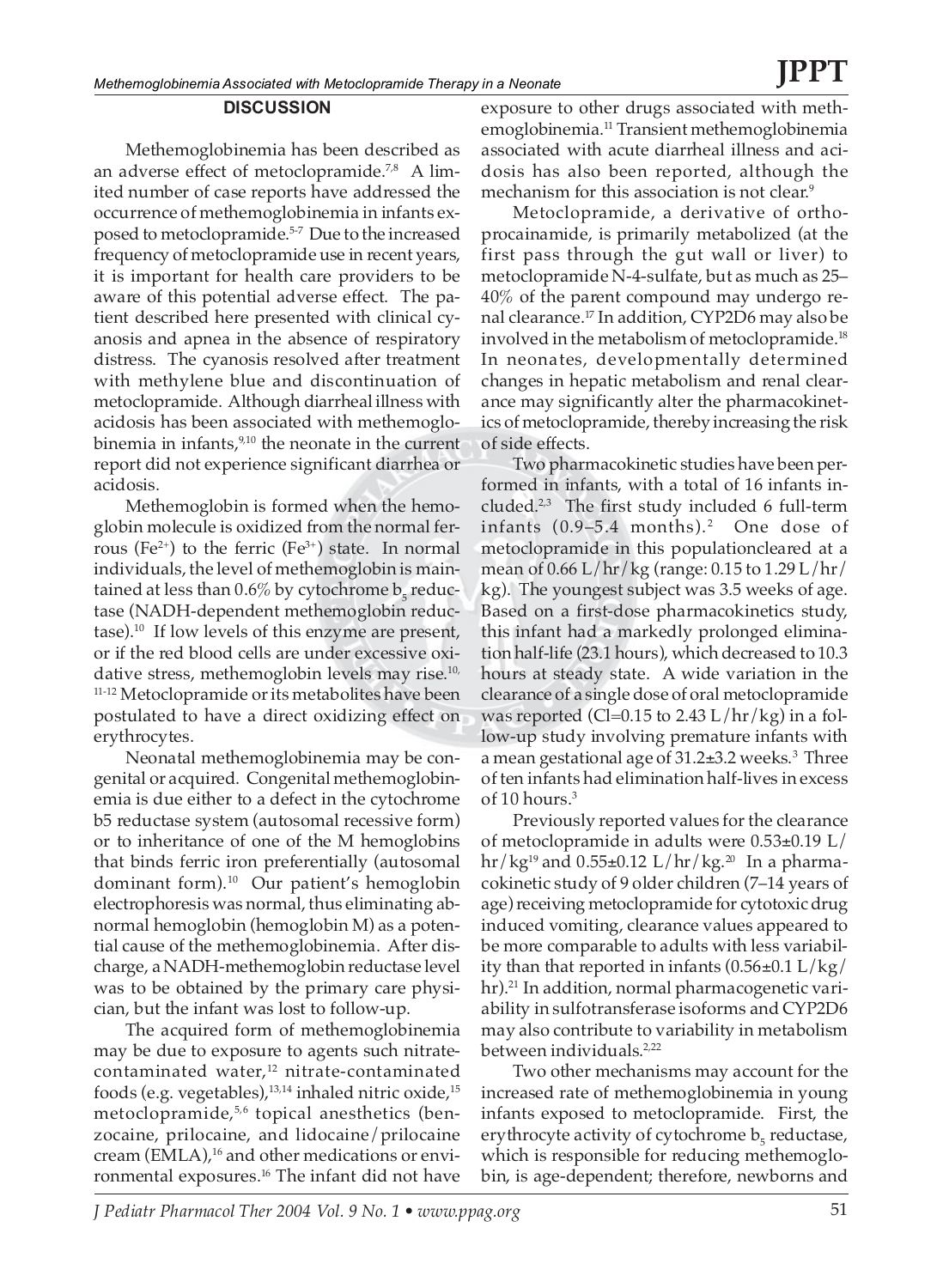premature infants may have transient enzymatic deficiency resulting in lower enzyme levels.10,23 Secondly, neonates have increased levels of fetal hemoglobin, which may be more readily oxidized than the adult form.<sup>10</sup>

Previous reports of methemoglobinemia in infants associated with metoclopramide have primarily included infants who were receiving larger doses of metoclopramide or were receiving the drug by the parenteral route. For example, one case report described an 18-day-old who developed methemoglobinemia after receiving metoclopramide 0.7 mg/kg/day intravenously (including 0.2 mg/kg every 4 hours for three doses).<sup>6</sup> This patient became dusky and was noted to have a dark arterial blood sample despite a high pO2. The methemoglobin level was 23.2%. He fully recovered after discontinuation of metoclopramide. Methemoglobinemia has also been reported in a 3-week-old infant who received metoclopramide 1 mg/kg/dose orally every 6 hours over a 36-hour period for gastroesophageal reflux. He became cyanotic, lethargic, irritable, with poor feeding, diarrhea and respiratory distress. The methemoglobin level in this newborn was 20.5%. The methemoglobinemia and associated symptoms resolved quickly after one dose of methylene blue.<sup>5</sup> Both of these patients had normal methemoglobin reductase levels and no measurable hemoglobin M.

The recommended dose for metoclopramide is 0.4–0.8 mg/kg/day in four divided doses.<sup>11,24</sup> The present case represents a very young neonate who received a metoclopramide dose slightly above what is age-appropriate for the recommended dose. The etiology of this patient's apnea is unknown. The apneic spells persisted greater than 24 hours after resolution of the methemoglobinemia but resolved prior to hospital discharge. Respiratory depression has been described in the continuum of symptoms associated with methemoglobinemia. In this case, the sleep study showed no association between the apneic episodes and gastroesophageal reflux.

Clinical symptoms associated with methemoglobinemia are influenced by the concentration of methemoglobin. Although cyanosis is generally present at methomoglobinen levels above 15%, they may occur at lower levels in infants.<sup>13</sup> At concentrations of 30 to  $40\%$ , symptoms are usually generalized (e.g., poor feeding, lethargy, and irritability). Levels greater than

55% are usually associated with more severe symptoms such as respiratory depression, cardiac arrhythmias, seizures, coma, and death. It is possible that infants may have respiratory depression and apnea at lower methemoglobin levels than are typically described for older patients.

For patients who have drug-induced methemoglobinemia, the first treatment is the removal of the causative agent. Methylene blue may be used, particularly if the methemoglobin levels are markedly elevated or if there are signs of hypoxia. The dose is  $1-2$  mg/kg of a  $1\%$  solution, delivered by slow intravenous infusion, and may be repeated if needed. Methylene blue is an effective electron acceptor from NADPH-dependent methemoglobin reductase and is converted to leucomethylene blue, which then reduces methemoglobin to hemoglobin. Methylene blue is contraindicated in patients with G6PD deficiency because it is ineffective and may cause a severe hemolytic anemia.25

G6PD deficiency is an X-linked disorder that affects primarily males, but also homozygous females. Clinically, these patients develop hemolysis after receiving oxidizing substances, including a long list of medications (e.g., fava beans, acetaminophen, methylene blue). Certain ethnic groups have a high incidence of the disease, including Italians, Greeks, and other persons of Mediterranean, Middle Eastern, African, and Asian descent.26Our Caucasian female patient was not tested prior to treatment with methylene blue, but was unlikely to have this disease since she had an excellent response to the drug. With the removal of cisapride from the market and the subsequent increased use of metoclopramide, particularly in the intensive care nursery, an increased incidence of methemoglobinemia and other metoclopramide-associated side effects can be anticipated.

Despite its common use in infants, metoclopramide is one of the many drugs prescribed for children with minimal pediatric pharmacokinetic/pharmacodynamic data available. Methemoglobinemia should be suspected in infants with clinical cyanosis and discordance between the calculated oxygen saturation (based on  $PaO<sub>2</sub>$ ) and  $SpO<sub>2</sub>$ . A measured methemoglobin concentration by co-oximetry is diagnostic. Based on the available pharmacokinetic data, a starting dose of metoclopramide of 0.1 mg/kg/ dose four times daily is recommended in young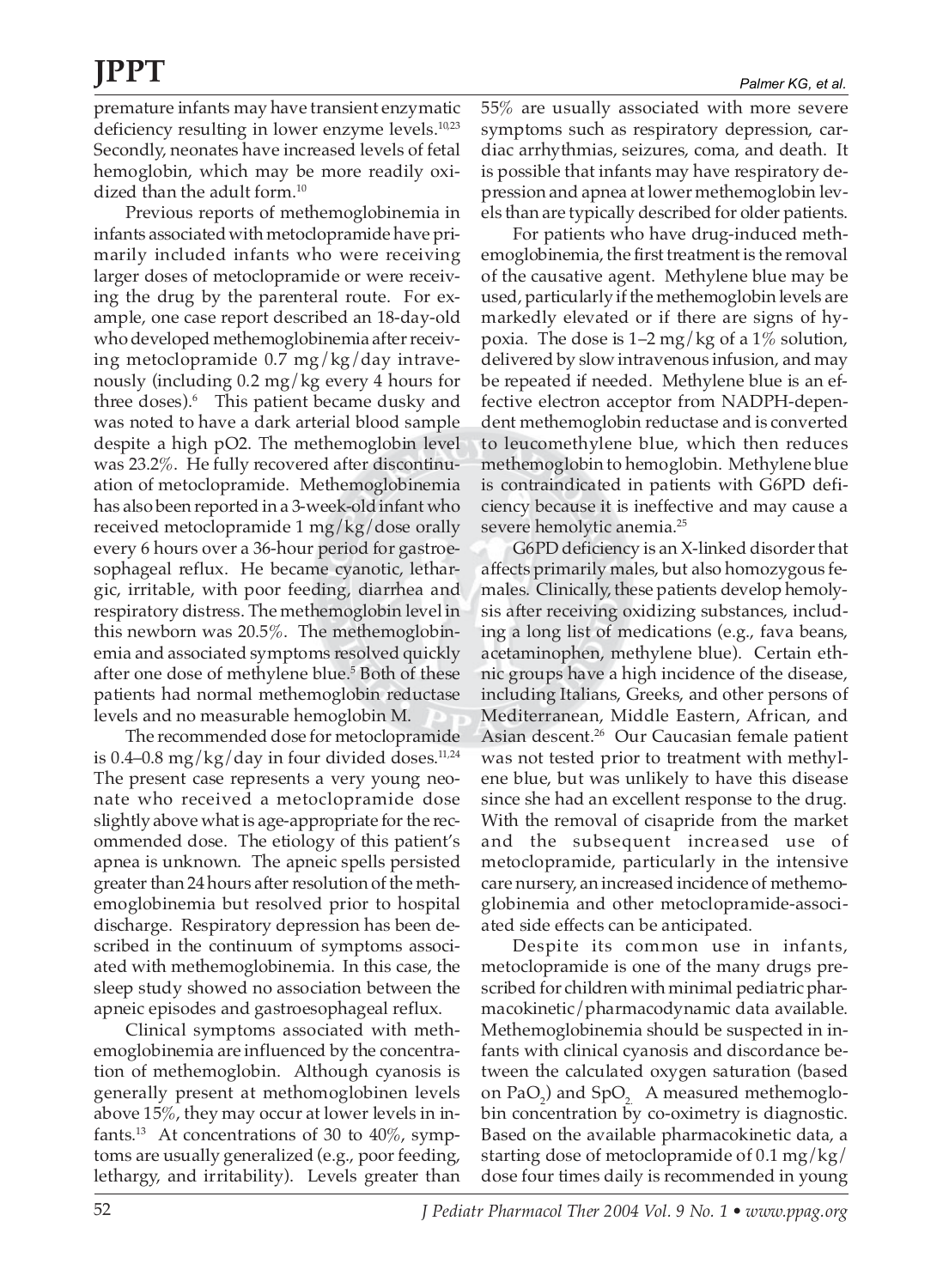infants. Larger doses may be used in a step-wise approach in infants who do not respond to lower doses. Use of dosing syringes and parent education about drug dispensing are needed to minimize dosing errors and subsequent morbidity.

**DISCLOSURES** The authors declare no conflicts of interest or financial interest in any product or service mentioned in the manuscript, including grants, equipment, medications, employment, gifts, and honoraria.

### **REFERENCES**

- 1. James LP. Pharmacology for the gastrointestinal tract. Clin Perinatol 2002;29:115-33.
- 2. Kearns GL, Butler HL, Lane JK, Carchman SH, Wright GJ. Metoclopramide pharmacokinetics and pharmacodynamics in infants with gastroesophageal reflux. J Pediatr Gastroenterol Nutr 1988;7:823-9.
- 3. Kearns GL, van den Anker JN, Reed MD, Blumer JL. Pharmacokinetics of metoclopramide in neonates. J Clin Pharmacol 1998;38:122-8.
- 4. Ramirez B, Richter JE. Review article: promotility drugs in the treatment of gastrooesophageal reflux disease. Aliment Pharmacol Ther 1993;7:5-20.
- 5. Kearns GL, Fiser DH. Metoclopramide-induced methemoglobinemia. Pediatrics 1988;82:364-6.
- 6. Wilson CM, Bird SG, Bocash W, Yang LL, Merritt RJ. Methemoglobinemia following metoclopramide therapy in an infant. J Pediatr Gastroenterol Nutr 1987;6:640-2.
- 7. Ozsoylu S. Methaemoglobinaemia following metoclopramide. Eur J Pediatr 1988;148:172.
- 8. Mary AM, Bhupalam L. Metoclopramide-induced methemoglobinemia in an adult. J Ky Med Assoc 2000;98:245-7.
- 9. Lebby T, Roco JJ, Arcinue EL. Infantile methemoglobinemia associated with acute diarrheal illness. Am J Emerg Med 1993;11:471-  $\mathcal{P}$
- 10. Luchtman-Jones L, Schwartz AL, Wilson DB. The Blood and Hematopoietic System. In: Fanaroff AA, Martin, RJ, eds. Neonatal-Perinatal Medicine: Disease of the Fetus and Infant.  $7<sup>th</sup>$  ed. St. Louis, MO: Mosby, Inc; 2002:1204.
- 11. Erickson T, Zell-Kauter M. Methemoglobinemia. In: Strange GR, Ahrens WR, Schafermeyer R, Toepper WC, eds. Pediat-

ric Emergency Medicine: A Comprehensive Study Guide. 1<sup>st</sup> ed. New York, New York: McGraw-Hill;1999:739-42.

- 12. Comly HH. Landmark article Sept 8, 1945: Cyanosis in infants caused by nitrates in well-water. By Hunter H. Comly. JAMA 1987;257:2788-92.
- 13. Zorc JJ, Kanic Z. A cyanotic infant: true blue or otherwise? Pediatr Ann 2001;30:597-601.
- 14. Fitzgerald JF, Troncone R, Sukerek H, Tolia V. Clinical quiz. J Pediatr Gastroenterol Nutr 2002;34:563,573.
- 15. Davidson D, Barefield ES, Kattwinkel J, Dudell G, Damask M, Straube R, et al. Inhaled nitric oxide for the early treatment of persistent pulmonary hypertension of the term newborn: a randomized, doublemasked, placebo-controlled, dose-response, multicenter study. The I-NO/PPHN Study Group. Pediatrics 1998;101:325-34.
- 16. Couper RT. Methaemoglobinaemia secondary to topical lignocaine/ prilocaine in a circumcised neonate. J Paediatr Child Health 2000;36:406-7.
- 17. Bateman DN. Clinical pharmacokinetics of metoclopramide. Clin Pharmacokinet 1983;8:523-9.
- 18. Desta Z, Wu GM, Morocho AM, Flockhart DA. The gastroprokinetic and antiemetic drug metoclopramide is a substrate and inhibitor of cytochrome P450 2D6. Drug Metab Dispos 2002;30:336-43.
- 19. Ross-Lee LM, Eadie MJ, Hooper WD, Bochner F. Single-dose pharmacokinetics of metoclopramide. Eur J Clin Pharmacol 1981;20:465-71.
- 20. Block W, Pingoud A, Khan M, Kjellerup P. The pharmacokinetics, bioequivalence and bioavailability of different formulations of metoclopramide in man. Arzneimittelforschung 1981;31:1041-5.
- 21. Bateman DN, Craft AW, Nicholson E, Pearson AD. Dystonic reactions and the pharmacokinetics of metoclopramide in children. Br J Clin Pharmacol 1983;15:557-9.
- 22. Leeder JS, Kearns GL. Pharmacogenetics in pediatrics. Implications for practice. Pediatr Clin North Am 1997;44:55-77.
- 23. Nilsson A, Engberg G, Henneberg S, Danielson K, De Verdier CH. Inverse relationship between age-dependent erythrocyte activity of methaemoglobin reductase and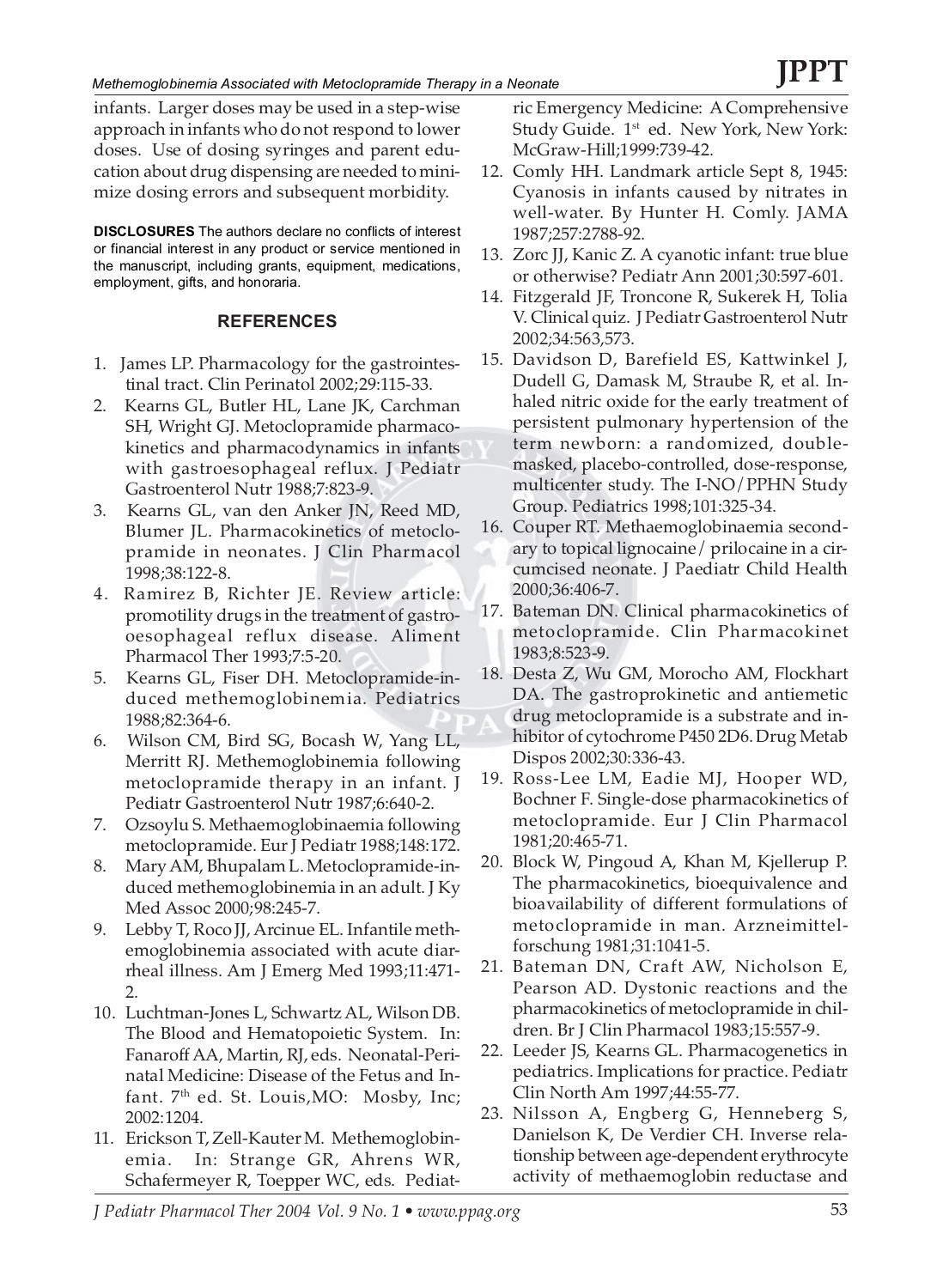prilocaine-induced methaemoglobinaemia during infancy. Br J Anaesth 1990;64:72-6.

- 24. Gunn VL, Nechyba C. , eds. The Harriet Lane Handbook. 16<sup>th</sup> ed. Philadelphia, PA: Mosby, Inc; 2002:757.
- 25. Dolery SC. Methylene Blue. In: Dollery SC, ed. Therapeutic Drugs. 3rd ed. New York, New York: Churchill Livingstone Inc; 1995:127.
- 26. Segel GB. Enzymatic Defects. In: Behrman RE, Kliegman RM, Jenson HB, eds. Nelson Textbook of Pediatrics. 17<sup>th</sup> ed. Philadelphia, PA: Saunders; 2003:1637.

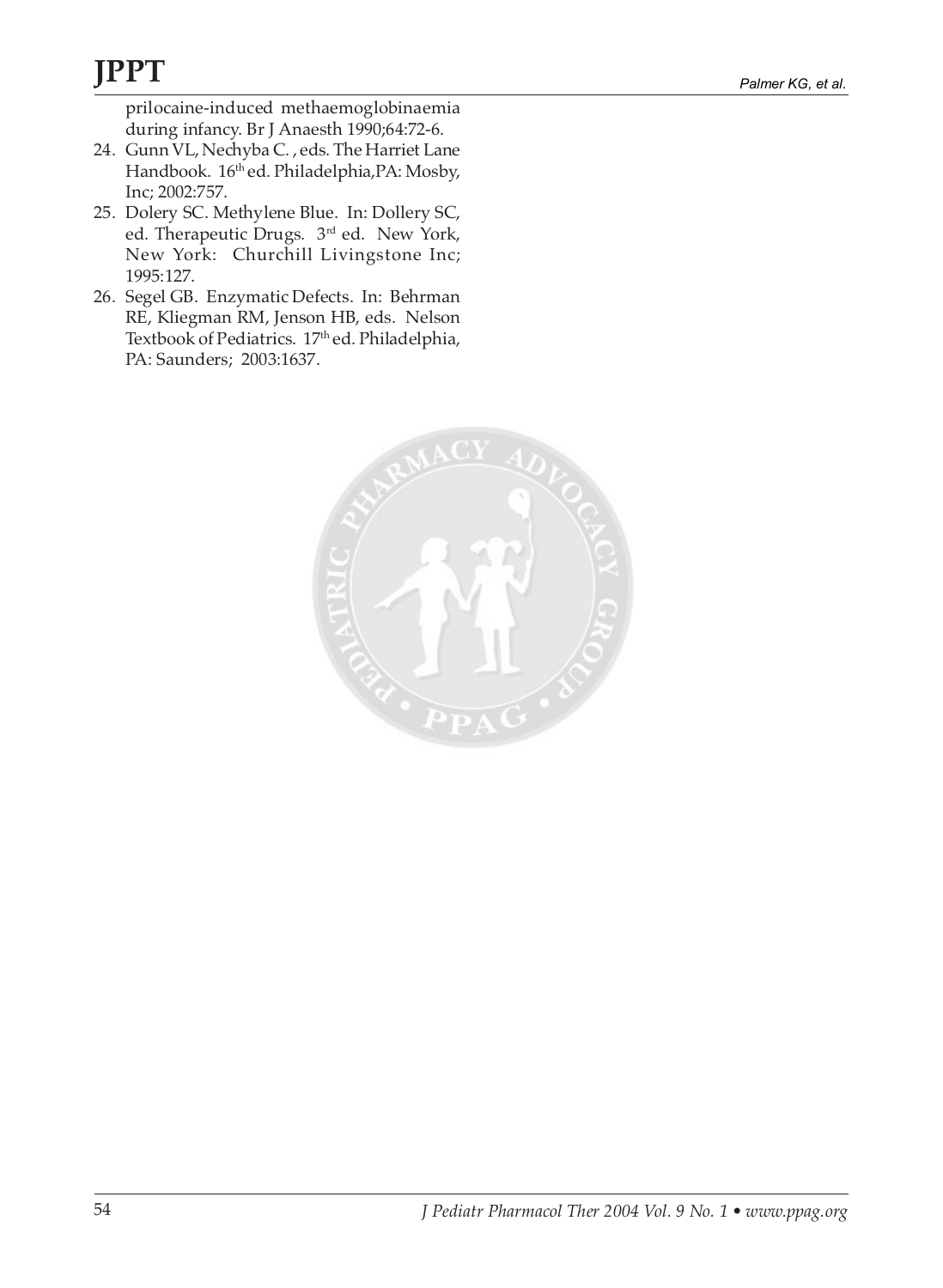## CASE REPORT

### **Intraventricular Tobramycin in a Premature Infant with Pseudomonas Meningitis**

Lea S. Eiland, PharmD,<sup>1</sup> Sherry A. Luedtke, PharmD,<sup>2</sup> and Joyce C. Chuachingco, MD<sup>3</sup>

 *Department of Pharmacy Practice, Auburn University Harrison School of Pharmacy, Auburn, Alabama, Department of Pharmacy Practice Texas Tech University Health Sciences Center School of Pharmacy, Department of Pediatrics, Division of Neonatology, Texas Tech University Health Sciences Center School of Medicine, Amarillo, Texas*

A 38-week postconceptional age (29-week gestational age) infant required the placement of an Ommaya reservoir following a grade IV intraventricular hemorrhage and progressive hydrocephalus. At 70 days of age, a cerebrospinal fluid (CSF) culture was positive for *Pseudomonas aeruginosa* and the infant was empirically treated with age-appropriate parenteral doses of ceftazidime and gentamicin. This antibiotic regimen was changed to meropenem and tobramycin following the results of sensitivity reports. The infection failed to respond despite aggressive systemic dosing of antibiotics and removal of the Ommaya reservoir. Intraventricular injections of tobramycin were added to the systemic antibiotic regimen at a dose of 2 mg daily with subsequent doses adjusted to maintain trough concentrations in the CSF of 20–30 µg/mL. The CSF was sterilized after three days of intraventricular injections. The infant completed seven days of intraventricular tobramycin plus a 24-day regimen of systemic antibiotics. No acute complications were noted with the addition of intraventricular injections.

**KEYWORDS:** intraventricular, meningitis, neonate, tobramycin

*J Pediatr Pharmacol Ther* 2003;9:55-62

### **INTRODUCTION**

Gram-negative meningitis is associated with a high rate of morbidity and mortality in neonates and requires aggressive management with systemic antibiotic therapy. Reasons for high mortality rates can be attributed to poor antibiotic penetration into the central nervous system (CNS) and antimicrobial resistance associated with bacterial meningitis. Although an inflamed meninges enhances a moieties penetration into the CNS, CSF concentrations of tobramycin following systemic administration may be insufficient to produce a bactericidal effect, particularly in an environment deficient in opsonins and complement.<sup>1,2</sup> In such situations, instillation of an antibiotic directly into the CNS via intraventricular (IVT) or intrathecal (IT) administration

Address reprint request to Lea S. Eiland, PharmD, Auburn University Harrison School of Pharmacy, 301 Governors Drive S.W., Huntsville, Alabama, 35801, email: eilanls@auburn.edu

© *2004 Pediatric Pharmacy Advocacy Group*

may be necessary to achieve adequate concentrations in the CNS.<sup>1</sup> Vancomycin, gentamicin, tobramycin, amikacin, and amphotericin B are antimicrobials that have been administered via these routes.1 Previous IVT administration of penicillins and cephalosporins have resulted in neurotoxicities (e.g., seizures, paraplegia) that have hindered their use.1 Mortality from *Ps aeruginosa* sepsis or meningitis has also been reported to be inversely related to postnatal age at diagnosis.3 This report describes a premature infant with hydrocephalus who developed pseudomonas meningitis that was successfully eradicated with the aid of IVT tobramycin.

### **CASE REPORT**

A 38-week postconceptional age (29-week gestational age) neonate was born to a 30-yearold  $\mathrm{G_{4}P_{3}}$  by spontaneous vaginal delivery due to preterm labor and premature rupture of the membranes. He was admitted to the intensive care nursery for respiratory distress syndrome,

*J Pediatr Pharmacol Ther 2004 Vol. 9 No. 1 • www.ppag.org* 55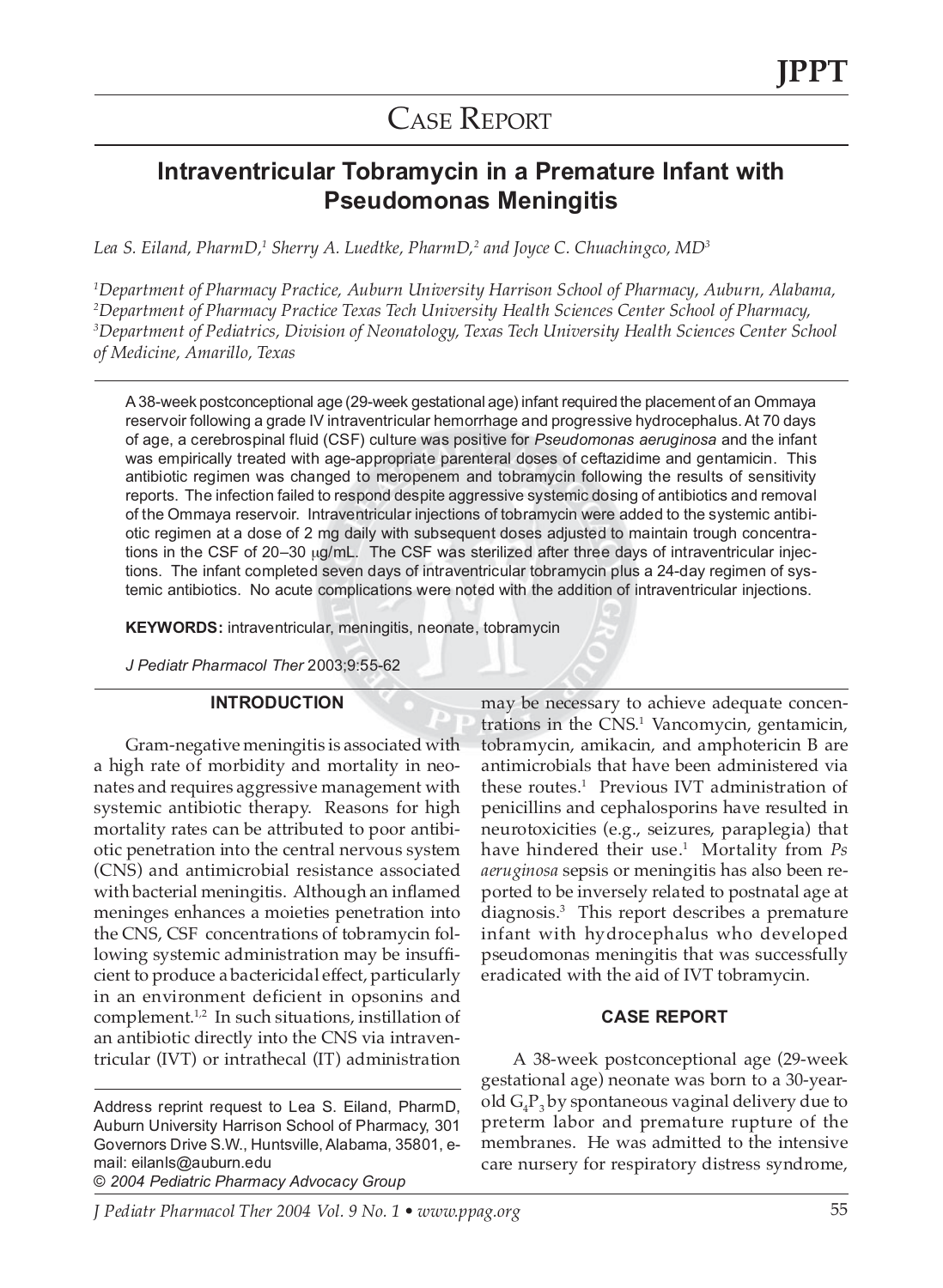**Figure 1.** Antibiotic and Culture Timeline



*CAZ, Ceftazidime; GEN, Gentamicin; MEM, Meropenem; TOB, Tobramycin*

*\* Blood cultures negative for pseudomonas*

*† CSF cultures positive for pseudomonas: (S: Amikacin <16 mg/mL; Ciprofloxacin <1 mg/mL; Imipenem <4 mg/mL; Tobramycin <4 mg/mL; I: Gentamicin=8 mg/mL; R: Aztreonam >16 mg/mL, Ceftazidime >16 mg/mL; Piperacillin/tazobactam >64 mg/mL) ‡ CSF cultures negative*

suspected sepsis, and VATER association. His initial APGAR scores were 4, 6, and 9 at 1, 5, and 10 minutes, respectively. The newborn was intubated, placed on a ventilator, and given ageappropriate doses of ampicillin and gentamicin as empiric therapy for 14 days. The patient required a thoracotomy with ligation of the tracheoesophageal fistula and G-tube placement on the third day of life. At 6 days of age, the initial neurosonogram showed the patient had developed a right-sided grade IV and left-sided grade III intraventricular hemorrhage (IVH). A repeat neurosonogram 14 days later showed dilated ventricles and bilateral grade IV IVH with progressive hydrocephalus, which required repeated CSF removal and the placement of an Ommaya reservoir on the 25th day of life.

During his first two months in the intensive care nursery, the infant was treated with numerous courses of ampicillin, gentamicin, tobramycin, cefotaxime, ceftazidime, and vancomycin for various infections. A CSF culture grew *P aeruginosa,* and empiric treatment with ceftazidime and gentamicin was initiated on day 70 of life (Figure 1, Day 1). In response to a sensitivity report indicating a highly resistant organism, the systemic antibiotic regimen was changed from ceftazidime (50 mg/kg every 8 hours) and gentamicin (4 mg/kg every 24 hours) to meropenem (40 mg/kg every 8 hours) and tobramycin (4 mg/kg every 24 hours) (Figure 1). The following day the tobramycin dosage was changed to 4 mg/kg every 12 hours and the Ommaya reservoir was removed. Despite aggressive dosing with antibiotics and removal of the Ommaya reservoir, the CSF cultures continued to grow *P aeruginosa.* The tobramycin dosage was again increased to 5.5 mg/kg every 12 hours, and IVT preservative-free tobramycin was initiated at 2mg daily.

Systemic and IVT dosing of tobramycin as well as CSF and serum tobramycin concentrations are in Figure 2. Intraventricular and tobramycin dosing was adjusted to maintain the CSF trough concentrations between  $20-30 \mu g$ mL. Doses were administered immediately after CSF sampling. Trough concentrations achieved in the CSF ranged from 17.5 to 32.4  $\mu$ g/ mL. Four days after beginning IVT tobramycin, CSF cultures indicated that the fluid was sterilized. Repeat CSF cultures remained negative. The patient received 24 days of systemic antibiotics in conjunction with seven days of IVT tobramycin. No acute complications were observed with the IVT injections. Despite eradication of the organism from the CSF, the patient died from cardiorespiratory failure at 118 days of age.

**Figure 2.** Systemic and IVT Tobramycin Dosing Accompanied by Serum and CSF Concentrations



*Systemic dosing of tobramycin (mg/kg/d); Tobramycin peak serum concentration (*µ*g/mL); Tobramycin trough serum concentration (*µ*g/mL); IVT dosing of tobramycin (mg/ day)*; ■ CSF concentration of tobramycin; □ Reference *range for CSF tobramycin concentration*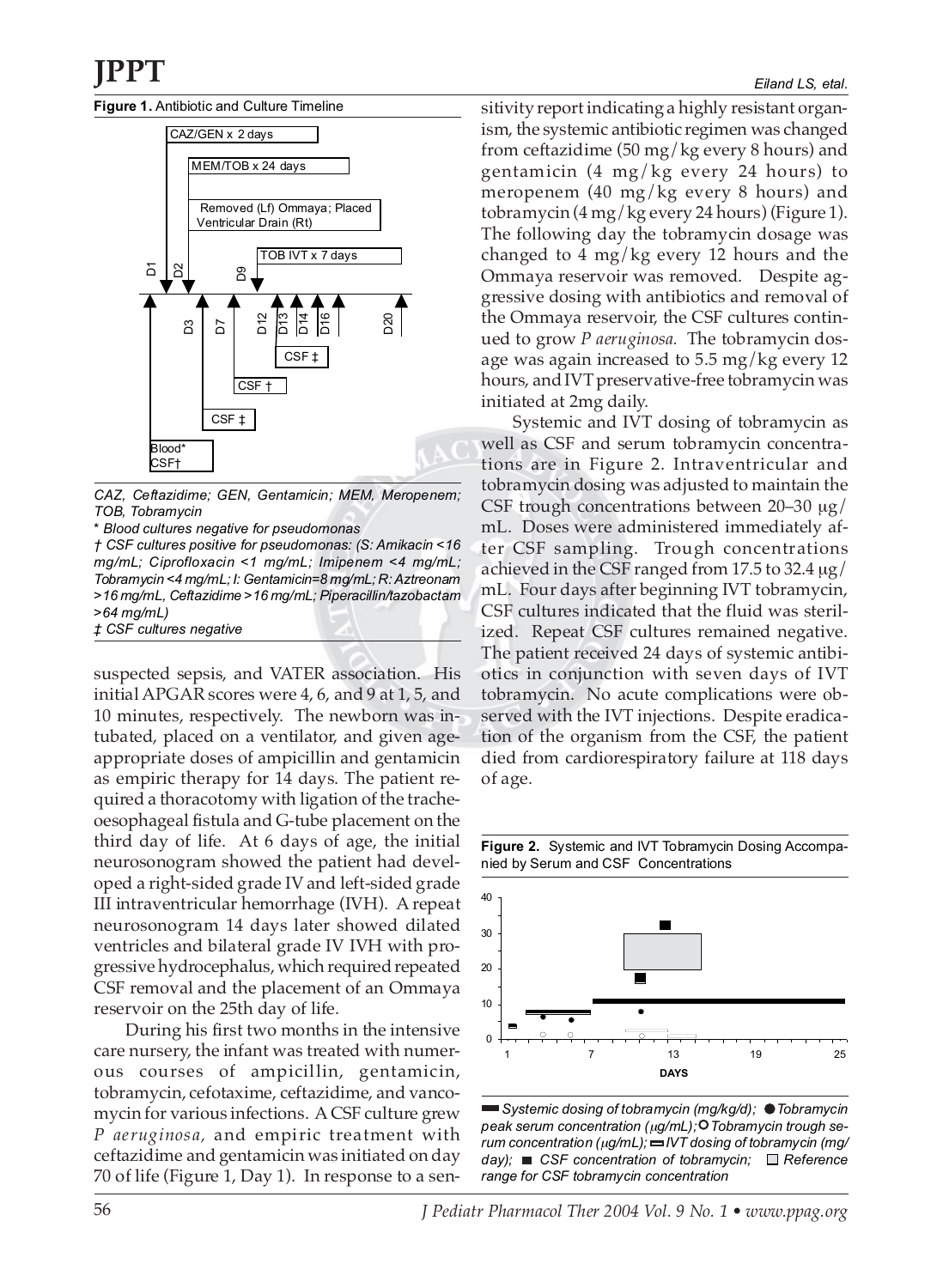### **DISCUSSION**

Although systemic antibiotics failed to treat pseudomonas meningitis in this premature infant with severe hydrocephalus, concurrently administered IVT tobramycin was effective. The presence of a highly resistant organism was likely a result of exposure to numerous antimicrobial courses throughout his neonatal life. The use of IVT aminoglycosides in the management of resistant meningitis is controversial. Despite the successful eradication of the organism in this case with the regimen employed, there are many questions regarding the appropriate indications and dosing of IVT aminoglycosides.

Tables 1 and 2 review those published case reports and studies regarding the use of IVT or IT aminoglycoside antibiotics in pediatric patients. Our initial dose of 2 mg was selected using previously published case reports<sup>4-9</sup> and studies.10-16 Doses of IVT tobramycin ranging from 1.5–2 mg were used in our patient to achieve CSF concentrations of 20–30  $\mu$ g/mL. The initial dose of 2 mg was selected using previously published case reports<sup>4-9</sup> and studies.<sup>10-16</sup> Similar to earlier reports,<sup>8,11,14,16</sup> we employed a CSF goal concentration of 20–30  $\mu$ g/mL in order to achieve tobramycin concentrations that were at least five times the minimal inhibitory concentration (MIC) of the organism in the CSF  $\left(\frac{4 \text{ µg}}{m} \right)$ . Traditionally, aminoglycosides are dosed by targeting a serum peak-to-MIC ratio of 5:10. Whether or not a similar approach should be used to "target" antibiotic CSF concentrations (i.e., peak concentration:MIC ratio) remains controversial. High antimicrobial concentrations in the CSF are required to achieve bactericidal effects due to the relative lack of local immune system function. $1,2$ 

| <b>References</b>               | Demographics                                                                              | <b>Antibiotic Therapy</b>                                                                       | <b>CSF</b><br>Concentration<br>$(\mu g/mL)$ | Outcom e                                  |  |
|---------------------------------|-------------------------------------------------------------------------------------------|-------------------------------------------------------------------------------------------------|---------------------------------------------|-------------------------------------------|--|
| Newman<br>$1967^4$              | 3 infants;<br>ventriculitis, (n=2),<br>meningitis $(n=1)$ ;<br>P pyocyanea<br>K aerogenes | GEN 1-2 mg/kg/d IM x 12-16 d<br>plus GEN 0.1-2 mg IVT daily x 5-12 d                            | During IVT<br>therapy<br>$< 0.1 - 7$        | All cured                                 |  |
| Moellering<br>1972 <sup>5</sup> | 16 mo:<br>meningitis;                                                                     | GEN 29 mg IM q 8 hr x 11 d<br>plus GEN 1mg IT gd x 4                                            |                                             | $CSF(+)$                                  |  |
|                                 | Proteus morganii                                                                          | $2^{nd}$ regimen: GEN 11mg IM q 8 hr x 5 d<br>plus GEN 1-2 mg IT qd x 4 d                       | 3 hr after 2mg<br>$dose=1.2$                | $CSF$ $(+)$                               |  |
|                                 |                                                                                           | 3 <sup>rd</sup> regimen: GEN 11 mg IM q 8 hr x 5 d                                              | $6$ hr later= $0.2$                         | CSF (-) within                            |  |
|                                 |                                                                                           | plus GEN 2 mg IVT gd x 5 d                                                                      | 21-30 hr=2.4-10                             | 24 hours after<br>IVT initiated;<br>Cured |  |
| Olsen<br>$1977^6$               | 8 mo;<br>ventriculitis;                                                                   | GEN 3 mg/kg/day IM x 12 d<br>plus GEN 1 mg IVT gd x 12 d                                        |                                             | CSF positive                              |  |
|                                 | P aeruginosa                                                                              | $2^{nd}$ regimen: GEN 5 mg/kg/day IM x 23 d<br>plus GEN 3 mg IVT gd x 23 d                      | 24 hr=25-35,<br>single peak of 76           | Cured                                     |  |
| Pickering<br>$1978^7$           | 6 mo:<br>ventriculitis;<br>P aeruginosa                                                   | GEN IV x 25 d (Unknown dose)<br>GEN 2 mg IVT g 24-36 hr x 19 d                                  | 1 hr=15; 24<br>$hr = 1 - 5$                 | Cured                                     |  |
|                                 |                                                                                           | GEN IV x 14-17 d (Unknown dose)                                                                 | 1 hr = > 20; 36                             | All Cured                                 |  |
|                                 | 3 infants:                                                                                | MET IV x 3-5 d (Unknown dose)                                                                   | $hr = 8 - 14$                               |                                           |  |
|                                 | 1, 2, and 3 mo;<br>ventriculitis;<br>Staphylococcus sp.                                   | GEN 1 mg IVT q 24-48 hr x 10-19 d                                                               |                                             |                                           |  |
| Katz 1980 <sup>8</sup>          | 4 mo;                                                                                     | GEN 2, 4, 6 mg IVT gd x 14 d                                                                    | 2 mg= $1.7*$                                | Cured                                     |  |
|                                 | VPshunt infection;<br>Enterobacter doacae                                                 | plus CAR 400mg/kg/d IV x 21d                                                                    | 4 mg=0.7*<br>6 mg=19.6*                     |                                           |  |
| Masvosva<br>$2003^9$            | 4 <sub>mo</sub> :<br>ventriculitis<br>VP shunt:<br>P aeruginosa                           | TOB 2.5mg/kg g 8 hr x 23 d<br>TOB 5mg IVT gd x 21 d (intermittent)<br>CAZ 50mg/kg g 8 hr x 38 d | During IVT<br>therapy<br>$1 - 130.8$        | Cured                                     |  |

*\* trough concentration*

*IVT, intraventricular; IT, intrathecal; IM, intramuscular; IV, intravenous; CAZ, ceftazidime; CAR, carbenicillin; GEN, gentamicin; TOB, tobramycin*

*J Pediatr Pharmacol Ther 2004 Vol. 9 No. 1 • www.ppag.org* 57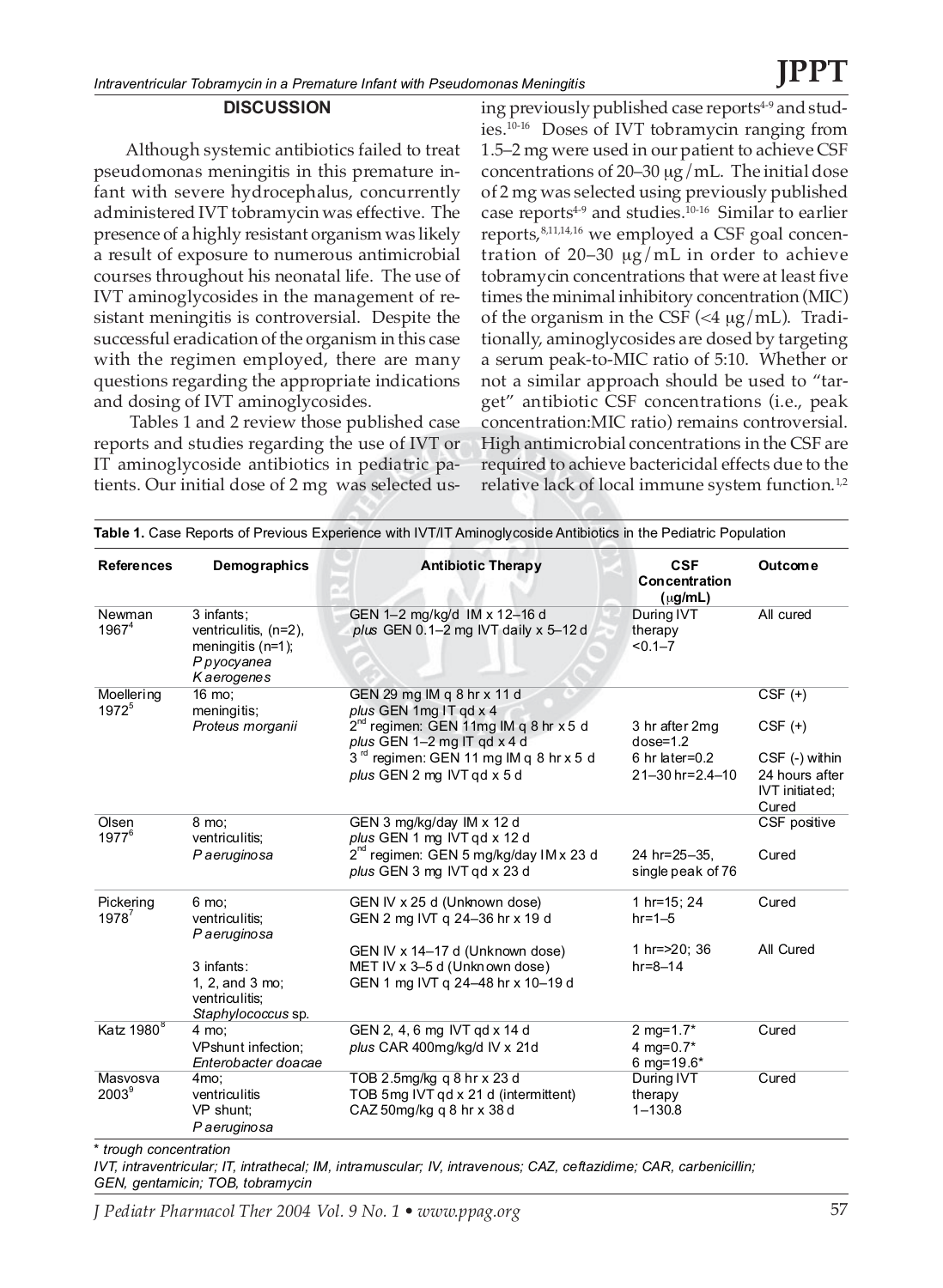Olsen and colleagues advocated the need for 24 hour post-dose CSF concentrations of at least 25– 35 µg/mL for *P aeruginosa* ventriculitis.6 The use of high trough concentrations in the CSF was also supported by Lorber et al.<sup>10</sup> This group reported a correlation between successful treatment and a trough (i.e., 24-hour post-IVT dose) gentamicin CSF concentration that 'exceeded manyfold the MIC' of the organism. Pickering and colleagues targeted a goal CSF trough gentamicin concentration that was four times the minimal bactericidal concentration (MBC) of the organism.7 Unlike the MBC of 3.12 µg/mL reported by Pickering et al. the gentamicin MIC of the or-

| Reference                                                                                                                                                     | Demographics                                                                                                                                                                                 | <b>Antibiotic Therapy</b>                                                                                                                                                                         | <b>CSF</b><br><b>Concentrations</b><br>$(\mu g/mL)$                                                  | <b>Outcome</b>                                                                       |
|---------------------------------------------------------------------------------------------------------------------------------------------------------------|----------------------------------------------------------------------------------------------------------------------------------------------------------------------------------------------|---------------------------------------------------------------------------------------------------------------------------------------------------------------------------------------------------|------------------------------------------------------------------------------------------------------|--------------------------------------------------------------------------------------|
| Lorber<br>197010                                                                                                                                              | 14 infants:<br>ventriculitis;<br>E coli, Proteus sp.<br>P pyocyaneus                                                                                                                         | GEN 0.5-8 mg/kg/d IM (Max 22 d) plus<br>GEN 0.5-8 mg IVT qd (Max 11 d)                                                                                                                            | 24 hr=0.5-80                                                                                         | 7 cured;<br>7 died                                                                   |
| Kaiser<br>$1975^{11}$                                                                                                                                         | 6 pts, v entriculitis;<br>TOB/GEN 5-10 mg IVT d x 10 d plus<br>E coli, Klebsiella<br>TOB/GEN 3-4.5 mg/kg IV gd<br>sp. Pseudomonas<br>stutzeri                                                |                                                                                                                                                                                                   | Within $1st 6$<br>$hrs = 12.8 - 40$<br>24 hrs=4-6                                                    | All cured;<br>1 relapse<br>x3                                                        |
| 16 infants; 1-27*;<br>Yeung<br>$1976^{12}$<br>meningitis; E. coli,<br>Pseudomonas,<br>All:<br>Klebsiella,<br>Flavobacteriu.<br>Bacillus subtilis.<br>S aureus |                                                                                                                                                                                              | Term: GEN 4 mg IT/IVT gd x at least 7 d<br>LBW: GEN 2mg IT/IVT qd x at least 7 d<br>GEN 8 mg/kg IM qd plus<br>AMP 200-400mg/kg IV gd at least 3 wks<br>or 1 wk after IT/IVT therapy D/C           | No levels                                                                                            | All cured; 1<br>had hearing<br>$loss$ at $5th$<br>week that<br>returned to<br>normal |
| McCracken<br>1976 <sup>13</sup>                                                                                                                               | 52 infants; <2yr;                                                                                                                                                                            | AMP 50 mg/kg IV q 12 hr $(\leq 7^*)$ or                                                                                                                                                           | 2-4 hr=18.4≥40                                                                                       | No benefit                                                                           |
|                                                                                                                                                               | meningitis;<br>gram-negative<br>enteric                                                                                                                                                      | 70 mg/kg IV g $8$ hr $(>7*)$ and<br>GEN 2.5 mg/kg IM q12 hr (≤7*)/q8 hr<br>(>7*) ± GEN 1 mg IT qd x at least 3 d                                                                                  | 18-24 hr=0.5-3.4                                                                                     | of IT/IVT<br>over<br>systemic<br>therapy                                             |
| Wald<br>198014                                                                                                                                                | 8 pts; 1 mo-19yr;<br>shunt infection or<br>ventriculitis;<br>E coli,<br>Enterococcus sp.<br>Klebsiella sp.<br>Staphylococcus sp.                                                             | GEN 3-55 mg IV g 8 hr<br>plus GEN 1-6 mg IVT qd x 4-16 d                                                                                                                                          | 24 hr=5.3-12.6<br>48 hr=1.74-13.6                                                                    | 7 cured;<br>1 relapse<br>then cured                                                  |
| McCracken<br>1980 <sup>15</sup>                                                                                                                               | 52 infants;<br>meningitis and<br>ventriculitis,<br>28 pt; ventriculitis:<br>9 pt w/o<br>ventriculitis:<br>E coli, Klebsiella<br>sp. Enterobacter<br>sp.<br>Citrobacter sp.<br>Salmonella sp. | <u>All:</u> GEN 2.5 mg/kg IM q12 hr (≤7*) q 8 hr<br>(>7*) plus AMP 50 mg/kg IV q12 hr (≤7*) or<br>70 mg/kg IV q 8 hr (>7*)<br>GEN 2.5 mg IVT qd x at least 3 d<br>GEN 2.5 mg IT qd x at least 3 d | $1 - 6$ hr:<br>$IVT = 10 - 130$ ;<br>$IT: 8-85$<br>16-24 hr:<br>$IVT = 1 - 24$ ;<br>$IT = 1.8 - 2.4$ | Higher<br>mortality<br>with IVT in<br>meningitis<br>group<br>s tudy<br>s topped      |
| Wright<br>1981 <sup>16</sup>                                                                                                                                  | 8 infants; 1-10<br>wks:<br>ventriculitis: E. coli,<br>C diversus<br>P morganii<br>P aeruginosa<br>Streptococcus<br>faecalis                                                                  | Previous therapy: Varied (IV or oral) or<br>no antibiotics:<br>addition of AMK 5 mg IVT gd to all patients                                                                                        | 2-4 hr >100                                                                                          | 6 cured:<br>2 died                                                                   |

*\* Days of life; AMK,amikicin; AMP, ampicillin; GEN, gentamicin; IM, intramuscular; IV, intravenous; IVT, intraventricular; IT, intrathecal; LBW, low birth weight; TOB, tobramycin*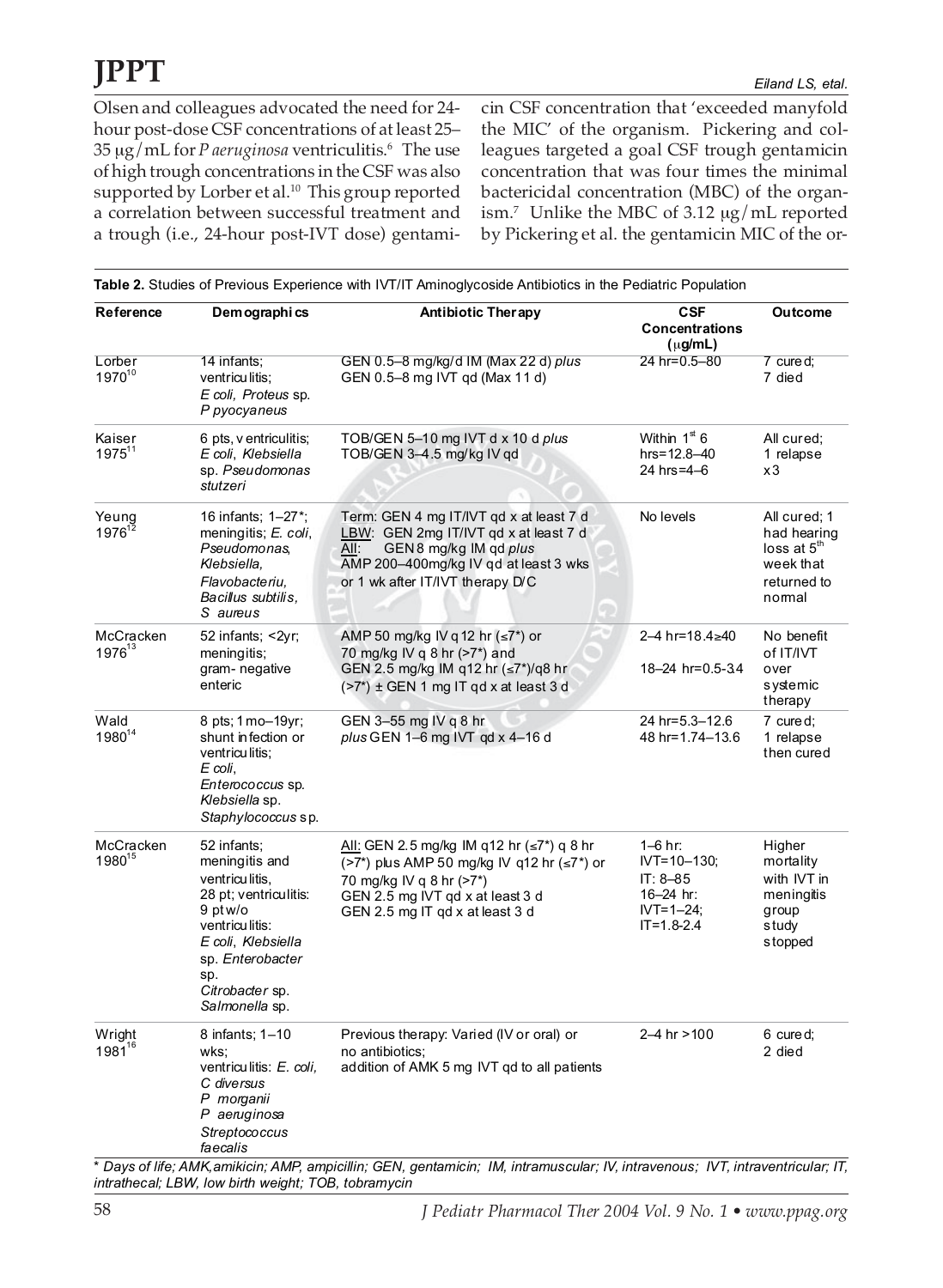ganism in our patient was considerably higher at  $8 \mu g/mL^7$  Although aminoglycoside antibiotics exhibit concentration-dependent killing, numerous reports of successful clinical cure have occurred by targeting high 24-hour post-IVT dose CSF concentrations.<sup>6,10,14,16</sup>

CSF antibiotic concentrations and dosing requirements have been shown to vary based upon patient disease characteristics (e.g., hydrocephalus), type, and severity of infection.<sup>4-15</sup> Olsen and colleagues described a 6-month-old infant with hydrocephalus and a ventriculoperitoneal (VP) shunt who developed *P aeruginosa* ventriculitis.6 Monotherapy with intramuscular (IM) and IVT gentamicin was initiated at a daily dose of 3 mg/ kg and 1 mg, respectively. After 12 days of therapy, the CSF cultures remained positive, and gentamicin was increased to 5 mg/kg IM and 3 mg IVT daily. Sterile CSF cultures were achieved, and the infant received gentamicin for a total of 35 days. CSF concentrations 24 hours post dose (3 mg) ranged from 25–35  $\mu$ g/mL with a single peak value of 76 µg/mL. The infant showed no signs of toxicity or reinfection at a one-year follow-up.

Another case report described a 4-month-old female with a VP shunt infection due to– *Enterobacter cloacae*. The organism was effectively eradicated by IVT gentamicin and intravenous carbenicillin.8 Gentamicin was initiated at a dose of 2 mg/day IVT. During therapy, the daily IVT dose was increased to 6 mg in order to achieve the goal CSF trough concentration that was 30– 50 times the MIC of the organism. Gentamicin CSF trough concentrations ranged from 1.7–19.6 µg/mL and no toxicities were reported during therapy. The authors concluded that patients with patent VP shunts may require two to three times the usual IVT gentamicin dose of 0.5–2 mg, and those with enlarged ventricles may need four to five times the normal dose. The purpose of their report, however, was to document successful IVT therapy and not to provide specific dosing recommendations for patients with VP shunts.

Masvosva and colleagues describe a 4 month-old infant with ventriculitis (post-VP shunt repair) who was treated with IVT tobramycin (5-mg dose), IV tobramycin, and ceftazidime for *P aeruginosa*. <sup>9</sup> Goal CSF concentrations were troughs between 5–10 µg/mL, and actual tobramycin concentrations in the CSF ranged from  $1-130.8 \mu g/mL$ . The patient was cured; however, it was noted that four seizure episodes occurred during therapy. These events may also have been due to a concomitant brain abscess or shunt placement.

Kaiser and McGee reported six episodes of ventriculitis that were cured with the combined use of IVT and systemic administration of tobramycin or gentamicin. $11$  Infections were caused by *Escherichia coli* (n=2), *Klebsiella* species (n=3)*,* and *Pseudomonas stutzeri* (n=1) and were treated with 5 mg of an aminoglycoside administered daily through an Ommaya or Rickhan reservoir. The CSF aminoglycoside concentrations ranged from 12.8–40 µg/mL within the first six hours after administration. Concentrations remained between  $4-6 \mu g/mL$  for most of the following 18 hours. No toxicities were reported in any episode.

Wald and McLaurin described eight patients (ages 1 month to 19 years) with a shunt infection or ventriculitis who were successfully treated with systemic and IVT administration of gentamicin.14 IVT gentamicin was dosed at 1–6 mg daily (six patients) or every other day (two patients) for 4-16 days. Gentamicin CSF concentrations ranged from  $5.3-12.6 \mu g/mL$  at 24 hours post-dose. These concentrations were 1.6–42 times above the MIC of the causative organisms. No seizures, neurological deficits, or other toxicities were seen with the administration of intraventricular gentamicin.

Controlled studies of the use of IT and IVT antibiotics in neonates have been performed. The Neonatal Meningitis Cooperative Study Group was formed to evaluate the role of IT- administered antimicrobials in the treatment of gramnegative meningitis.<sup>13</sup> This multicenter, prospective, randomized controlled trial evaluated 117 infants with gram-negative meningitis. Causative organisms included *E coli* (n=82), *Salmonella* sp. (n=7), *Citrobacter diversus* (n=5), *Proteus mirabilis* (n=5), *Serratia* sp. (n=5), *Klebsiella* sp. (n=4), *Enterobacter* sp. (n=4), and *P aeruginosa*  $(n=1)$ . [note: total = 113] All patients received systemic antibiotics, and 52 patients received concomitant IT gentamicin. IT therapy (1 mg daily) was administered for a minimum of three days or until CSF cultures became sterile. CSF gentamicin concentrations were measured at two to four hours after a 1-mg ITdose in four infants. The authors did not specify concentration goals,

*J Pediatr Pharmacol Ther 2004 Vol. 9 No. 1 • www.ppag.org* 59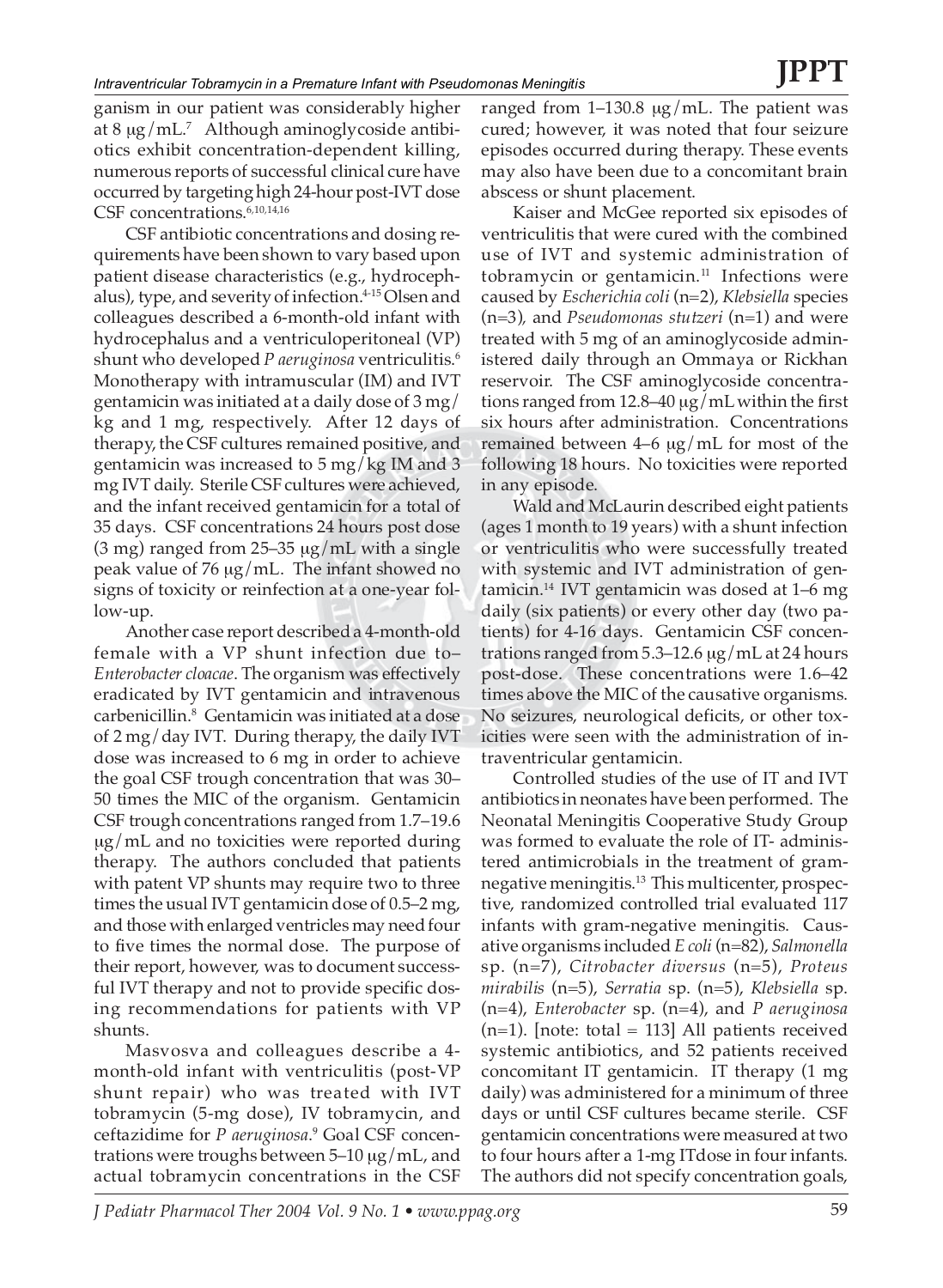but did report that CSF concentrations were 18.4, 25, 36.8, and >40 µg/mL. CSF samples from 43 infants showed gentamicin concentrations that ranged from 0.5–3.4 µg/mL at 18-24 hours after a 1-mg IT dose. The authors did not report an infection eradication rate but stated 80 (68.4%) of the 115 infants survived. The addition of IT antibiotics to systemic therapy for meningitis did not improve patient outcomes in this study. Twenty-one (32%) infants on systemic antibiotics alone and 14 (28%) infants receiving IT plus systemic antibiotics died secondary to meningitis. Mortality rates did not differ significantly between the two groups (P=0.769). Additionally, there was no correlation between causative organisms and mortality rate in either group. No acute adverse effects were seen with IT gentamicin, but one infant who received three days of this therapy developed hyperreflexia and left lower extremity weakness 12 months after therapy. The child showed some neurologic improvement but was still impaired at three and one half years of age.

Subsequently, the Second Neonatal Meningitis Cooperative Study Group examined the role of IVT administration of gentamicin.15 They hypothesized that the IVT route would sterilize the CSF quickly and decrease meningitis case-mortality rates. This multicenter, prospective, randomized controlled trial included 71 infants diagnosed with gram-negative meningitis with or without ventriculitis (n=52 and n=19, respectively). Twenty-eight of the 52 infants with ventriculitis were randomized to receive 2.5 mg/day of gentamicin IVT for a minimum of three days in conjunction with systemic antibiotics. In addition to systemic antibiotics, 10 of 19 infants without ventriculitis were randomized to receive IT gentamicin 2.5 mg daily for a minimum of three days. Infants who received IVT therapy had gentamicin CSF concentrations ranging from 10–130  $\mu$ g/mL and 1–24  $\mu$ g/mL, 1-6 hours and 16-24 hours post-dose, respectively. This study was discontinued because of increased mortality in patients who received IVT antibiotics when compared to systemic antibiotics alone. In the patients with ventriculitis, 12 (42.9%) infants who received IVT died versus three (12.5%) infants receiving systemic therapy alone (P=0.016). In the subset of patients without ventriculitis, no deaths were seen in the nine patients who received IT antibiotics, but two patients who only

received systemic therapy died. Overall mortality was higher in the patients with meningitis and ventriculitis (29%) versus patients with meningitis alone (10.5%). The authors' explanations for this high mortality rate with IVT therapy included the presence of resistant organisms, cyst formation from repeated ventricular taps, or gentamicin toxicities. The outcome of this study provides the greatest concerns regarding the administration of IVT antibiotics and warrants their cautious use.

Individualized therapy is necessary for all patients being administered intraventricular antibiotics. The presence of hydrocephaly, an Ommaya reservoir, or a VP shunt complicates dosing regimens. Patients with a lower degree of hydrocephalus than our patient may require lower doses of IVT antimicrobials due to a decreased volume of distribution. Also, removal of CSF through repeated intermittent sampling or continuous drainage may alter drug clearance and distribution. Administration technique may also impact drug distribution in patients with shunts. A rapid, forceful injection may open the valve and deliver the drug into the distal shunt or peritoneal cavity.8 However, a slow, gentle injection will ensure that the drug enters the ventricles.8 Wright and colleagues evaluated the pharmacokinetics of amikacin and found a large variation in the volume of distribution and clearance.16 They correlated large CSF volumes with hydrocephalus, meningomyelocele, and occipital abscess and recommend individualizing patient dose and regimen.

The use of IT and IVT antibiotics does not go without reservation – particularly in children with developing nervous systems. Nephrotoxicity and ototoxicity are well-documented adverse effects that are associated with systemic use of all aminoglycosides. Previous experience indicates potential risks of administering IVT aminoglycosides.1,8,12,13,15-18 Yeung reported an infant who exhibited signs of deafness during the fifth week of therapy for *E coli* meningitis.12 The infant was only receiving systemic gentamicin and ampicillin, but had previously received 20 days of IVT and 16 days of IT gentamicin therapy. The systemic gentamicin was discontinued when the infant failed to respond to rattles and a music box as he had earlier during therapy. No objective hearing tests were performed at the time, but follow-up with audiometry testing at 2.5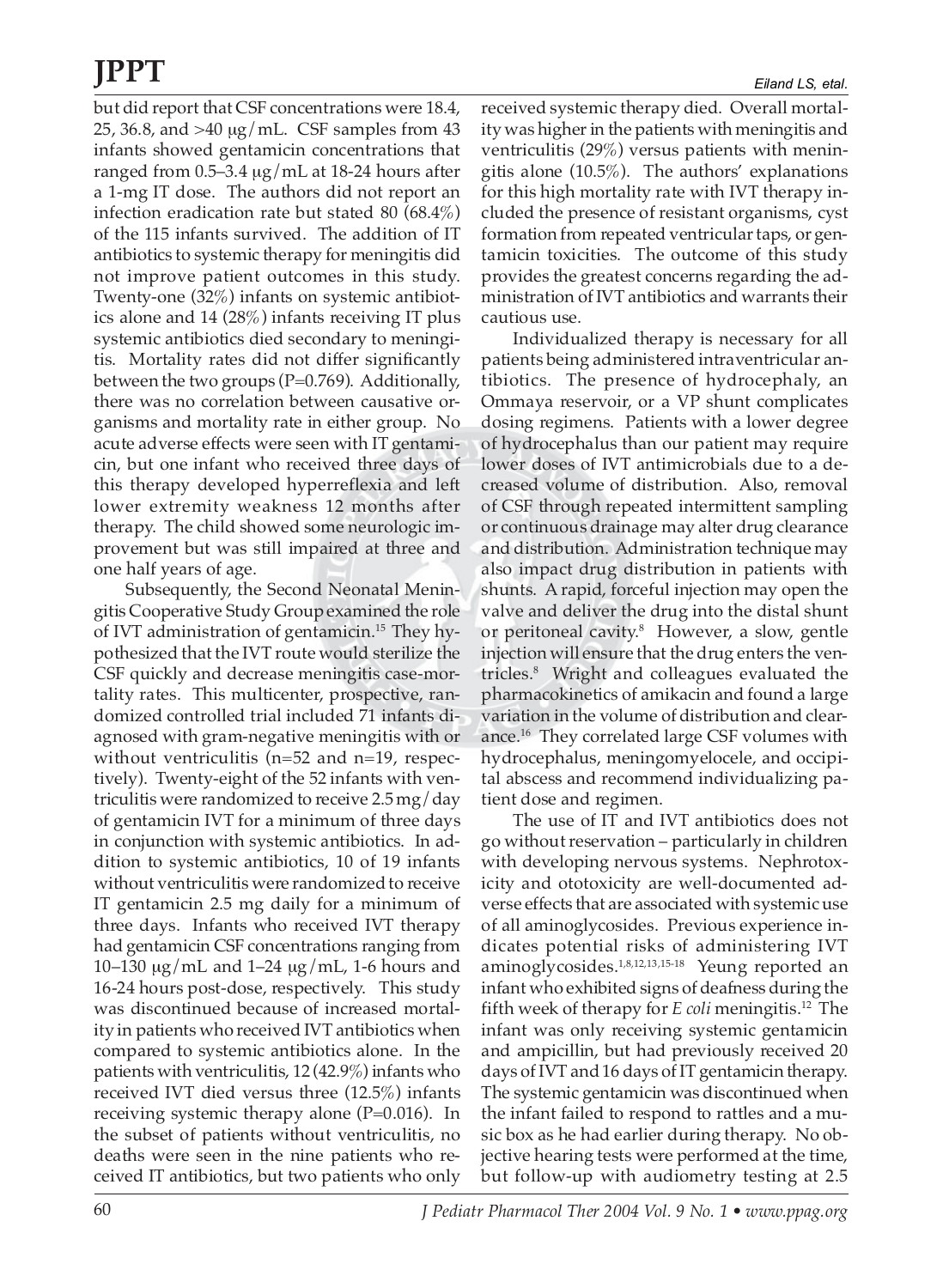*Intraventricular Tobramycin in a Premature Infant with Pseudomonas Meningitis*

years of age was normal.

Neurologic and morphologic changes have also been reported in adult patients and animals.17-19 Incidental findings in an adult at autopsy revealed multiple brainstem lesions. This patient was previously treated with IV and IT gentamicin for *P aeruginosa* meningitis.17 Neuropathological changes have also been seen in rabbits after intracisternal and IVT administration of gentamicin.17,18 It is unclear how toxicities from IVT or IT aminoglycoside administration may affect the growth and development of the premature infant brain.

Target serum tobramycin peak and trough concentrations in our patient were  $6-8 \mu g/mL$ and  $\langle 2 \mu g/mL$ , respectively. Due to a lack of standard dosing, the degree of hydrocephalus, and risk of adverse effects, we initiated IVT therapy with 2 mg of tobramycin. Our target CSF trough tobramycin concentration was 20–30 µg/ mL. After 4 days of IVT therapy, the CSF tobramycin concentration rose to 32.4  $\mu$ g/mL, and the dose was reduced to 1.5 mg. At this time, the patient was clinically improving and the CSF was sterilized. (CSF cultures showed no growth.) When three successive CSF cultures were reported as no growth, the IVT tobramycin was discontinued. No evidence of acute adverse effects (e.g., nephrotoxicity, seizures) or secondary infections were noted following IVT or IV tobramycin. Testing for ototoxicity was not performed due to eventual death of the infant.

### **CONCLUSION**

The lack of medically based evidence to support the use of IVT antibiotic mandates that caution be exercised any time this route of administration is employed. Intraventricular therapy may be used as a treatment of "last resort" for patients in whom aggressive conventional therapy fails to eradicate gram-negative meningitis or in those whose infecting organism is only susceptible to antimicrobials that have poor CNS penetration.1 Potential neurological complications in the premature infant warrant a careful assessment of the risks and benefits of IVT antibiotic therapy before this therapeutic modality is used.

**ACKNOWLEDGEMENTS** Poster Presentation at the Annual Pediatric Pharmacy Advocacy Group Annual Meeting, October 2001, St. Louis, Missouri.

**DISCLOSURE** The authors declare no conflicts of interest or financial interest in any product or service mentioned in the manuscript, including grants, equipment, medications, employment, gifts, and honoraria.

### **REFERENCES**

- 1. Wen DY, Bottini AG, Hall WA, Haines SJ. The intraventricular use of antibiotics. Neuro Clin North Amer 1992;3:343-54.
- 2. Rahal JJ, Simberkoff MS. Host defense and antimicrobial therapy in adult gram-negative bacillary meningitis. Ann Intern Med 1982;96:468-74.
- 3. Leigh L, Stoll BJ, Rahman M, McGowan J Jr. Pseudomonas aeruginosa infection in very low birth weight infants: a case-control study. Pediatr Infect Dis J 1995;14:367-71.
- 4. Newman RL, Holt RJ. Intrathecal gentamicin in treatment of ventriculitis in children. Br Med J 1967;2(551):539-42.
- 5. Moellering RC Jr, Fischer EG. Relationship of intraventricular gentamicin levels to cure of meningitis. Report of a case of Proteus meningitis successfully treated with intraventricular gentamicin. J Pediatr 1972;81:534- 7.
- 6. Olsen L, Grotte G, and Nordbring F. Successful treatment of Pseudomonas aeruginosaventriculitis with intraventricular gentamicin in a child with hydrocephalus. Scand J Infect Dis 1977;9:243-5.
- 7. Pickering LK, Ericsson CD, Ruiz-Palacios G, Blevins J, Miner ME. Intraventricular and parenteral gentamicin therapy for ventriculitis in children. Am J Dis Child 1978;132:480- 3.
- 8. Katz MD, Rapp RP, Walsh JW. Infection in a functioning ventriculoperitoneal shunt treated with intraventricular gentamicin. Am J Hosp Pharm 1980;37:268-71.
- 9. Masvosva P, Buckingham SC, Einhaus S, Phelps SJ. Intraventricular and intravenous tobramycin with ceftazidime for ventriculitis secondary to pseudomonas aeruginosa. J Pediatr Pharmacol Ther 2003;8:137-43.